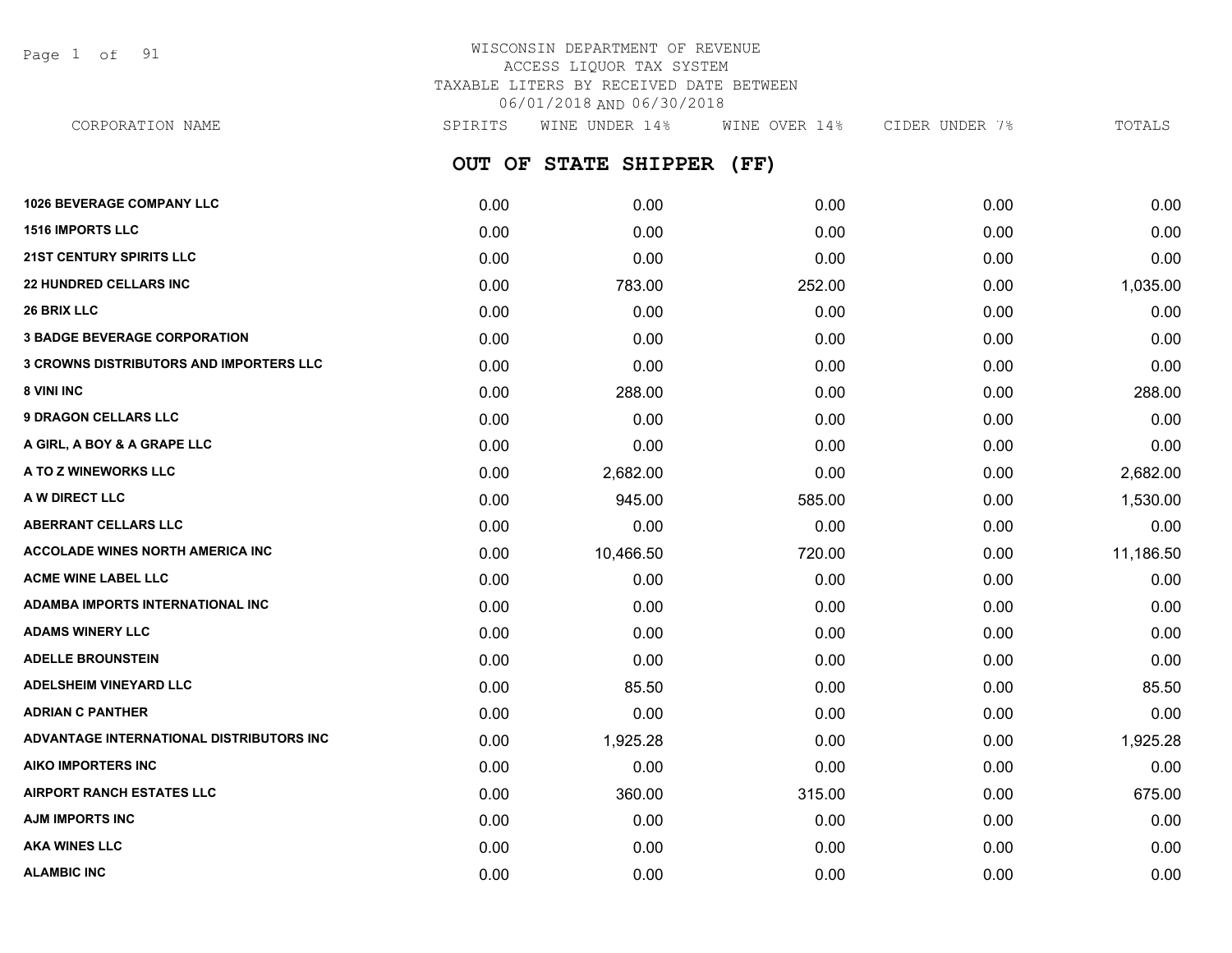Page 2 of 91

| CORPORATION NAME                       | SPIRITS | WINE UNDER 14% | WINE OVER 14% | CIDER UNDER 7% | TOTALS    |
|----------------------------------------|---------|----------------|---------------|----------------|-----------|
| ALEJANDRO BULGHERONI ESTATE LLC        | 0.00    | 0.00           | 0.00          | 0.00           | 0.00      |
| ALEXANDRIA NICOLE CELLARS LLC          | 0.00    | 0.00           | 0.00          | 0.00           | 0.00      |
| <b>ALFRED G PALMATEER JR</b>           | 0.00    | 0.00           | 0.00          | 0.00           | 0.00      |
| ALLIED IMPORTERS USA LTD               | 0.00    | 423.00         | 0.00          | 0.00           | 423.00    |
| <b>ALLORO VINEYARD INC</b>             | 0.00    | 0.00           | 0.00          | 0.00           | 0.00      |
| <b>ALLTECH'S BEVERAGE DIVISION LLC</b> | 0.00    | 0.00           | 0.00          | 0.00           | 0.00      |
| <b>ALPHA &amp; OMEGA WINERY LLC</b>    | 0.00    | 0.00           | 9.00          | 0.00           | 9.00      |
| ALPHA MARKETING NETWORK INC            | 0.00    | 0.00           | 0.00          | 0.00           | 0.00      |
| <b>ALTAMAR BRANDS LLC</b>              | 63.00   | 0.00           | 0.00          | 0.00           | 63.00     |
| <b>ALTAMURA WINERY INC</b>             | 0.00    | 0.00           | 0.00          | 0.00           | 0.00      |
| <b>AMAVI CELLARS LLC</b>               | 0.00    | 0.00           | 126.00        | 0.00           | 126.00    |
| <b>AMBRABEV LLC</b>                    | 0.00    | 0.00           | 0.00          | 0.00           | 0.00      |
| <b>AMERICAN BEVERAGE CORP</b>          | 0.00    | 97,077.00      | 0.00          | 0.00           | 97,077.00 |
| <b>AMERICAN ESTATES WINES INC</b>      | 0.00    | 133.14         | 0.00          | 0.00           | 133.14    |
| AMERICAN NORTHWEST DISTRIBUTORS INC    | 0.00    | 0.00           | 0.00          | 0.00           | 0.00      |
| AMERICAN VINTAGE BEVERAGE INC.         | 0.00    | 0.00           | 0.00          | 0.00           | 0.00      |
| <b>AMERICAN VINTNERS LLC</b>           | 0.00    | 333.00         | 522.00        | 0.00           | 855.00    |
| <b>AMERICAN WINE TRADE INC</b>         | 0.00    | 0.00           | 0.00          | 0.00           | 0.00      |
| <b>AMICUS CELLARS LLC</b>              | 0.00    | 0.00           | 0.00          | 0.00           | 0.00      |
| <b>AMIR PEAY</b>                       | 0.00    | 0.00           | 0.00          | 0.00           | 0.00      |
| <b>AMUSE BOUCHE LLC</b>                | 0.00    | 0.00           | 0.00          | 0.00           | 0.00      |
| ANCHOR DISTILLING COMPANY LLC          | 0.00    | 0.00           | 0.00          | 0.00           | 0.00      |
| <b>ANCIEN WINES INC</b>                | 0.00    | 54.00          | 306.00        | 0.00           | 360.00    |
| <b>ANCIENT PEAK INC</b>                | 0.00    | 0.00           | 0.00          | 0.00           | 0.00      |
| ANDERSONS CONN VALLEY WINERY INC       | 0.00    | 0.00           | 0.00          | 0.00           | 0.00      |
| <b>ANDIS WINES LLC</b>                 | 0.00    | 0.00           | 0.00          | 0.00           | 0.00      |
| <b>ANDREW J CARINI</b>                 | 0.00    | 0.00           | 0.00          | 0.00           | 0.00      |
| <b>ANDREW T BECKSTOFFER</b>            | 0.00    | 306.00         | 532.77        | 0.00           | 838.77    |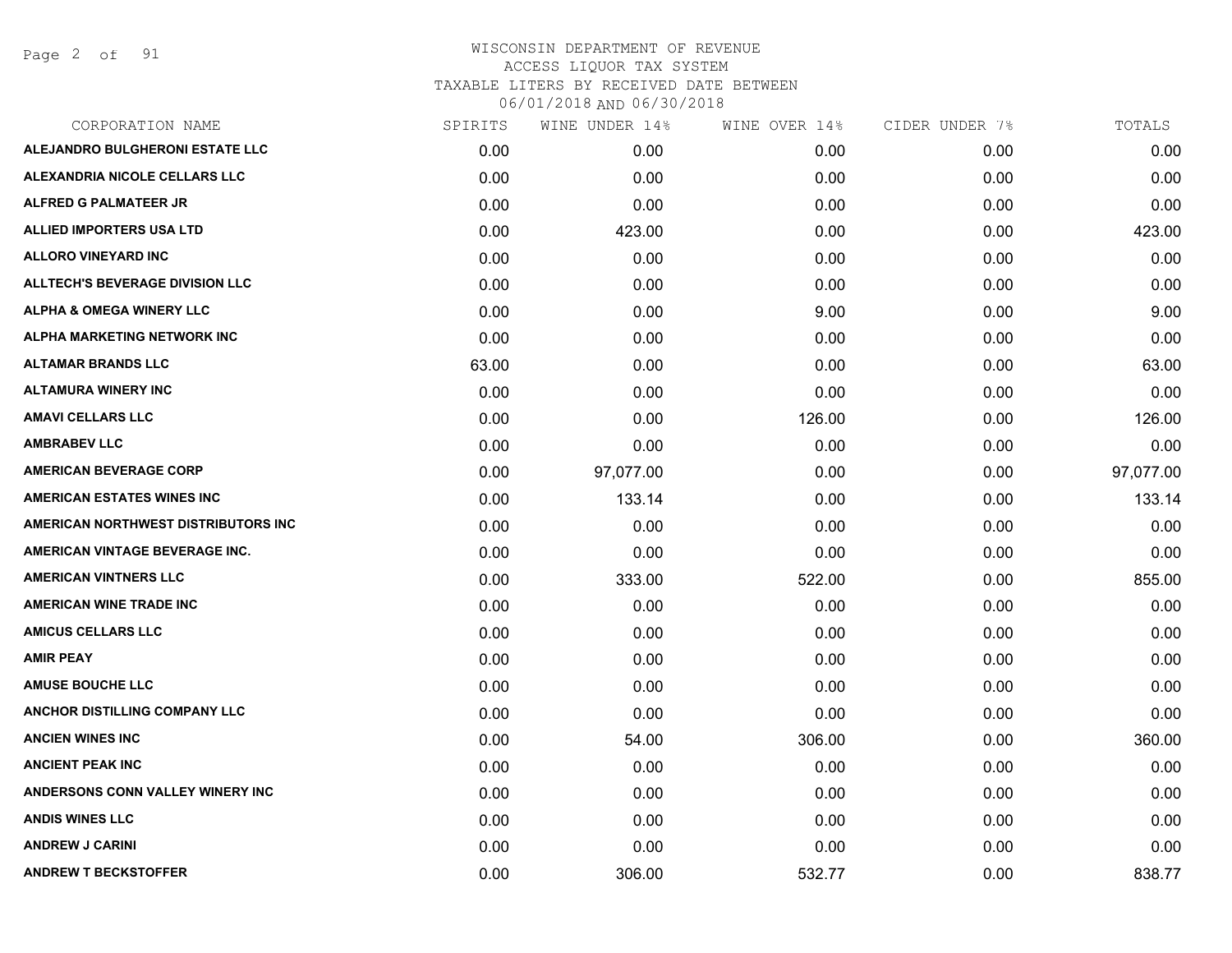Page 3 of 91

| CORPORATION NAME                                | SPIRITS  | WINE UNDER 14% | WINE OVER 14% | CIDER UNDER 7% | TOTALS    |
|-------------------------------------------------|----------|----------------|---------------|----------------|-----------|
| <b>ANGELA OSBORNE</b>                           | 0.00     | 0.00           | 0.00          | 0.00           | 0.00      |
| <b>ANHEUSER-BUSCH COMPANIES LLC</b>             | 0.00     | 0.00           | 0.00          | 24,496.01      | 24,496.01 |
| <b>ANNE HUBATCH</b>                             | 0.00     | 261.00         | 0.00          | 720.00         | 981.00    |
| <b>ANTHONY BOZZANO</b>                          | 0.00     | 0.00           | 0.00          | 0.00           | 0.00      |
| <b>ANTHONY M TRUCHARD</b>                       | 0.00     | 0.00           | 0.00          | 0.00           | 0.00      |
| <b>ANTIPODEAN WINES LLC</b>                     | 0.00     | 1,017.00       | 0.00          | 0.00           | 1,017.00  |
| <b>APOSTROPHE BRANDS LLC</b>                    | 0.00     | 0.00           | 0.00          | 0.00           | 0.00      |
| APPELLATION TRADING COMPANY LLC                 | 0.00     | 0.00           | 0.00          | 0.00           | 0.00      |
| <b>APPELLATIONS LP</b>                          | 0.00     | 0.00           | 0.00          | 0.00           | 0.00      |
| <b>APRIORI CELLAR LLC</b>                       | 0.00     | 0.00           | 0.00          | 0.00           | 0.00      |
| <b>AQUA PUMPKIN INC</b>                         | 0.00     | 0.00           | 0.00          | 0.00           | 0.00      |
| <b>ARANO LLC</b>                                | 0.00     | 0.00           | 0.00          | 0.00           | 0.00      |
| <b>ARCHANA A DAVE</b>                           | 0.00     | 0.00           | 0.00          | 0.00           | 0.00      |
| <b>AREL GROUP WINE &amp; SPIRITS INC</b>        | 0.00     | 140.52         | 0.00          | 0.00           | 140.52    |
| <b>ARETE WINES LLC</b>                          | 0.00     | 0.00           | 0.00          | 0.00           | 0.00      |
| <b>ARGI HOSPITALITY LLC</b>                     | 0.00     | 0.00           | 0.00          | 0.00           | 0.00      |
| <b>ARIETTA INC</b>                              | 0.00     | 0.00           | 0.00          | 0.00           | 0.00      |
| <b>ARNOT-ROBERTS LLC</b>                        | 0.00     | 0.00           | 0.00          | 0.00           | 0.00      |
| <b>ARPENT LLC</b>                               | 0.00     | 0.00           | 0.00          | 0.00           | 0.00      |
| <b>ARTHUR VLASATY</b>                           | 0.00     | 0.00           | 0.00          | 0.00           | 0.00      |
| <b>ARTISANAL IMPORTS INC</b>                    | 0.00     | 120.00         | 0.00          | 112.00         | 232.00    |
| <b>ARTISANS &amp; VINES LLC</b>                 | 0.00     | 0.00           | 0.00          | 0.00           | 0.00      |
| <b>ASCENT WINES INC</b>                         | 0.00     | 0.00           | 0.00          | 0.00           | 0.00      |
| <b>ASSOCIATED BREWING COMPANY</b>               | 0.00     | 0.00           | 0.00          | 0.00           | 0.00      |
| <b>ASV WINES INC</b>                            | 0.00     | 945.00         | 0.00          | 0.00           | 945.00    |
| <b>ATHENEE IMPORTERS &amp; DISTRIBUTORS LTD</b> | 0.00     | 0.00           | 0.00          | 0.00           | 0.00      |
| ATLAS WINE COMPANY LLC                          | 0.00     | 440.83         | 0.00          | 0.00           | 440.83    |
| <b>ATOMIC BRANDS INC</b>                        | 9,743.65 | 0.00           | 0.00          | 0.00           | 9,743.65  |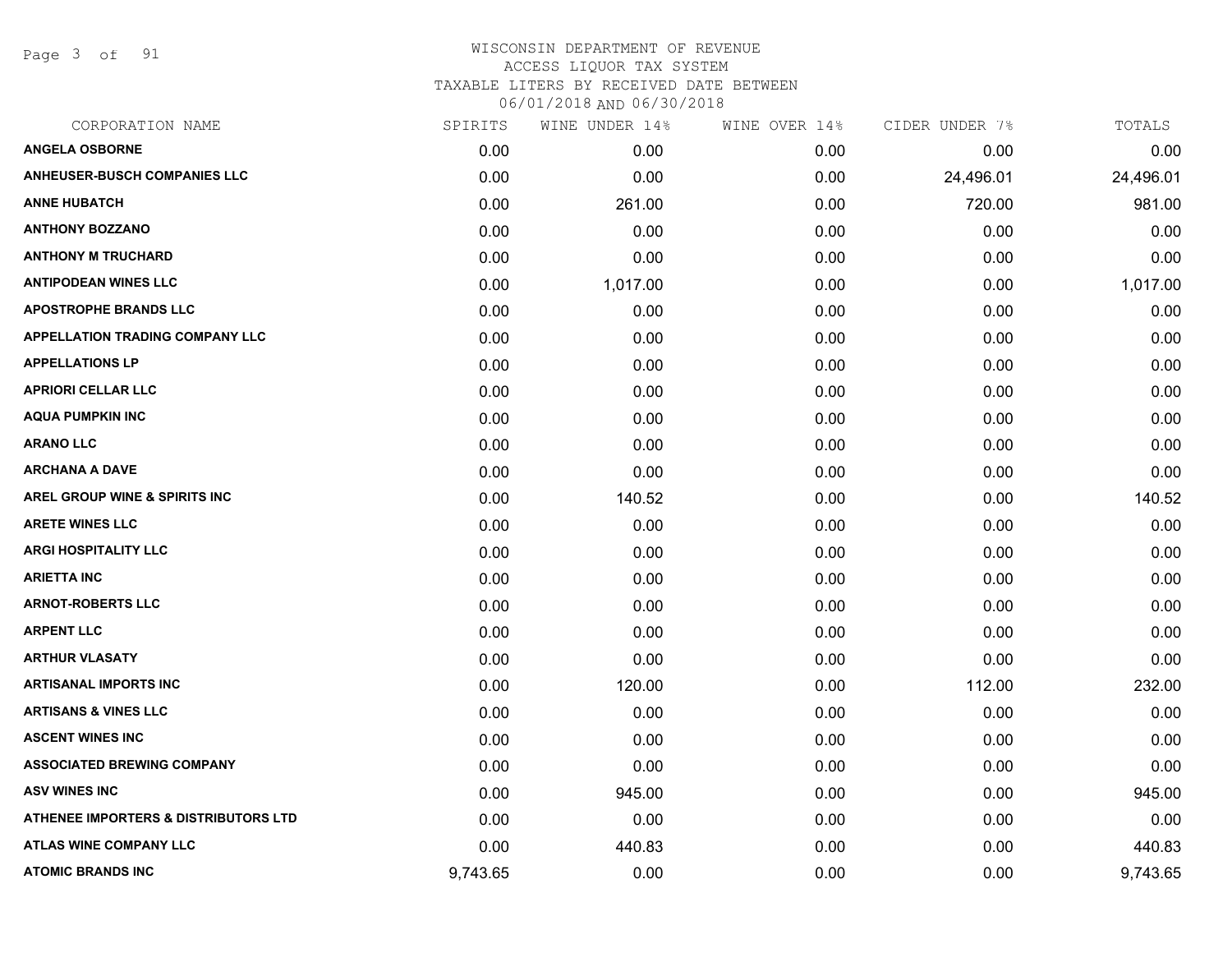Page 4 of 91

# WISCONSIN DEPARTMENT OF REVENUE ACCESS LIQUOR TAX SYSTEM

TAXABLE LITERS BY RECEIVED DATE BETWEEN

| CORPORATION NAME                           | SPIRITS    | WINE UNDER 14% | WINE OVER 14% | CIDER UNDER 7% | TOTALS     |
|--------------------------------------------|------------|----------------|---------------|----------------|------------|
| <b>AUGUST WINE GROUP LLC</b>               | 0.00       | 130.50         | 0.00          | 0.00           | 130.50     |
| <b>AUSTRAL WINES LLC</b>                   | 0.00       | 864.00         | 0.00          | 0.00           | 864.00     |
| <b>AV BRANDS INC</b>                       | 0.00       | 612.00         | 162.00        | 0.00           | 774.00     |
| AVV WINERY CO LLC                          | 0.00       | 0.00           | 125.00        | 0.00           | 125.00     |
| <b>AXIOS INC</b>                           | 0.00       | 0.00           | 0.00          | 0.00           | 0.00       |
| <b>B &amp; I OVERSEAS TRADING INC</b>      | 0.00       | 0.00           | 0.00          | 0.00           | 0.00       |
| <b>B UNITED INTERNATIONAL INC</b>          | 0.00       | 0.00           | 27.05         | 0.00           | 27.05      |
| <b>B. NEKTAR LLC</b>                       | 0.00       | 310.00         | 42.50         | 1,000.00       | 1,352.50   |
| <b>BACARDI U.S.A., INC.</b>                | 258,468.00 | 463.50         | 11,574.00     | 0.00           | 270,505.50 |
| <b>BACCHUS TECHNOLOGIES LLC</b>            | 0.00       | 1,989.00       | 63.00         | 0.00           | 2,052.00   |
| <b>BACIO DIVINO CELLARS LLC</b>            | 0.00       | 0.00           | 0.00          | 0.00           | 0.00       |
| <b>BADGER MOUNTAIN INC</b>                 | 0.00       | 1,017.00       | 63.00         | 0.00           | 1,080.00   |
| <b>BADLANDS DISTILLERY LLC</b>             | 0.00       | 0.00           | 0.00          | 0.00           | 0.00       |
| <b>BALCONES DISTILLING LLC</b>             | 0.00       | 0.00           | 0.00          | 0.00           | 0.00       |
| <b>BANFI PRODUCTS CORPORATION</b>          | 0.00       | 4,612.28       | 0.00          | 0.00           | 4,612.28   |
| <b>BANSHEE WINES LLC</b>                   | 0.00       | 1,663.50       | 387.00        | 0.00           | 2,050.50   |
| <b>BANVILLE &amp; JONES WINE MERCHANTS</b> | 0.00       | 771.00         | 0.00          | 0.00           | 771.00     |
| <b>BANZAI BEVERAGE CORPORATION</b>         | 0.00       | 0.00           | 0.00          | 0.00           | 0.00       |
| <b>BARGETTOS SANTA CRUZ WINERY INC</b>     | 0.00       | 0.00           | 0.00          | 0.00           | 0.00       |
| <b>BARLOW VINEYARDS LLC</b>                | 0.00       | 0.00           | 0.00          | 0.00           | 0.00       |
| <b>BARNARD GRIFFIN INC</b>                 | 0.00       | 0.00           | 0.00          | 0.00           | 0.00       |
| <b>BARNETT VINEYARDS LP</b>                | 0.00       | 0.00           | 0.00          | 0.00           | 0.00       |
| <b>BATTAGLIA DISTRIBUTING CORP INC</b>     | 0.00       | 207.00         | 0.00          | 0.00           | 207.00     |
| <b>BAUM WINE IMPORTS INC</b>               | 0.00       | 4,778.25       | 72.00         | 0.00           | 4,850.25   |
| <b>BE SAFE WINE IMPORTS LLC</b>            | 0.00       | 0.00           | 0.00          | 0.00           | 0.00       |
| <b>BEATBOX BEVERAGES LLC</b>               | 0.00       | 0.00           | 0.00          | 0.00           | 0.00       |
| <b>BEATBOX BEVERAGES LLC</b>               | 0.00       | 0.00           | 0.00          | 0.00           | 0.00       |
| <b>BEAUX FRERES LLC</b>                    | 0.00       | 0.00           | 0.00          | 0.00           | 0.00       |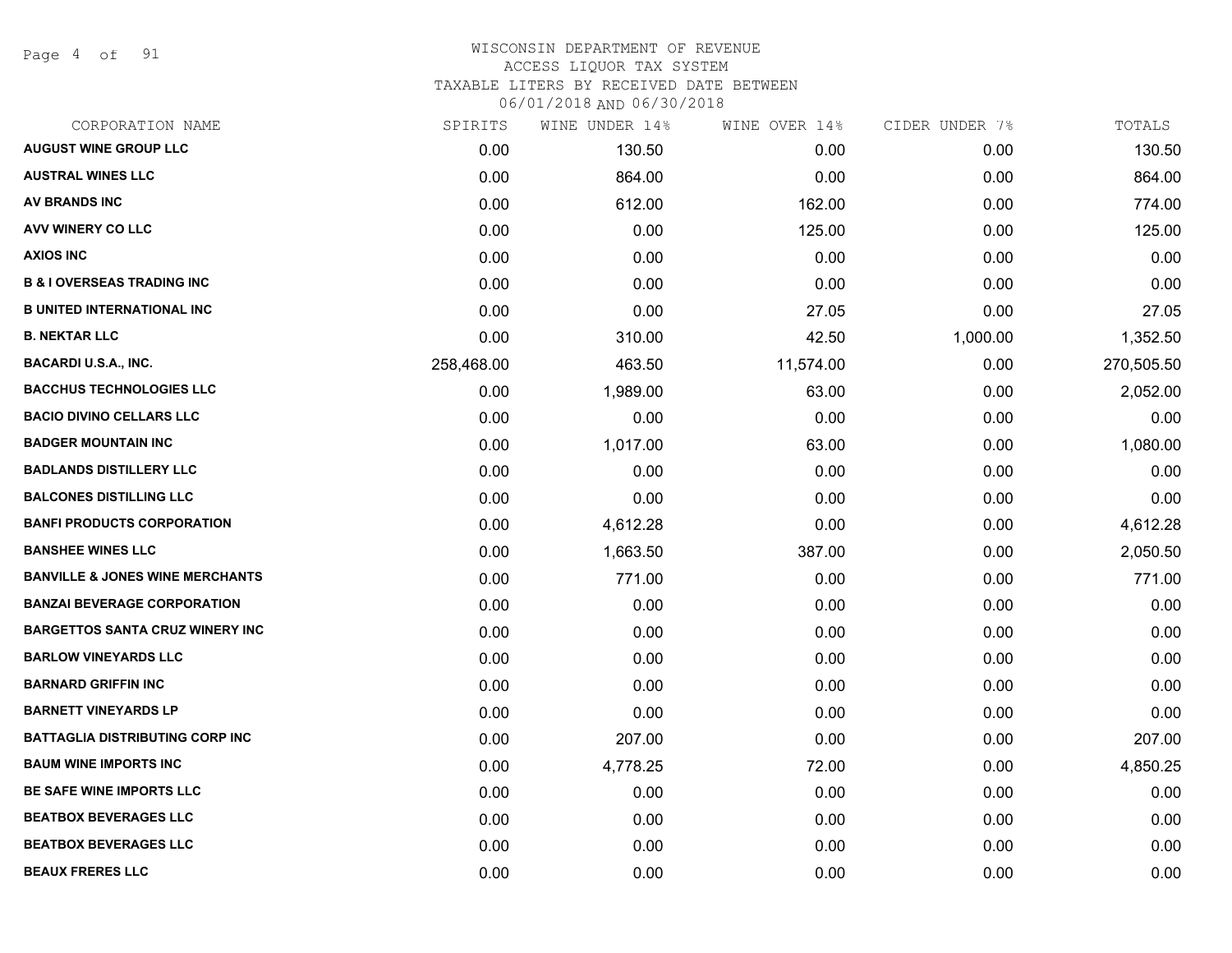Page 5 of 91

| CORPORATION NAME                                | SPIRITS | WINE UNDER 14% | WINE OVER 14% | CIDER UNDER 7% | TOTALS    |
|-------------------------------------------------|---------|----------------|---------------|----------------|-----------|
| <b>BEDROCK WINE COMPANY LP</b>                  | 0.00    | 95.09          | 11.89         | 0.00           | 106.98    |
| <b>BENDISTILLERY INC</b>                        | 0.00    | 0.00           | 0.00          | 0.00           | 0.00      |
| <b>BENNETT LANE WINERY LLC</b>                  | 0.00    | 0.00           | 0.00          | 0.00           | 0.00      |
| <b>BENOVIA WINERY LLC</b>                       | 0.00    | 0.00           | 0.00          | 0.00           | 0.00      |
| <b>BERGSTROM WINES LLC</b>                      | 0.00    | 0.00           | 0.00          | 0.00           | 0.00      |
| <b>BERNARDUS LLC</b>                            | 0.00    | 0.00           | 0.00          | 0.00           | 0.00      |
| BETHEL HEIGHTS VINEYARD INC                     | 0.00    | 0.00           | 0.00          | 0.00           | 0.00      |
| BETTER BRANDS INTERNATIONAL                     | 0.00    | 1,057.50       | 214.50        | 0.00           | 1,272.00  |
| <b>BETZ CELLARS LLC</b>                         | 0.00    | 0.00           | 0.00          | 0.00           | 0.00      |
| <b>BEVERAGE BROTHERS INC</b>                    | 0.00    | 0.00           | 0.00          | 0.00           | 0.00      |
| <b>BEVERAGE GROUP INTERNATIONAL LLC</b>         | 0.00    | 967.49         | 0.00          | 0.00           | 967.49    |
| <b>BEVERAGE SOLUTIONS &amp; LOGISTICS INC</b>   | 0.00    | 0.00           | 0.00          | 0.00           | 0.00      |
| <b>BF ACQUISITION LTD</b>                       | 18.00   | 216.00         | 0.00          | 0.00           | 234.00    |
| <b>BIAGIO CRU &amp; ESTATE WINES LLC</b>        | 0.00    | 0.00           | 0.00          | 0.00           | 0.00      |
| BIEN NACIDO VINEYARDS OF RANCHO TEPUSQUET<br>LP | 0.00    | 0.00           | 0.00          | 0.00           | 0.00      |
| <b>BIGHORN CELLARS LLC</b>                      | 0.00    | 0.00           | 0.00          | 0.00           | 0.00      |
| <b>BILTMORE ESTATE WINE COMPANY</b>             | 0.00    | 0.00           | 0.00          | 0.00           | 0.00      |
| <b>BLACK ROCK SPIRITS LLC</b>                   | 729.00  | 0.00           | 0.00          | 0.00           | 729.00    |
| <b>BLACKBIRD VINEYARDS LLC</b>                  | 0.00    | 582.00         | 217.50        | 0.00           | 799.50    |
| <b>BLAKE FARMS HARD APPLE CIDER LLC</b>         | 0.00    | 5,705.20       | 0.00          | 0.00           | 5,705.20  |
| <b>BLAUM BROS DISTILLING CO LLC</b>             | 0.00    | 0.00           | 0.00          | 0.00           | 0.00      |
| <b>BLUE RIDGE DISTILLING CO INC</b>             | 0.00    | 0.00           | 0.00          | 0.00           | 0.00      |
| <b>BNA WINE GROUP LLC</b>                       | 0.00    | 819.00         | 0.00          | 0.00           | 819.00    |
| <b>BOEGER WINERY INC</b>                        | 0.00    | 0.00           | 0.00          | 0.00           | 0.00      |
| <b>BOGLE VINEYARDS INC</b>                      | 0.00    | 14,112.00      | 7,866.00      | 0.00           | 21,978.00 |
| <b>BONANNO VINTNERS LLC</b>                     | 0.00    | 252.00         | 0.00          | 0.00           | 252.00    |
| <b>BONNY DOON WINERY INC</b>                    | 0.00    | 0.00           | 405.00        | 0.00           | 405.00    |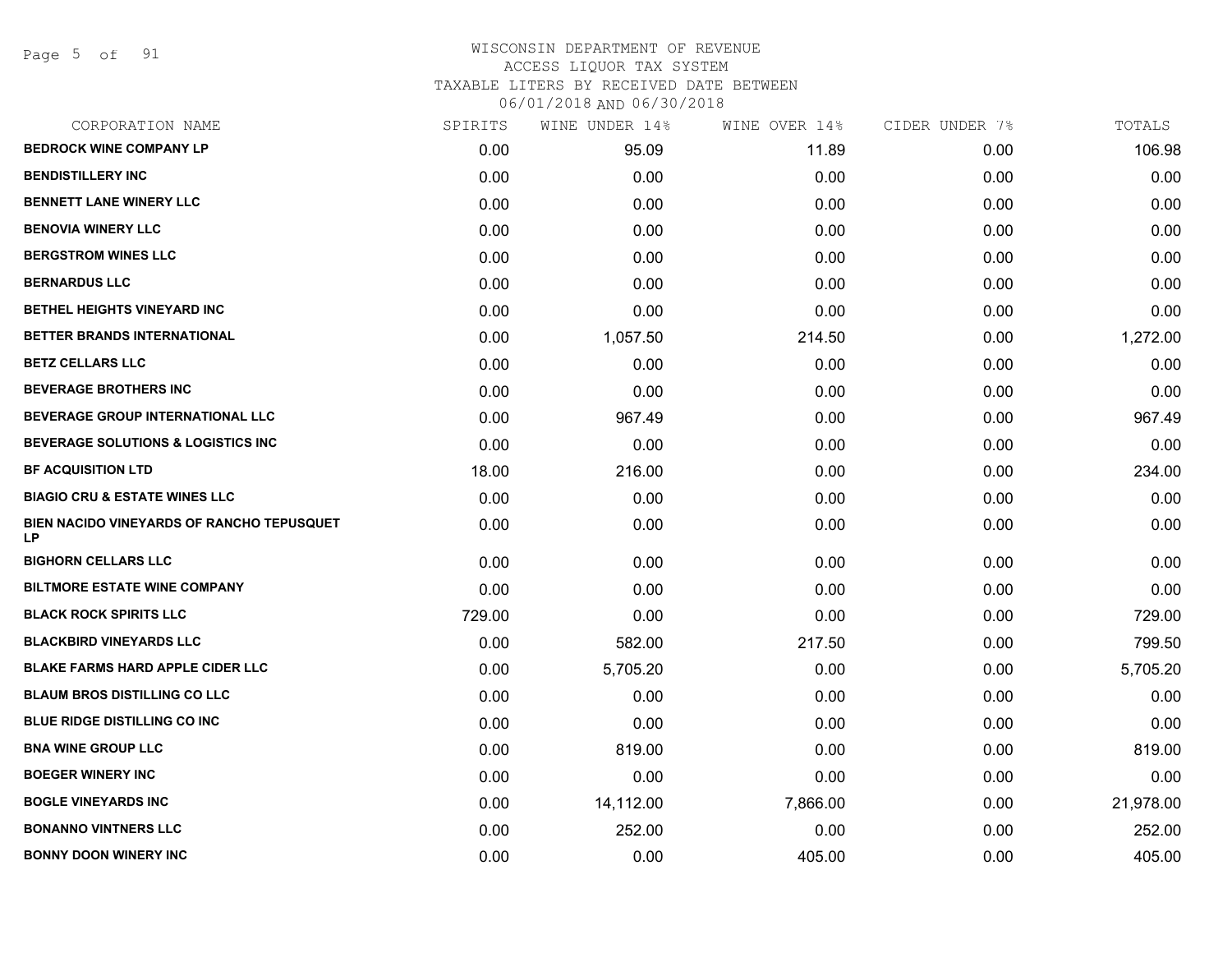Page 6 of 91

| CORPORATION NAME                               | SPIRITS    | WINE UNDER 14% | WINE OVER 14% | CIDER UNDER 7% | TOTALS     |
|------------------------------------------------|------------|----------------|---------------|----------------|------------|
| <b>BOSTON BEER CORPORATION</b>                 | 0.00       | 0.00           | 0.00          | 227,101.96     | 227,101.96 |
| <b>BOUCHAINE VINEYARDS INC</b>                 | 0.00       | 0.00           | 0.00          | 0.00           | 0.00       |
| <b>BOUNDARY BREAKS LLC</b>                     | 0.00       | 0.00           | 0.00          | 0.00           | 0.00       |
| <b>BOUTINOT USA INC</b>                        | 0.00       | 0.00           | 0.00          | 0.00           | 0.00       |
| <b>BRASSFIELD ESTATE WINERY LLC</b>            | 0.00       | 0.00           | 126.00        | 0.00           | 126.00     |
| <b>BRAZOS WINE IMPORTS LLC</b>                 | 0.00       | 567.00         | 63.00         | 0.00           | 630.00     |
| <b>BRIAN CARTER CELLARS LLC</b>                | 0.00       | 0.00           | 0.00          | 0.00           | 0.00       |
| <b>BRICKELL WINES LLC</b>                      | 0.00       | 0.00           | 0.00          | 0.00           | 0.00       |
| <b>BRIDGEVIEW VINEYARDS INC</b>                | 0.00       | 0.00           | 0.00          | 0.00           | 0.00       |
| <b>BRIGHT CELLARS INC</b>                      | 0.00       | 0.00           | 0.00          | 0.00           | 0.00       |
| <b>BROADBENT SELECTIONS INC</b>                | 0.00       | 936.00         | 31.50         | 0.00           | 967.50     |
| <b>BRONCO WINE COMPANY</b>                     | 0.00       | 70,494.80      | 609.30        | 0.00           | 71,104.10  |
| <b>BROTHERS INTERNATIONAL FOOD CORPORATION</b> | 0.00       | 0.00           | 0.00          | 0.00           | 0.00       |
| <b>BROVO SPIRITS LLC</b>                       | 0.00       | 0.00           | 0.00          | 0.00           | 0.00       |
| <b>BROWN-FORMAN CORPORATION</b>                | 259,149.60 | 4,447.77       | 3,672.00      | 0.00           | 267,269.37 |
| <b>BRUTOCAO CELLARS LP</b>                     | 0.00       | 0.00           | 0.00          | 0.00           | 0.00       |
| <b>BRYN MAWR VINEYARDS INC</b>                 | 0.00       | 0.00           | 0.00          | 0.00           | 0.00       |
| <b>BUEHLER VINEYARDS INC</b>                   | 0.00       | 315.00         | 0.00          | 0.00           | 315.00     |
| <b>BULGARIAN MASTER VINTNERS LLC</b>           | 0.00       | 630.00         | 0.00          | 0.00           | 630.00     |
| <b>BULLY HILL VINEYARDS INC</b>                | 0.00       | 54.00          | 0.00          | 0.00           | 54.00      |
| <b>BUONCRISTIANI WINE CO LLC</b>               | 0.00       | 0.00           | 0.00          | 0.00           | 0.00       |
| <b>BURGESS CELLARS INC</b>                     | 0.00       | 0.00           | 189.00        | 0.00           | 189.00     |
| <b>BUZZBALLZ LLC</b>                           | 2,304.00   | 0.00           | 0.00          | 0.00           | 2,304.00   |
| <b>BUZZBOX BEVERAGES INC</b>                   | 0.00       | 0.00           | 0.00          | 0.00           | 0.00       |
| <b>BYMOFO LLC</b>                              | 0.00       | 0.00           | 0.00          | 0.00           | 0.00       |
| <b>C &amp; C WINE SERVICES INC</b>             | 0.00       | 0.00           | 0.00          | 0.00           | 0.00       |
| <b>C MONDAVI &amp; SONS</b>                    | 0.00       | 14,967.00      | 1,206.00      | 0.00           | 16,173.00  |
| <b>CABERNET CORP</b>                           | 0.00       | 1,890.00       | 9.00          | 0.00           | 1,899.00   |
|                                                |            |                |               |                |            |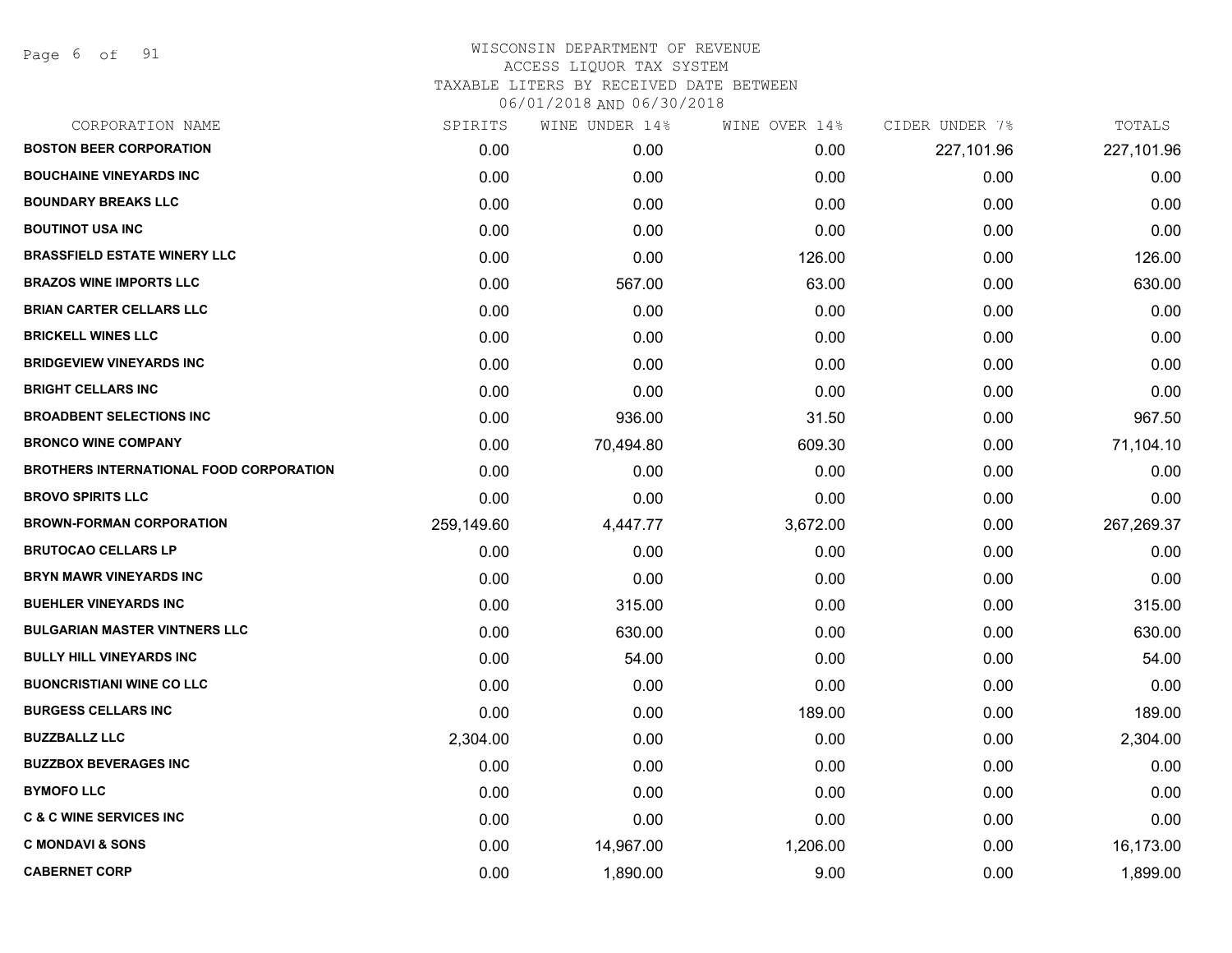Page 7 of 91

| CORPORATION NAME                       | SPIRITS   | WINE UNDER 14% | WINE OVER 14% | CIDER UNDER 7% | TOTALS    |
|----------------------------------------|-----------|----------------|---------------|----------------|-----------|
| <b>CAFFO BEVERAGES INC</b>             | 0.00      | 0.00           | 0.00          | 0.00           | 0.00      |
| <b>CAIN CELLARS INC</b>                | 0.00      | 0.00           | 0.00          | 0.00           | 0.00      |
| <b>CAL VIN ENTERPRISES CORPORATION</b> | 0.00      | 0.00           | 504.00        | 0.00           | 504.00    |
| <b>CALCAREOUS VINEYARD LLC</b>         | 0.00      | 0.00           | 0.00          | 0.00           | 0.00      |
| <b>CALERA WINE COMPANY LP</b>          | 0.00      | 0.00           | 0.00          | 0.00           | 0.00      |
| <b>CALIFORNIA CIDER COMPANY</b>        | 0.00      | 0.00           | 0.00          | 0.00           | 0.00      |
| <b>CALIFORNIA NATURAL PRODUCTS INC</b> | 0.00      | 0.00           | 0.00          | 0.00           | 0.00      |
| <b>CALIFORNIA VINEYARDS INC</b>        | 0.00      | 0.00           | 0.00          | 0.00           | 0.00      |
| <b>CALLUNA VINEYARDS LLC</b>           | 0.00      | 0.00           | 0.00          | 0.00           | 0.00      |
| <b>CAMARDA CORP</b>                    | 0.00      | 0.00           | 0.00          | 0.00           | 0.00      |
| <b>CAMPARI AMERICA LLC</b>             | 73,920.60 | 0.00           | 0.00          | 0.00           | 73,920.60 |
| <b>CANNON RIVER WINERY LLC</b>         | 0.00      | 3,024.00       | 0.00          | 0.00           | 3,024.00  |
| <b>CAPE CLASSICS INC</b>               | 0.00      | 1,201.50       | 90.00         | 0.00           | 1,291.50  |
| <b>CARDINAL SPIRITS LLC</b>            | 0.00      | 0.00           | 0.00          | 0.00           | 0.00      |
| <b>CARDINAL WINE GROUP LLC</b>         | 0.00      | 0.00           | 0.00          | 0.00           | 0.00      |
| <b>CARDWELL HILL CELLARS LLC</b>       | 0.00      | 162.00         | 0.00          | 0.00           | 162.00    |
| <b>CARIBBEAN DISTILLERS LLC</b>        | 247.50    | 42,552.00      | 45.00         | 0.00           | 42,844.50 |
| <b>CARL JEPPSON COMPANY</b>            | 0.00      | 0.00           | 0.00          | 0.00           | 0.00      |
| <b>CARL THOMA</b>                      | 0.00      | 0.00           | 0.00          | 0.00           | 0.00      |
| <b>CARLOS HUBNER-ARTETA</b>            | 0.00      | 378.00         | 0.00          | 0.00           | 378.00    |
| <b>CARLSON VINEYARDS INC</b>           | 0.00      | 0.00           | 0.00          | 0.00           | 0.00      |
| <b>CAROLE MINOGUE</b>                  | 0.00      | 0.00           | 0.00          | 0.00           | 0.00      |
| <b>CAROLINA DISTRIBUTION LLC</b>       | 0.00      | 0.00           | 0.00          | 0.00           | 0.00      |
| <b>CARRIAGE HOUSE IMPORTS, LTD.</b>    | 346.50    | 0.00           | 0.00          | 0.00           | 346.50    |
| <b>CASTLE BRANDS USA CORP</b>          | 3,759.00  | 0.00           | 0.00          | 0.00           | 3,759.00  |
| <b>CASTORO CELLARS</b>                 | 0.00      | 0.00           | 0.00          | 0.00           | 0.00      |
| <b>CAYMUS VINEYARDS INC</b>            | 0.00      | 0.00           | 0.00          | 0.00           | 0.00      |
| <b>CEDAR KNOLL VINEYARDS INC</b>       | 0.00      | 0.00           | 0.00          | 0.00           | 0.00      |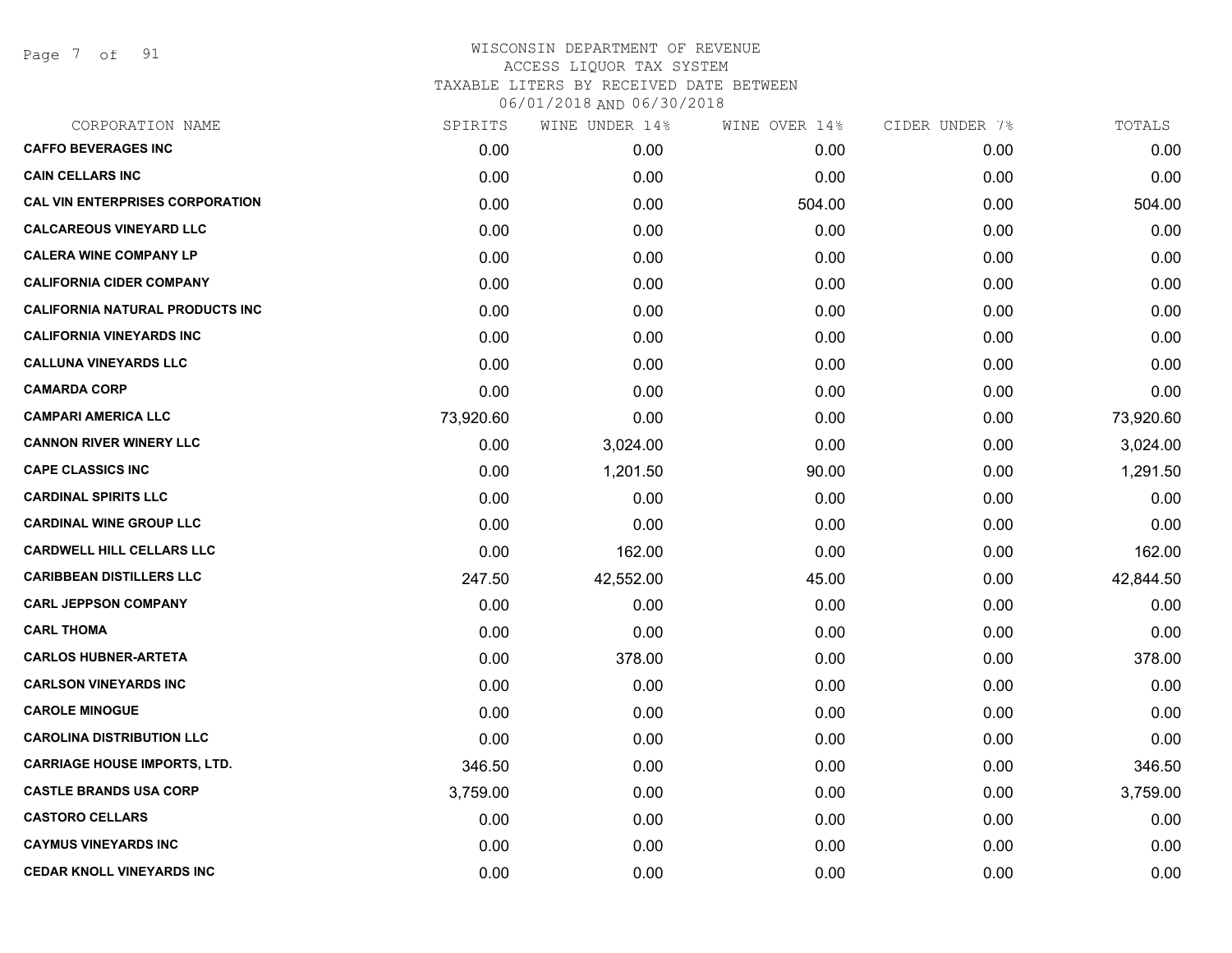Page 8 of 91

|           | WINE UNDER 14% | WINE OVER 14% |        | TOTALS         |
|-----------|----------------|---------------|--------|----------------|
| 0.00      | 0.00           | 0.00          | 0.00   | 0.00           |
| 0.00      | 0.00           | 0.00          | 0.00   | 0.00           |
| 0.00      | 405.27         | 0.00          | 0.00   | 405.27         |
| 0.00      | 0.00           | 0.00          | 0.00   | 0.00           |
| 0.00      | 0.00           | 0.00          | 370.45 | 370.45         |
| 0.00      | 0.00           | 91.50         | 0.00   | 91.50          |
| 0.00      | 711.10         | 6.00          | 0.00   | 717.10         |
| 0.00      | 0.00           | 882.00        | 0.00   | 882.00         |
| 0.00      | 0.00           | 0.00          | 0.00   | 0.00           |
| 0.00      | 0.00           | 0.00          | 0.00   | 0.00           |
| 19,856.04 | 0.00           | 229.61        | 0.00   | 20,085.65      |
| 0.00      | 347.00         | 0.00          | 0.00   | 347.00         |
| 0.00      | 0.00           | 9.00          | 0.00   | 9.00           |
| 0.00      | 0.00           | 0.00          | 0.00   | 0.00           |
| 0.00      | 504.00         | 126.00        | 0.00   | 630.00         |
| 281.25    | 0.00           | 0.00          | 0.00   | 281.25         |
| 0.00      | 0.00           | 0.00          | 0.00   | 0.00           |
| 0.00      | 0.00           | 0.00          | 0.00   | 0.00           |
| 0.00      | 0.00           | 0.00          | 0.00   | 0.00           |
| 0.00      | 54.00          | 390.00        | 0.00   | 444.00         |
| 0.00      | 6,921.00       | 0.00          | 0.00   | 6,921.00       |
| 0.00      | 0.00           | 0.00          | 0.00   | 0.00           |
| 0.00      | 0.00           | 0.00          | 0.00   | 0.00           |
| 0.00      | 0.00           | 0.00          | 0.00   | 0.00           |
| 0.00      | 441.00         | 0.00          | 0.00   | 441.00         |
| 0.00      | 900.00         | 0.00          | 0.00   | 900.00         |
| 0.00      | 504.00         | 0.00          | 0.00   | 504.00         |
| 0.00      | 0.00           | 0.00          | 0.00   | 0.00           |
|           | SPIRITS        |               |        | CIDER UNDER 7% |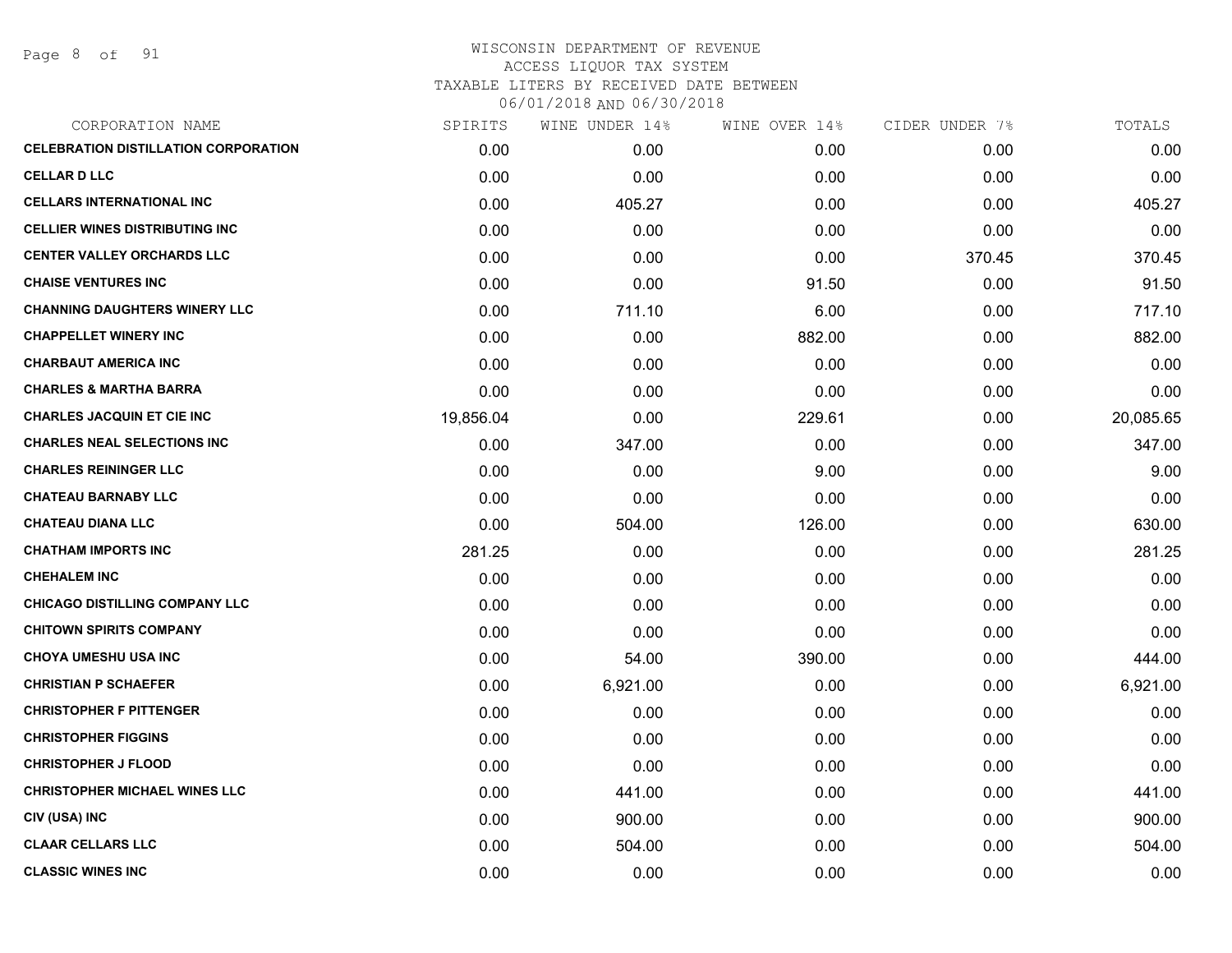Page 9 of 91

| CORPORATION NAME                             | SPIRITS   | WINE UNDER 14% | WINE OVER 14% | CIDER UNDER 7% | TOTALS     |
|----------------------------------------------|-----------|----------------|---------------|----------------|------------|
| <b>CLENDENENLINDQUIST VINTNERS</b>           | 0.00      | 0.00           | 0.00          | 0.00           | 0.00       |
| <b>CLINE CELLARS INC</b>                     | 0.00      | 2,232.00       | 1,791.00      | 0.00           | 4,023.00   |
| <b>CLINE SISTERS IMPORTS LLC</b>             | 0.00      | 0.00           | 0.00          | 0.00           | 0.00       |
| <b>CLINT PROPERTIES INC</b>                  | 0.00      | 0.00           | 0.00          | 0.00           | 0.00       |
| <b>CLOS LACHANCE WINES LLC</b>               | 0.00      | 63.00          | 0.00          | 0.00           | 63.00      |
| <b>COCKERELL WINE CONSULTING LLC</b>         | 0.00      | 0.00           | 108.00        | 0.00           | 108.00     |
| <b>CODY T WRIGHT</b>                         | 0.00      | 0.00           | 0.00          | 0.00           | 0.00       |
| <b>COHO WINES LLC</b>                        | 0.00      | 0.00           | 0.00          | 0.00           | 0.00       |
| <b>COLORADO GOLD DISTILLERY LLC</b>          | 0.00      | 0.00           | 0.00          | 0.00           | 0.00       |
| <b>CONSTELLATION BRANDS INC</b>              | 66,893.70 | 436,372.37     | 15,522.00     | 0.00           | 518,788.07 |
| <b>COOL HAND VINEYARDS LLC</b>               | 0.00      | 0.00           | 0.00          | 0.00           | 0.00       |
| <b>COPA FINA WINE IMPORTS LLC</b>            | 0.00      | 504.00         | 0.00          | 0.00           | 504.00     |
| <b>COPPER &amp; KINGS AMERICAN BRANDY CO</b> | 378.00    | 0.00           | 0.00          | 0.00           | 378.00     |
| <b>COPPER CANE LLC</b>                       | 0.00      | 1,638.00       | 1,197.00      | 0.00           | 2,835.00   |
| <b>CORA IMPORTS LTD</b>                      | 0.00      | 0.00           | 0.00          | 0.00           | 0.00       |
| <b>CORDELINA WINE COMPANY LLC</b>            | 0.00      | 0.00           | 0.00          | 0.00           | 0.00       |
| <b>CORK ALLIANCE INC</b>                     | 0.00      | 646.99         | 0.00          | 0.00           | 646.99     |
| <b>CORNERSTONE CELLARS LLC</b>               | 0.00      | 0.00           | 0.00          | 0.00           | 0.00       |
| <b>CORNERSTONE U.S. WINE IMPORTS INC</b>     | 0.00      | 0.00           | 0.00          | 0.00           | 0.00       |
| <b>COUP DE FOUDRE LLC</b>                    | 0.00      | 0.00           | 0.00          | 0.00           | 0.00       |
| <b>COURAGEOUS INC</b>                        | 0.00      | 0.00           | 0.00          | 0.00           | 0.00       |
| <b>CRACOVIA BRANDS INC</b>                   | 94.50     | 0.00           | 18.00         | 0.00           | 112.50     |
| <b>CRAFTED ARTISAN MEADERY LLC</b>           | 0.00      | 0.00           | 0.00          | 0.00           | 0.00       |
| <b>CRAIG S HANDLY</b>                        | 0.00      | 0.00           | 0.00          | 0.00           | 0.00       |
| <b>CREATIVE WINE CONCEPTS INC</b>            | 0.00      | 0.00           | 0.00          | 0.00           | 0.00       |
| <b>CREW WINE COMPANY LLC</b>                 | 0.00      | 2,494.00       | 315.00        | 0.00           | 2,809.00   |
| <b>CRIBARI VINEYARDS INC</b>                 | 0.00      | 0.00           | 0.00          | 0.00           | 0.00       |
| <b>CRIMSON WINE GROUP LTD</b>                | 0.00      | 0.00           | 0.00          | 0.00           | 0.00       |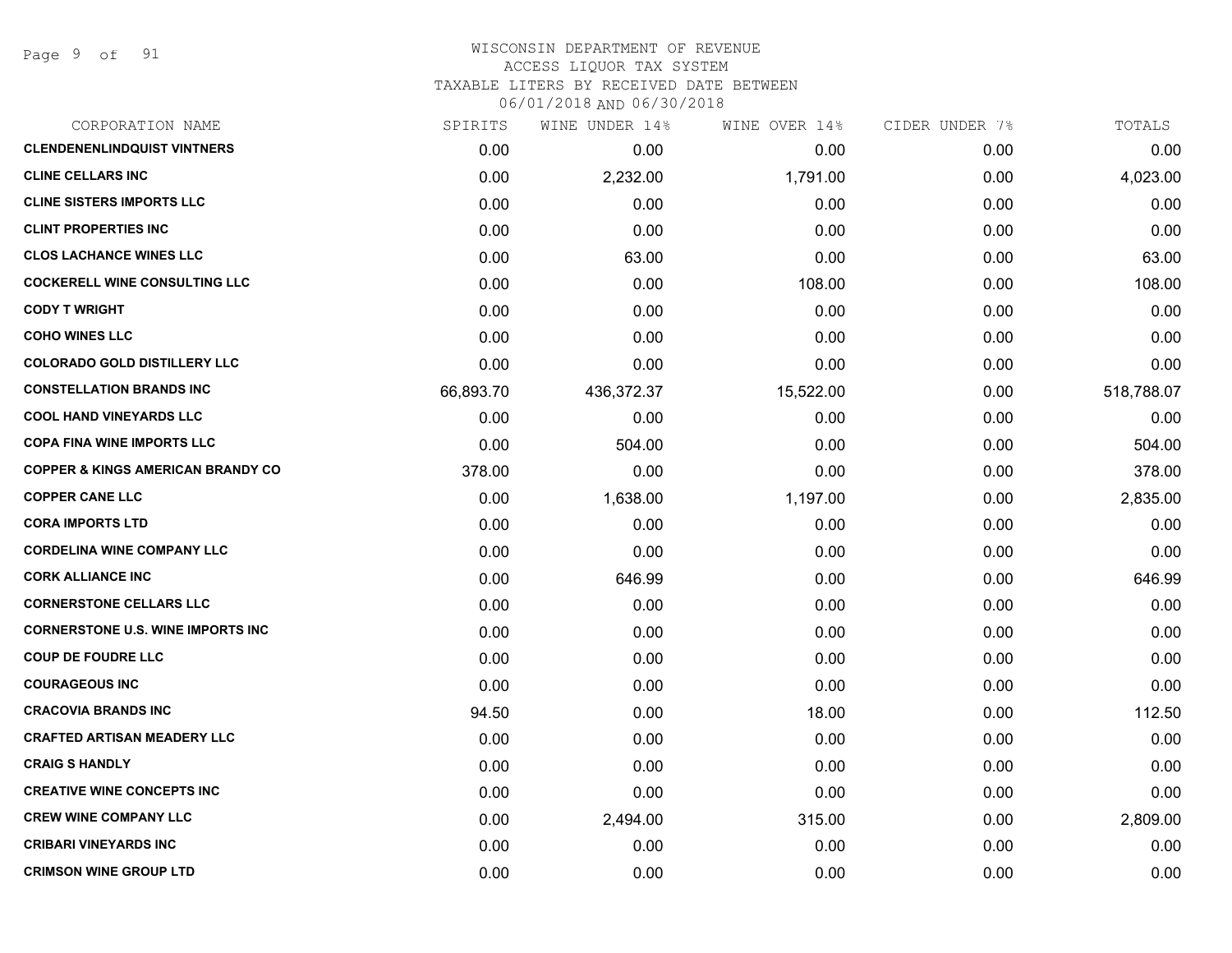Page 10 of 91

# WISCONSIN DEPARTMENT OF REVENUE ACCESS LIQUOR TAX SYSTEM TAXABLE LITERS BY RECEIVED DATE BETWEEN

| CORPORATION NAME                        | SPIRITS   | WINE UNDER 14% | WINE OVER 14% | CIDER UNDER 7% | TOTALS    |
|-----------------------------------------|-----------|----------------|---------------|----------------|-----------|
| <b>CRISPIN CIDER COMPANY</b>            | 0.00      | 0.00           | 0.00          | 0.00           | 0.00      |
| <b>CRISTOM VINEYARDS INC</b>            | 0.00      | 171.00         | 0.00          | 0.00           | 171.00    |
| <b>CROWN POINT WINERY LLC</b>           | 0.00      | 0.00           | 0.00          | 0.00           | 0.00      |
| <b>CROWN VALLEY WINERY INC</b>          | 0.00      | 0.00           | 0.00          | 0.00           | 0.00      |
| <b>CULT OF 8</b>                        | 0.00      | 1,890.00       | 0.00          | 0.00           | 1,890.00  |
| <b>CULTIVATE WINES LLC</b>              | 0.00      | 319.50         | 0.00          | 0.00           | 319.50    |
| <b>CUSHMAN WINERY CORPORATION</b>       | 0.00      | 0.00           | 0.00          | 0.00           | 0.00      |
| <b>CUTWATER SPIRITS LLC</b>             | 12,534.00 | 0.00           | 0.00          | 0.00           | 12,534.00 |
| <b>CUVAISON INC</b>                     | 0.00      | 0.00           | 0.00          | 0.00           | 0.00      |
| <b>D &amp; D VINEYARDS INC</b>          | 0.00      | 0.00           | 0.00          | 0.00           | 0.00      |
| <b>D &amp; J F CELLARS INC</b>          | 0.00      | 0.00           | 0.00          | 0.00           | 0.00      |
| <b>D.G.L. DISTRIBUTORS, INC</b>         | 0.00      | 0.00           | 0.00          | 0.00           | 0.00      |
| <b>DAEDALUS CELLARS CO</b>              | 0.00      | 675.00         | 0.00          | 0.00           | 675.00    |
| <b>DAN CAREY</b>                        | 0.00      | 0.00           | 0.00          | 0.00           | 0.00      |
| <b>DANCING COYOTE WINES</b>             | 0.00      | 0.00           | 0.00          | 0.00           | 0.00      |
| <b>DANIEL A LASNER</b>                  | 202.50    | 0.00           | 0.00          | 0.00           | 202.50    |
| <b>DANNY RAKOVIC</b>                    | 0.00      | 0.00           | 0.00          | 0.00           | 0.00      |
| <b>DAOU VINEYARDS LLC</b>               | 0.00      | 0.00           | 0.00          | 0.00           | 0.00      |
| <b>DAQUINO ITALIAN IMPORTING CO INC</b> | 0.00      | 0.00           | 0.00          | 0.00           | 0.00      |
| <b>DARIOUSH KHALEDI WINERY LLC</b>      | 0.00      | 0.00           | 31.50         | 0.00           | 31.50     |
| <b>DAVID ARTHUR VINEYARDS LLC</b>       | 0.00      | 0.00           | 0.00          | 0.00           | 0.00      |
| <b>DAVID B POTTER</b>                   | 0.00      | 0.00           | 0.00          | 0.00           | 0.00      |
| <b>DAVID L DENNIGMANN</b>               | 0.00      | 333.00         | 288.00        | 0.00           | 621.00    |
| <b>DAVID N RAYNE</b>                    | 2,880.18  | 53,935.99      | 9,236.42      | 0.00           | 66,052.59 |
| <b>DAVID R BARNES</b>                   | 0.00      | 0.00           | 1,719.00      | 0.00           | 1,719.00  |
| <b>DAVIDS PINOT VINEYARDS INC</b>       | 0.00      | 0.00           | 0.00          | 0.00           | 0.00      |
| <b>DAVOS BRANDS LLC</b>                 | 211.50    | 79.20          | 44.28         | 0.00           | 334.98    |
| DAYLIGHT WINE COMPANY LLC               | 0.00      | 0.00           | 0.00          | 0.00           | 0.00      |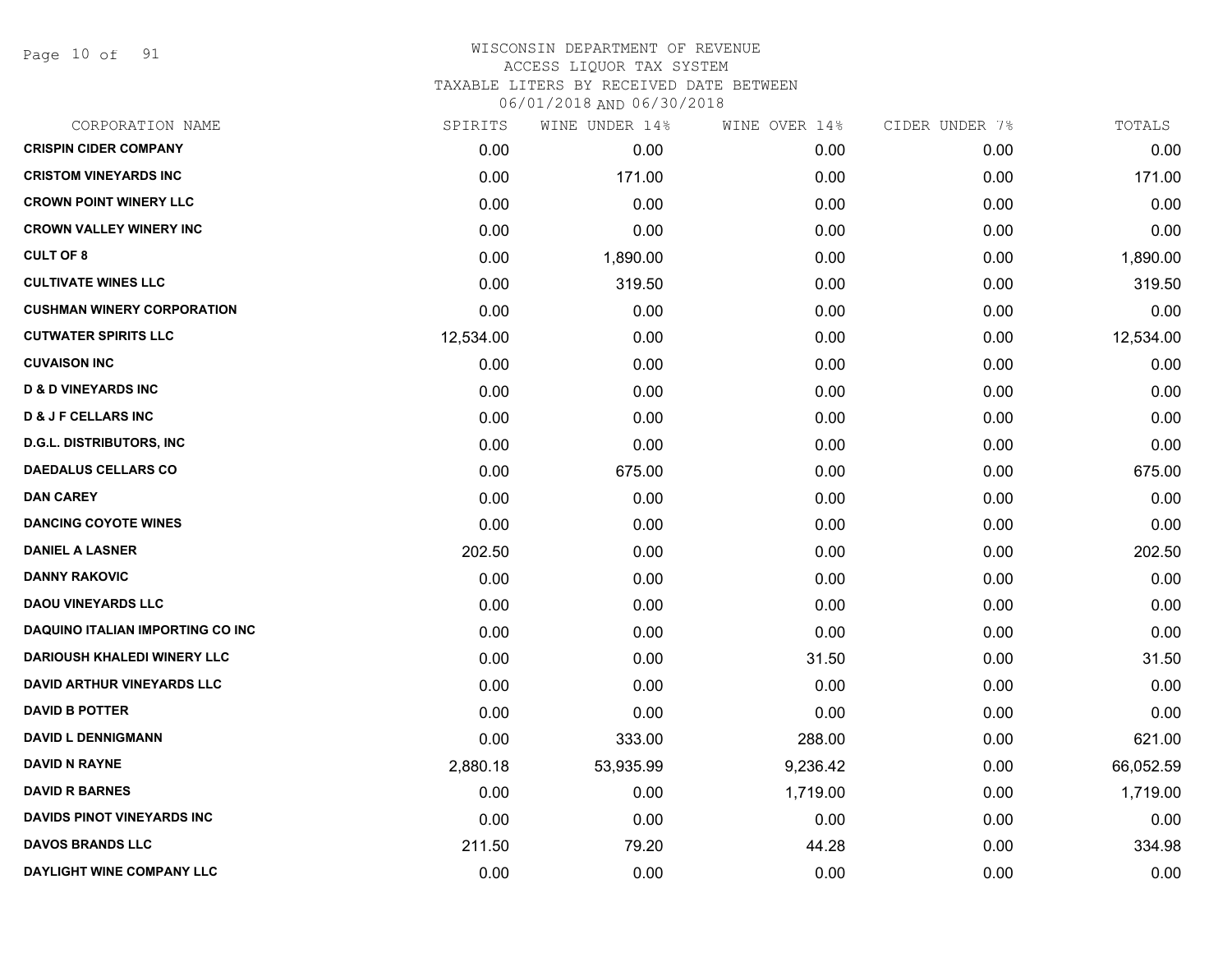Page 11 of 91

# WISCONSIN DEPARTMENT OF REVENUE

# ACCESS LIQUOR TAX SYSTEM

TAXABLE LITERS BY RECEIVED DATE BETWEEN

| CORPORATION NAME                                              | SPIRITS      | WINE UNDER 14% | WINE OVER 14% | CIDER UNDER 7% | TOTALS       |
|---------------------------------------------------------------|--------------|----------------|---------------|----------------|--------------|
| DE MAISON SELECTIONS INC                                      | 22.50        | 2,987.50       | 13.50         | 27.00          | 3,050.50     |
| <b>DEANNA BASTIANICH</b>                                      | 0.00         | 0.00           | 0.00          | 0.00           | 0.00         |
| <b>DEL RIO VINEYARDS LLC</b>                                  | 0.00         | 882.04         | 0.00          | 0.00           | 882.04       |
| <b>DELEGAT USA INC</b>                                        | 0.00         | 1,008.00       | 0.00          | 0.00           | 1,008.00     |
| <b>DELIA E RODRIGUEZ</b>                                      | 0.00         | 0.00           | 0.00          | 0.00           | 0.00         |
| <b>DELICATO VINEYARDS INC</b>                                 | 0.00         | 179,748.00     | 8,388.00      | 0.00           | 188,136.00   |
| <b>DELILLE CELLARS LLC</b>                                    | 0.00         | 0.00           | 0.00          | 0.00           | 0.00         |
| <b>DEMERARA DISTILLERS (USA) INC</b>                          | 0.00         | 0.00           | 0.00          | 0.00           | 0.00         |
| <b>DEMON SPIRITS LLC</b>                                      | 0.00         | 0.00           | 0.00          | 0.00           | 0.00         |
| <b>DEROSE WINERY INC</b>                                      | 0.00         | 0.00           | 351.00        | 0.00           | 351.00       |
| DIAGEO AMERICAS, INC.                                         | 1,079,974.50 | 0.00           | 0.00          | 0.00           | 1,079,974.50 |
| <b>DIAMOND IMPORTERS INC</b>                                  | 0.00         | 436.50         | 0.00          | 0.00           | 436.50       |
| <b>DIRTY IMPORTS LLC</b>                                      | 0.00         | 0.00           | 0.00          | 0.00           | 0.00         |
| DISARONNO INTERNATIONAL LLC                                   | 2,737.50     | 1,395.00       | 0.00          | 0.00           | 4,132.50     |
| DISTILLERY NO. 209 LTD NAPA CALIFORNIA                        | 0.00         | 0.00           | 0.00          | 0.00           | 0.00         |
| <b>DIVOT ENTERPRISES LLC</b>                                  | 0.00         | 0.00           | 0.00          | 0.00           | 0.00         |
| <b>DOMAINE DE LA TERRE ROUGE LTD</b>                          | 0.00         | 0.00           | 0.00          | 0.00           | 0.00         |
| <b>DOMAINE DE MARIA SOTER LLC</b>                             | 0.00         | 0.00           | 0.00          | 0.00           | 0.00         |
| <b>DOMAINE MB LLC</b>                                         | 0.00         | 0.00           | 0.00          | 0.00           | 0.00         |
| <b>DOMAINE SELECT WINE &amp; SPIRITS LLC</b>                  | 67.50        | 1,530.00       | 21.00         | 0.00           | 1,618.50     |
| <b>DOMAINE SERENE VINEYARDS &amp; WINERY INC</b>              | 0.00         | 0.00           | 63.00         | 0.00           | 63.00        |
| <b>DOMAINE ST GEORGE</b>                                      | 0.00         | 0.00           | 0.00          | 0.00           | 0.00         |
| DON SEBASTIANI & SONS INTERNATIONAL WINE<br><b>NEGOCIANTS</b> | 0.00         | 8,113.50       | 504.00        | 0.00           | 8,617.50     |
| <b>DOUBLE DIAMOND DISTILLERY LLC</b>                          | 0.00         | 0.00           | 0.00          | 0.00           | 0.00         |
| <b>DOUBLE DOWN SPIRITS LLC</b>                                | 72.00        | 0.00           | 0.00          | 0.00           | 72.00        |
| DOYNA LTD                                                     | 735.00       | 0.00           | 0.00          | 0.00           | 735.00       |
| <b>DRAKE MAKES WINE, INC.</b>                                 | 0.00         | 0.00           | 0.00          | 0.00           | 0.00         |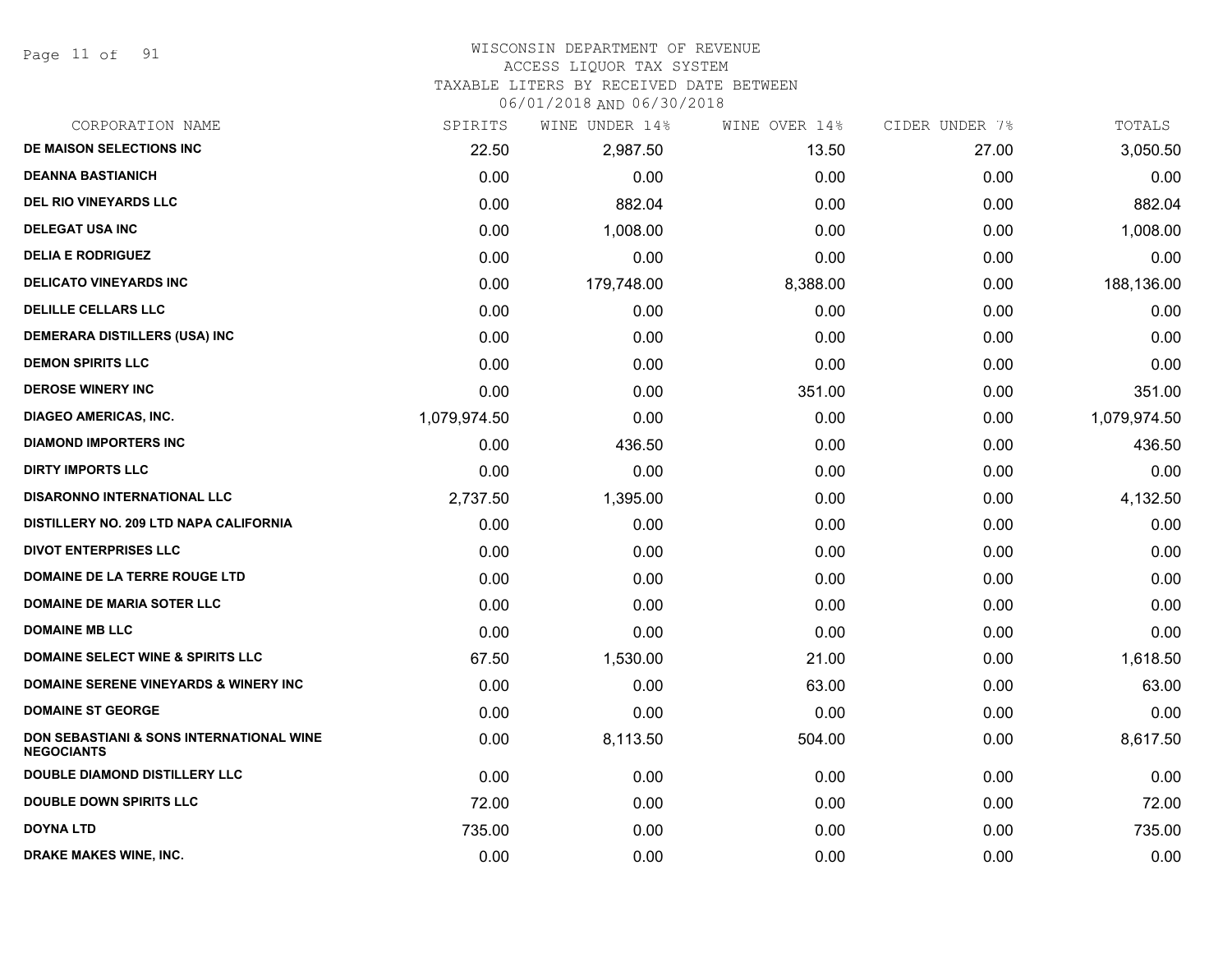Page 12 of 91

# WISCONSIN DEPARTMENT OF REVENUE

# ACCESS LIQUOR TAX SYSTEM

TAXABLE LITERS BY RECEIVED DATE BETWEEN

| CORPORATION NAME                        | SPIRITS    | WINE UNDER 14% | WINE OVER 14% | CIDER UNDER 7% | TOTALS       |
|-----------------------------------------|------------|----------------|---------------|----------------|--------------|
| <b>DREYER WINE LLC</b>                  | 0.00       | 837.00         | 0.00          | 0.00           | 837.00       |
| <b>DREYFUS ASHBY INC</b>                | 13.50      | 1,867.50       | 409.50        | 0.00           | 2,290.50     |
| DRG IMPORTS LLC                         | 0.00       | 332.00         | 0.00          | 0.00           | 332.00       |
| <b>DRINKS AMERICAS INC</b>              | 0.00       | 0.00           | 0.00          | 0.00           | 0.00         |
| DRY CREEK VINEYARD INC                  | 0.00       | 666.00         | 507.30        | 0.00           | 1,173.30     |
| <b>DUCKHORN WINE COMPANY</b>            | 0.00       | 643.50         | 1,143.00      | 0.00           | 1,786.50     |
| DUGGANS DISTILLERS PRODUCTS CORPORATION | 90.00      | 0.00           | 0.00          | 0.00           | 90.00        |
| <b>DUMOL WINERY LLC</b>                 | 0.00       | 0.00           | 0.00          | 0.00           | 0.00         |
| <b>DUNHAM CELLARS LLC</b>               | 0.00       | 126.00         | 126.00        | 0.00           | 252.00       |
| <b>DUNN VINEYARDS LLC</b>               | 0.00       | 0.00           | 0.00          | 0.00           | 0.00         |
| DV SPIRITS LLC                          | 0.00       | 0.00           | 0.00          | 0.00           | 0.00         |
| E & J GALLO WINERY                      | 169,220.40 | 913,174.60     | 22,038.00     | 0.00           | 1,104,433.00 |
| <b>EAGLE EYE IMPORTS LLC</b>            | 0.00       | 621.00         | 0.00          | 0.00           | 621.00       |
| <b>EAGLES LANDING WINERY LLC</b>        | 0.00       | 592.50         | 0.00          | 0.00           | 592.50       |
| <b>EASTERN LIQUORS USA INC</b>          | 0.00       | 0.00           | 0.00          | 0.00           | 0.00         |
| <b>EBERLE WINERY LP</b>                 | 0.00       | 0.00           | 63.00         | 0.00           | 63.00        |
| <b>ECLIPSE ASSETS LLC</b>               | 0.00       | 0.00           | 0.00          | 0.00           | 0.00         |
| <b>ECOSUR GROUP LLC</b>                 | 0.00       | 0.00           | 0.00          | 0.00           | 0.00         |
| EHREN JORDAN WINE CELLARS LLC           | 0.00       | 135.00         | 0.00          | 0.00           | 135.00       |
| <b>EIGHT BOTTLES LLC</b>                | 0.00       | 0.00           | 0.00          | 0.00           | 0.00         |
| ELK COVE VINEYARDS INC                  | 0.00       | 0.00           | 0.00          | 0.00           | 0.00         |
| <b>ELV-OREGON LLC</b>                   | 0.00       | 0.00           | 0.00          | 0.00           | 0.00         |
| <b>ELYSE WINERY LLC</b>                 | 0.00       | 0.00           | 0.00          | 0.00           | 0.00         |
| <b>EMCO CHEMICAL DISTRIBUTORS, INC.</b> | 0.00       | 0.00           | 0.00          | 0.00           | 0.00         |
| <b>EMILIO GUGLIELMO WINERY INC</b>      | 0.00       | 0.00           | 0.00          | 0.00           | 0.00         |
| <b>EMPSON USA INC</b>                   | 0.00       | 1,041.75       | 45.00         | 0.00           | 1,086.75     |
| <b>ENOS VINEYARDS INC</b>               | 0.00       | 0.00           | 567.00        | 0.00           | 567.00       |
| <b>ENOTEC IMPORTS INC</b>               | 0.00       | 0.00           | 252.00        | 0.00           | 252.00       |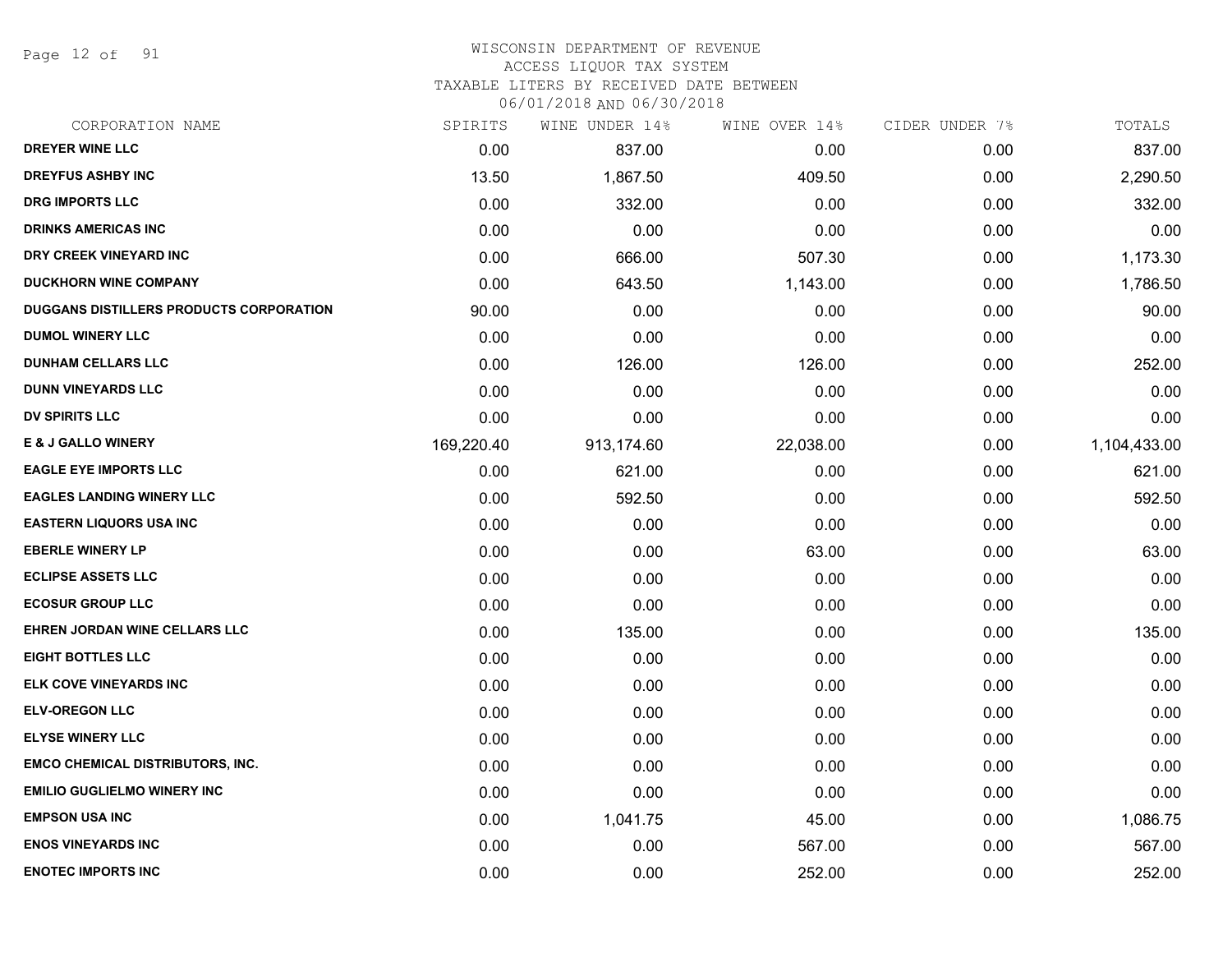Page 13 of 91

# WISCONSIN DEPARTMENT OF REVENUE ACCESS LIQUOR TAX SYSTEM TAXABLE LITERS BY RECEIVED DATE BETWEEN

| CORPORATION NAME                                 | SPIRITS    | WINE UNDER 14% | WINE OVER 14% | CIDER UNDER 7% | TOTALS     |
|--------------------------------------------------|------------|----------------|---------------|----------------|------------|
| <b>ENOVATION BRANDS INC</b>                      | 0.00       | 717.75         | 0.00          | 0.00           | 717.75     |
| <b>ENTENTE SPIRITS LLC</b>                       | 0.00       | 0.00           | 0.00          | 0.00           | 0.00       |
| <b>EPICUREAN WINES LLC</b>                       | 31.50      | 315.00         | 0.00          | 0.00           | 346.50     |
| <b>ERIC FLANAGAN</b>                             | 0.00       | 31.50          | 409.50        | 0.00           | 441.00     |
| <b>ERIC TRUMP WINE MANUFACTURING LLC</b>         | 0.00       | 0.00           | 0.00          | 0.00           | 0.00       |
| <b>ERNST A STORM</b>                             | 0.00       | 0.00           | 0.00          | 0.00           | 0.00       |
| <b>EUROPEAN IMPORTS &amp; EXPORTS LLC</b>        | 0.00       | 0.00           | 0.00          | 0.00           | 0.00       |
| <b>EUROPEAN WINE IMPORTS INC</b>                 | 0.00       | 0.00           | 0.00          | 0.00           | 0.00       |
| <b>EVAKI INC</b>                                 | 0.00       | 0.00           | 0.00          | 0.00           | 0.00       |
| EVESHAM WOOD VINEYARD AND WINERY LLC             | 0.00       | 0.00           | 0.00          | 0.00           | 0.00       |
| <b>EXCELSIOR WINE COMPANY LLC</b>                | 0.00       | 4,974.00       | 0.00          | 0.00           | 4,974.00   |
| <b>EXPERIENCE WINES LLC</b>                      | 0.00       | 0.00           | 0.00          | 0.00           | 0.00       |
| <b>F KORBEL &amp; BROS INC</b>                   | 0.00       | 0.00           | 0.00          | 0.00           | 0.00       |
| <b>FL NAVARRO LIMITED</b>                        | 0.00       | 0.00           | 60.00         | 0.00           | 60.00      |
| <b>F&amp;F FINE WINES INTERNATIONAL INC</b>      | 0.00       | 252.00         | 0.00          | 0.00           | 252.00     |
| F.X. MAGNER SELECTIONS, INC.                     | 0.00       | 0.00           | 0.00          | 0.00           | 0.00       |
| <b>FAMILY &amp; FARMERS LLC</b>                  | 0.00       | 0.00           | 0.00          | 0.00           | 0.00       |
| <b>FANTIS IMPORTS INC</b>                        | 0.00       | 197.00         | 67.50         | 0.00           | 264.50     |
| <b>FAR NORTH SPIRITS INC</b>                     | 310.50     | 0.00           | 0.00          | 0.00           | 310.50     |
| <b>FASEL SHENSTONE LLC</b>                       | 0.00       | 0.00           | 241.50        | 0.00           | 241.50     |
| <b>FERRARI CARANO VINEYARDS &amp; WINERY LLC</b> | 0.00       | 1,323.00       | 909.00        | 0.00           | 2,232.00   |
| <b>FETZER VINEYARDS</b>                          | 180.00     | 16,071.84      | 1,552.50      | 0.00           | 17,804.34  |
| <b>FIDDLEHEAD CELLARS LP</b>                     | 0.00       | 0.00           | 0.00          | 0.00           | 0.00       |
| <b>FIFTH GENERATION INC</b>                      | 281,050.80 | 0.00           | 0.00          | 0.00           | 281,050.80 |
| FIFTY FOURTH STREET ENTERPRISES LLC              | 0.00       | 0.00           | 0.00          | 0.00           | 0.00       |
| <b>FIRE HOUSE LLC</b>                            | 0.00       | 0.00           | 0.00          | 0.00           | 0.00       |
| <b>FIRESTEED CORPORATION</b>                     | 0.00       | 0.00           | 0.00          | 0.00           | 0.00       |
| <b>FISHER VINEYARDS</b>                          | 0.00       | 0.00           | 0.00          | 0.00           | 0.00       |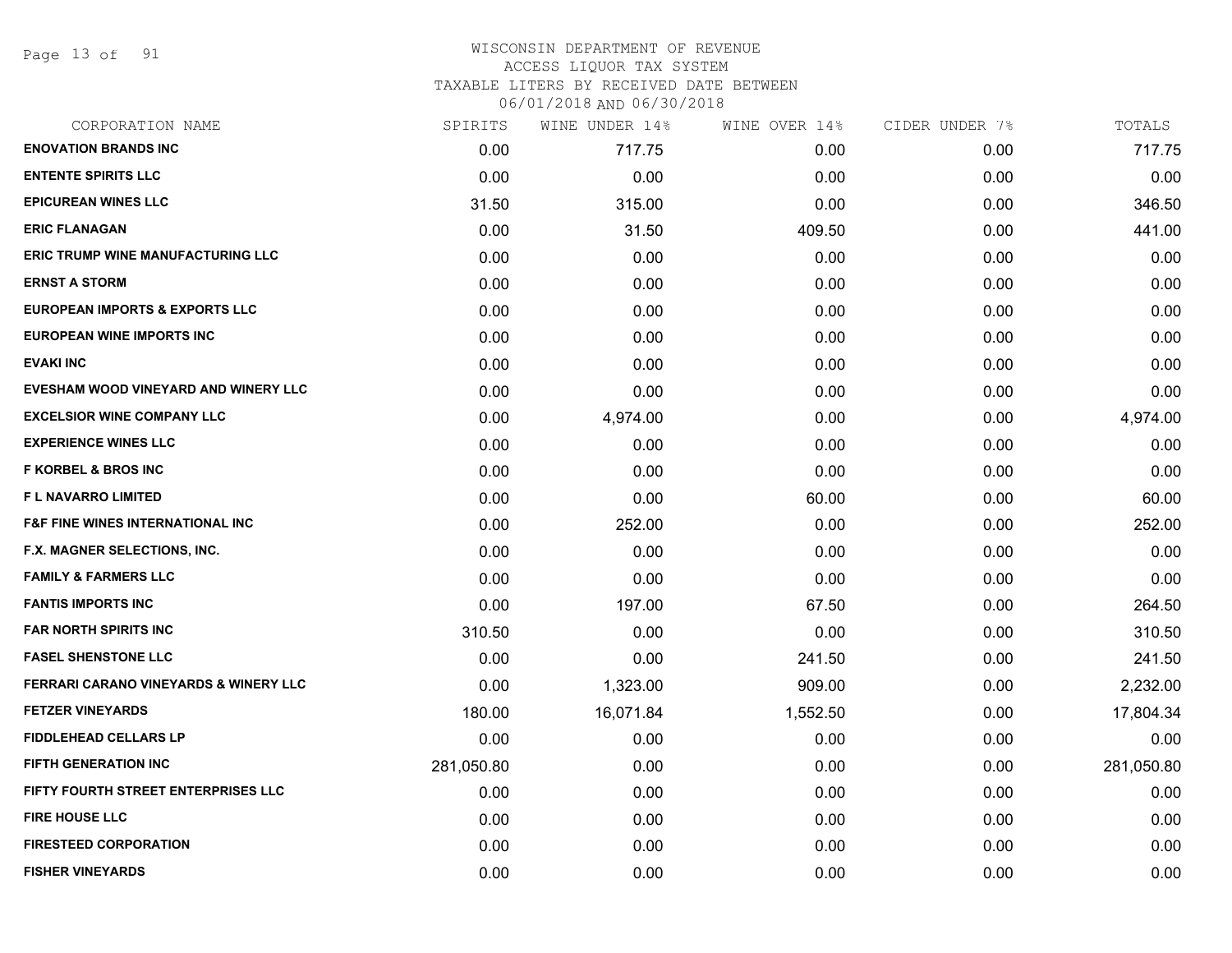Page 14 of 91

| CORPORATION NAME                           | SPIRITS  | WINE UNDER 14% | WINE OVER 14% | CIDER UNDER 7% | TOTALS    |
|--------------------------------------------|----------|----------------|---------------|----------------|-----------|
| <b>FITVINE LLC</b>                         | 0.00     | 0.00           | 0.00          | 0.00           | 0.00      |
| <b>FIVE GRAPES LLC</b>                     | 0.00     | 0.00           | 0.00          | 0.00           | 0.00      |
| <b>FJN FINE WINES LLC</b>                  | 0.00     | 495.00         | 0.00          | 0.00           | 495.00    |
| <b>FLORA SPRINGS WINE COMPANY</b>          | 0.00     | 36.00          | 63.00         | 0.00           | 99.00     |
| <b>FLORIDA ORANGE GROVES INC</b>           | 0.00     | 0.00           | 0.00          | 0.00           | 0.00      |
| <b>FN CELLARS LLC</b>                      | 0.00     | 11.25          | 418.50        | 0.00           | 429.75    |
| <b>FOLEY FAMILY WINES INC</b>              | 0.00     | 2,715.00       | 3,249.00      | 0.00           | 5,964.00  |
| <b>FOLIO WINE COMPANY LLC</b>              | 0.00     | 2,258.97       | 1,563.75      | 0.00           | 3,822.72  |
| <b>FORT ROSS VINEYARD &amp; WINERY LLC</b> | 0.00     | 0.00           | 68.24         | 0.00           | 68.24     |
| <b>FOUR BEARS WINERY LLC</b>               | 0.00     | 0.00           | 0.00          | 0.00           | 0.00      |
| FOUR DAUGHTERS VINEYARD AND WINERY LLC     | 0.00     | 0.00           | 0.00          | 9,767.41       | 9,767.41  |
| FOUR ROSES DISTILLERY LLC                  | 5,821.50 | 0.00           | 0.00          | 0.00           | 5,821.50  |
| <b>FOWLES WINE USA INC</b>                 | 0.00     | 9.00           | 45.00         | 0.00           | 54.00     |
| <b>FOXEN VINEYARD INC</b>                  | 0.00     | 0.00           | 0.00          | 0.00           | 0.00      |
| <b>FRANCIS COPPOLA WINERY LLC</b>          | 0.00     | 12,398.44      | 216.00        | 0.00           | 12,614.44 |
| <b>FRANK FAMILY VINEYARDS LLC</b>          | 0.00     | 0.00           | 0.00          | 0.00           | 0.00      |
| <b>FRANK LIN DISTILLERS PRODUCTS LTD</b>   | 9,186.74 | 0.00           | 0.00          | 0.00           | 9,186.74  |
| <b>FRED C SCHERRER</b>                     | 0.00     | 0.00           | 0.00          | 0.00           | 0.00      |
| <b>FREDERICK WILDMAN &amp; SONS LTD</b>    | 366.00   | 5,733.00       | 144.00        | 0.00           | 6,243.00  |
| <b>FREELANCE WINES LLC</b>                 | 0.00     | 0.00           | 0.00          | 0.00           | 0.00      |
| <b>FREIXENET USA INC</b>                   | 0.00     | 580.46         | 0.00          | 0.00           | 580.46    |
| <b>FREY VINEYARDS LTD</b>                  | 0.00     | 0.00           | 0.00          | 0.00           | 0.00      |
| <b>FRITZ CELLARS INC</b>                   | 0.00     | 0.00           | 0.00          | 0.00           | 0.00      |
| <b>FROGS LEAP WINERY</b>                   | 0.00     | 504.00         | 0.00          | 0.00           | 504.00    |
| <b>FRONTIER CORPORATION</b>                | 0.00     | 333.00         | 9.00          | 0.00           | 342.00    |
| <b>FRUIT OF THE VINES INC</b>              | 0.00     | 738.08         | 0.00          | 0.00           | 738.08    |
| FULL THROTTLE SLOON SHINE LLC              | 3,811.50 | 0.00           | 0.00          | 0.00           | 3,811.50  |
| <b>FULTON STREET BREWERY LLC</b>           | 0.00     | 0.00           | 0.00          | 0.00           | 0.00      |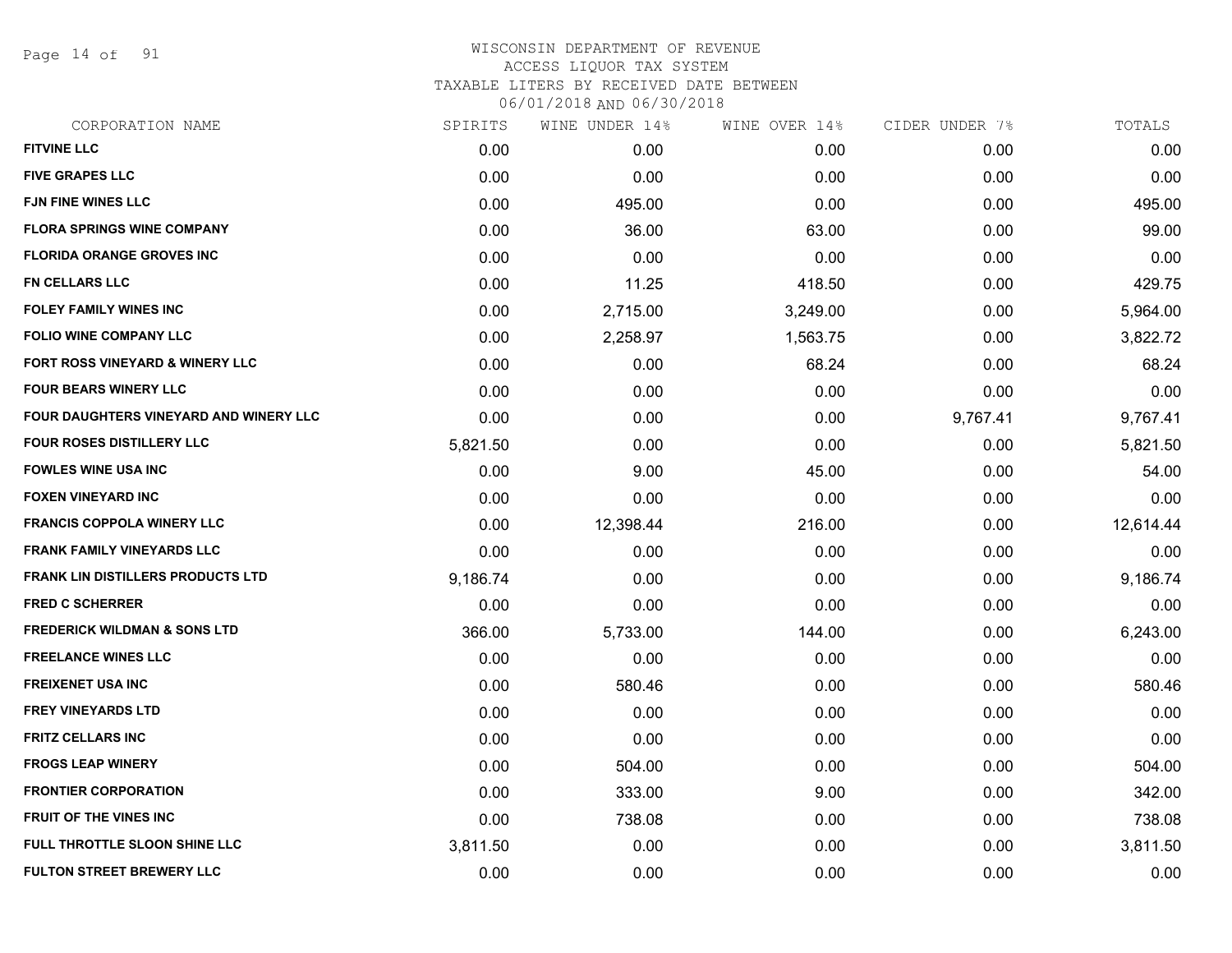Page 15 of 91

# WISCONSIN DEPARTMENT OF REVENUE ACCESS LIQUOR TAX SYSTEM TAXABLE LITERS BY RECEIVED DATE BETWEEN

| CORPORATION NAME                                    | SPIRITS  | WINE UNDER 14% | WINE OVER 14% | CIDER UNDER 7% | TOTALS   |
|-----------------------------------------------------|----------|----------------|---------------|----------------|----------|
| <b>FUSED WINES LP</b>                               | 0.00     | 0.00           | 126.00        | 0.00           | 126.00   |
| <b>G K SKAGGS INC</b>                               | 0.00     | 1,233.00       | 0.00          | 0.00           | 1,233.00 |
| G.S.W.C. INC.                                       | 0.00     | 0.00           | 0.00          | 0.00           | 0.00     |
| <b>GAMBA VINEYARDS AND WINERY LLC</b>               | 0.00     | 0.00           | 0.00          | 0.00           | 0.00     |
| <b>GAMBLE FAMILY VINEYARDS LLC</b>                  | 0.00     | 0.00           | 0.00          | 0.00           | 0.00     |
| <b>GARBER &amp; COMPANY INC</b>                     | 0.00     | 261.00         | 198.00        | 0.00           | 459.00   |
| <b>GENERATIONS OF SONOMA LLC</b>                    | 0.00     | 0.00           | 0.00          | 0.00           | 0.00     |
| <b>GENESEO PARTNERS LP</b>                          | 0.00     | 0.00           | 4.50          | 0.00           | 4.50     |
| <b>GEORGE BOZIC JR</b>                              | 201.00   | 0.00           | 0.00          | 0.00           | 201.00   |
| <b>GEORGIAN ROYAL COLLECTION, INC.</b>              | 90.00    | 0.00           | 0.00          | 0.00           | 90.00    |
| <b>GERBER, GERBER &amp; GERBER DISCLAIMER TRUST</b> | 0.00     | 270.00         | 0.00          | 0.00           | 270.00   |
| <b>GF WINES LLC</b>                                 | 0.00     | 9.00           | 0.00          | 0.00           | 9.00     |
| <b>GH HOLDINGS LP</b>                               | 0.00     | 0.00           | 0.00          | 0.00           | 0.00     |
| <b>GIBSON WINE COMPANY</b>                          | 0.00     | 0.00           | 0.00          | 0.00           | 0.00     |
| <b>GILBERT CELLARS LLC</b>                          | 0.00     | 0.00           | 0.00          | 0.00           | 0.00     |
| <b>GLOBAL SPIRITS USA LLC</b>                       | 576.00   | 0.00           | 0.00          | 0.00           | 576.00   |
| <b>GLOBAL VINEYARD IMPORTERS INC</b>                | 0.00     | 540.00         | 162.00        | 0.00           | 702.00   |
| <b>GLUNZ FAMILY WINERY &amp; CELLARS INC</b>        | 0.00     | 0.00           | 0.00          | 0.00           | 0.00     |
| <b>GNEKOW FAMILY WINERY LLC</b>                     | 0.00     | 0.00           | 378.00        | 0.00           | 378.00   |
| <b>GOAMERICAGO BEVERAGES LLC</b>                    | 1,083.47 | 0.00           | 0.00          | 0.00           | 1,083.47 |
| <b>GOLDSCHMIDT VINEYARDS LLC</b>                    | 0.00     | 441.00         | 315.00        | 0.00           | 756.00   |
| <b>GONZAGUE &amp; CLAIRE LURTON VINEYARDS INC</b>   | 0.00     | 0.00           | 0.00          | 0.00           | 0.00     |
| <b>GOOSE RIDGE LLC</b>                              | 0.00     | 36.00          | 0.00          | 0.00           | 36.00    |
| <b>GORDON BROTHERS CELLARS INC</b>                  | 0.00     | 0.00           | 0.00          | 0.00           | 0.00     |
| <b>GRAPE VISIONS LLC</b>                            | 0.00     | 0.00           | 0.00          | 0.00           | 0.00     |
| <b>GRAPES &amp; BARLEY LLC</b>                      | 0.00     | 0.00           | 0.00          | 0.00           | 0.00     |
| <b>GRAPES OF SPAIN INC</b>                          | 0.00     | 814.50         | 0.00          | 0.00           | 814.50   |
| <b>GRATON SPIRITS COMPANY LLC</b>                   | 0.00     | 0.00           | 0.00          | 0.00           | 0.00     |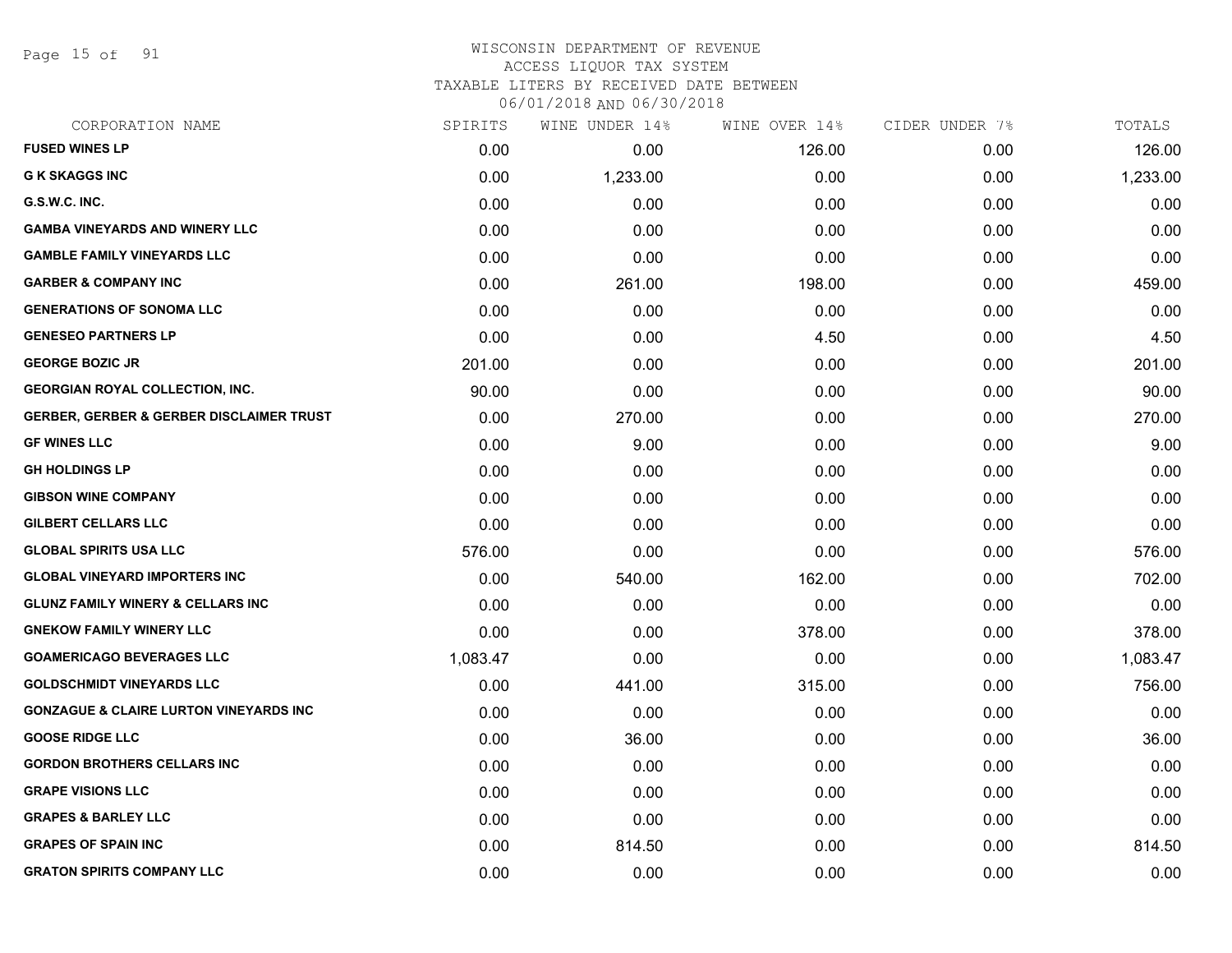Page 16 of 91

| CORPORATION NAME                           | SPIRITS | WINE UNDER 14% | WINE OVER 14% | CIDER UNDER 7% | TOTALS   |
|--------------------------------------------|---------|----------------|---------------|----------------|----------|
| <b>GREAT DOMAINS &amp; ESTATES LLC</b>     | 0.00    | 0.00           | 0.00          | 0.00           | 0.00     |
| <b>GREAT SMOKY MTS DISTILLERY, INC</b>     | 0.00    | 0.00           | 0.00          | 0.00           | 0.00     |
| <b>GREENFIELD GLOBAL USA INC</b>           | 0.00    | 0.00           | 0.00          | 0.00           | 0.00     |
| <b>GREG &amp; GREG INC</b>                 | 0.00    | 0.00           | 0.00          | 0.00           | 0.00     |
| <b>GREG &amp; PAM HARRINGTON WINES LLC</b> | 0.00    | 0.00           | 189.00        | 0.00           | 189.00   |
| <b>GREG SANDERS</b>                        | 0.00    | 0.00           | 0.00          | 0.00           | 0.00     |
| <b>GREGORY F BUONOCORE</b>                 | 0.00    | 776.71         | 92.71         | 0.00           | 869.42   |
| <b>GREGORY GRAZIANO</b>                    | 0.00    | 0.00           | 0.00          | 0.00           | 0.00     |
| <b>GRGICH HILLS CELLAR</b>                 | 0.00    | 0.00           | 684.00        | 0.00           | 684.00   |
| <b>GRIEB OPTIMAL WINECRAFTING LLC</b>      | 0.00    | 0.00           | 0.00          | 0.00           | 0.00     |
| <b>GROTH VINEYARDS &amp; WINERY LLC</b>    | 0.00    | 0.00           | 0.00          | 0.00           | 0.00     |
| <b>GUARACHI WINE PARTNERS INC</b>          | 0.00    | 8,712.00       | 9.00          | 0.00           | 8,721.00 |
| <b>H ERIK ZETTERSTROM</b>                  | 0.00    | 0.00           | 0.00          | 0.00           | 0.00     |
| <b>H<sub>2</sub> VINO LLC</b>              | 0.00    | 1,620.00       | 0.00          | 0.00           | 1,620.00 |
| <b>HAAS BROTHERS INC</b>                   | 0.00    | 0.00           | 0.00          | 0.00           | 0.00     |
| <b>HAHN ESTATE</b>                         | 0.00    | 0.00           | 0.00          | 0.00           | 0.00     |
| <b>HALBY MARKETING INC</b>                 | 0.00    | 252.00         | 0.00          | 0.00           | 252.00   |
| <b>HALCYON SYNDICATE LTD LLC</b>           | 0.00    | 0.00           | 0.00          | 0.00           | 0.00     |
| <b>HALCYON WINES LLC</b>                   | 0.00    | 0.00           | 90.00         | 0.00           | 90.00    |
| <b>HALL WINES LLC</b>                      | 0.00    | 0.00           | 0.00          | 0.00           | 0.00     |
| <b>HAMEL FAMILY WINES LLC</b>              | 0.00    | 0.00           | 0.00          | 0.00           | 0.00     |
| HAND PICKED SELECTIONS INC                 | 0.00    | 1,008.00       | 0.00          | 0.00           | 1,008.00 |
| <b>HAPPY HOUR COMPANY LLC</b>              | 0.00    | 0.00           | 0.00          | 0.00           | 0.00     |
| <b>HARDY USA LTD</b>                       | 576.00  | 0.00           | 0.00          | 0.00           | 576.00   |
| <b>HARLAN ESTATE WINERY INC</b>            | 0.00    | 0.00           | 0.00          | 0.00           | 0.00     |
| <b>HARRIS &amp; HARRIS</b>                 | 0.00    | 0.00           | 0.00          | 0.00           | 0.00     |
| <b>HAUS WINE &amp; SPIRITS INC</b>         | 0.00    | 0.00           | 0.00          | 0.00           | 0.00     |
| <b>HAWAII SEA SPIRITS LLC</b>              | 0.00    | 0.00           | 0.00          | 0.00           | 0.00     |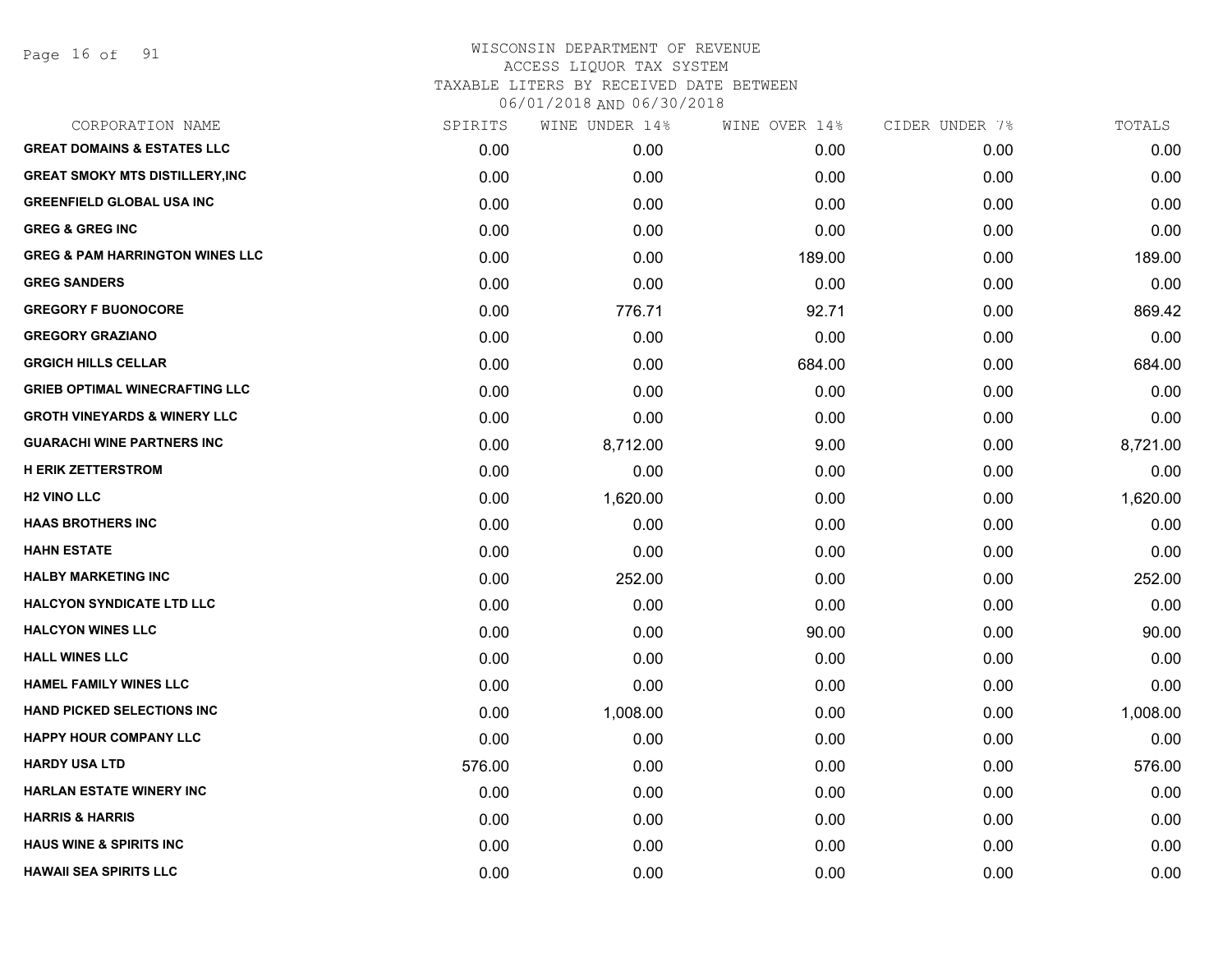Page 17 of 91

| CORPORATION NAME                    | SPIRITS    | WINE UNDER 14% | WINE OVER 14% | CIDER UNDER 7% | TOTALS     |
|-------------------------------------|------------|----------------|---------------|----------------|------------|
| <b>HDD LLC</b>                      | 0.00       | 0.00           | 0.00          | 0.00           | 0.00       |
| <b>HEADFRAME SPIRITS INC</b>        | 0.00       | 0.00           | 0.00          | 0.00           | 0.00       |
| <b>HEAVEN HILL DISTILLERIES INC</b> | 173,466.75 | 648.00         | 1,422.00      | 0.00           | 175,536.75 |
| <b>HEAVEN HILL SALES CO.</b>        | 0.00       | 0.00           | 0.00          | 0.00           | 0.00       |
| <b>HEINEKEN USA INCORPORATED</b>    | 0.00       | 0.00           | 0.00          | 26,688.00      | 26,688.00  |
| <b>HEITZ WINE CELLARS</b>           | 0.00       | 0.00           | 54.00         | 0.00           | 54.00      |
| <b>HEMINGWAY RUM COMPANY LLC</b>    | 0.00       | 0.00           | 0.00          | 0.00           | 0.00       |
| <b>HEMISPHERE WINE COMPANY INC</b>  | 0.00       | 0.00           | 0.00          | 0.00           | 0.00       |
| <b>HENDRY PREMIUM IMPORTS INC</b>   | 0.00       | 0.00           | 0.00          | 0.00           | 0.00       |
| <b>HENRIOT INC</b>                  | 0.00       | 198.00         | 0.00          | 0.00           | 198.00     |
| HENRY STEELE IMPORTS LLC            | 0.00       | 0.00           | 0.00          | 0.00           | 0.00       |
| HERITAGE DISTILLING COMPANY INC     | 0.00       | 0.00           | 0.00          | 0.00           | 0.00       |
| <b>HERITAGE WINE CELLARS LTD</b>    | 0.00       | 891.00         | 0.00          | 0.00           | 891.00     |
| <b>HERMAN STORY WINES INC</b>       | 0.00       | 0.00           | 0.00          | 0.00           | 0.00       |
| <b>HERON WINES INC</b>              | 0.00       | 0.00           | 0.00          | 0.00           | 0.00       |
| <b>HEYDAY CORPORATION</b>           | 0.00       | 459.00         | 12.00         | 0.00           | 471.00     |
| <b>HIDALGO IMPORTS LLC</b>          | 0.00       | 0.00           | 0.00          | 0.00           | 0.00       |
| <b>HILL ESTATES INC</b>             | 0.00       | 0.00           | 0.00          | 0.00           | 0.00       |
| <b>HIRSCH WINERY LLC</b>            | 0.00       | 0.00           | 0.00          | 0.00           | 0.00       |
| <b>HIWWS INC</b>                    | 0.00       | 0.00           | 0.00          | 0.00           | 0.00       |
| HONEOYE FALLS DISTILLERY LLC        | 0.00       | 0.00           | 0.00          | 0.00           | 0.00       |
| <b>HONEYWOOD INC</b>                | 0.00       | 0.00           | 0.00          | 0.00           | 0.00       |
| HONIG VINEYARD AND WINERY LLC       | 0.00       | 270.00         | 211.50        | 0.00           | 481.50     |
| <b>HOOD RIVER DISTILLERS INC.</b>   | 0.00       | 0.00           | 0.00          | 0.00           | 0.00       |
| <b>HOPE WINE LLC</b>                | 0.00       | 0.00           | 0.00          | 0.00           | 0.00       |
| <b>HORN ENTERPRISES INC</b>         | 0.00       | 0.00           | 0.00          | 0.00           | 0.00       |
| <b>HOTCOOP LLC</b>                  | 0.00       | 0.00           | 0.00          | 0.00           | 0.00       |
| <b>HOURGLASS WINE COMPANY INC</b>   | 0.00       | 0.00           | 0.00          | 0.00           | 0.00       |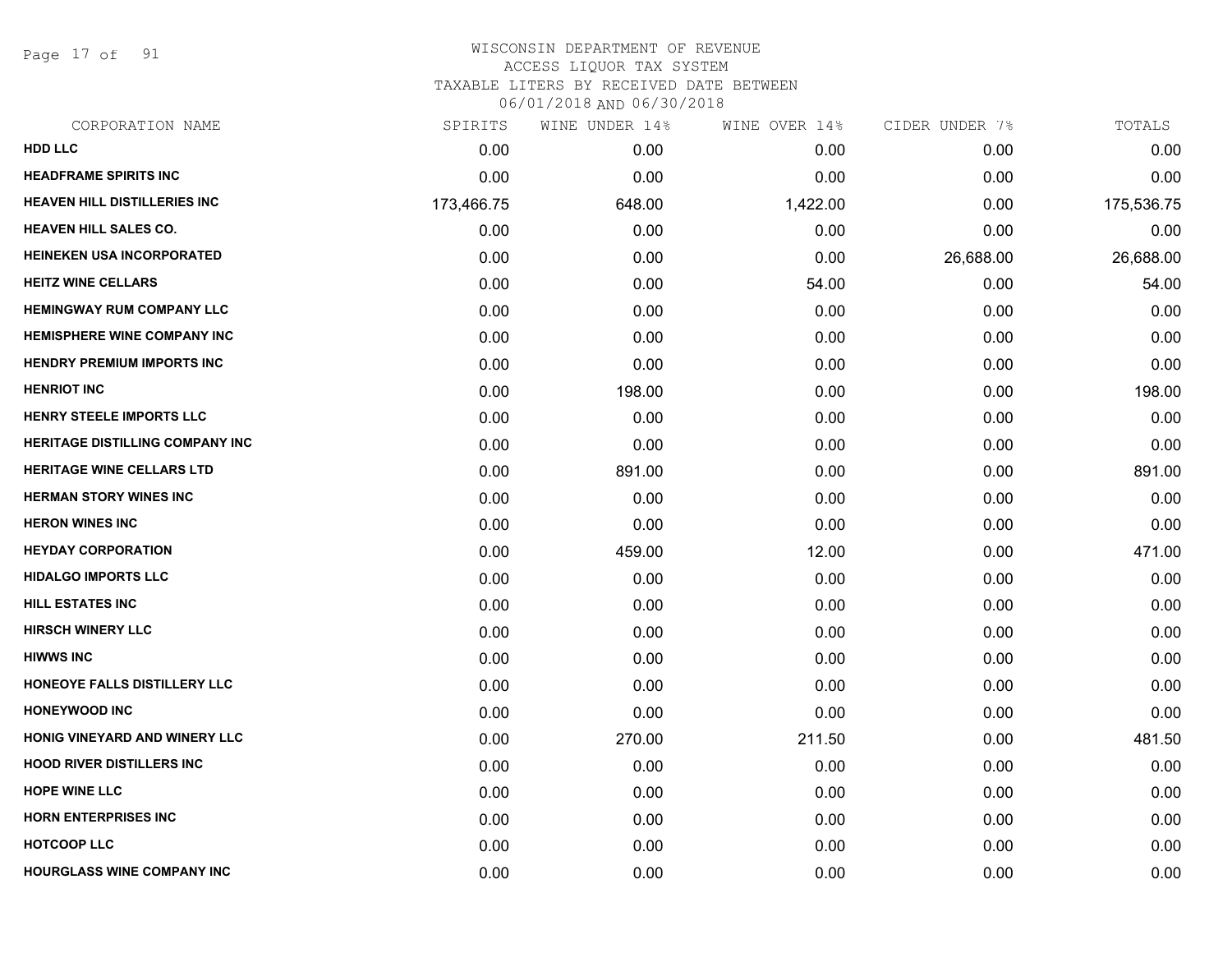Page 18 of 91

| CORPORATION NAME                                  | SPIRITS  | WINE UNDER 14% | WINE OVER 14% | CIDER UNDER 7% | TOTALS   |
|---------------------------------------------------|----------|----------------|---------------|----------------|----------|
| <b>HPS EPICUREAN</b>                              | 0.00     | 0.00           | 0.00          | 0.00           | 0.00     |
| <b>HUA YUAN</b>                                   | 0.00     | 0.00           | 0.00          | 0.00           | 0.00     |
| <b>HUBER ORCHARDS INC</b>                         | 0.00     | 0.00           | 0.00          | 0.00           | 0.00     |
| <b>HUDSON WINE BROKERS LLC</b>                    | 0.00     | 0.00           | 0.00          | 0.00           | 0.00     |
| HUNEEUS VINTNERS LLC                              | 0.00     | 252.00         | 261.00        | 0.00           | 513.00   |
| <b>HUSCH VINEYARDS INC</b>                        | 0.00     | 0.00           | 0.00          | 0.00           | 0.00     |
| <b>HYATT FARM PARTNERSHIP</b>                     | 0.00     | 0.00           | 0.00          | 0.00           | 0.00     |
| <b>IAN BRAND</b>                                  | 0.00     | 0.00           | 0.00          | 0.00           | 0.00     |
| <b>IDEAL WINE &amp; SPIRITS CO INC</b>            | 46.53    | 414.00         | 0.00          | 0.00           | 460.53   |
| <b>ILLAHE VINEYARDS AND WINERY INC</b>            | 0.00     | 0.00           | 0.00          | 0.00           | 0.00     |
| <b>ILLYRIAN IMPORT INC</b>                        | 0.00     | 0.00           | 0.00          | 0.00           | 0.00     |
| <b>IMMORTAL BRANDS, LLC</b>                       | 0.00     | 0.00           | 0.00          | 0.00           | 0.00     |
| <b>IMPERIAL BRANDS INC</b>                        | 0.00     | 0.00           | 0.00          | 0.00           | 0.00     |
| <b>IMPEX BEVERAGES INC</b>                        | 103.50   | 0.00           | 0.00          | 0.00           | 103.50   |
| IN AGAVE WE TRUST LLC                             | 876.00   | 594.00         | 0.00          | 0.00           | 1,470.00 |
| <b>INDIGENOUS SELECTIONS LLC</b>                  | 0.00     | 414.00         | 189.00        | 0.00           | 603.00   |
| <b>INDIGO WINE GROUP LLC</b>                      | 0.00     | 1,332.00       | 0.00          | 0.00           | 1,332.00 |
| <b>INFINIUM SPIRITS INC.</b>                      | 4,899.00 | 0.00           | 618.00        | 0.00           | 5,517.00 |
| INNO VINO INTERNATIONAL INC                       | 0.00     | 0.00           | 0.00          | 0.00           | 0.00     |
| <b>INTERNATIONAL DISTILLERS &amp; VINTERS LTD</b> | 0.00     | 0.00           | 0.00          | 0.00           | 0.00     |
| <b>INTERNATIONAL VINES INC</b>                    | 0.00     | 951.00         | 0.00          | 0.00           | 951.00   |
| <b>INTERRA FOOD MARKETING LLC</b>                 | 0.00     | 0.00           | 0.00          | 0.00           | 0.00     |
| <b>INTERSECT BEVERAGE LLC</b>                     | 0.00     | 0.00           | 0.00          | 0.00           | 0.00     |
| <b>INTERTRADE USA COMPANY</b>                     | 0.00     | 0.00           | 0.00          | 0.00           | 0.00     |
| <b>INVESTOR'S OF AMERICA LP</b>                   | 0.00     | 0.00           | 0.00          | 0.00           | 0.00     |
| <b>IRON HORSE VINEYARDS LP</b>                    | 0.00     | 16.64          | 0.00          | 0.00           | 16.64    |
| <b>ISANTI SPIRITS LLC</b>                         | 0.00     | 0.00           | 0.00          | 0.00           | 0.00     |
| <b>IWK USA IMPORTERS LLC</b>                      | 0.00     | 0.00           | 0.00          | 0.00           | 0.00     |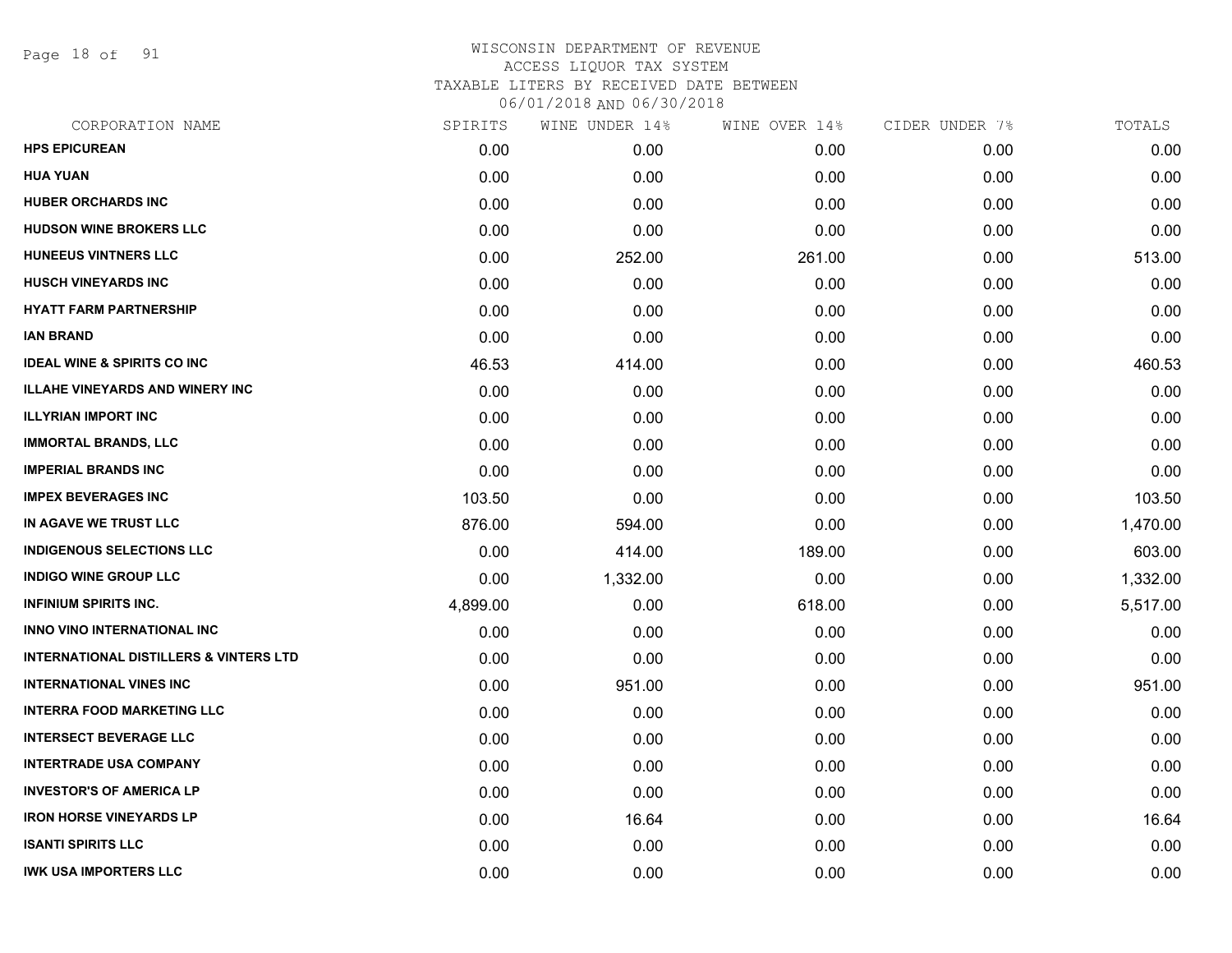Page 19 of 91

| CORPORATION NAME                      | SPIRITS    | WINE UNDER 14% | WINE OVER 14% | CIDER UNDER 7% | TOTALS     |
|---------------------------------------|------------|----------------|---------------|----------------|------------|
| <b>J &amp; D WINES INC</b>            | 153.00     | 0.00           | 0.00          | 0.00           | 153.00     |
| <b>J LOHR WINERY CORP</b>             | 0.00       | 6,444.00       | 63.00         | 0.00           | 6,507.00   |
| <b>J PEDRONCELLI WINERY</b>           | 0.00       | 126.00         | 567.00        | 0.00           | 693.00     |
| <b>J WILLETT COMPANIES</b>            | 0.00       | 0.00           | 0.00          | 0.00           | 0.00       |
| <b>JACK POUST &amp; COMPANY INC</b>   | 0.00       | 270.00         | 40.50         | 0.00           | 310.50     |
| <b>JACKSON FAMILY ENTERPRISES INC</b> | 0.00       | 17,329.50      | 5,096.25      | 0.00           | 22,425.75  |
| <b>JACKY RANDELL TRENTHAM</b>         | 0.00       | 0.00           | 0.00          | 0.00           | 0.00       |
| <b>JACUZZI FAMILY VINEYARDS LLC</b>   | 0.00       | 0.00           | 0.00          | 0.00           | 0.00       |
| <b>JAM CELLARS INC</b>                | 0.00       | 0.00           | 0.00          | 0.00           | 0.00       |
| <b>JAMES E COSMA</b>                  | 0.00       | 5,436.00       | 0.00          | 0.00           | 5,436.00   |
| <b>JAMES L LAMBERT</b>                | 0.00       | 252.00         | 153.00        | 0.00           | 405.00     |
| <b>JAMES MORONEY INC</b>              | 0.00       | 0.00           | 0.00          | 0.00           | 0.00       |
| <b>JAMES RICKER</b>                   | 40.50      | 14,539.50      | 72.00         | 0.00           | 14,652.00  |
| JAPAN PRESTIGE SAKE INTERNATIONAL INC | 0.00       | 0.00           | 64.88         | 0.00           | 64.88      |
| <b>JARVIS</b>                         | 0.00       | 0.00           | 0.00          | 0.00           | 0.00       |
| <b>JASON DRISCOLL</b>                 | 0.00       | 0.00           | 0.00          | 0.00           | 0.00       |
| <b>JASON J AND MOLLY N DREW</b>       | 0.00       | 0.00           | 0.00          | 0.00           | 0.00       |
| <b>JAX VINEYARDS LLC</b>              | 0.00       | 0.00           | 35.66         | 0.00           | 35.66      |
| <b>JAY J HEMINWAY</b>                 | 0.00       | 0.00           | 0.00          | 0.00           | 0.00       |
| <b>JAY MIDWEST INC</b>                | 0.00       | 15.00          | 282.00        | 0.00           | 297.00     |
| <b>JB GEORGE LLC</b>                  | 0.00       | 0.00           | 0.00          | 0.00           | 0.00       |
| <b>JC CELLARS INC</b>                 | 0.00       | 0.00           | 0.00          | 0.00           | 0.00       |
| JEAN CLAUDE BOISSET WINES USA INC     | 0.00       | 2,115.00       | 504.00        | 0.00           | 2,619.00   |
| <b>JEFF QUINT</b>                     | 0.00       | 0.00           | 0.00          | 0.00           | 0.00       |
| <b>JEFFREY L EMERY</b>                | 0.00       | 0.00           | 0.00          | 0.00           | 0.00       |
| <b>JEM BEVERAGE COMPANY</b>           | 40.11      | 0.00           | 0.00          | 0.00           | 40.11      |
| <b>JFC INTERNATIONAL INC</b>          | 9.08       | 1,240.48       | 3,571.54      | 0.00           | 4,821.10   |
| <b>JIM BEAM BRANDS CO</b>             | 636,814.95 | 135.00         | 90.00         | 0.00           | 637,039.95 |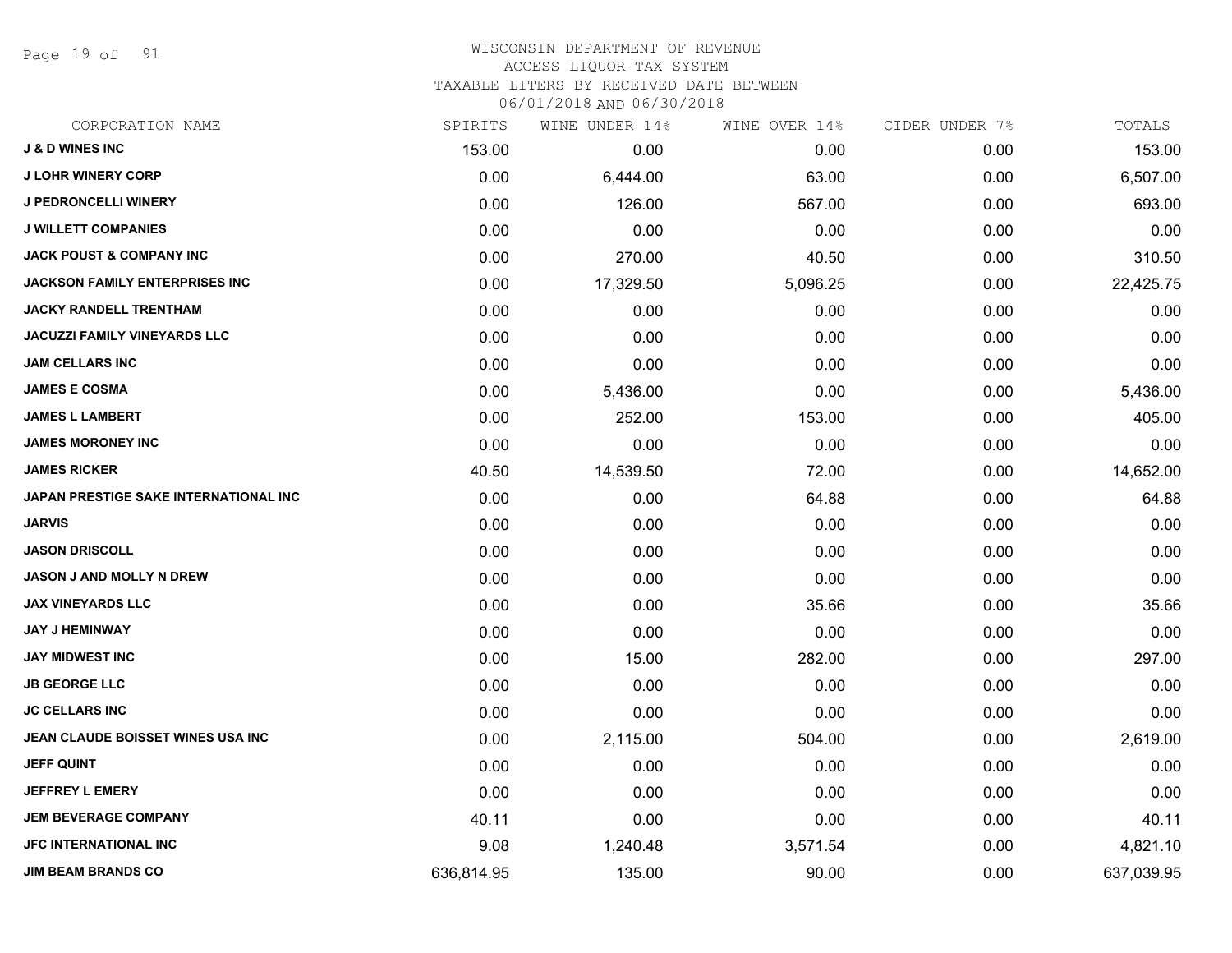Page 20 of 91

| CORPORATION NAME                         | SPIRITS | WINE UNDER 14% | WINE OVER 14% | CIDER UNDER 7% | TOTALS   |
|------------------------------------------|---------|----------------|---------------|----------------|----------|
| <b>J-NH WINE GROUP LLC</b>               | 0.00    | 126.00         | 378.00        | 0.00           | 504.00   |
| JNJ INTERNATIONAL INC                    | 0.00    | 0.00           | 0.00          | 0.00           | 0.00     |
| <b>JOHAN VINEYARDS LLC</b>               | 0.00    | 0.00           | 0.00          | 0.00           | 0.00     |
| JOHN ANTHONY VINEYARDS LLC               | 0.00    | 0.00           | 378.00        | 0.00           | 378.00   |
| <b>JOHN R LUCAS</b>                      | 0.00    | 0.00           | 0.00          | 0.00           | 0.00     |
| <b>JOSE PASTOR</b>                       | 0.00    | 0.00           | 0.00          | 0.00           | 0.00     |
| JOSEPH PHELPS VINEYARDS LLC              | 0.00    | 0.00           | 0.00          | 0.00           | 0.00     |
| <b>JOSEPH VICTORI WINES, INC.</b>        | 0.00    | 504.00         | 0.00          | 0.00           | 504.00   |
| <b>JOSU GALDOS</b>                       | 0.00    | 0.00           | 0.00          | 0.00           | 0.00     |
| <b>JOURNEYMAN DISTILLERY LLC</b>         | 202.50  | 0.00           | 0.00          | 0.00           | 202.50   |
| <b>JPPZ INC</b>                          | 0.00    | 0.00           | 0.00          | 0.00           | 0.00     |
| <b>JRV LLC</b>                           | 0.00    | 0.00           | 0.00          | 0.00           | 0.00     |
| JUDD FAMILY VINEYARDS LP                 | 0.00    | 0.00           | 0.00          | 0.00           | 0.00     |
| <b>JUSTIN VINEYARDS &amp; WINERY LLC</b> | 0.00    | 1,800.00       | 0.00          | 0.00           | 1,800.00 |
| <b>JVW CORPORATION</b>                   | 0.00    | 1,345.50       | 0.00          | 0.00           | 1,345.50 |
| <b>JZ WINE COMPANY</b>                   | 0.00    | 0.00           | 0.00          | 0.00           | 0.00     |
| <b>K VINTNERS LLC</b>                    | 0.00    | 207.00         | 1,953.00      | 0.00           | 2,160.00 |
| <b>KAITRIN N COOPER</b>                  | 165.00  | 0.00           | 0.00          | 0.00           | 165.00   |
| <b>KALIN CELLARS INC</b>                 | 0.00    | 0.00           | 0.00          | 0.00           | 0.00     |
| <b>KATELL PLEVEN</b>                     | 0.00    | 0.00           | 0.00          | 0.00           | 0.00     |
| <b>KAY OLSEN</b>                         | 0.00    | 0.00           | 0.00          | 0.00           | 0.00     |
| <b>KB WINES LLC</b>                      | 0.00    | 0.00           | 0.00          | 0.00           | 0.00     |
| <b>KEEPER'S QUEST INC</b>                | 0.00    | 0.00           | 0.00          | 0.00           | 0.00     |
| <b>KEN WRIGHT CELLARS CO</b>             | 0.00    | 12.75          | 0.00          | 0.00           | 12.75    |
| <b>KENNETH S LIKITPRAKONG</b>            | 0.00    | 0.00           | 0.00          | 0.00           | 0.00     |
| <b>KENT HUMPHREY</b>                     | 0.00    | 0.00           | 0.00          | 0.00           | 0.00     |
| <b>KENT RASMUSSEN WINERY</b>             | 0.00    | 0.00           | 0.00          | 0.00           | 0.00     |
| KENTUCKY BOURBON DISTILLERS LTD          | 0.00    | 0.00           | 0.00          | 0.00           | 0.00     |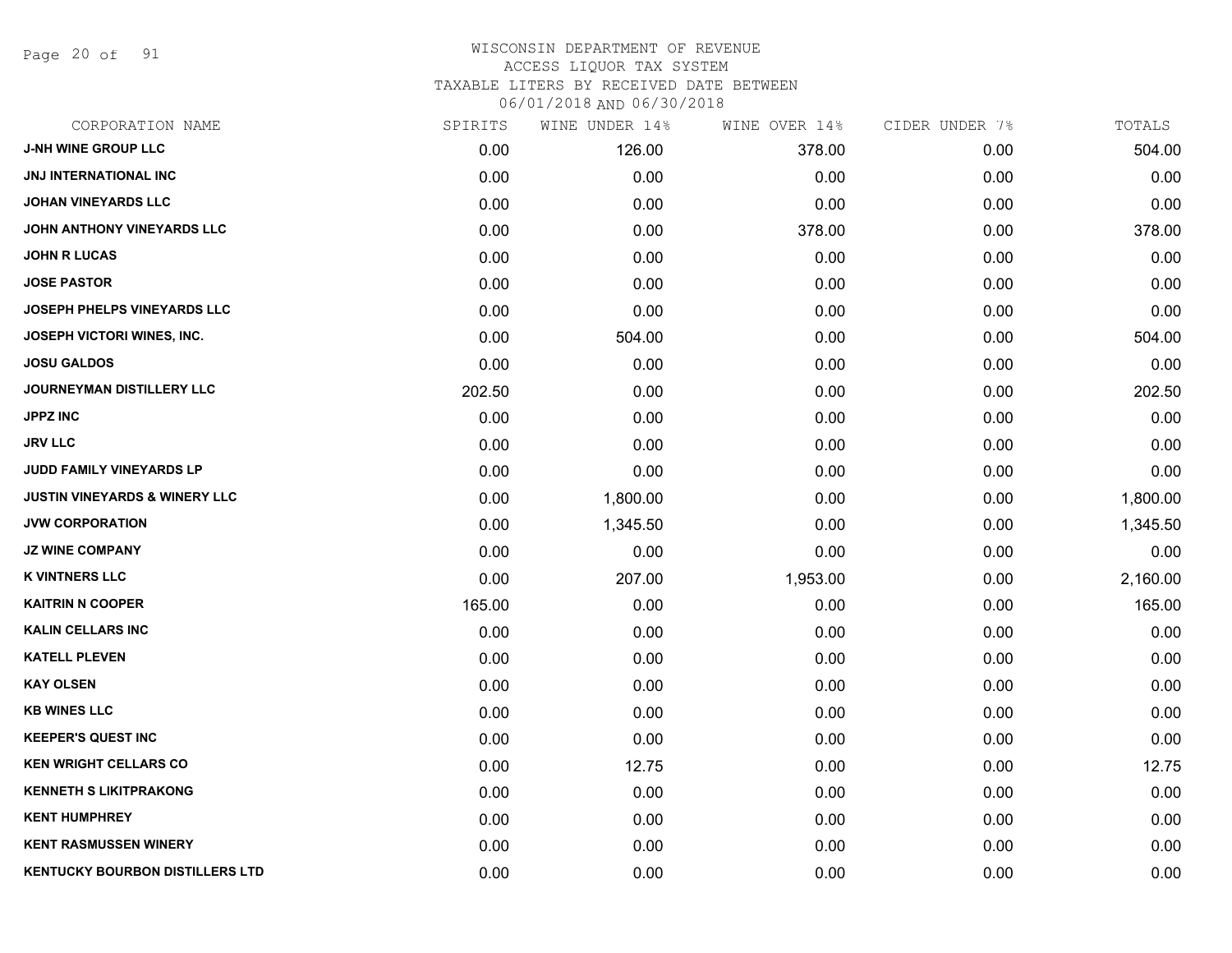#### WISCONSIN DEPARTMENT OF REVENUE ACCESS LIQUOR TAX SYSTEM TAXABLE LITERS BY RECEIVED DATE BETWEEN

| CORPORATION NAME                           | SPIRITS | WINE UNDER 14% | WINE OVER 14% | CIDER UNDER 7% | TOTALS      |
|--------------------------------------------|---------|----------------|---------------|----------------|-------------|
| <b>KERMIT LYNCH WINE MERCHANTS</b>         | 0.00    | 1,197.00       | 144.00        | 0.00           | 1,341.00    |
| <b>KIMBERTON WINES LLC</b>                 | 0.00    | 0.00           | 0.00          | 0.00           | 0.00        |
| KINDRED SPIRITS NORTH AMERICA INC          | 0.00    | 0.00           | 0.00          | 0.00           | 0.00        |
| KINDRED VINES IMPORT CO LLC                | 0.00    | 942.00         | 9.00          | 0.00           | 951.00      |
| <b>KING ESTATE WINERY LP</b>               | 0.00    | 1,287.00       | 63.00         | 0.00           | 1,350.00    |
| <b>KINGS COUNTY DISTILLERY LLC</b>         | 0.00    | 0.00           | 0.00          | 0.00           | 0.00        |
| <b>KIONA VINEYARDS LLC</b>                 | 0.00    | 126.00         | 0.00          | 0.00           | 126.00      |
| KISTLER VINEYARDS, LLC                     | 0.00    | 0.00           | 0.00          | 0.00           | 0.00        |
| <b>KITFOX VINEYARDS LLC</b>                | 0.00    | 0.00           | 0.00          | 0.00           | 0.00        |
| <b>KLEIN FOODS INC</b>                     | 0.00    | 11,340.00      | 2,034.00      | 0.00           | 13,374.00   |
| <b>KLIN SPIRITS LLC</b>                    | 0.00    | 0.00           | 0.00          | 0.00           | 0.00        |
| <b>KLINKER BRICK WINERY INC</b>            | 0.00    | 0.00           | 0.00          | 0.00           | 0.00        |
| <b>KOBRAND CORPORATION</b>                 | 0.00    | $-5,346.00$    | 846.84        | 0.00           | $-4,499.16$ |
| KOJIMA & INTERNATIONAL ASSOCIATES INC      | 0.00    | 0.00           | 0.00          | 0.00           | 0.00        |
| <b>KONGSGAARD WINE LLC</b>                 | 0.00    | 0.00           | 0.00          | 0.00           | 0.00        |
| <b>KONSTANTIN D FRANK &amp; SONS</b>       | 0.00    | 189.00         | 0.00          | 0.00           | 189.00      |
| <b>KOPRI INC</b>                           | 0.00    | 126.00         | 0.00          | 0.00           | 126.00      |
| <b>KOVAL INC</b>                           | 279.00  | 0.00           | 0.00          | 0.00           | 279.00      |
| <b>KRA-ZE LLC</b>                          | 0.00    | 0.00           | 0.00          | 0.00           | 0.00        |
| <b>KRUPP BROTHERS LLC</b>                  | 0.00    | 0.00           | 0.00          | 0.00           | 0.00        |
| <b>KUTCH WINES INC</b>                     | 0.00    | 0.00           | 0.00          | 0.00           | 0.00        |
| <b>KYSELA PERE ET FILS LTD</b>             | 0.00    | 873.00         | 567.00        | 0.00           | 1,440.00    |
| <b>L &amp; F BRANDS INC</b>                | 0.00    | 2,016.00       | 0.00          | 0.00           | 2,016.00    |
| <b>L &amp; L IMPORTS LLC</b>               | 0.00    | 0.00           | 0.00          | 0.00           | 0.00        |
| <b>L C WINE</b>                            | 0.00    | 0.00           | 0.00          | 0.00           | 0.00        |
| L FOPPIANO WINE CO INC                     | 0.00    | 0.00           | 63.00         | 0.00           | 63.00       |
| <b>L&amp;C WINE COUNTRY OPERATIONS LLC</b> | 0.00    | 0.00           | 0.00          | 0.00           | 0.00        |
| <b>LADERA WINERY LLC</b>                   | 0.00    | 31.50          | 63.00         | 0.00           | 94.50       |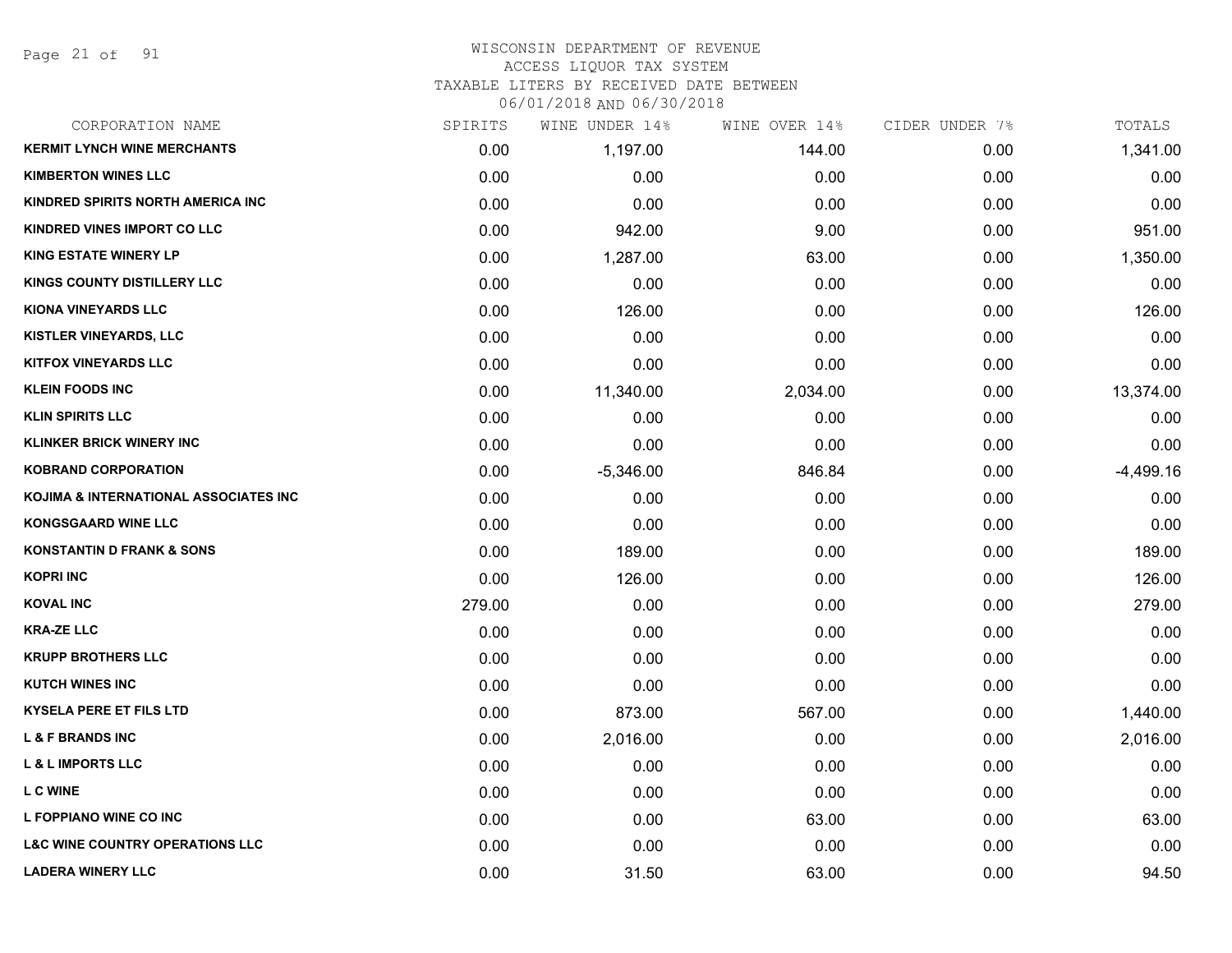Page 22 of 91

| CORPORATION NAME                          | SPIRITS   | WINE UNDER 14% | WINE OVER 14% | CIDER UNDER 7% | TOTALS    |
|-------------------------------------------|-----------|----------------|---------------|----------------|-----------|
| <b>LADY HILL LLC</b>                      | 0.00      | 0.00           | 0.00          | 0.00           | 0.00      |
| <b>LAETITIA VINEYARD &amp; WINERY INC</b> | 0.00      | 0.00           | 0.00          | 0.00           | 0.00      |
| <b>LAIRD &amp; COMPANY</b>                | 288.00    | 0.00           | 22.50         | 0.00           | 310.50    |
| <b>LAIRD FAMILY ESTATE LLC</b>            | 0.00      | 0.00           | 0.00          | 0.00           | 0.00      |
| <b>LAKE COUNTRY LIBARE DISTILLING LLC</b> | 0.00      | 0.00           | 0.00          | 0.00           | 0.00      |
| <b>LANCE C RANDOLPH</b>                   | 0.00      | 522.00         | 108.00        | 0.00           | 630.00    |
| <b>LANGDON SHIVERICK INC</b>              | 0.00      | 448.50         | 0.00          | 0.00           | 448.50    |
| <b>LANGE WINERY LLC</b>                   | 0.00      | 0.00           | 0.00          | 0.00           | 0.00      |
| <b>LAPHAM SALES &amp; MARKETING INC</b>   | 0.00      | 0.00           | 0.00          | 0.00           | 0.00      |
| <b>LATITUDE BEVERAGE COMPANY</b>          | 0.00      | 1,098.00       | 0.00          | 0.00           | 1,098.00  |
| <b>LAUREATE IMPORTS COMPANY INC</b>       | 0.00      | 630.00         | 0.00          | 0.00           | 630.00    |
| <b>LAURENT-PERRIER US INC</b>             | 0.00      | 0.00           | 0.00          | 0.00           | 0.00      |
| <b>LAVA SPRINGS INC</b>                   | 0.00      | 0.00           | 0.00          | 0.00           | 0.00      |
| <b>LAWER FAMILY WINERY INC</b>            | 0.00      | 0.00           | 0.00          | 0.00           | 0.00      |
| <b>LCF WINE COMPANY LLC</b>               | 0.00      | 1,638.00       | 756.00        | 0.00           | 2,394.00  |
| LE CEP II INC                             | 0.00      | 0.00           | 0.00          | 0.00           | 0.00      |
| LE GRAND COURTAGE LLC                     | 0.00      | 94.25          | 0.00          | 0.00           | 94.25     |
| LE RAISIN IMPORTS LLC                     | 0.00      | 0.00           | 0.00          | 0.00           | 0.00      |
| LE VIGNE WINERY INC                       | 0.00      | 0.00           | 0.00          | 0.00           | 0.00      |
| LEFT COAST CELLARS LLC                    | 0.00      | 0.00           | 0.00          | 0.00           | 0.00      |
| <b>LEMELSON WINERY LLC</b>                | 0.00      | 0.00           | 0.00          | 0.00           | 0.00      |
| <b>LEONARD KREUSCH INC</b>                | 0.00      | 630.65         | 0.00          | 0.00           | 630.65    |
| <b>LEONARDINI FAMILY WINERY LLC</b>       | 0.00      | 0.00           | 0.00          | 0.00           | 0.00      |
| <b>LEONETTI CELLAR LLC</b>                | 0.00      | 0.00           | 0.00          | 0.00           | 0.00      |
| <b>LEVECKE CORPORATION</b>                | 73,735.50 | 0.00           | 0.00          | 0.00           | 73,735.50 |
| <b>LICKUID AWESOME LLC</b>                | 0.00      | 0.00           | 0.00          | 0.00           | 0.00      |
| <b>LIDESTRI BEVERAGES LLC</b>             | 0.00      | 0.00           | 0.00          | 0.00           | 0.00      |
| LINCOLN SQUARE WINE COMPANY LLC           | 0.00      | 0.00           | 90.00         | 0.00           | 90.00     |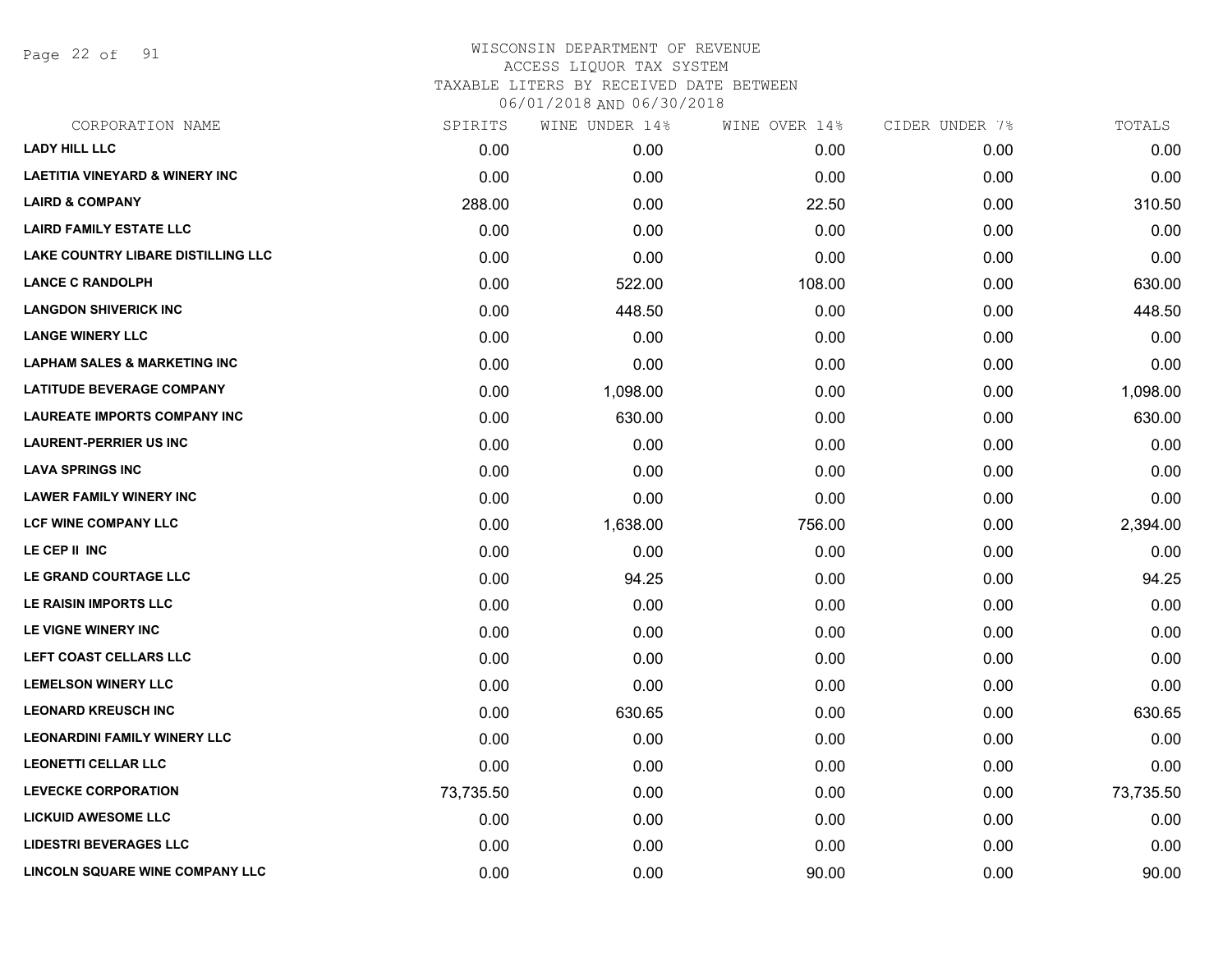Page 23 of 91

# WISCONSIN DEPARTMENT OF REVENUE ACCESS LIQUOR TAX SYSTEM TAXABLE LITERS BY RECEIVED DATE BETWEEN

| CORPORATION NAME                              | SPIRITS   | WINE UNDER 14% | WINE OVER 14% | CIDER UNDER 7% | TOTALS    |
|-----------------------------------------------|-----------|----------------|---------------|----------------|-----------|
| LINGUA FRANCA-LS VINEYARDS HOLDINGS, LLC      | 0.00      | 0.00           | 0.00          | 0.00           | 0.00      |
| <b>LIOCO WINE COMPANY LLC</b>                 | 0.00      | 0.00           | 0.00          | 0.00           | 0.00      |
| <b>LION NATHAN USA INC</b>                    | 0.00      | 477.00         | 144.00        | 0.00           | 621.00    |
| <b>LISA LISA INCORPORATED</b>                 | 0.00      | 189.00         | 63.00         | 0.00           | 252.00    |
| <b>LISA MARLOW</b>                            | 0.00      | 0.00           | 0.00          | 0.00           | 0.00      |
| <b>LLOYD CARUSO LLC</b>                       | 0.00      | 0.00           | 0.00          | 0.00           | 0.00      |
| <b>LLOYD CELLARS INC</b>                      | 0.00      | 0.00           | 0.00          | 0.00           | 0.00      |
| <b>LOCAL DISTILLING INC</b>                   | 0.00      | 0.00           | 0.00          | 0.00           | 0.00      |
| <b>LOEST &amp; MCNAMEE INC</b>                | 0.00      | 144.00         | 0.00          | 0.00           | 144.00    |
| <b>LONG MEADOW RANCH WINERY INC</b>           | 0.00      | 0.00           | 0.00          | 0.00           | 0.00      |
| <b>LONG SHADOWS VINTNERS LLC</b>              | 0.00      | 202.50         | 22.50         | 0.00           | 225.00    |
| <b>LONZ WINERY INC</b>                        | 0.00      | 0.00           | 0.00          | 0.00           | 0.00      |
| <b>LOOSEN BROS USA LTD</b>                    | 0.00      | 103.50         | 0.00          | 0.00           | 103.50    |
| <b>LORING WINE COMPANY LLC</b>                | 0.00      | 0.00           | 0.00          | 0.00           | 0.00      |
| <b>LOUIS GLUNZ BEER INC</b>                   | 0.00      | 0.00           | 0.00          | 0.00           | 0.00      |
| <b>LOUIS LATOUR INC</b>                       | 0.00      | 0.00           | 0.00          | 0.00           | 0.00      |
| <b>LOWDEN SCHOOLHOUSE CORPORATION</b>         | 0.00      | 126.00         | 301.50        | 0.00           | 427.50    |
| <b>LUNA VINEYARDS INC</b>                     | 0.00      | 0.00           | 0.00          | 0.00           | 0.00      |
| <b>LUNEAU USA INC</b>                         | 0.00      | 7,821.00       | 0.00          | 0.00           | 7,821.00  |
| <b>LUXCO INC</b>                              | 68,937.90 | 648.00         | 1,080.00      | 0.00           | 70,665.90 |
| <b>LYNMAR WINERY LLC</b>                      | 0.00      | 0.00           | 0.00          | 0.00           | 0.00      |
| <b>M.A.C. WINES, LLC</b>                      | 0.00      | 0.00           | 0.00          | 0.00           | 0.00      |
| <b>MACH FLYNT INC</b>                         | 4,744.00  | 7,128.00       | 0.00          | 0.00           | 11,872.00 |
| <b>MAD CAR WINE CO LLC</b>                    | 0.00      | 0.00           | 0.00          | 0.00           | 0.00      |
| <b>MADRIGAL FAMILY WINERY LLC</b>             | 0.00      | 0.00           | 0.00          | 0.00           | 0.00      |
| <b>MAGAVE TEQUILA INC</b>                     | 0.00      | 0.00           | 0.00          | 0.00           | 0.00      |
| <b>MAISONS MARQUES &amp; DOMAINES USA INC</b> | 0.00      | 1,206.00       | 94.50         | 0.00           | 1,300.50  |
| <b>MANO'S INC</b>                             | 0.00      | 0.00           | 0.00          | 0.00           | 0.00      |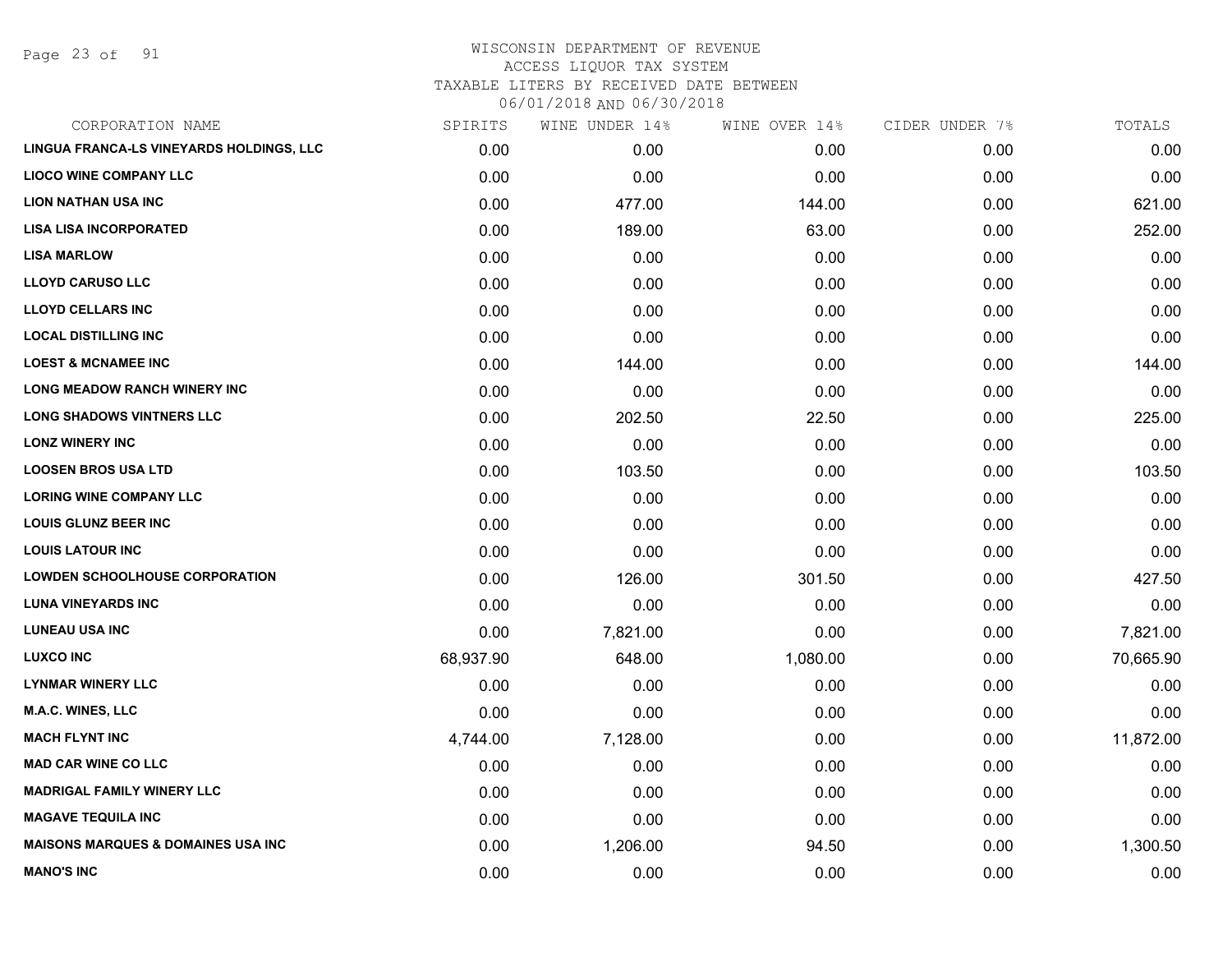Page 24 of 91

| SPIRITS   | WINE UNDER 14% | WINE OVER 14% | CIDER UNDER 7% | TOTALS    |
|-----------|----------------|---------------|----------------|-----------|
| 0.00      | 0.00           | 0.00          | 0.00           | 0.00      |
| 0.00      | 882.00         | 90.00         | 0.00           | 972.00    |
| 0.00      | 0.00           | 0.00          | 0.00           | 0.00      |
| 0.00      | 0.00           | 0.00          | 0.00           | 0.00      |
| 0.00      | 0.00           | 0.00          | 0.00           | 0.00      |
| 0.00      | 0.00           | 0.00          | 0.00           | 0.00      |
| 0.00      | 0.00           | 0.00          | 0.00           | 0.00      |
| 0.00      | 0.00           | 0.00          | 0.00           | 0.00      |
| 0.00      | 0.00           | 0.00          | 0.00           | 0.00      |
| 0.00      | 0.00           | 27.00         | 0.00           | 27.00     |
| 0.00      | 0.00           | 0.00          | 0.00           | 0.00      |
| 0.00      | 2,923.50       | 90.00         | 0.00           | 3,013.50  |
| 20,973.60 | 0.00           | 0.00          | 0.00           | 20,973.60 |
| 0.00      | 270.00         | 0.00          | 0.00           | 270.00    |
| 0.00      | 0.00           | 0.00          | 0.00           | 0.00      |
| 0.00      | 225.00         | 0.00          | 0.00           | 225.00    |
| 0.00      | 0.00           | 0.00          | 0.00           | 0.00      |
| 0.00      | 0.00           | 0.00          | 0.00           | 0.00      |
| 0.00      | 2.25           | 0.00          | 0.00           | 2.25      |
| 0.00      | 0.00           | 0.00          | 0.00           | 0.00      |
| 0.00      | 0.00           | 0.00          | 0.00           | 0.00      |
| 0.00      | 0.00           | 0.00          | 0.00           | 0.00      |
| 30,384.60 | 0.00           | 0.00          | 0.00           | 30,384.60 |
| 0.00      | 0.00           | 0.00          | 0.00           | 0.00      |
| 0.00      | 0.00           | 0.00          | 0.00           | 0.00      |
| 0.00      | 0.00           | 0.00          | 0.00           | 0.00      |
| 0.00      | 108.00         | 238.50        | 0.00           | 346.50    |
| 0.00      | 504.00         | 0.00          | 0.00           | 504.00    |
|           |                |               |                |           |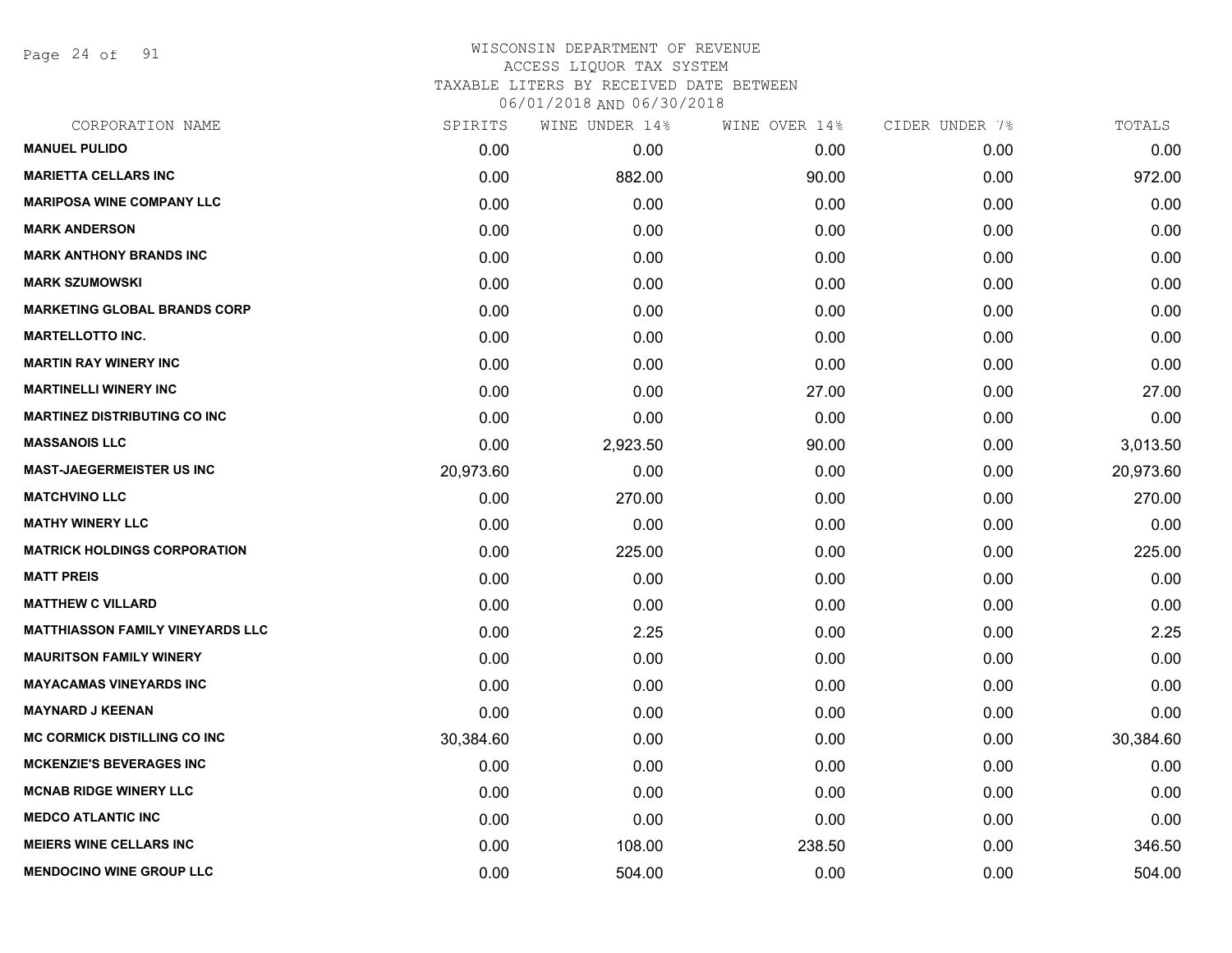Page 25 of 91

| CORPORATION NAME                                  | SPIRITS  | WINE UNDER 14% | WINE OVER 14% | CIDER UNDER 7% | TOTALS    |
|---------------------------------------------------|----------|----------------|---------------|----------------|-----------|
| <b>MERCER WINE ESTATES LLC</b>                    | 0.00     | 0.00           | 0.00          | 0.00           | 0.00      |
| <b>MERCHANT DU VIN CORPORATION</b>                | 0.00     | 0.00           | 0.00          | 483.59         | 483.59    |
| <b>MEREDITH VINEYARD ESTATE INC</b>               | 0.00     | 0.00           | 0.00          | 0.00           | 0.00      |
| <b>METEOR VINEYARD LLC</b>                        | 0.00     | 0.00           | 0.00          | 0.00           | 0.00      |
| <b>METROWINE DISTRIBUTION CO INC</b>              | 0.00     | 0.00           | 0.00          | 0.00           | 0.00      |
| <b>METTLER WINES LLC</b>                          | 0.00     | 0.00           | 189.00        | 0.00           | 189.00    |
| <b>MEV CORPORATION</b>                            | 0.00     | 0.00           | 0.00          | 0.00           | 0.00      |
| <b>MEXCOR INC</b>                                 | 403.15   | 0.00           | 0.00          | 0.00           | 403.15    |
| <b>MEYER CELLARS LLC</b>                          | 0.00     | 0.00           | 0.00          | 0.00           | 0.00      |
| <b>MHW LTD</b>                                    | 5,483.61 | 8,485.50       | 2,448.75      | 0.00           | 16,417.86 |
| <b>MICHAEL HOUGH</b>                              | 0.00     | 3,262.50       | 45.00         | 0.00           | 3,307.50  |
| <b>MICHAEL SKURNIK WINES INC</b>                  | 0.00     | 5,758.00       | 0.00          | 0.00           | 5,758.00  |
| <b>MICHEAL DASHE</b>                              | 0.00     | 0.00           | 0.00          | 0.00           | 0.00      |
| <b>MIDDLETON FAMILY WINES LLC</b>                 | 0.00     | 0.00           | 0.00          | 0.00           | 0.00      |
| <b>MIDNIGHT CELLARS INC</b>                       | 0.00     | 0.00           | 126.00        | 0.00           | 126.00    |
| <b>MID-OAK DISTILLERY INC</b>                     | 8,064.00 | 0.00           | 0.00          | 0.00           | 8,064.00  |
| <b>MIGHTY SWELL COCKTAIL COMPANY LLC</b>          | 0.00     | 0.00           | 0.00          | 0.00           | 0.00      |
| <b>MILBRANDT FAMILY WINES LLC</b>                 | 0.00     | 126.00         | 0.00          | 0.00           | 126.00    |
| <b>MILE HIGH SPIRITS LLC</b>                      | 0.00     | 0.00           | 0.00          | 0.00           | 0.00      |
| <b>MILLER SQUARED INC</b>                         | 0.00     | 0.00           | 0.00          | 0.00           | 0.00      |
| <b>MILLERCOORS LLC</b>                            | 0.00     | 0.00           | 0.00          | 0.00           | 0.00      |
| <b>MILTONS DISTRIBUTING CO INC</b>                | 0.00     | 1,363.05       | 90.00         | 0.00           | 1,453.05  |
| <b>MINER FAMILY WINERY LLC</b>                    | 0.00     | 0.00           | 153.00        | 0.00           | 153.00    |
| <b>MINNESOTAS FINEST FERMENTED PRODUCTS</b>       | 0.00     | 0.00           | 0.00          | 0.00           | 0.00      |
| <b>MIONETTO USA INC</b>                           | 0.00     | 409.46         | 0.00          | 0.00           | 409.46    |
| <b>MIRA WINERY LLC</b>                            | 0.00     | 0.00           | 0.00          | 0.00           | 0.00      |
| <b>MIRAMONT ESTATE VINEYARDS &amp; WINERY INC</b> | 0.00     | 0.00           | 0.00          | 0.00           | 0.00      |
| <b>MIRASOL WINE LLC</b>                           | 0.00     | 63.00          | 0.00          | 0.00           | 63.00     |
|                                                   |          |                |               |                |           |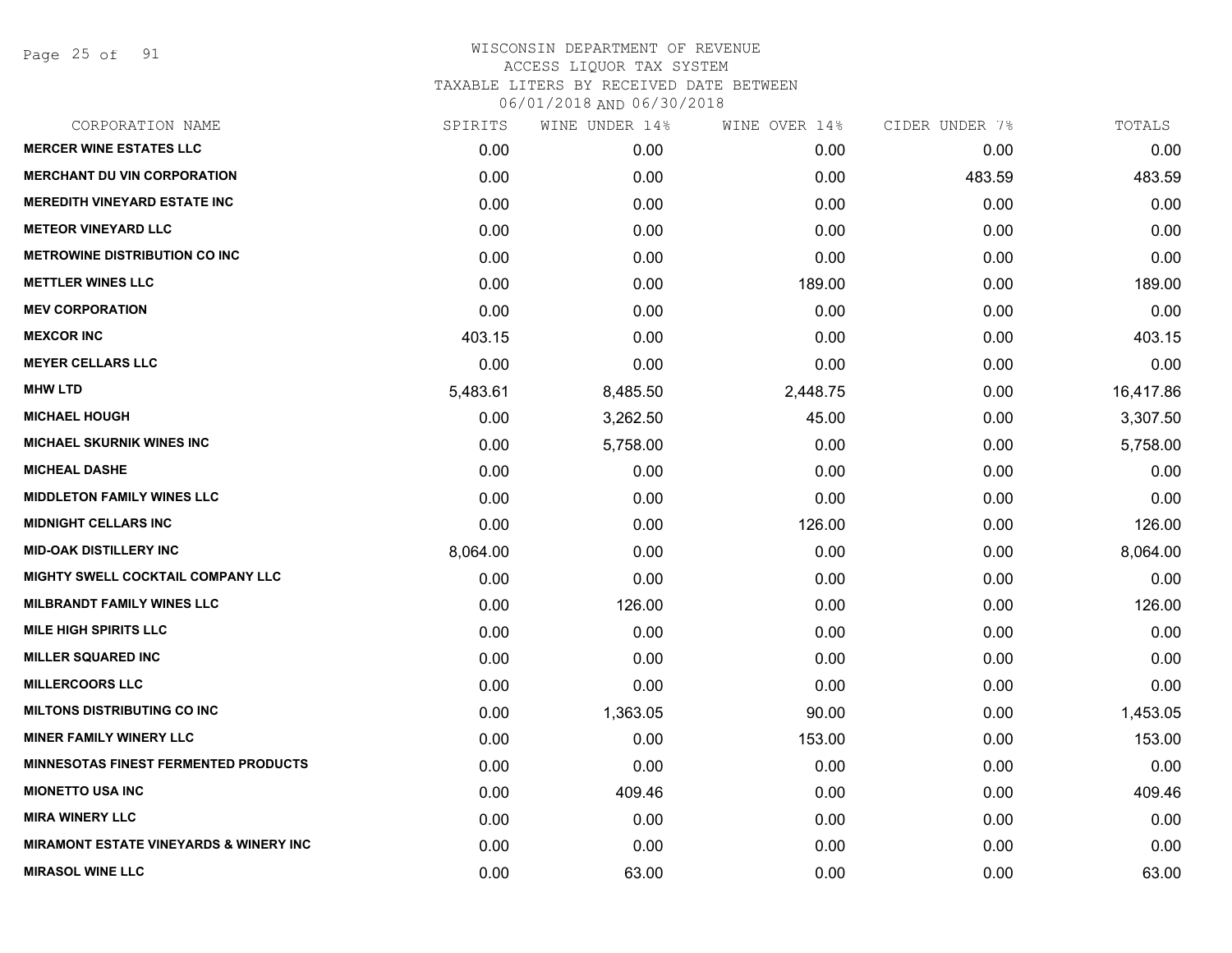#### WISCONSIN DEPARTMENT OF REVENUE ACCESS LIQUOR TAX SYSTEM TAXABLE LITERS BY RECEIVED DATE BETWEEN

| CORPORATION NAME                                  | SPIRITS   | WINE UNDER 14% | WINE OVER 14% | CIDER UNDER 7% | TOTALS    |
|---------------------------------------------------|-----------|----------------|---------------|----------------|-----------|
| <b>MIROSLAV IVANOV TCHOLAKOV</b>                  | 0.00      | 0.00           | 0.00          | 0.00           | 0.00      |
| <b>MISA IMPORTS INC</b>                           | 11,601.00 | 52,857.00      | 0.00          | 0.00           | 64,458.00 |
| MISSISSIPPI RIVER DISTILLING COMPANY              | 211.60    | 0.00           | 0.00          | 0.00           | 211.60    |
| <b>MISTARR WINE IMPORTERS</b>                     | 0.00      | 0.00           | 126.00        | 0.00           | 126.00    |
| <b>MIURA VINEYARDS LLC</b>                        | 0.00      | 0.00           | 0.00          | 0.00           | 0.00      |
| <b>MODERN DEVELOPMENT COMPANY</b>                 | 0.00      | 0.00           | 0.00          | 0.00           | 0.00      |
| <b>MODERN SPIRITS LLC</b>                         | 13.50     | 0.00           | 171.00        | 0.00           | 184.50    |
| <b>MODUS OPERANDI CELLARS LLC</b>                 | 0.00      | 0.00           | 0.00          | 0.00           | 0.00      |
| MOET HENNESSY USA, INC.                           | 41,655.20 | 10,705.50      | 153.00        | 0.00           | 52,513.70 |
| <b>MOLLYDOOKER INTERNATIONAL LLC</b>              | 0.00      | 0.00           | 981.00        | 0.00           | 981.00    |
| <b>MOLLY'S WINERY INC</b>                         | 0.00      | 18.00          | 0.00          | 0.00           | 18.00     |
| <b>MONICA NOGUES</b>                              | 0.00      | 486.00         | 63.00         | 0.00           | 549.00    |
| <b>MONSIEUR TOUTON SELECTION LTD / ORIGIN USA</b> | 0.00      | 252.00         | 0.00          | 0.00           | 252.00    |
| <b>MONTANERO MEZCAL LLC</b>                       | 0.00      | 0.00           | 0.00          | 0.00           | 0.00      |
| <b>MONTCALM WINE IMPORTERS LTD</b>                | 0.00      | 0.00           | 0.00          | 0.00           | 0.00      |
| <b>MONTE CRISTO BLOCK IV LLC</b>                  | 0.00      | 0.00           | 0.00          | 0.00           | 0.00      |
| <b>MONTEREY WINE COMPANY LLC</b>                  | 0.00      | 504.00         | 0.00          | 0.00           | 504.00    |
| <b>MONTICELLO CELLARS INC</b>                     | 0.00      | 0.00           | 0.00          | 0.00           | 0.00      |
| <b>MONTINORE VINEYARDS LIMITED</b>                | 0.00      | 220.00         | 0.00          | 0.00           | 220.00    |
| <b>MOONRISE DISTILLERY INC</b>                    | 0.00      | 0.00           | 0.00          | 0.00           | 0.00      |
| <b>MORE THAN GRAPES, LLC</b>                      | 0.00      | 0.00           | 0.00          | 0.00           | 0.00      |
| <b>MORGAN WINERY INC</b>                          | 0.00      | 219.00         | 91.50         | 0.00           | 310.50    |
| <b>MOUNT VEEDER FARMS LLC</b>                     | 0.00      | 0.00           | 0.00          | 0.00           | 0.00      |
| <b>MOUNTAIN VIEW VINTNERS LLC</b>                 | 0.00      | 0.00           | 0.00          | 0.00           | 0.00      |
| <b>MS WALKER INC</b>                              | 4,638.00  | 0.00           | 0.00          | 0.00           | 4,638.00  |
| <b>MUSTACHE MENTORS LLC</b>                       | 0.00      | 0.00           | 0.00          | 0.00           | 0.00      |
| <b>MUTUAL WHOLESALE LIQUOR INC</b>                | 0.00      | 54.00          | 0.00          | 0.00           | 54.00     |
| <b>NAKED WINES LLC</b>                            | 0.00      | 0.00           | 0.00          | 0.00           | 0.00      |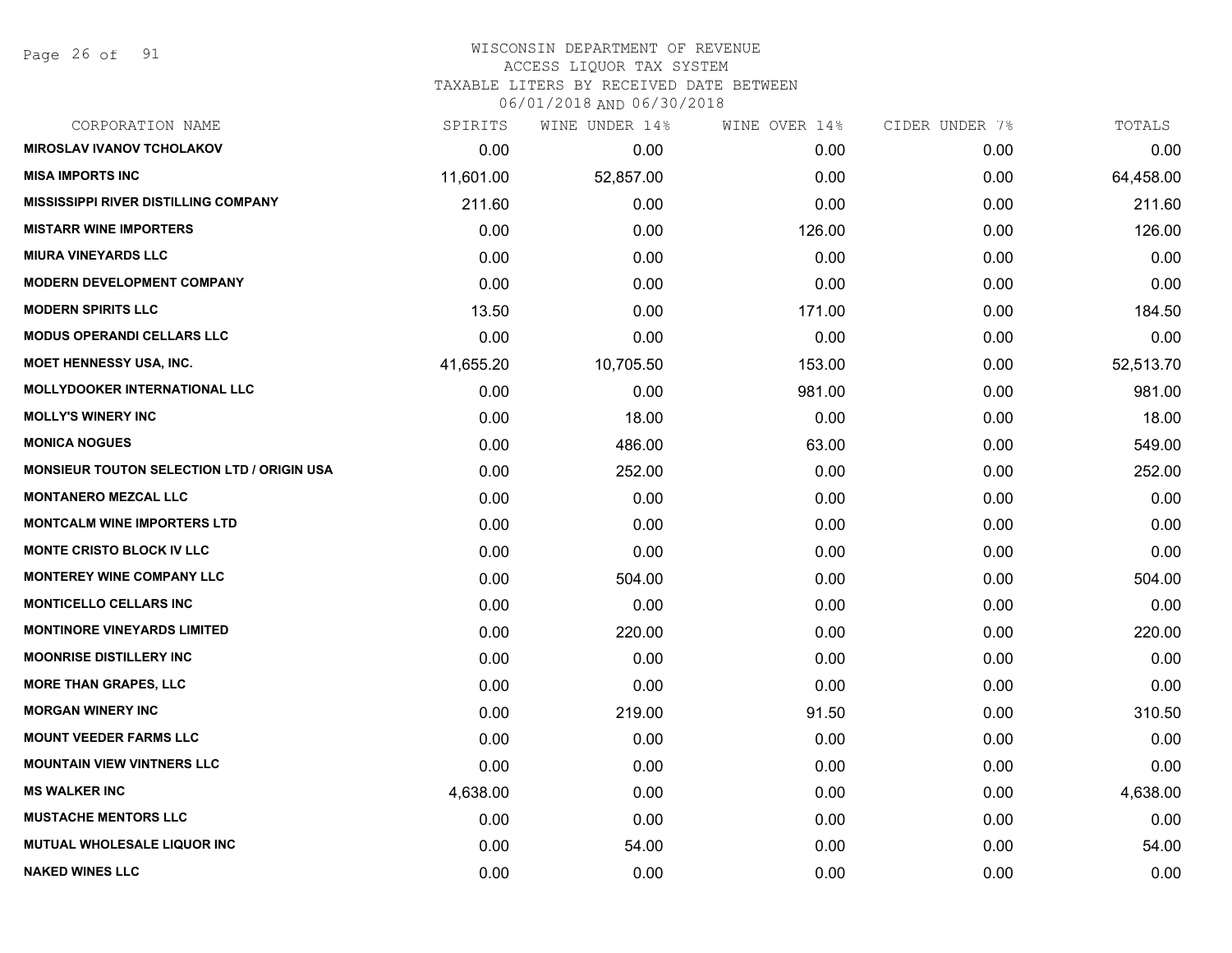Page 27 of 91

#### WISCONSIN DEPARTMENT OF REVENUE ACCESS LIQUOR TAX SYSTEM TAXABLE LITERS BY RECEIVED DATE BETWEEN

| CORPORATION NAME                                                            | SPIRITS  | WINE UNDER 14% | WINE OVER 14% | CIDER UNDER 7% | TOTALS    |
|-----------------------------------------------------------------------------|----------|----------------|---------------|----------------|-----------|
| <b>NAPA VALLEY SPECIALTY WINES INC</b>                                      | 0.00     | 3,537.00       | 126.00        | 0.00           | 3,663.00  |
| NATIONAL CONSUMER CREDIT GUARANTEE<br><b>ASSOCIATION OF CONNECTICUT INC</b> | 0.00     | 0.00           | 0.00          | 0.00           | 0.00      |
| NATURAL BEVERAGE INFUSIONS LLC                                              | 0.00     | 0.00           | 0.00          | 0.00           | 0.00      |
| <b>NATURAL MERCHANTS INC</b>                                                | 0.00     | 1,197.00       | 0.00          | 0.00           | 1,197.00  |
| <b>NATUREL WEST CORP</b>                                                    | 0.00     | 0.00           | 0.00          | 0.00           | 0.00      |
| <b>NAVARRO VINEYARDS, LLC</b>                                               | 0.00     | 0.00           | 0.00          | 0.00           | 0.00      |
| <b>NBI ACQUISITION LLC</b>                                                  | 0.00     | 0.00           | 0.00          | 0.00           | 0.00      |
| <b>NDC SYSTEMS LP</b>                                                       | 2,755.50 | 57,333.03      | 2,166.00      | 0.00           | 62,254.53 |
| <b>NEGOCIANTS USA INC</b>                                                   | 0.00     | 0.00           | 0.00          | 0.00           | 0.00      |
| <b>NESTOR IMPORTS INC</b>                                                   | 0.00     | 126.00         | 72.00         | 0.00           | 198.00    |
| <b>NEW HOLLAND BREWING CO LLC</b>                                           | 0.00     | 0.00           | 0.00          | 0.00           | 0.00      |
| <b>NEW MEXICO WINERIES INC.</b>                                             | 0.00     | 0.00           | 0.00          | 0.00           | 0.00      |
| <b>NEW PARROTT &amp; CO</b>                                                 | 0.00     | 8,757.00       | 1,008.00      | 0.00           | 9,765.00  |
| <b>NEW VAVIN INC</b>                                                        | 0.00     | 0.00           | 149.76        | 0.00           | 149.76    |
| NEW YORK MUTUAL TRADING CO INC                                              | 0.00     | 0.00           | 0.00          | 0.00           | 0.00      |
| <b>NEXUS BRANDS LLC</b>                                                     | 0.00     | 0.00           | 54.68         | 0.00           | 54.68     |
| <b>NICHE IMPORT CO</b>                                                      | $-48.00$ | 0.00           | 0.00          | 0.00           | $-48.00$  |
| <b>NICHOLAS KARAVIDAS</b>                                                   | 0.00     | 0.00           | 0.00          | 0.00           | 0.00      |
| NIEBAUM-COPPOLA ESTATE WINERY LP                                            | 0.00     | 0.00           | 126.00        | 0.00           | 126.00    |
| <b>NLV TEQUILA BOTTLING LLC</b>                                             | 0.00     | 0.00           | 0.00          | 0.00           | 0.00      |
| <b>NO. 12 CIDER HOUSE LLC</b>                                               | 0.00     | 0.00           | 0.00          | 0.00           | 0.00      |
| <b>NOLET SPIRITS USA INC</b>                                                | 0.00     | 0.00           | 0.00          | 0.00           | 0.00      |
| <b>NORTH SHORE DISTILLERY LLC</b>                                           | 0.00     | 0.00           | 0.00          | 0.00           | 0.00      |
| <b>NORTHERN EMPIRE LLC</b>                                                  | 0.00     | 252.00         | 0.00          | 0.00           | 252.00    |
| <b>NOVA WINES, INC.</b>                                                     | 0.00     | 0.00           | 36.00         | 0.00           | 36.00     |
| <b>NOW WINE IMPORTS INC</b>                                                 | 0.00     | 0.00           | 0.00          | 0.00           | 0.00      |
| <b>NUCCIO &amp; WISE</b>                                                    | 0.00     | 0.00           | 0.00          | 0.00           | 0.00      |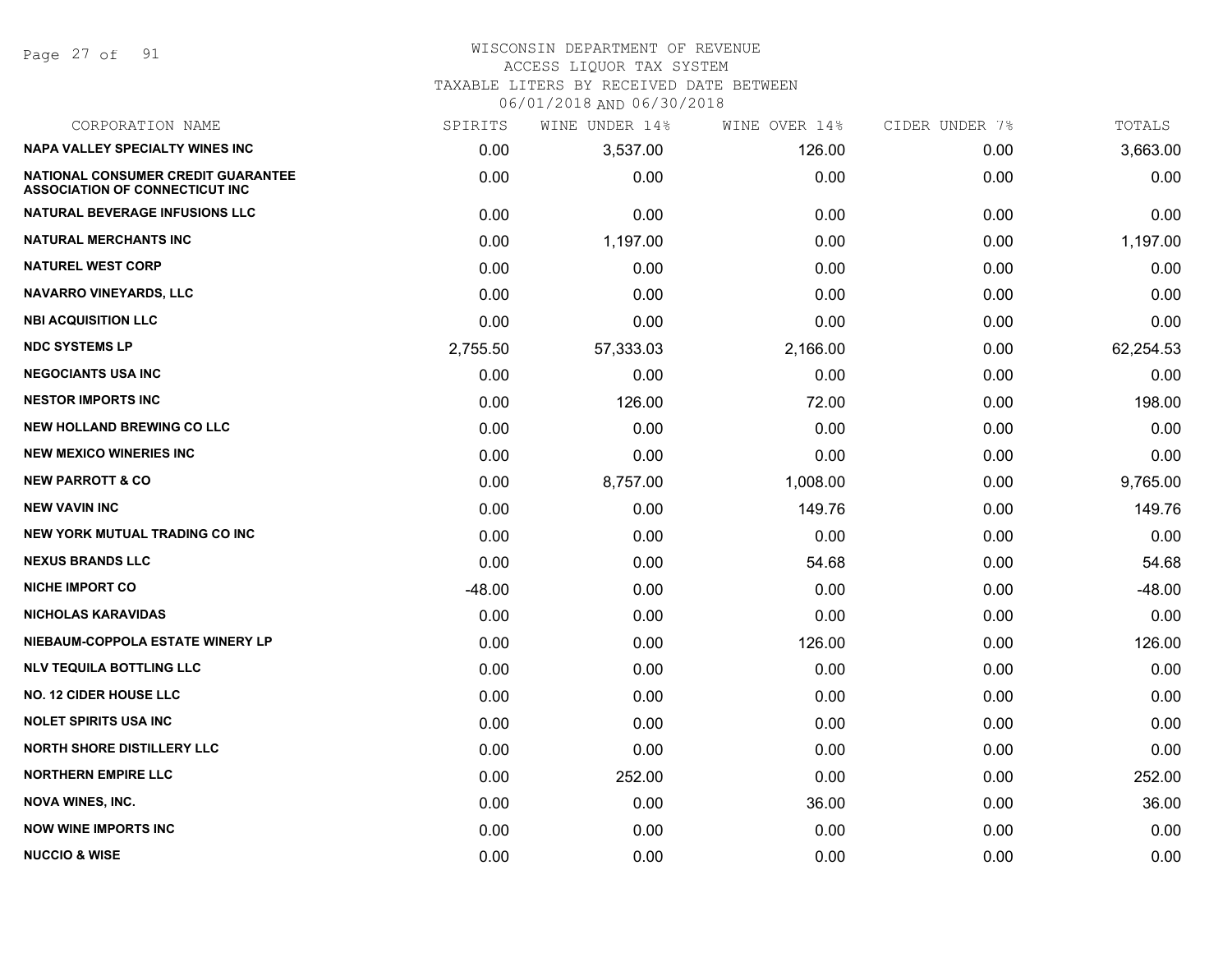Page 28 of 91

## WISCONSIN DEPARTMENT OF REVENUE ACCESS LIQUOR TAX SYSTEM TAXABLE LITERS BY RECEIVED DATE BETWEEN

| CORPORATION NAME                             | SPIRITS  | WINE UNDER 14% | WINE OVER 14% | CIDER UNDER 7% | TOTALS    |
|----------------------------------------------|----------|----------------|---------------|----------------|-----------|
| <b>NV AWG LTD</b>                            | 0.00     | 0.00           | 2.25          | 0.00           | 2.25      |
| <b>NW WINE COMPANY LLC</b>                   | 0.00     | 252.00         | 0.00          | 0.00           | 252.00    |
| <b>OAK RIDGE WINERY LLC</b>                  | 0.00     | 1,662.00       | 189.00        | 0.00           | 1,851.00  |
| <b>OLD BRIDGE CELLARS</b>                    | 0.00     | 2,241.00       | 508.50        | 0.00           | 2,749.50  |
| <b>OLD ELK HOLDINGS LLC</b>                  | 0.00     | 0.00           | 0.00          | 0.00           | 0.00      |
| OLDE WORLD IMPORTS INC                       | 0.00     | 0.00           | 0.00          | 0.00           | 0.00      |
| OLE SMOKY DISTILLERY LLC                     | 2,914.80 | 0.00           | 0.00          | 0.00           | 2,914.80  |
| <b>OLIVER WINE COMPANY INC</b>               | 0.00     | 1,890.00       | 0.00          | 0.00           | 1,890.00  |
| ONE TRUE VINE LLC                            | 0.00     | 0.00           | 0.00          | 0.00           | 0.00      |
| O'NEILL BEVERAGES CO LLC                     | 0.00     | 0.00           | 0.00          | 0.00           | 0.00      |
| <b>OPICI IMPORT COMPANY</b>                  | 481.50   | 2,574.00       | 189.00        | 0.00           | 3,244.50  |
| <b>OPOLO WINES LP</b>                        | 0.00     | 0.00           | 0.00          | 0.00           | 0.00      |
| <b>OPUS ONE WINERY LLC</b>                   | 0.00     | 0.00           | 49.50         | 0.00           | 49.50     |
| <b>ORCA PROPERTIES LLC</b>                   | 0.00     | 0.00           | 0.00          | 0.00           | 0.00      |
| <b>OREGON BREWING COMPANY INC</b>            | 30.68    | 0.00           | 0.00          | 0.00           | 30.68     |
| <b>ORVINO IMPORTS &amp; DISTRIBUTING INC</b> | 0.00     | 0.00           | 0.00          | 0.00           | 0.00      |
| <b>O'SHAUGHNESSY DEL OSO LLC</b>             | 0.00     | 0.00           | 0.00          | 0.00           | 0.00      |
| OSKAR BLUES BREWERY, LLC                     | 0.00     | 0.00           | 0.00          | 0.00           | 0.00      |
| <b>OWEN ROE LLC</b>                          | 0.00     | 126.00         | 378.00        | 0.00           | 504.00    |
| <b>P R GRISLEY CO INC</b>                    | 0.00     | 0.00           | 0.00          | 0.00           | 0.00      |
| <b>PABST HOLDINGS LLC</b>                    | 0.00     | 0.00           | 0.00          | 0.00           | 0.00      |
| PACIFIC EDGE MARKETING GROUP INC             | 705.00   | 0.00           | 0.00          | 0.00           | 705.00    |
| PACIFIC INTERNATIONAL LIQUOR INC             | 35.00    | 60.48          | 110.88        | 0.00           | 206.36    |
| <b>PAHLMEYER LLC</b>                         | 0.00     | 0.00           | 0.00          | 0.00           | 0.00      |
| PALI WINE COMPANY LP                         | 0.00     | 0.00           | 2,268.00      | 0.00           | 2,268.00  |
| PALM BAY INTERNATIONAL INC                   | 211.50   | 19,936.67      | 508.50        | 0.00           | 20,656.67 |
| <b>PAMELA FRYE</b>                           | 0.00     | 0.00           | 0.00          | 0.00           | 0.00      |
| <b>PAMPA BEVERAGES LLC</b>                   | 0.00     | 0.00           | 0.00          | 0.00           | 0.00      |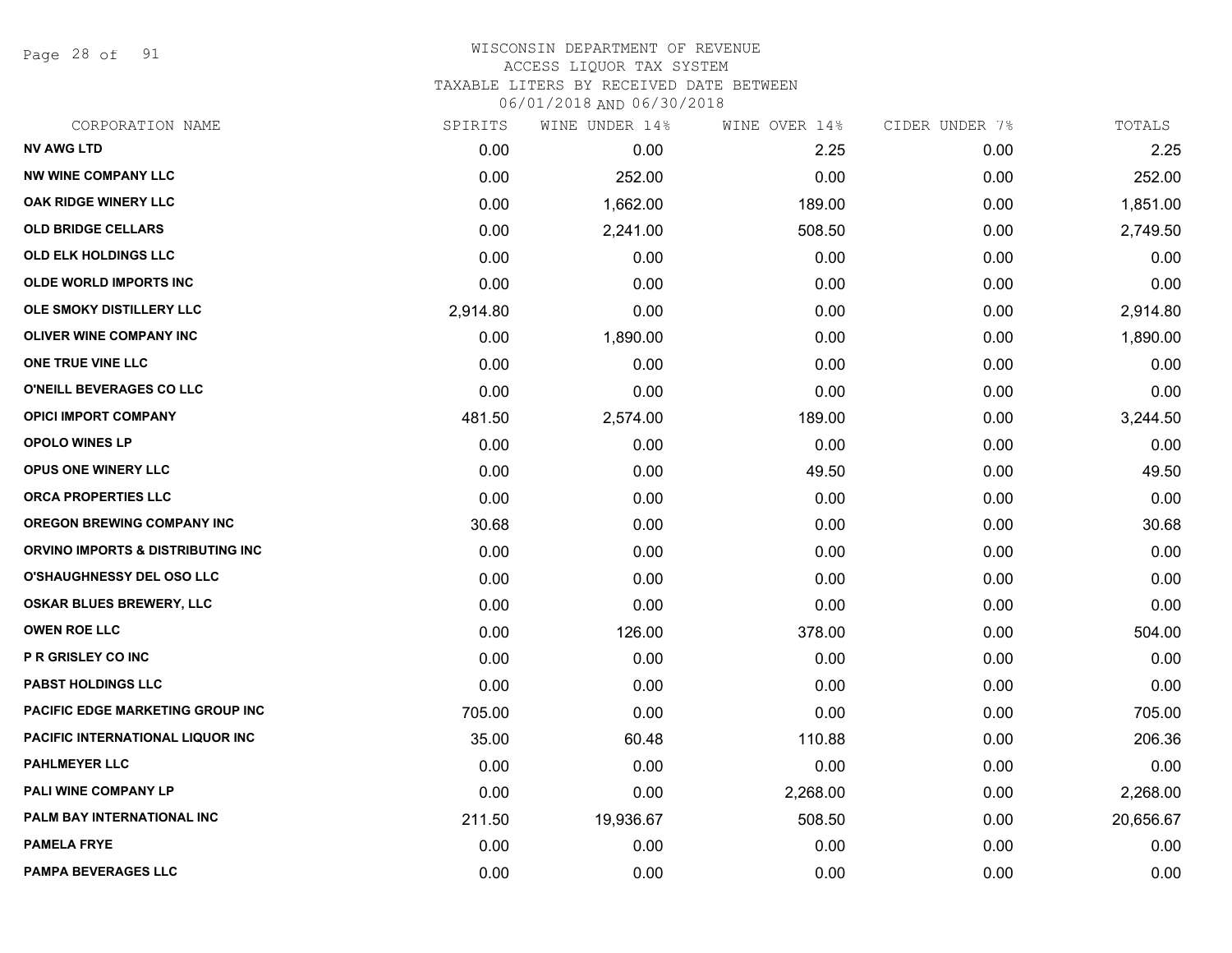Page 29 of 91

#### WISCONSIN DEPARTMENT OF REVENUE ACCESS LIQUOR TAX SYSTEM TAXABLE LITERS BY RECEIVED DATE BETWEEN

| CORPORATION NAME                     | SPIRITS    | WINE UNDER 14% | WINE OVER 14% | CIDER UNDER 7% | TOTALS     |
|--------------------------------------|------------|----------------|---------------|----------------|------------|
| <b>PANEBIANCO LLC</b>                | 0.00       | 0.00           | 0.00          | 0.00           | 0.00       |
| <b>PANTHER CREEK CELLARS LLC</b>     | 0.00       | 0.00           | 0.00          | 0.00           | 0.00       |
| PARAGON VINEYARD CO INC              | 0.00       | 0.00           | 0.00          | 0.00           | 0.00       |
| PARK STREET IMPORTS LLC              | 6,997.50   | 27,544.00      | 7.50          | 90.00          | 34,639.00  |
| PARK WINE COMPANY INC                | 0.00       | 0.00           | 252.00        | 0.00           | 252.00     |
| <b>PARKER STATION INC</b>            | 0.00       | 900.00         | 751.50        | 0.00           | 1,651.50   |
| <b>PAT WINES LLC</b>                 | 0.00       | 0.00           | 0.00          | 0.00           | 0.00       |
| <b>PATERNO IMPORTS LTD</b>           | 1,006.50   | 16,791.00      | 8,626.80      | 0.00           | 26,424.30  |
| <b>PATRICIO C MATA</b>               | 0.00       | 0.00           | 0.00          | 0.00           | 0.00       |
| <b>PATRICK A RONEY</b>               | 0.00       | 162.00         | 441.00        | 0.00           | 603.00     |
| PATRON SPIRITS COMPANY               | 30,845.10  | 0.00           | 0.00          | 0.00           | 30,845.10  |
| PAUL HOBBS IMPORTS INC               | 0.00       | 0.00           | 0.00          | 0.00           | 0.00       |
| <b>PAUL HOBBS WINERY LP</b>          | 0.00       | 0.00           | 0.00          | 0.00           | 0.00       |
| <b>PAVI WINES LLC</b>                | 0.00       | 0.00           | 0.00          | 0.00           | 0.00       |
| <b>PAWEL LATO</b>                    | 0.00       | 0.00           | 0.00          | 0.00           | 0.00       |
| <b>PAX MAHLE WINES LLC</b>           | 0.00       | 0.00           | 0.00          | 0.00           | 0.00       |
| PEACHY CANYON WINERY                 | 0.00       | 0.00           | 0.00          | 0.00           | 0.00       |
| PEJU FAMILY OPERATING PARTNERSHIP LP | 0.00       | 36.00          | 0.00          | 0.00           | 36.00      |
| <b>PENROSE HILL, LIMITED</b>         | 0.00       | 0.00           | 0.00          | 0.00           | 0.00       |
| PEPPER BRIDGE WINERY LLC             | 0.00       | 0.00           | 45.00         | 0.00           | 45.00      |
| PERNOD RICARD USA LLC                | 220,550.00 | 23,956.82      | 3,339.00      | 0.00           | 247,845.82 |
| PETER ANDREW LLC                     | 0.00       | 0.00           | 0.00          | 0.00           | 0.00       |
| PETER CREIGHTON                      | 0.00       | 0.00           | 0.00          | 0.00           | 0.00       |
| <b>PETER ROSBACK</b>                 | 0.00       | 145.00         | 0.00          | 0.00           | 145.00     |
| PETERSON WINERY LLC                  | 0.00       | 54.00          | 0.00          | 0.00           | 54.00      |
| PETIT HAMEAU LLC                     | 0.00       | 126.00         | 0.00          | 0.00           | 126.00     |
| <b>PHILIP LAROCCA</b>                | 0.00       | 0.00           | 0.00          | 0.00           | 0.00       |
| PHILIP TOGNI VINEYARD LP             | 0.00       | 0.00           | 0.00          | 0.00           | 0.00       |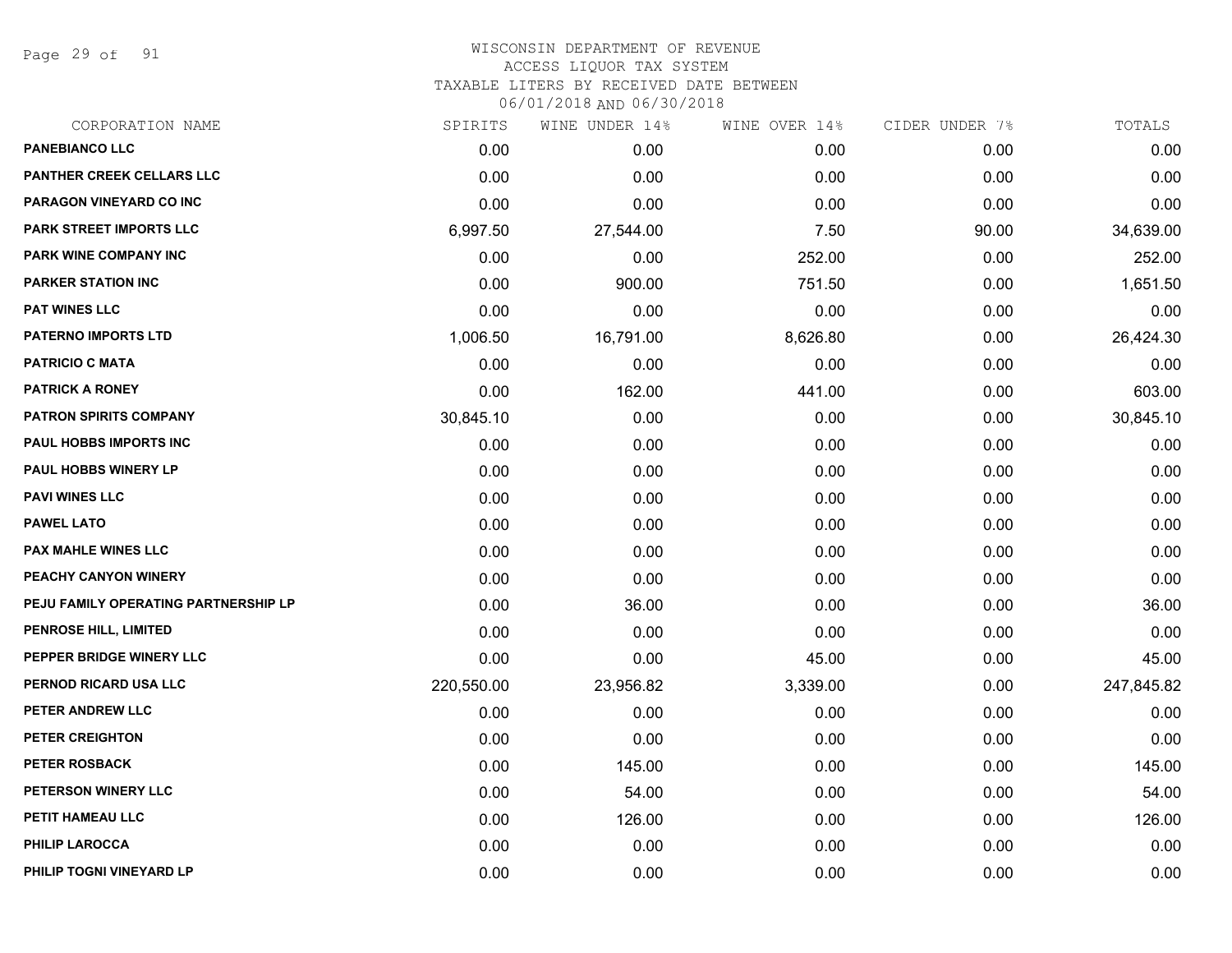Page 30 of 91

| CORPORATION NAME                  | SPIRITS  | WINE UNDER 14% | WINE OVER 14% | CIDER UNDER 7% | TOTALS    |
|-----------------------------------|----------|----------------|---------------|----------------|-----------|
| <b>PHILLIP STEINSCHREIBER</b>     | 0.00     | 0.00           | 0.00          | 0.00           | 0.00      |
| <b>PHILLIPS FARMS LLC</b>         | 0.00     | 126.00         | 6,115.50      | 0.00           | 6,241.50  |
| PHUSION PROJECTS LLC              | 0.00     | 0.00           | 0.00          | 0.00           | 0.00      |
| PICNIC WINE COMPANY LLC           | 0.00     | 0.00           | 0.00          | 0.00           | 0.00      |
| PIEDMONT DISTILLERS INC           | 1,732.50 | 0.00           | 0.00          | 0.00           | 1,732.50  |
| <b>PINA CELLARS LP</b>            | 0.00     | 0.00           | 0.00          | 0.00           | 0.00      |
| PINE RIDGE WINERY LLC             | 0.00     | 3,528.00       | 1,867.50      | 0.00           | 5,395.50  |
| PLATA WINE PARTNERS LLC           | 0.00     | 0.00           | 63.00         | 0.00           | 63.00     |
| PLUME RIDGE IRREVOCABLE TRUST     | 0.00     | 0.00           | 144.00        | 0.00           | 144.00    |
| POPCORN DESIGN LLC                | 0.00     | 0.00           | 0.00          | 0.00           | 0.00      |
| POPCORN SUTTON DISTILLING LLC     | 0.00     | 0.00           | 0.00          | 0.00           | 0.00      |
| PORT WASHINGTON IMPORTS LLC       | 0.00     | 252.00         | 63.00         | 0.00           | 315.00    |
| <b>POST WINERY INC</b>            | 0.00     | 0.00           | 0.00          | 0.00           | 0.00      |
| POUR MANAGEMENT LLC               | 0.00     | 252.00         | 0.00          | 0.00           | 252.00    |
| PRAGER WINERY & PORT WORKS, INC.  | 0.00     | 0.00           | 0.00          | 0.00           | 0.00      |
| PRAIRIE CREEK BEVERAGES LLC       | 0.00     | 0.00           | 0.00          | 0.00           | 0.00      |
| <b>PRECEPT BRANDS LLC</b>         | 0.00     | 10,854.00      | 0.00          | 0.00           | 10,854.00 |
| PREMIER WINE GROUP, LLC           | 0.00     | 0.00           | 0.00          | 0.00           | 0.00      |
| PREMIERE DISTILLERY LLC           | 0.00     | 0.00           | 0.00          | 0.00           | 0.00      |
| PREMIUM PORT WINES INC            | 0.00     | 54.00          | 670.50        | 0.00           | 724.50    |
| <b>PRESTIGE IMPORTS LLC</b>       | 634.50   | 0.00           | 0.00          | 0.00           | 634.50    |
| <b>PRESTIGE WINE IMPORTS CORP</b> | 0.00     | 12,798.00      | 45.00         | 0.00           | 12,843.00 |
| PRICHARDS DISTILLERY INC          | 0.00     | 0.00           | 0.00          | 0.00           | 0.00      |
| PRIDE MOUNTAIN VINEYARDS LLC      | 0.00     | 0.00           | 0.00          | 0.00           | 0.00      |
| <b>PRINCE MICHEL LLC</b>          | 0.00     | 0.00           | 0.00          | 0.00           | 0.00      |
| PROLETARIAT WINE COMPANY, LLC     | 0.00     | 214.86         | 175.79        | 0.00           | 390.65    |
| <b>PRO-LIQUITECH LLC</b>          | 0.00     | 0.00           | 0.00          | 0.00           | 0.00      |
| PROOF ARTISAN DISTILLERS, LLC     | 0.00     | 0.00           | 0.00          | 0.00           | 0.00      |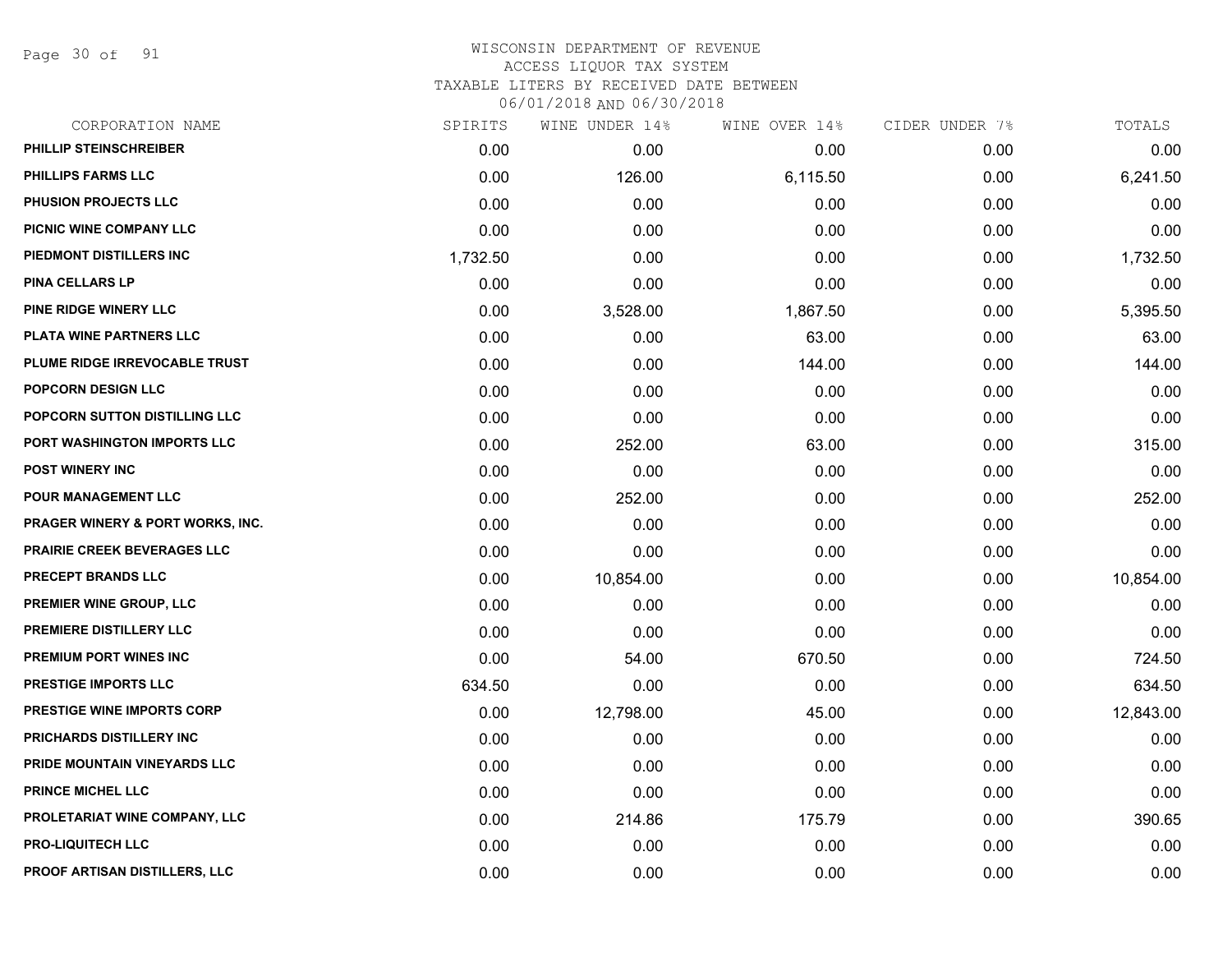Page 31 of 91

#### WISCONSIN DEPARTMENT OF REVENUE ACCESS LIQUOR TAX SYSTEM TAXABLE LITERS BY RECEIVED DATE BETWEEN

| CORPORATION NAME                            | SPIRITS    | WINE UNDER 14% | WINE OVER 14% | CIDER UNDER 7% | TOTALS     |
|---------------------------------------------|------------|----------------|---------------|----------------|------------|
| PROST BEVERAGE COMPANY LLC                  | 0.00       | 0.00           | 0.00          | 0.00           | 0.00       |
| <b>PROXIMO SPIRITS INC</b>                  | 200,619.00 | 0.00           | 0.00          | 0.00           | 200,619.00 |
| PUENTE-INTERNACIONAL INC                    | 0.00       | 0.00           | 0.00          | 0.00           | 0.00       |
| PURPLE WINE COMPANY LLC                     | 0.00       | 1,881.00       | 630.00        | 0.00           | 2,511.00   |
| <b>QUADY SOUTH WINERY LLC</b>               | 0.00       | 504.00         | 0.00          | 0.00           | 504.00     |
| <b>QUATERNA LLC</b>                         | 0.00       | 126.00         | 0.00          | 0.00           | 126.00     |
| QUILCEDA CREEK VINTNERS INC                 | 0.00       | 0.00           | 0.00          | 0.00           | 0.00       |
| <b>QUINTESSENTIAL LLC</b>                   | 0.00       | 9,234.00       | 693.00        | 0.00           | 9,927.00   |
| QUO VINO LLC                                | 0.00       | 0.00           | 0.00          | 0.00           | 0.00       |
| <b>R &amp; G SCHATZ FARMS INC</b>           | 0.00       | 558.00         | 524.00        | 0.00           | 1,082.00   |
| <b>R &amp; M BRANDS INC</b>                 | 1,257.00   | 1,926.00       | 63.00         | 0.00           | 3,246.00   |
| <b>RH KEENAN CO</b>                         | 0.00       | 540.00         | 0.00          | 0.00           | 540.00     |
| <b>RABBIT HOLE SPIRITS LLC</b>              | 92.84      | 0.00           | 0.00          | 0.00           | 92.84      |
| <b>RACINE WINE CO LLC</b>                   | 0.00       | 0.00           | 0.00          | 0.00           | 0.00       |
| RADIO-COTEAU WINE CELLARS LLC               | 0.00       | 0.00           | 0.00          | 0.00           | 0.00       |
| <b>RAMEY WINE CELLARS INC</b>               | 0.00       | 63.00          | 585.00        | 0.00           | 648.00     |
| <b>RANSOM SPIRITS LLC</b>                   | 27.02      | 0.00           | 0.00          | 0.00           | 27.02      |
| <b>RAYMOND SIGNORELLO</b>                   | 0.00       | 0.00           | 135.00        | 0.00           | 135.00     |
| <b>RB WINE ASSOCIATES LLC</b>               | 0.00       | 99.00          | 0.00          | 0.00           | 99.00      |
| <b>RBZ VINEYARDS LLC</b>                    | 0.00       | 0.00           | 0.00          | 0.00           | 0.00       |
| <b>RED CAR WINE COMPANY LLC</b>             | 0.00       | 0.00           | 738.00        | 0.00           | 738.00     |
| <b>RED TAIL RIDGE INC</b>                   | 0.00       | 0.00           | 0.00          | 0.00           | 0.00       |
| <b>REDEMPTION SPIRITS LLC</b>               | 0.00       | 0.00           | 0.00          | 0.00           | 0.00       |
| <b>REDWOOD SPIRITS INC</b>                  | 0.00       | 0.00           | 0.00          | 0.00           | 0.00       |
| <b>REGAL WINE IMPORTS INC</b>               | 0.00       | 1,674.00       | 0.00          | 0.00           | 1,674.00   |
| <b>REMY COINTREAU AMERIQUE USA</b>          | 14,668.40  | 0.00           | 0.00          | 0.00           | 14,668.40  |
| <b>REN ACQUISITION INC</b>                  | 0.00       | 0.00           | 30.00         | 0.00           | 30.00      |
| <b>RENO G FARINELLI &amp; JOSEF H SHEBL</b> | 0.00       | 0.00           | 63.00         | 0.00           | 63.00      |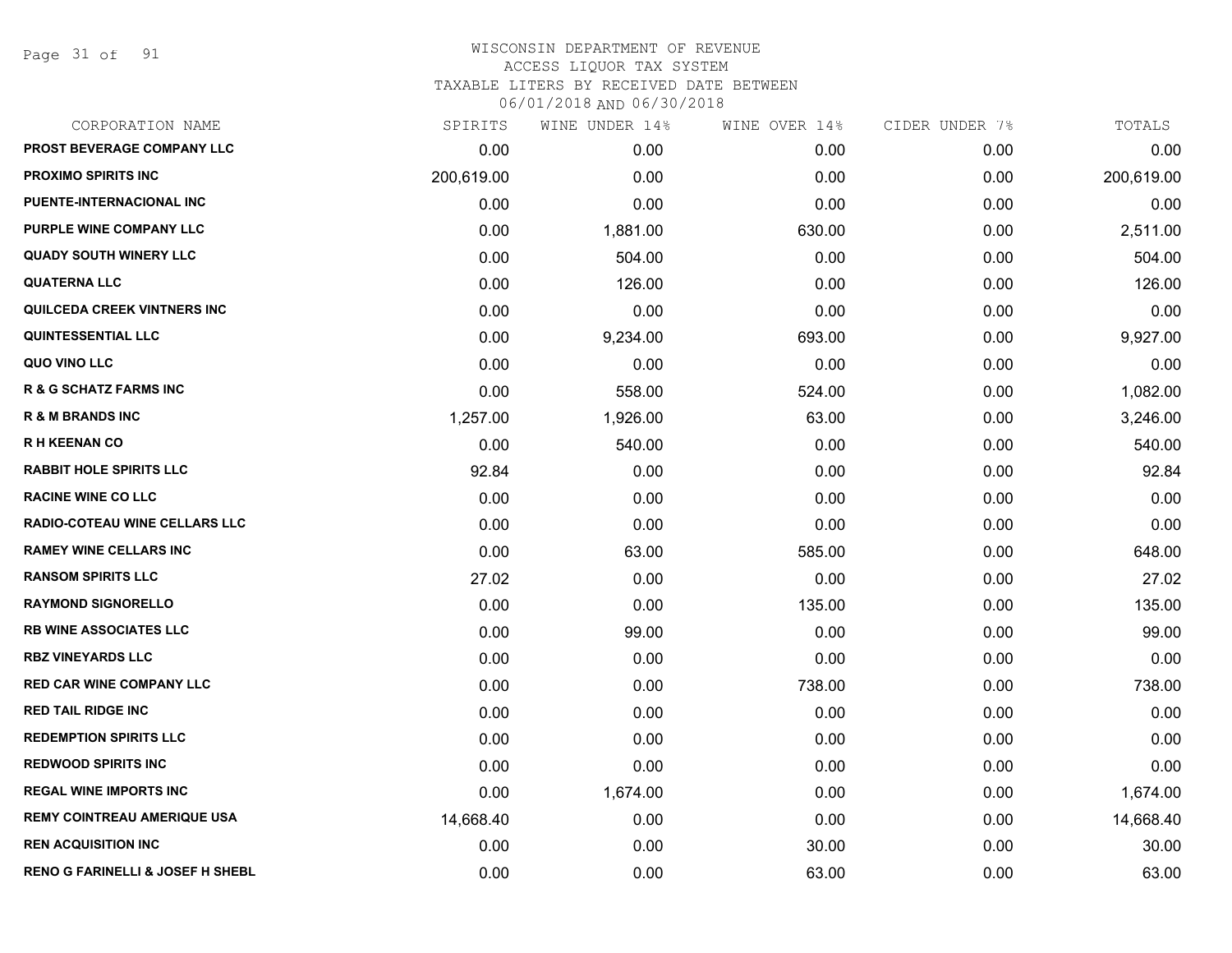Page 32 of 91

#### WISCONSIN DEPARTMENT OF REVENUE ACCESS LIQUOR TAX SYSTEM TAXABLE LITERS BY RECEIVED DATE BETWEEN

| CORPORATION NAME                                 | SPIRITS | WINE UNDER 14% | WINE OVER 14% | CIDER UNDER 7% | TOTALS    |
|--------------------------------------------------|---------|----------------|---------------|----------------|-----------|
| <b>RENT A BBQ</b>                                | 0.00    | 0.00           | 0.00          | 0.00           | 0.00      |
| <b>RESERVA WINES LLC</b>                         | 0.00    | 378.00         | 0.00          | 0.00           | 378.00    |
| <b>REVELRY VINTNERS LLC</b>                      | 0.00    | 0.00           | 0.00          | 0.00           | 0.00      |
| <b>REYNOLDS CREATIVE PRODUCTS INC.</b>           | 0.00    | 0.00           | 0.00          | 0.00           | 0.00      |
| <b>RGI BRANDS LLC</b>                            | 517.50  | 0.00           | 0.00          | 0.00           | 517.50    |
| <b>RICHARD J ANDERS</b>                          | 0.00    | 0.00           | 0.00          | 0.00           | 0.00      |
| <b>RICHARD STELTZNER</b>                         | 0.00    | 0.00           | 0.00          | 0.00           | 0.00      |
| <b>RIDGE VINEYARDS INC</b>                       | 0.00    | 18.00          | 252.00        | 0.00           | 270.00    |
| <b>RIGHT BEE LLC</b>                             | 0.00    | 0.00           | 0.00          | 0.00           | 0.00      |
| <b>RIVER VIEW WINERY LLC</b>                     | 0.00    | 0.00           | 0.00          | 0.00           | 0.00      |
| <b>RO SALES &amp; DISTRIBUTION SERVICES INC.</b> | 0.00    | 0.00           | 0.00          | 0.00           | 0.00      |
| <b>RO SALES &amp; DISTRIBUTION SERVICES INC.</b> | 0.00    | 11,190.00      | 0.00          | 0.00           | 11,190.00 |
| <b>ROBERT A CUTTER</b>                           | 0.00    | 342.00         | 0.00          | 0.00           | 342.00    |
| <b>ROBERT CRAIG WINERY LP</b>                    | 0.00    | 0.00           | 0.00          | 0.00           | 0.00      |
| <b>ROBERT J GROSS</b>                            | 0.00    | 63.00          | 0.00          | 0.00           | 63.00     |
| <b>ROBERT L HUDSON</b>                           | 0.00    | 0.00           | 0.00          | 0.00           | 0.00      |
| <b>ROBERT YOUNG ESTATE WINERY LLC</b>            | 0.00    | 0.00           | 12.00         | 0.00           | 12.00     |
| <b>ROCK SAKE LLC</b>                             | 0.00    | 0.00           | 0.00          | 0.00           | 0.00      |
| <b>ROCK WALL WINE COMPANY INC</b>                | 0.00    | 0.00           | 225.00        | 0.00           | 225.00    |
| <b>ROMBAUER VINEYARDS INC</b>                    | 0.00    | 0.00           | 2,736.00      | 0.00           | 2,736.00  |
| <b>RONALD J WICKER</b>                           | 0.00    | 72.00          | 12.00         | 0.00           | 84.00     |
| <b>RONALD T RUBIN</b>                            | 0.00    | 0.00           | 0.00          | 0.00           | 0.00      |
| <b>ROOTS RUN DEEP LLC</b>                        | 0.00    | 0.00           | 468.00        | 0.00           | 468.00    |
| <b>ROSE CITY DISTILLING CO.</b>                  | 0.00    | 0.00           | 0.00          | 0.00           | 0.00      |
| <b>ROSE IMPORTING &amp; DISTRIBUTING LLC</b>     | 0.00    | 243.00         | 0.00          | 0.00           | 243.00    |
| ROSENTHAL WINE MERCHANT NY LTD                   | 0.00    | 1,187.25       | 0.00          | 0.00           | 1,187.25  |
| <b>ROTTA WINERY LLC</b>                          | 0.00    | 0.00           | 0.00          | 0.00           | 0.00      |
| <b>ROUND HILL CELLARS</b>                        | 0.00    | 1,575.00       | 252.00        | 0.00           | 1,827.00  |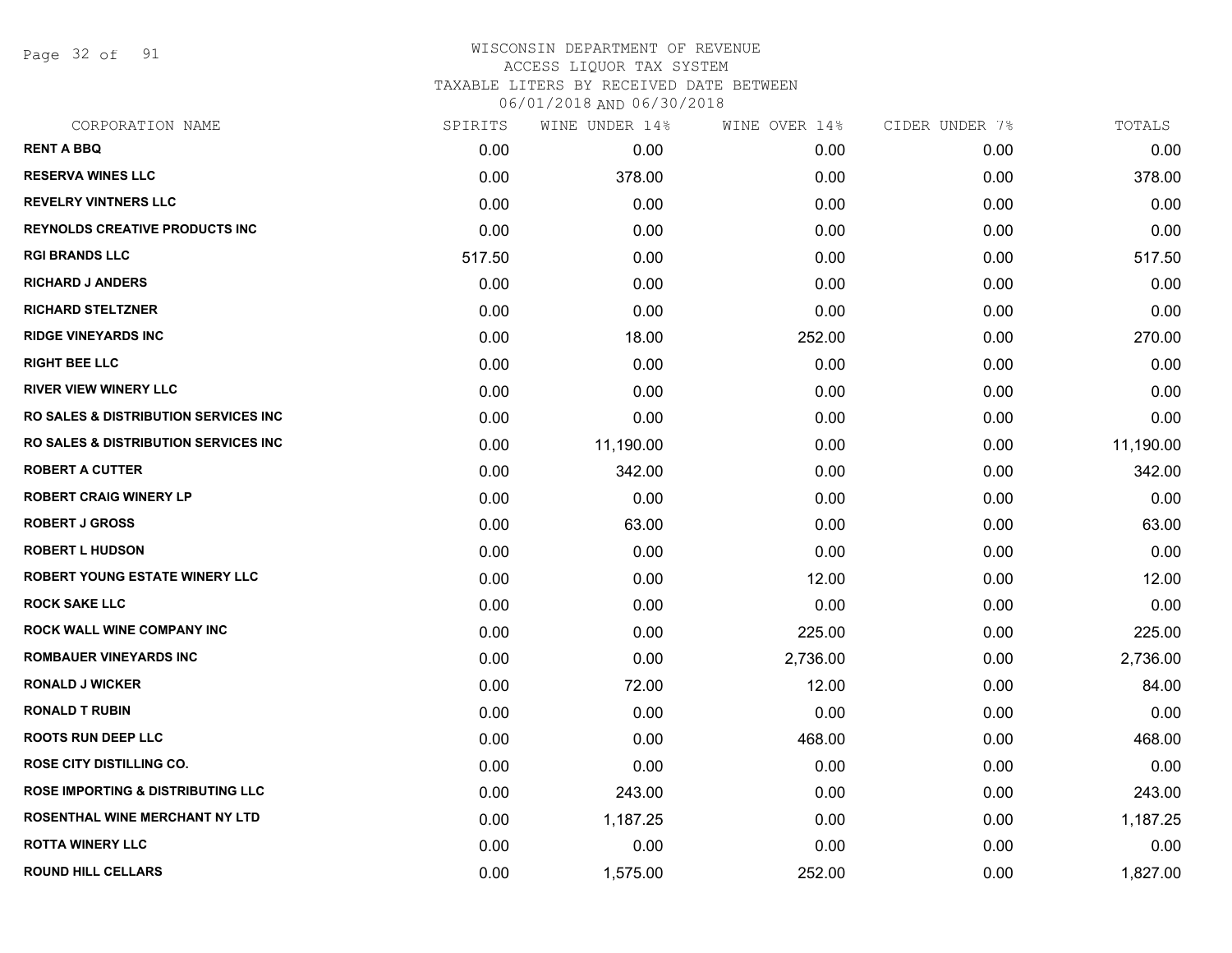Page 33 of 91

#### WISCONSIN DEPARTMENT OF REVENUE ACCESS LIQUOR TAX SYSTEM

TAXABLE LITERS BY RECEIVED DATE BETWEEN

| CORPORATION NAME                           | SPIRITS  | WINE UNDER 14% | WINE OVER 14% | CIDER UNDER 7% | TOTALS    |
|--------------------------------------------|----------|----------------|---------------|----------------|-----------|
| <b>ROUND POND ESTATE LLC</b>               | 0.00     | 0.00           | 211.50        | 0.00           | 211.50    |
| <b>ROYAL WINE CORPORATION</b>              | 0.00     | 1,881.00       | 0.00          | 0.00           | 1,881.00  |
| <b>RUBISSOW FAMILY WINES LLC</b>           | 0.00     | 0.00           | 0.00          | 0.00           | 0.00      |
| RUSSIAN STANDARD VODKA (USA) INC           | 45.00    | 180.00         | 0.00          | 0.00           | 225.00    |
| <b>RWG USA LLC</b>                         | 0.00     | 0.00           | 0.00          | 0.00           | 0.00      |
| <b>RYAN E ROARK</b>                        | 0.00     | 0.00           | 0.00          | 0.00           | 0.00      |
| <b>S &amp; R WINES LLC</b>                 | 0.00     | 0.00           | 0.00          | 0.00           | 0.00      |
| <b>SLJ GROUP INC</b>                       | 0.00     | 8,711.98       | 4,896.77      | 0.00           | 13,608.75 |
| <b>SAGAMORE WHISKEY LLC</b>                | 0.00     | 0.00           | 0.00          | 0.00           | 0.00      |
| <b>SAKEONE CORPORATION</b>                 | 9.00     | 174.36         | 545.58        | 0.00           | 728.94    |
| <b>SALOON SPIRITS LLC</b>                  | 0.00     | 0.00           | 0.00          | 0.00           | 0.00      |
| <b>SALVESTRIN WINE CO LLC</b>              | 0.00     | 0.00           | 189.00        | 0.00           | 189.00    |
| <b>SAMUEL P BAXTER</b>                     | 0.00     | 0.00           | 0.00          | 0.00           | 0.00      |
| <b>SAN ANTONIO WINERY INC</b>              | 0.00     | 20,537.78      | 771.00        | 0.00           | 21,308.78 |
| <b>SAN FRANCISCO WINE EXCHANGE INC</b>     | 0.00     | 0.00           | 0.00          | 0.00           | 0.00      |
| SAN GABRIEL VALLEY WAREHOUSE & STORAGE INC | 0.00     | 0.00           | 480.00        | 0.00           | 480.00    |
| <b>SAN JOAQUIN WINE COMPANY INC</b>        | 0.00     | 819.00         | 630.00        | 0.00           | 1,449.00  |
| <b>SAN LUIS SPIRITS DISTILLING CO LLC</b>  | 2,035.50 | 0.00           | 0.00          | 0.00           | 2,035.50  |
| <b>SAN MARTINO IMPORTS INC</b>             | 0.00     | 0.00           | 0.00          | 0.00           | 0.00      |
| <b>SANGLIER SELECTIONS LLC</b>             | 0.00     | 747.00         | 0.00          | 0.00           | 747.00    |
| <b>SANS LIEGE INC</b>                      | 0.00     | 162.00         | 27.00         | 0.00           | 189.00    |
| <b>SANS WINE &amp; SPIRITS CO</b>          | 0.00     | 0.00           | 0.00          | 0.00           | 0.00      |
| <b>SANTA CROCE LLC</b>                     | 0.00     | 0.00           | 0.00          | 0.00           | 0.00      |
| <b>SANTA FE DISTILLERY LLC</b>             | 0.00     | 0.00           | 0.00          | 0.00           | 0.00      |
| <b>SANTA MARGHERITA USA INC</b>            | 0.00     | 21,820.50      | 0.00          | 0.00           | 21,820.50 |
| <b>SANTA RITA USA CORPORATION</b>          | 0.00     | 540.00         | 0.00          | 0.00           | 540.00    |
| <b>SAPSUCKER FARMS LLC</b>                 | 0.00     | 0.00           | 0.00          | 0.00           | 0.00      |
| <b>SARACINA VINEYARDS LLC</b>              | 0.00     | 0.00           | 0.00          | 0.00           | 0.00      |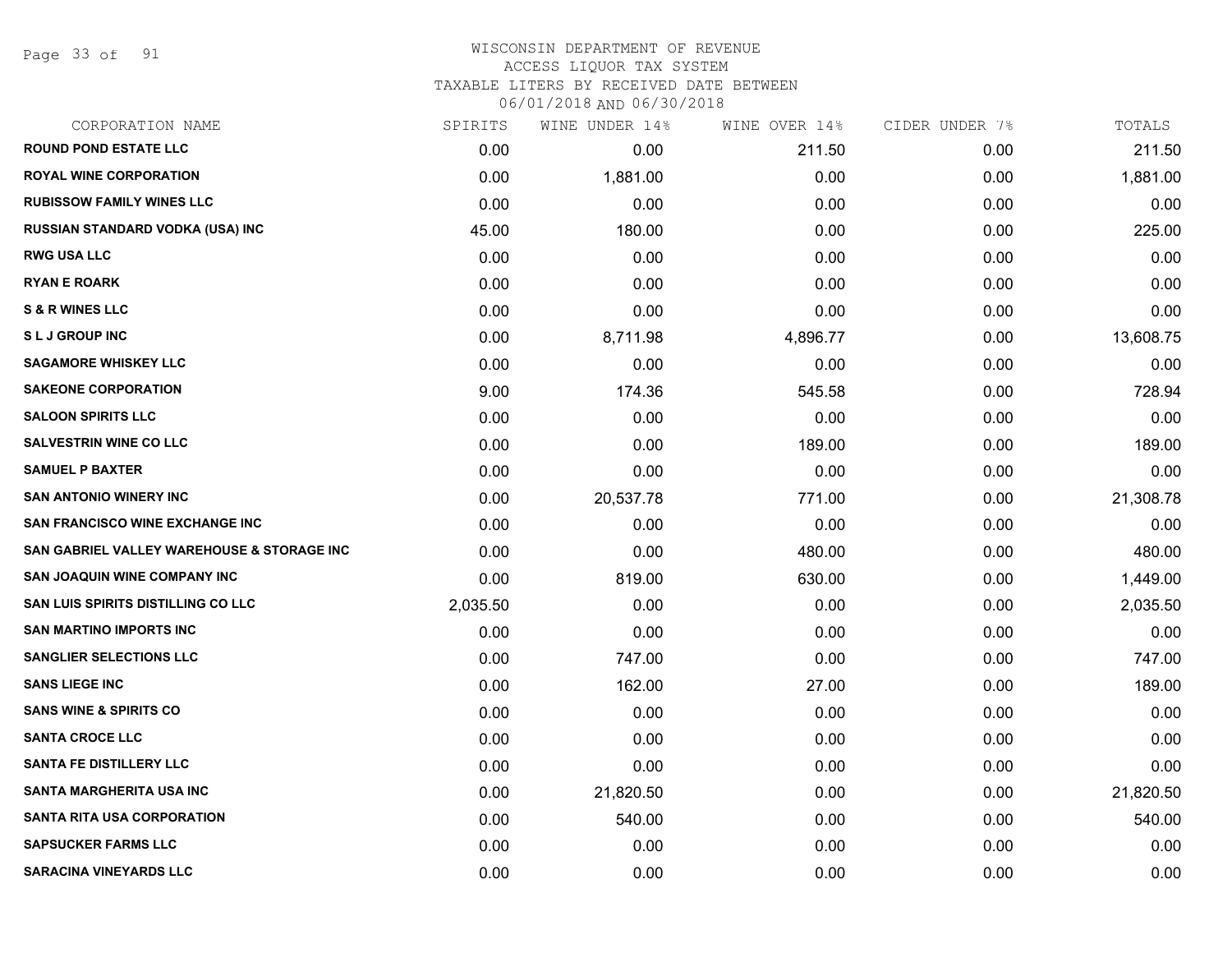Page 34 of 91

| SPIRITS    | WINE UNDER 14% | WINE OVER 14% | CIDER UNDER 7% | TOTALS     |
|------------|----------------|---------------|----------------|------------|
| 0.00       | 0.00           | 0.00          | 0.00           | 0.00       |
| 0.00       | 0.00           | 0.00          | 0.00           | 0.00       |
| 417,950.55 | 764.98         | 380.97        | 0.00           | 419,096.50 |
| 603,536.10 | 0.00           | 0.00          | 0.00           | 603,536.10 |
| 0.00       | 0.00           | 0.00          | 0.00           | 0.00       |
| 0.00       | 0.00           | 0.00          | 0.00           | 0.00       |
| 0.00       | 0.00           | 63.00         | 0.00           | 63.00      |
| 0.00       | 6,681.50       | 18.00         | 0.00           | 6,699.50   |
| 0.00       | 0.00           | 0.00          | 0.00           | 0.00       |
| 0.00       | 0.00           | 0.00          | 0.00           | 0.00       |
| 0.00       | 441.00         | 126.00        | 0.00           | 567.00     |
| 0.00       | 0.00           | 0.00          | 0.00           | 0.00       |
| 0.00       | 2,722.50       | 18.00         | 0.00           | 2,740.50   |
| 0.00       | 0.00           | 0.00          | 0.00           | 0.00       |
| 0.00       | 0.00           | 0.00          | 16,466.49      | 16,466.49  |
| 0.00       | 0.00           | 0.00          | 0.00           | 0.00       |
| 0.00       | 0.00           | 0.00          | 0.00           | 0.00       |
| 0.00       | 504.00         | 0.00          | 0.00           | 504.00     |
| 0.00       | 0.00           | 0.00          | 0.00           | 0.00       |
| 1,788.00   | 0.00           | 0.00          | 0.00           | 1,788.00   |
| 0.00       | 0.00           | 0.00          | 0.00           | 0.00       |
| 0.00       | 2,142.00       | 252.00        | 0.00           | 2,394.00   |
| 2,890.50   | 13,428.50      | 3,767.00      | 0.00           | 20,086.00  |
| 0.00       | 0.00           | 0.00          | 0.00           | 0.00       |
| 0.00       | 0.00           | 126.00        | 0.00           | 126.00     |
| 0.00       | 0.00           | 0.00          | 1,967.25       | 1,967.25   |
| 0.00       | 0.00           | 0.00          | 0.00           | 0.00       |
| 0.00       | 0.00           | 0.00          | 0.00           | 0.00       |
|            |                |               |                |            |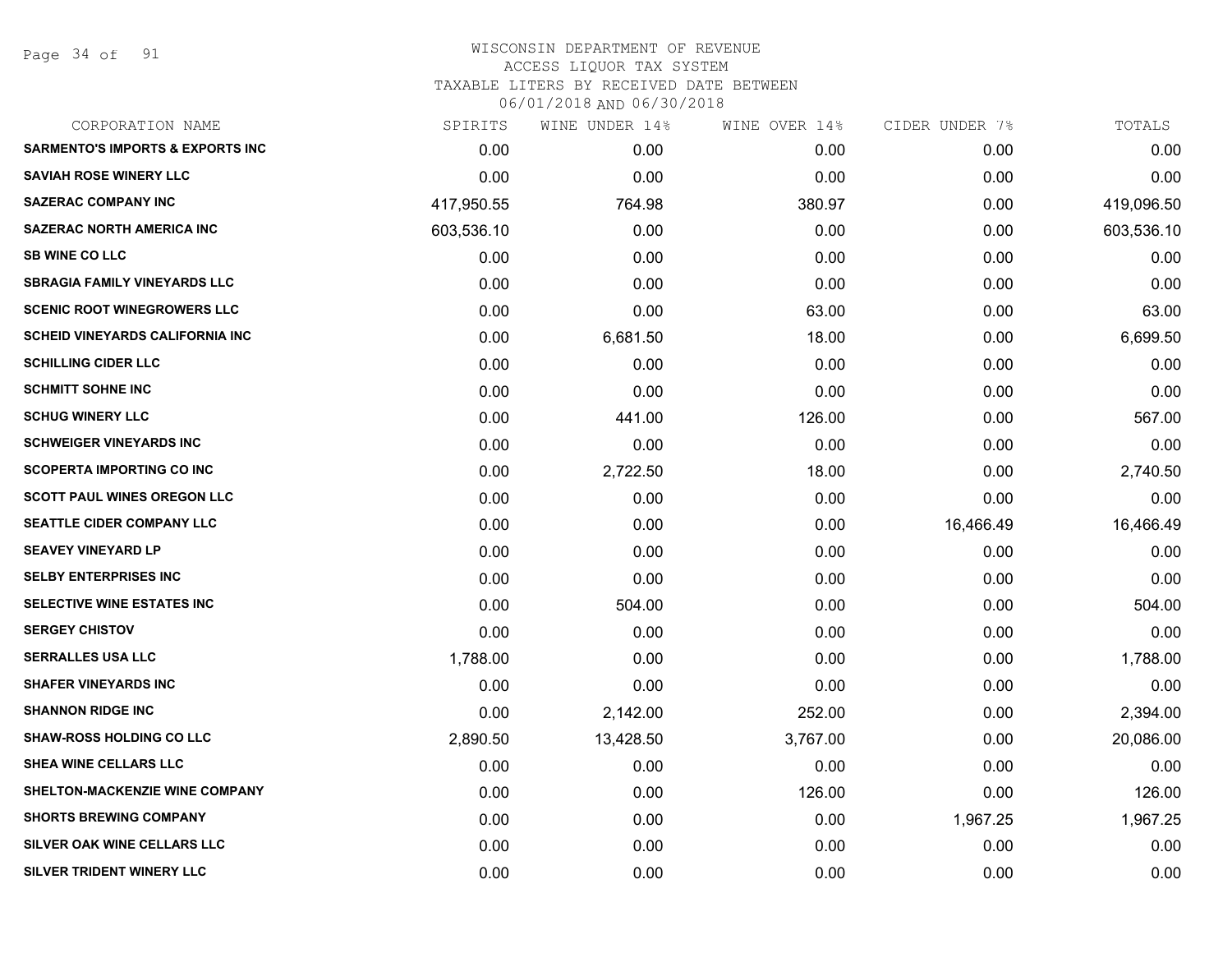Page 35 of 91

#### WISCONSIN DEPARTMENT OF REVENUE ACCESS LIQUOR TAX SYSTEM TAXABLE LITERS BY RECEIVED DATE BETWEEN

| CORPORATION NAME                        | SPIRITS  | WINE UNDER 14% | WINE OVER 14% | CIDER UNDER 7% | TOTALS   |
|-----------------------------------------|----------|----------------|---------------|----------------|----------|
| <b>SIMIONI IMPORTS LLC</b>              | 0.00     | 44.25          | 0.00          | 0.00           | 44.25    |
| <b>SINSKEY VINEYARDS INC</b>            | 0.00     | 0.00           | 0.00          | 0.00           | 0.00     |
| <b>SKINNER-DAVENA LLC</b>               | 0.00     | 0.00           | 0.00          | 0.00           | 0.00     |
| <b>SLO DOWN WINES LLC</b>               | 0.00     | 0.00           | 0.00          | 0.00           | 0.00     |
| <b>SMALL LOT IMPORTS INC</b>            | 0.00     | 0.00           | 0.00          | 0.00           | 0.00     |
| <b>SMALL VINES WINES INC</b>            | 0.00     | 0.00           | 0.00          | 0.00           | 0.00     |
| <b>SMART VENDING LLC</b>                | 369.00   | 0.00           | 0.00          | 0.00           | 369.00   |
| <b>SMT ACQUISITIONS LLC</b>             | 0.00     | 4,474.50       | 612.00        | 0.00           | 5,086.50 |
| <b>SOCIAL ENJOYMENTS LLC</b>            | 0.00     | 0.00           | 0.00          | 0.00           | 0.00     |
| <b>SOKOL BLOSSER LTD</b>                | 0.00     | 279.00         | 0.00          | 0.00           | 279.00   |
| <b>SOLBERG DISTILLING LLC</b>           | 0.00     | 0.00           | 0.00          | 0.00           | 0.00     |
| <b>SOLENA CELLARS LLC</b>               | 0.00     | 202.50         | 0.00          | 0.00           | 202.50   |
| SOMERSTON WINE COMPANY, LLC             | 0.00     | 0.00           | 202.50        | 0.00           | 202.50   |
| <b>SOURCE CODE BEVERAGE LLC</b>         | 0.00     | 0.00           | 0.00          | 0.00           | 0.00     |
| SOUTH BAY WINE GROUP LLC                | 0.00     | 0.00           | 0.00          | 0.00           | 0.00     |
| <b>SOUTHERN STARZ INC</b>               | 0.00     | 1,278.00       | 1,440.00      | 0.00           | 2,718.00 |
| <b>SOUTHERN WINE GROUP LLC</b>          | 0.00     | 0.00           | 0.00          | 0.00           | 0.00     |
| <b>SOUTHWEST SPIRITS &amp; WINE LLC</b> | 1,984.50 | 0.00           | 0.00          | 0.00           | 1,984.50 |
| <b>SOVEREIGN BRANDS LLC</b>             | 0.00     | 1,201.50       | 0.00          | 0.00           | 1,201.50 |
| <b>SPANN VINEYARDS INC</b>              | 0.00     | 0.00           | 4.50          | 0.00           | 4.50     |
| <b>SPARKLING OREGON LLC</b>             | 0.00     | 0.00           | 0.00          | 0.00           | 0.00     |
| <b>SPEAKEASY SPIRITS LLC</b>            | 0.00     | 0.00           | 0.00          | 0.00           | 0.00     |
| <b>SPENCER HOOPES</b>                   | 0.00     | 126.00         | 126.00        | 0.00           | 252.00   |
| <b>SPIRIT IMPORTS INC</b>               | 0.00     | 0.00           | 0.00          | 0.00           | 0.00     |
| <b>SPLINTER GROUP NAPA LLC</b>          | 63.00    | 0.00           | 0.00          | 0.00           | 63.00    |
| <b>SPOTTSWOODE WINERY INC</b>           | 0.00     | 0.00           | 0.00          | 0.00           | 0.00     |
| <b>SPRING MOUNTAIN VINEYARD INC</b>     | 0.00     | 0.00           | 36.00         | 0.00           | 36.00    |
| <b>SQUARE ONE ORGANIC SPIRITS LLC</b>   | 0.00     | 0.00           | 0.00          | 0.00           | 0.00     |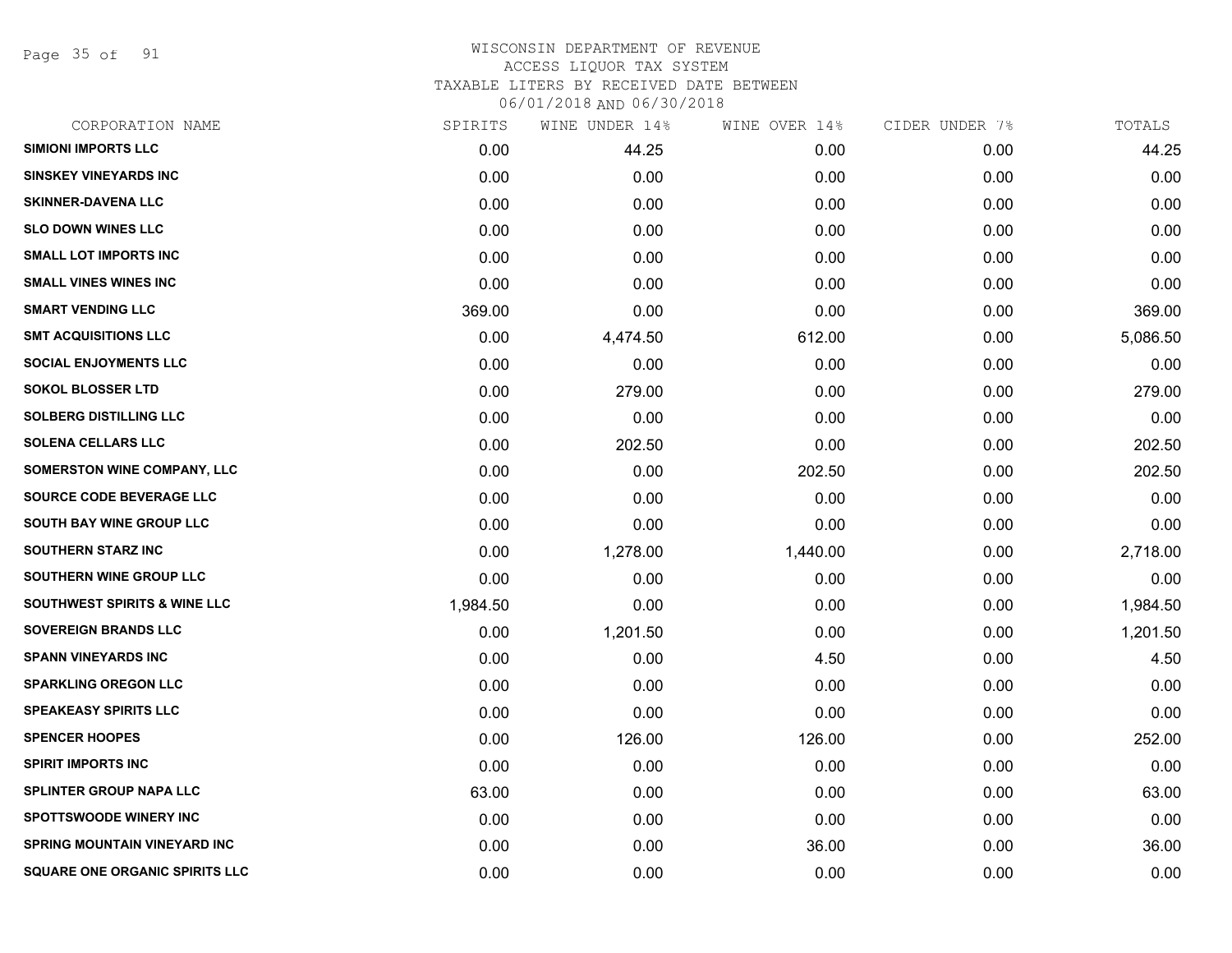Page 36 of 91

# WISCONSIN DEPARTMENT OF REVENUE ACCESS LIQUOR TAX SYSTEM TAXABLE LITERS BY RECEIVED DATE BETWEEN

| CORPORATION NAME                      | SPIRITS   | WINE UNDER 14% | WINE OVER 14% | CIDER UNDER 7% | TOTALS    |
|---------------------------------------|-----------|----------------|---------------|----------------|-----------|
| <b>SQUARE ONE ORGANIC SPIRITS LLC</b> | 0.00      | 0.00           | 0.00          | 0.00           | 0.00      |
| <b>SQZ BEVS LLC</b>                   | 0.00      | 1,344.00       | 0.00          | 0.00           | 1,344.00  |
| <b>ST GEORGE SPIRITS INC</b>          | 416.70    | 0.00           | 0.00          | 0.00           | 416.70    |
| <b>ST HELENA ESTATE LLC</b>           | 0.00      | 0.00           | 0.00          | 0.00           | 0.00      |
| <b>ST INNOCENT LTD</b>                | 0.00      | 0.00           | 0.00          | 0.00           | 0.00      |
| ST JULIAN WINE COMPANY INC            | 0.00      | 1,635.00       | 0.00          | 0.00           | 1,635.00  |
| ST KILLIAN IMPORTING CO INC           | 0.00      | 0.00           | 0.00          | 0.00           | 0.00      |
| <b>ST SUPERY INC</b>                  | 0.00      | 999.00         | 378.00        | 0.00           | 1,377.00  |
| <b>STACKED WINES LLC</b>              | 0.00      | 0.00           | 0.00          | 0.00           | 0.00      |
| STAGLIN FAMILY VINEYARD LLC           | 0.00      | 0.00           | 27.00         | 0.00           | 27.00     |
| <b>STANLEY STAWSKI DIST CO INC</b>    | 0.00      | 0.00           | 0.00          | 0.00           | 0.00      |
| <b>STAR INDUSTRIES INC</b>            | 0.00      | 0.00           | 0.00          | 0.00           | 0.00      |
| <b>STARRY NIGHT WINERY LLC</b>        | 0.00      | 0.00           | 0.00          | 0.00           | 0.00      |
| <b>STE MICHELLE WINE ESTATES LTD</b>  | 301.50    | 90,762.75      | 8,311.50      | 0.00           | 99,375.75 |
| <b>STEELE WINES INC</b>               | 0.00      | 243.00         | 126.00        | 0.00           | 369.00    |
| <b>STELLAR IMPORTING COMPANY LLC</b>  | 0.00      | 0.00           | 0.00          | 0.00           | 0.00      |
| <b>STEM CIDERS LLC</b>                | 0.00      | 0.00           | 0.00          | 17,667.41      | 17,667.41 |
| <b>STEPHAN VINEYARD INC</b>           | 0.00      | 0.00           | 229.50        | 0.00           | 229.50    |
| STEPHEN DOOLEY WINE CO INC            | 0.00      | 0.00           | 0.00          | 0.00           | 0.00      |
| <b>STEVE MILES SELECTIONS INC</b>     | 0.00      | 0.00           | 0.00          | 0.00           | 0.00      |
| STEVEN EDMUNDS & CORNELIA ST JOHN     | 0.00      | 0.00           | 0.00          | 0.00           | 0.00      |
| <b>STEZ &amp; BOWER</b>               | 0.00      | 27.00          | 0.00          | 0.00           | 27.00     |
| <b>STOLI GROUP (USA) LLC</b>          | 31,171.50 | 0.00           | 9.00          | 0.00           | 31,180.50 |
| <b>STOLLER IMPORTS INC</b>            | 2,439.00  | 0.00           | 126.00        | 0.00           | 2,565.00  |
| <b>STOLLER VINEYARDS INC</b>          | 0.00      | 126.00         | 0.00          | 0.00           | 126.00    |
| <b>STOLPMAN VINEYARDS LLC</b>         | 0.00      | 0.00           | 0.00          | 0.00           | 0.00      |
| <b>STONEBRAKER-SOLES INC</b>          | 0.00      | 1,008.00       | 0.00          | 0.00           | 1,008.00  |
| SUGARLANDS DISTILLING COMPANY LLC     | 202.08    | 0.00           | 0.00          | 0.00           | 202.08    |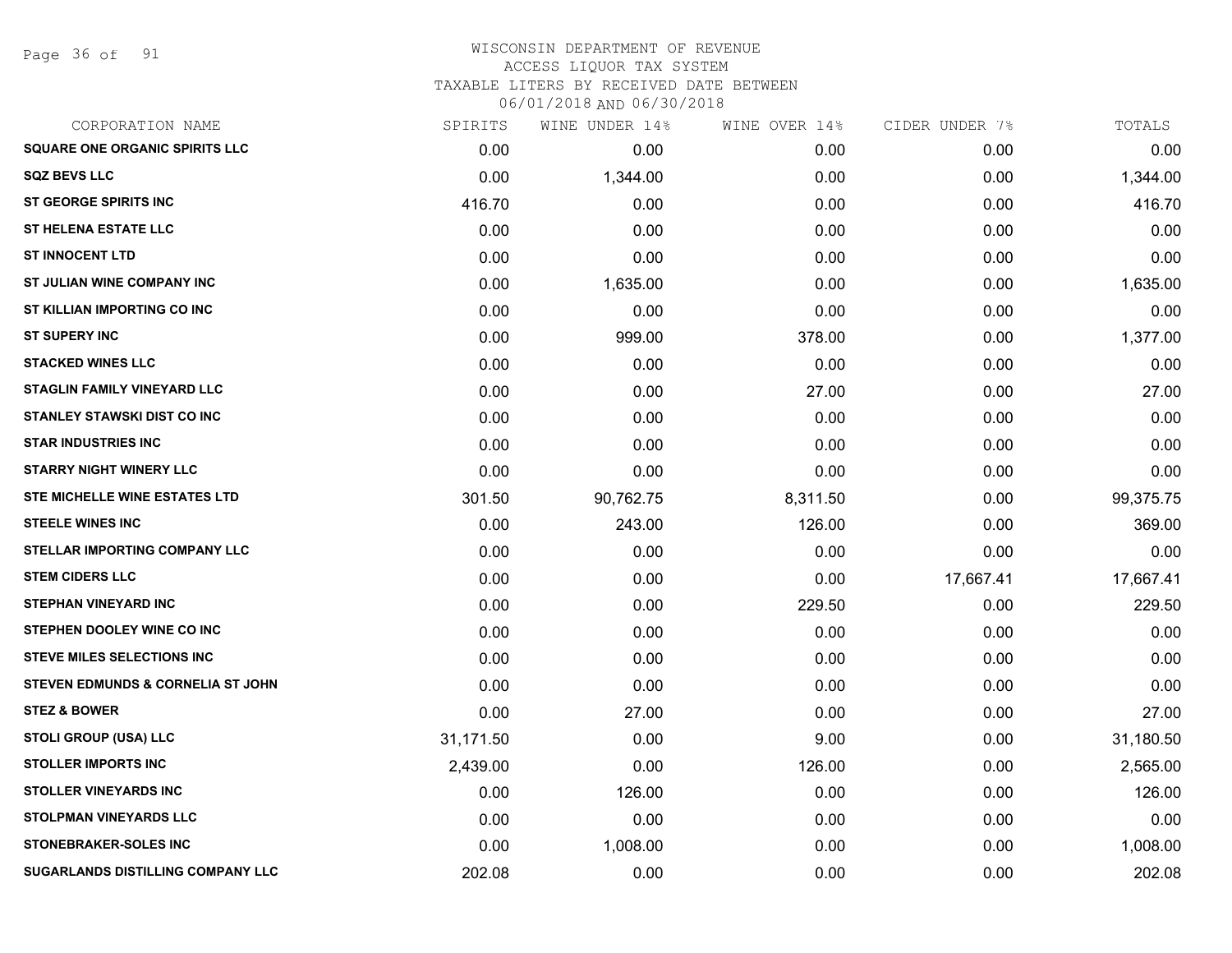Page 37 of 91

| CORPORATION NAME                       | SPIRITS | WINE UNDER 14% | WINE OVER 14% | CIDER UNDER 7% | TOTALS     |
|----------------------------------------|---------|----------------|---------------|----------------|------------|
| <b>SUMMERS WINERY LLC</b>              | 0.00    | 0.00           | 0.00          | 0.00           | 0.00       |
| <b>SURVILLE ENTERPRISES CORP</b>       | 0.00    | 7,866.00       | 0.00          | 0.00           | 7,866.00   |
| SUTTER HOME WINERY INC                 | 459.00  | 346,486.87     | 2,866.50      | 227.00         | 350,039.37 |
| <b>SVENSKA FOOD &amp; BEVERAGE LLC</b> | 0.00    | 0.00           | 0.00          | 0.00           | 0.00       |
| <b>SVP WINERY LLC</b>                  | 0.00    | 630.00         | 0.00          | 0.00           | 630.00     |
| <b>T ELENTENY HOLDINGS LLC</b>         | 0.00    | 983.25         | 0.00          | 0.00           | 983.25     |
| <b>T. EDWARD WINES, LTD</b>            | 0.00    | 0.00           | 0.00          | 0.00           | 0.00       |
| <b>TAFT STREET INC</b>                 | 0.00    | 0.00           | 0.00          | 0.00           | 0.00       |
| <b>TAKARA SAKE USA INC</b>             | 0.00    | 2,207.70       | 0.00          | 61.20          | 2,268.90   |
| <b>TALLEY VINEYARDS INC</b>            | 0.00    | 189.00         | 0.00          | 0.00           | 189.00     |
| <b>TAMBER BEY VINEYARDS LLC</b>        | 0.00    | 0.00           | 0.00          | 0.00           | 0.00       |
| <b>TATOMER INC</b>                     | 0.00    | 90.00          | 0.00          | 0.00           | 90.00      |
| <b>TATTERSALL COMPANIES LLC</b>        | 507.79  | 0.00           | 0.00          | 0.00           | 507.79     |
| TERRA SANCTA TRADING COMPANY LLC       | 0.00    | 0.00           | 0.00          | 0.00           | 0.00       |
| <b>TERRA VINUM LLC</b>                 | 0.00    | 0.00           | 0.00          | 0.00           | 0.00       |
| <b>TERRANEO MERCHANTS INC</b>          | 0.00    | 0.00           | 0.00          | 0.00           | 0.00       |
| <b>TERRAVANT WINE COMPANY LLC</b>      | 0.00    | 0.00           | 0.00          | 0.00           | 0.00       |
| <b>TERRESSENTIA CORPORATION</b>        | 0.00    | 0.00           | 0.00          | 0.00           | 0.00       |
| <b>TERRIZZI VINO INC</b>               | 0.00    | 0.00           | 0.00          | 0.00           | 0.00       |
| <b>TGE LLC</b>                         | 0.00    | 889.94         | 0.00          | 0.00           | 889.94     |
| THE 11 WELLS SPIRITS COMPANY LLC       | 0.00    | 0.00           | 0.00          | 0.00           | 0.00       |
| THE AUSTRALIAN WINE CONNECTION INC     | 0.00    | 0.00           | 0.00          | 0.00           | 0.00       |
| THE BIALE ESTATE                       | 0.00    | 0.00           | 0.00          | 0.00           | 0.00       |
| THE BRANDER VINEYARD                   | 0.00    | 0.00           | 0.00          | 0.00           | 0.00       |
| THE BUSINESS CHAIN INC                 | 0.00    | 0.00           | 0.00          | 0.00           | 0.00       |
| THE EDRINGTON GROUP USA LLC            | 0.00    | 0.00           | 0.00          | 0.00           | 0.00       |
| THE GIRLS IN THE VINEYARD              | 0.00    | 0.00           | 0.00          | 0.00           | 0.00       |
| THE HARVEST IMPORTING                  | 0.00    | 0.00           | 0.00          | 0.00           | 0.00       |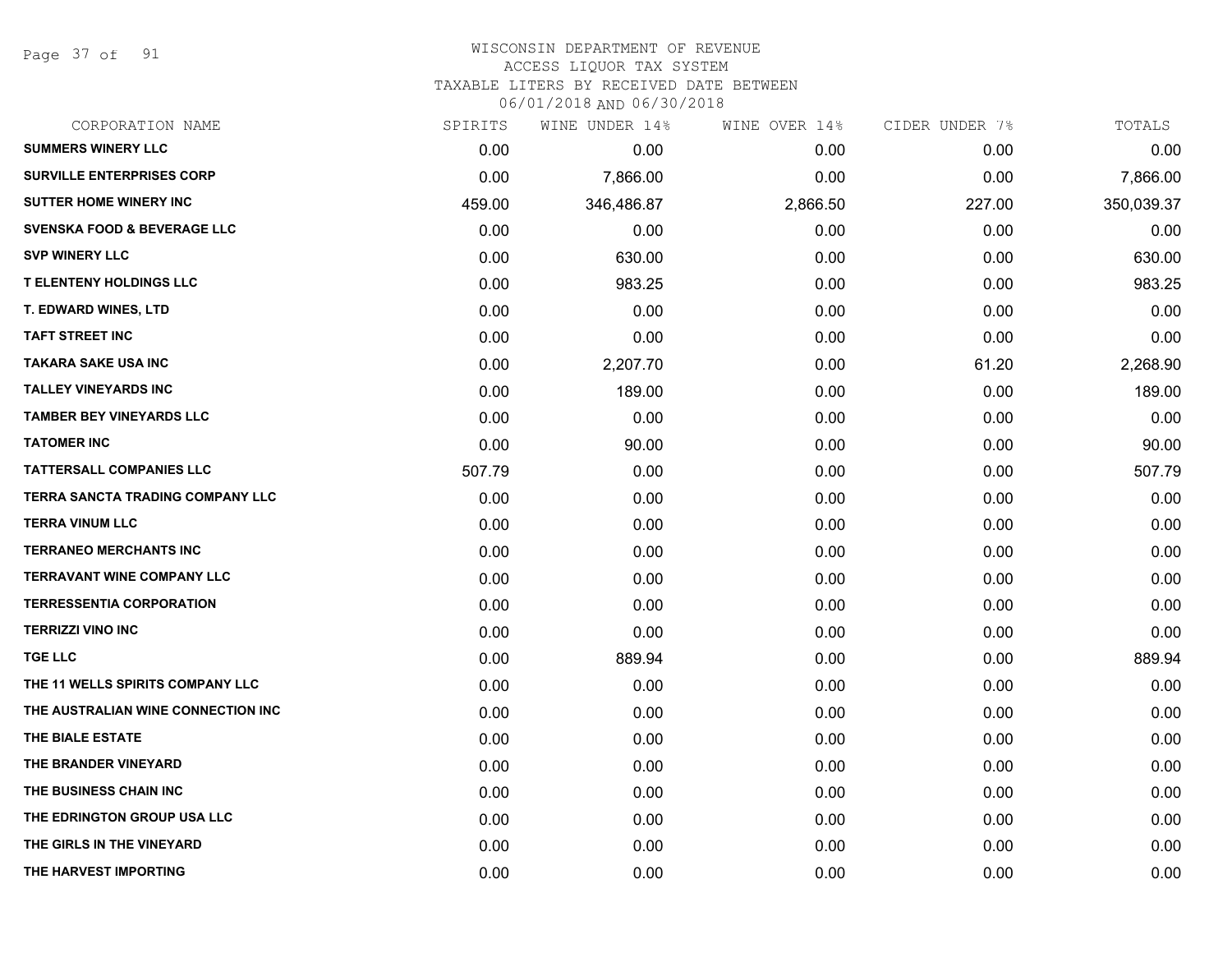Page 38 of 91

# WISCONSIN DEPARTMENT OF REVENUE ACCESS LIQUOR TAX SYSTEM TAXABLE LITERS BY RECEIVED DATE BETWEEN

| CORPORATION NAME                       | SPIRITS | WINE UNDER 14% | WINE OVER 14% | CIDER UNDER 7% | TOTALS       |
|----------------------------------------|---------|----------------|---------------|----------------|--------------|
| THE HESS COLLECTION WINERY             | 0.00    | 9,771.00       | 1,642.50      | 0.00           | 11,413.50    |
| THE INFINITE MONKEY THEOREM INC.       | 0.00    | 0.00           | 0.00          | 0.00           | 0.00         |
| THE MEEKER VINEYARD                    | 0.00    | 0.00           | 0.00          | 0.00           | 0.00         |
| THE MORLET SELECTION INC               | 0.00    | 0.00           | 0.00          | 0.00           | 0.00         |
| THE MORNE WINE COMPANY                 | 0.00    | 0.00           | 0.00          | 0.00           | 0.00         |
| THE R.S. LIPMAN COMPANY                | 0.00    | 0.00           | 0.00          | 0.00           | 0.00         |
| THE SILVERADO VINEYARDS                | 0.00    | 0.00           | 315.00        | 0.00           | 315.00       |
| THE SORTING TABLE LLC                  | 0.00    | 481.50         | 256.50        | 0.00           | 738.00       |
| THE TRITON COLLECTION INC              | 0.00    | 324.00         | 0.00          | 0.00           | 324.00       |
| THE WINE GROUP INC                     | 0.00    | 995,321.17     | 17,058.00     | 0.00           | 1,012,379.17 |
| THE WINE SOURCE INC                    | 0.00    | 49.50          | 0.00          | 0.00           | 49.50        |
| THE WOODMAR GROUP LLC                  | 0.00    | 1,944.00       | 63.00         | 0.00           | 2,007.00     |
| <b>THIENOT USA INC</b>                 | 0.00    | 0.00           | 0.00          | 0.00           | 0.00         |
| <b>THOMAS WILLIAM INC</b>              | 0.00    | 0.00           | 0.00          | 0.00           | 0.00         |
| THREE RING PRODUCTIONS LLC             | 0.00    | 33.00          | 0.00          | 0.00           | 33.00        |
| TI BEVERAGE GROUP LTD                  | 0.00    | 0.00           | 0.00          | 0.00           | 0.00         |
| <b>TITUS &amp; TITUS</b>               | 0.00    | 0.00           | 0.00          | 0.00           | 0.00         |
| TMR WINE COMPANY LLC                   | 0.00    | 0.00           | 0.00          | 0.00           | 0.00         |
| <b>TOAD HOLLOW VINEYARDS INC</b>       | 0.00    | 4,689.00       | 0.00          | 0.00           | 4,689.00     |
| <b>TOBIN JAMES CELLARS</b>             | 0.00    | 0.00           | 314.98        | 0.00           | 314.98       |
| <b>TOBY BEALL</b>                      | 0.00    | 0.00           | 0.00          | 0.00           | 0.00         |
| <b>TOLLIVER RANCH BRANDS LLC</b>       | 0.00    | 675.00         | 1,449.00      | 0.00           | 2,124.00     |
| <b>TOM MEADOWCROFT</b>                 | 0.00    | 0.00           | 0.00          | 0.00           | 0.00         |
| <b>TREANA WINERY LLC</b>               | 0.00    | 0.00           | 1,584.00      | 0.00           | 1,584.00     |
| TREASURY WINE ESTATES AMERICAS COMPANY | 0.00    | 40,356.00      | 5,647.50      | 0.00           | 46,003.50    |
| TREFETHEN VINEYARDS WINERY INC         | 0.00    | 0.00           | 0.00          | 0.00           | 0.00         |
| <b>TREMAINE ATKINSON</b>               | 0.00    | 0.00           | 0.00          | 0.00           | 0.00         |
| <b>TRENTADUE WINERY LLC</b>            | 0.00    | 0.00           | 0.00          | 0.00           | 0.00         |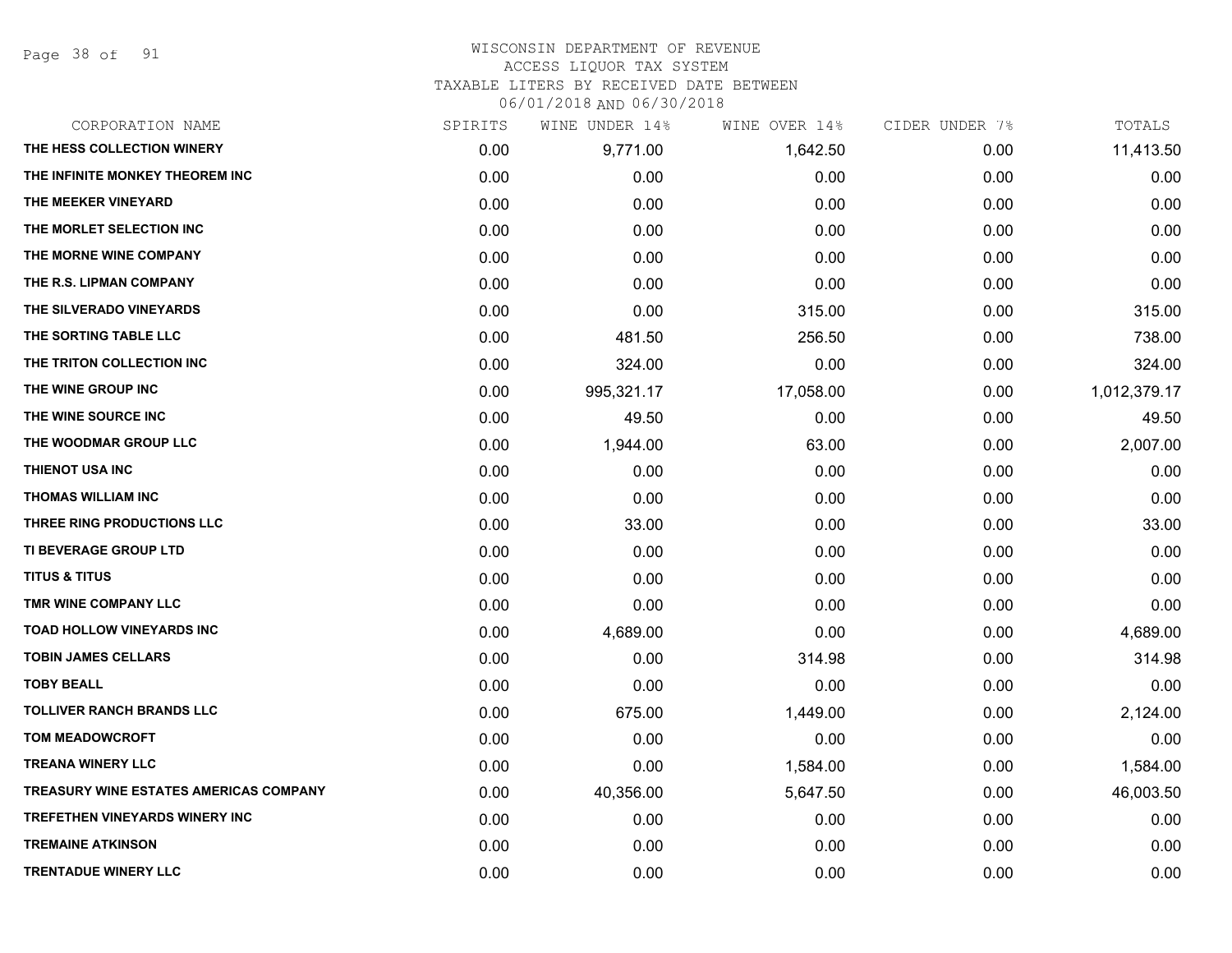Page 39 of 91

#### WISCONSIN DEPARTMENT OF REVENUE ACCESS LIQUOR TAX SYSTEM

TAXABLE LITERS BY RECEIVED DATE BETWEEN

| CORPORATION NAME                     | SPIRITS    | WINE UNDER 14% | WINE OVER 14% | CIDER UNDER 7% | TOTALS     |
|--------------------------------------|------------|----------------|---------------|----------------|------------|
| TRI VIN IMPORTS INC                  | 0.00       | 11,223.00      | 0.00          | 0.00           | 11,223.00  |
| <b>TRIM WINES LLC</b>                | 0.00       | 252.00         | 504.00        | 0.00           | 756.00     |
| <b>TRINITAS CELLARS LLC</b>          | 0.00       | 0.00           | 0.00          | 0.00           | 0.00       |
| <b>TRIONE VINEYARDS LLC</b>          | 0.00       | 45.00          | 45.00         | 0.00           | 90.00      |
| <b>TRI-STAR MARKETING INC</b>        | 0.00       | 5,571.00       | 63.00         | 0.00           | 5,634.00   |
| <b>TRUJILLO WINES, LLC</b>           | 0.00       | 0.00           | 0.00          | 0.00           | 0.00       |
| <b>TRUVINO INC</b>                   | 0.00       | 0.00           | 0.00          | 0.00           | 0.00       |
| <b>TURLEY WINE CELLARS INC</b>       | 0.00       | 0.00           | 1,134.00      | 0.00           | 1,134.00   |
| TURN KEY WINE BRANDS LLC             | 0.00       | 0.00           | 0.00          | 0.00           | 0.00       |
| <b>TURNBULL WINE CELLARS</b>         | 0.00       | 0.00           | 0.00          | 0.00           | 0.00       |
| <b>TWIN PEAKS WINERY INC</b>         | 0.00       | 0.00           | 0.00          | 0.00           | 0.00       |
| <b>TWO SONS IMPORTS LLC</b>          | 0.00       | 0.00           | 0.00          | 0.00           | 0.00       |
| <b>UMPQUA WINE WORKS LLC</b>         | 0.00       | 0.00           | 0.00          | 0.00           | 0.00       |
| UN SOGNO LLC                         | 0.00       | 0.00           | 0.00          | 0.00           | 0.00       |
| UNCLE JOHN'S FRUIT HOUSE WINERY LLC  | 0.00       | 0.00           | 0.00          | 1,123.00       | 1,123.00   |
| <b>UNION WINE COMPANY</b>            | 0.00       | 0.00           | 0.00          | 0.00           | 0.00       |
| <b>UNITED SPIRITS INC</b>            | 0.00       | 0.00           | 0.00          | 0.00           | 0.00       |
| UNITED STATES DISTILLED PRODUCTS CO. | 239,384.00 | 40,469.11      | 1,476.00      | 0.00           | 281,329.11 |
| UNITED WINE AND SPIRITS LLC          | 0.00       | 0.00           | 0.00          | 0.00           | 0.00       |
| UNTI WINE CO LLC                     | 0.00       | 0.00           | 0.00          | 0.00           | 0.00       |
| <b>UPCHURCH VINEYARD LLC</b>         | 0.00       | 0.00           | 0.00          | 0.00           | 0.00       |
| <b>USA WINE IMPORTS INC</b>          | 45.00      | 792.00         | 0.00          | 0.00           | 837.00     |
| <b>USA WINE WEST LLC</b>             | 342.00     | 10,069.00      | 90.00         | 0.00           | 10,501.00  |
| UVE ENTERPRISES INC                  | 0.00       | 832.50         | 63.00         | 0.00           | 895.50     |
| V & C LLC                            | 0.00       | 0.00           | 0.00          | 0.00           | 0.00       |
| <b>V2 WINE GROUP LLC</b>             | 0.00       | 1,260.00       | 0.00          | 0.00           | 1,260.00   |
| <b>VALCKENBERG INTERNATIONAL INC</b> | 0.00       | 594.00         | 0.00          | 0.00           | 594.00     |
| <b>VALIANT VINEYARDS INC</b>         | 0.00       | 0.00           | 0.00          | 0.00           | 0.00       |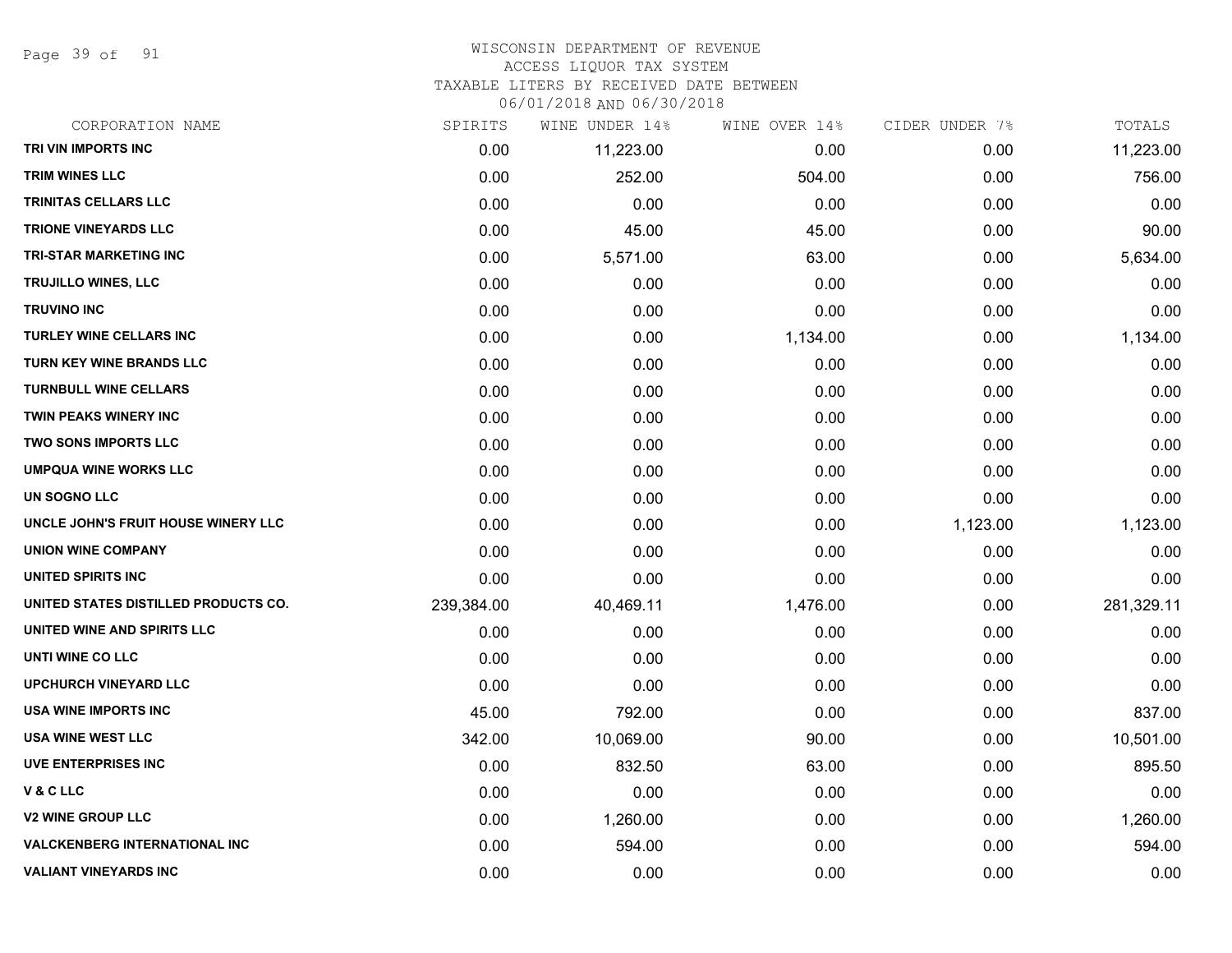Page 40 of 91

| CORPORATION NAME                      | SPIRITS | WINE UNDER 14% | WINE OVER 14% | CIDER UNDER 7% | TOTALS    |
|---------------------------------------|---------|----------------|---------------|----------------|-----------|
| <b>VALOR WINE CO LLC</b>              | 0.00    | 0.00           | 0.00          | 0.00           | 0.00      |
| VAN RUITEN FAMILY WINERY LLC          | 0.00    | 0.00           | 0.00          | 0.00           | 0.00      |
| <b>VANDER MILL LLC</b>                | 0.00    | 0.00           | 0.00          | 4,946.90       | 4,946.90  |
| <b>VEN CAL RANCHES LLC</b>            | 0.00    | 0.00           | 180.00        | 0.00           | 180.00    |
| <b>VENGE VINEYARDS INC</b>            | 0.00    | 0.00           | 0.00          | 0.00           | 0.00      |
| <b>VERITY WINES LLC</b>               | 0.00    | 1,596.00       | 0.00          | 0.00           | 1,596.00  |
| <b>VERMEIL WINE GROUP LLC</b>         | 0.00    | 0.00           | 0.00          | 0.00           | 0.00      |
| <b>VERMONT HARD CIDER COMPANY LLC</b> | 0.00    | 0.00           | 0.00          | 30,253.37      | 30,253.37 |
| VI. SCO. INC                          | 0.00    | 2,281.50       | 0.00          | 0.00           | 2,281.50  |
| <b>VIAS IMPORTS LTD</b>               | 0.00    | 0.00           | 0.00          | 0.00           | 0.00      |
| <b>VICENTE GANDIA USA INC</b>         | 0.00    | 0.00           | 0.00          | 0.00           | 0.00      |
| <b>VIEUX VINS INC</b>                 | 0.00    | 132.75         | 250.50        | 0.00           | 383.25    |
| <b>VIGNAIOLI LTD</b>                  | 0.00    | 0.00           | 0.00          | 0.00           | 0.00      |
| <b>VIKRE DISTILLERY LLC</b>           | 450.00  | 0.00           | 0.00          | 0.00           | 450.00    |
| <b>VILLA CREEK INC</b>                | 0.00    | 0.00           | 0.00          | 0.00           | 0.00      |
| <b>VILLA ENCINAL PARTNERS LP</b>      | 0.00    | 0.00           | 0.00          | 0.00           | 0.00      |
| <b>VILLA SAN JULIETTE INC</b>         | 0.00    | 0.00           | 0.00          | 0.00           | 0.00      |
| VIN DE ZO LLC                         | 0.00    | 0.00           | 126.00        | 0.00           | 126.00    |
| <b>VIN DIVINO LTD</b>                 | 0.00    | 0.00           | 0.00          | 0.00           | 0.00      |
| <b>VINA ROBLES INC</b>                | 0.00    | 0.00           | 0.00          | 0.00           | 0.00      |
| <b>VINAMERICAS INC</b>                | 0.00    | 1,008.00       | 0.00          | 0.00           | 1,008.00  |
| <b>VINCENZO PADULA</b>                | 0.00    | 0.00           | 0.00          | 0.00           | 0.00      |
| <b>VINE CLIFF WINERY INC</b>          | 0.00    | 0.00           | 0.00          | 0.00           | 0.00      |
| <b>VINE CONNECTIONS LLC</b>           | 0.00    | 108.00         | 121.32        | 0.00           | 229.32    |
| <b>VINEBURG LLC</b>                   | 0.00    | 27.00          | 1,134.00      | 0.00           | 1,161.00  |
| <b>VINEYARD 29 LLC</b>                | 0.00    | 0.00           | 0.00          | 0.00           | 0.00      |
| <b>VINEYARD BRANDS LLC</b>            | 0.00    | 10,180.00      | 372.00        | 0.00           | 10,552.00 |
| <b>VINEYARD VARIETIES INC</b>         | 0.00    | 0.00           | 0.00          | 0.00           | 0.00      |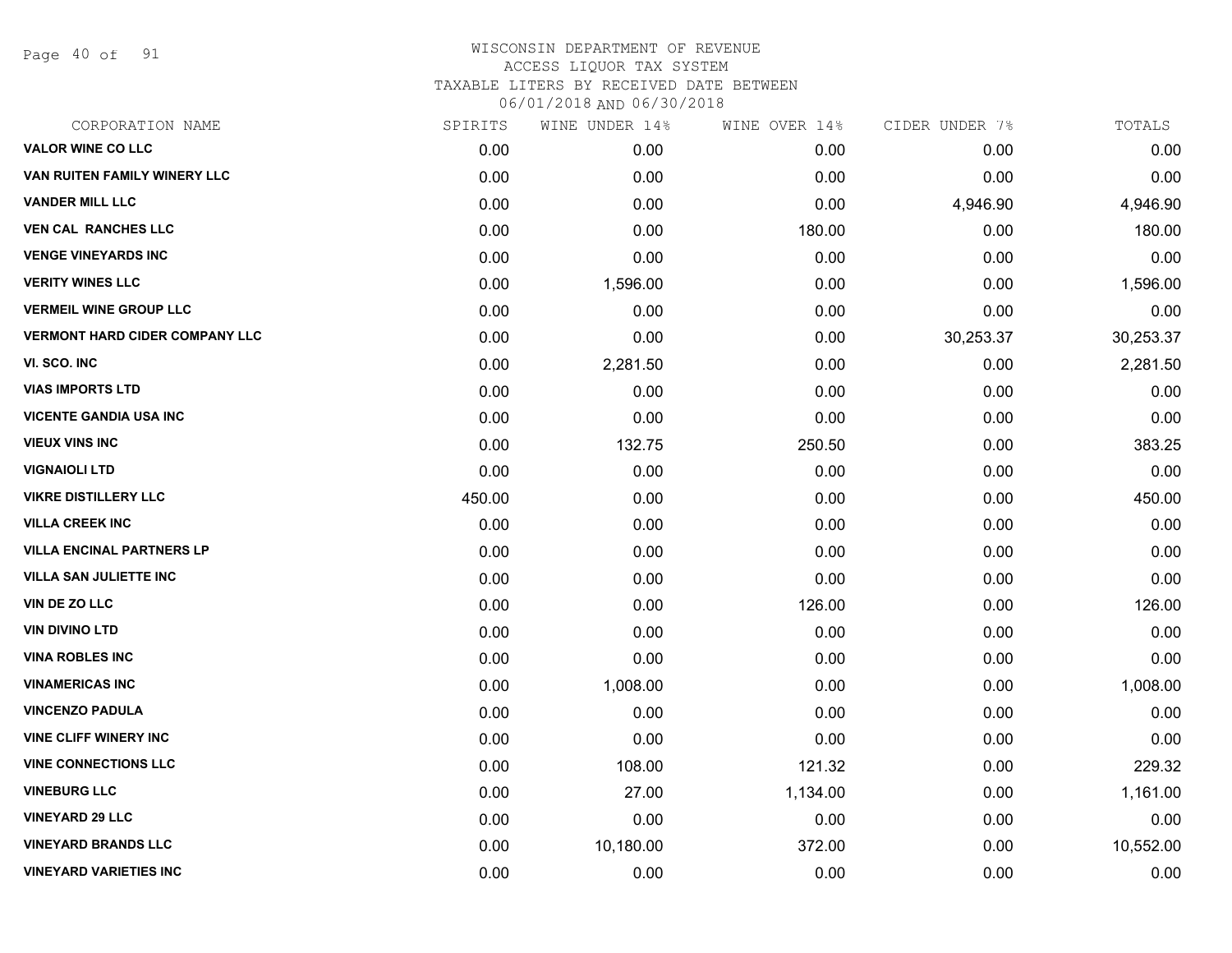Page 41 of 91

| CORPORATION NAME                            | SPIRITS   | WINE UNDER 14% | WINE OVER 14% | CIDER UNDER 7% | TOTALS    |
|---------------------------------------------|-----------|----------------|---------------|----------------|-----------|
| <b>VINIFERA IMPORTS LTD</b>                 | 0.00      | 0.00           | 0.00          | 0.00           | 0.00      |
| <b>VINO DEL SOL INC</b>                     | 0.00      | 567.00         | 0.00          | 0.00           | 567.00    |
| <b>VINO LOGICS CORPORATION</b>              | 0.00      | 63.00          | 0.00          | 0.00           | 63.00     |
| <b>VINO.COM LLC</b>                         | 63.00     | 765.00         | 288.00        | 1,431.00       | 2,547.00  |
| <b>VINOANDES LLC</b>                        | 0.00      | 0.00           | 0.00          | 0.00           | 0.00      |
| <b>VINOVIA WINE GROUP INC</b>               | 0.00      | 0.00           | 0.00          | 0.00           | 0.00      |
| <b>VINTAGE '59 IMPORTS LLC</b>              | 0.00      | 0.00           | 0.00          | 0.00           | 0.00      |
| <b>VINTAGE POINT LLC</b>                    | 0.00      | 90.00          | 189.00        | 0.00           | 279.00    |
| <b>VINTAGE WINE ESTATES, INC.</b>           | 0.00      | 0.00           | 0.00          | 0.00           | 0.00      |
| <b>VINTURE WINE COMPANY LLC</b>             | 0.00      | 0.00           | 0.00          | 0.00           | 0.00      |
| <b>VINTUS LLC</b>                           | 0.00      | 0.00           | 0.00          | 0.00           | 0.00      |
| <b>VISION WINE &amp; SPIRITS LLC</b>        | 336.30    | 76.50          | 13.50         | 0.00           | 426.30    |
| <b>VITANI SPIRITS LLC</b>                   | 0.00      | 0.00           | 0.00          | 0.00           | 0.00      |
| <b>VOTTO VINES IMPORTING INC</b>            | 0.00      | 0.00           | 0.00          | 0.00           | 0.00      |
| <b>W J DEUTSCH &amp; SONS LTD</b>           | 10,311.65 | 70,528.22      | 6,441.75      | 0.00           | 87,281.62 |
| <b>WAGNER WINE COMPANY LLC</b>              | 0.00      | 279.00         | 4,221.00      | 0.00           | 4,500.00  |
| <b>WALTER NOVOSEL</b>                       | 0.00      | 0.00           | 0.00          | 0.00           | 0.00      |
| <b>WARWICK VALLEY WINE CO INC</b>           | 0.00      | 0.00           | 0.00          | 0.00           | 0.00      |
| <b>WEBSTER BARNES LLC</b>                   | 0.00      | 0.00           | 0.00          | 0.00           | 0.00      |
| <b>WEIBEL INCORPORATED</b>                  | 0.00      | 0.00           | 0.00          | 0.00           | 0.00      |
| <b>WEIN BAUER INC</b>                       | 6.76      | 6,967.71       | 0.00          | 0.00           | 6,974.47  |
| <b>WELL OILED WINE COMPANY LLC</b>          | 0.00      | 378.00         | 0.00          | 0.00           | 378.00    |
| <b>WEST COAST WINE PARTNERS LLC</b>         | 0.00      | 0.00           | 0.00          | 0.00           | 0.00      |
| <b>WESTERN SPIRITS BEVERAGE CO LLC</b>      | 949.50    | 0.00           | 0.00          | 0.00           | 949.50    |
| <b>WEYGANDT-METZLER IMPORTING LTD</b>       | 0.00      | 0.00           | 0.00          | 0.00           | 0.00      |
| <b>WHITE OAK VINEYARDS &amp; WINERY LLC</b> | 0.00      | 0.00           | 0.00          | 0.00           | 0.00      |
| WHYTE AND MACKAY (AMERICAS) LIMITED LLC     | 0.00      | 0.00           | 0.00          | 0.00           | 0.00      |
| <b>WI INC</b>                               | 0.00      | 0.00           | 0.00          | 0.00           | 0.00      |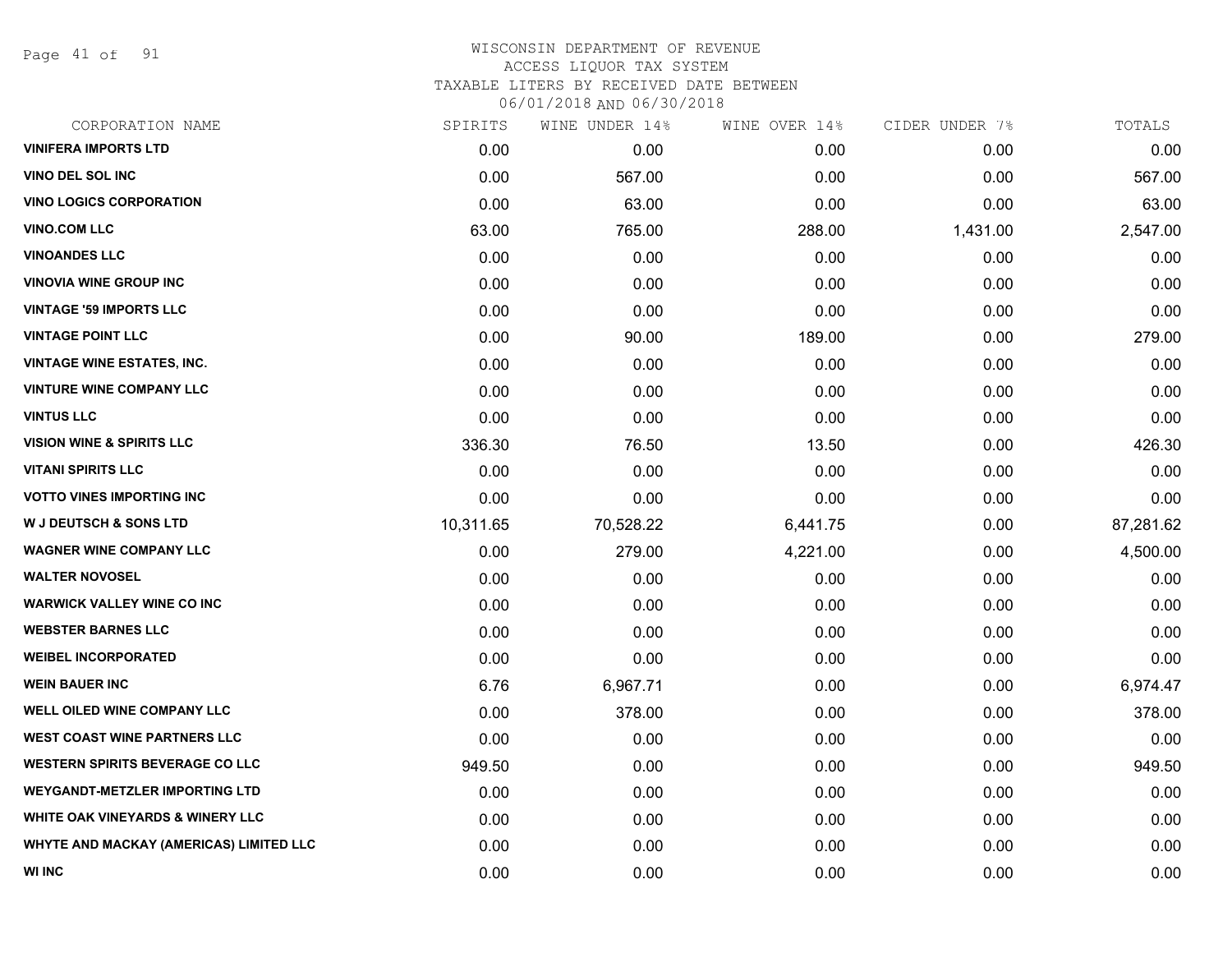Page 42 of 91

#### WISCONSIN DEPARTMENT OF REVENUE ACCESS LIQUOR TAX SYSTEM TAXABLE LITERS BY RECEIVED DATE BETWEEN

| CORPORATION NAME                               | SPIRITS   | WINE UNDER 14% | WINE OVER 14% | CIDER UNDER 7% | TOTALS    |
|------------------------------------------------|-----------|----------------|---------------|----------------|-----------|
| WILLAMETTE VALLEY VINEYARDS INC                | 0.00      | 504.00         | 0.00          | 0.00           | 504.00    |
| <b>WILLIAM GRANT &amp; SONS INC</b>            | 30,851.85 | 0.00           | 0.00          | 0.00           | 30,851.85 |
| <b>WILLIAM J WOLF</b>                          | 0.00      | 0.00           | 0.00          | 0.00           | 0.00      |
| <b>WILLIAM P KNUTTEL</b>                       | 0.00      | 0.00           | 0.00          | 0.00           | 0.00      |
| <b>WILLIAM PRICE III</b>                       | 0.00      | 0.00           | 0.00          | 0.00           | 0.00      |
| <b>WILLIAM T HOLLORAN</b>                      | 0.00      | 1,008.00       | 0.00          | 0.00           | 1,008.00  |
| <b>WILLIAM WOLF BRAND LLC</b>                  | 300.00    | 0.00           | 0.00          | 0.00           | 300.00    |
| <b>WILLIAM WOODRUFF</b>                        | 0.00      | 0.00           | 0.00          | 0.00           | 0.00      |
| <b>WILLIAMS &amp; SELYEM LLC</b>               | 0.00      | 0.00           | 0.00          | 0.00           | 0.00      |
| <b>WILSON CREEK WINERY &amp; VINEYARDS INC</b> | 0.00      | 0.00           | 0.00          | 0.00           | 0.00      |
| <b>WILSON DANIELS LLC</b>                      | 0.00      | 936.00         | 63.00         | 0.00           | 999.00    |
| <b>WINDY CITY DISTILLING INC</b>               | 0.00      | 0.00           | 0.00          | 0.00           | 0.00      |
| <b>WINE BRIDGE IMPORTS INC</b>                 | 0.00      | 2,790.00       | 126.00        | 0.00           | 2,916.00  |
| <b>WINE COUNTRY INTERNATIONAL INC</b>          | 0.00      | 0.00           | 0.00          | 0.00           | 0.00      |
| <b>WINE CREEK LLC</b>                          | 0.00      | 63.00          | 0.00          | 0.00           | 63.00     |
| <b>WINE HOOLIGANS LLC</b>                      | 0.00      | 1,647.00       | 0.00          | 0.00           | 1,647.00  |
| <b>WINE WINE SITUATION LLC</b>                 | 0.00      | 0.00           | 0.00          | 0.00           | 0.00      |
| <b>WINEPLAYGROUND.COM INC</b>                  | 0.00      | 0.00           | 324.00        | 0.00           | 324.00    |
| <b>WINERIES &amp; SELECT PRODUCTS LLC</b>      | 0.00      | 351.00         | 261.00        | 0.00           | 612.00    |
| <b>WINERY EXCHANGE, INC.</b>                   | 0.00      | 20,538.00      | 630.00        | 0.00           | 21,168.00 |
| <b>WINES OF FRANCE INC</b>                     | 0.00      | 0.00           | 0.00          | 0.00           | 0.00      |
| <b>WINES UNLIMITED INC</b>                     | 0.00      | 1,098.00       | 0.00          | 0.00           | 1,098.00  |
| <b>WINESELLERS LTD</b>                         | 0.00      | 8,843.00       | 0.00          | 54.00          | 8,897.00  |
| WINNESHIEK WILDBERRY WINERY LLC                | 0.00      | 96.75          | 0.00          | 0.00           | 96.75     |
| <b>WISD LLC</b>                                | 0.00      | 126.00         | 0.00          | 0.00           | 126.00    |
| <b>WOODSON WINES LLC</b>                       | 0.00      | 0.00           | 0.00          | 0.00           | 0.00      |
| <b>WORLD TRAVELER IMPORTS LLC</b>              | 0.00      | 0.00           | 0.00          | 0.00           | 0.00      |
| <b>WORLD'S END LLC</b>                         | 0.00      | 0.00           | 0.00          | 0.00           | 0.00      |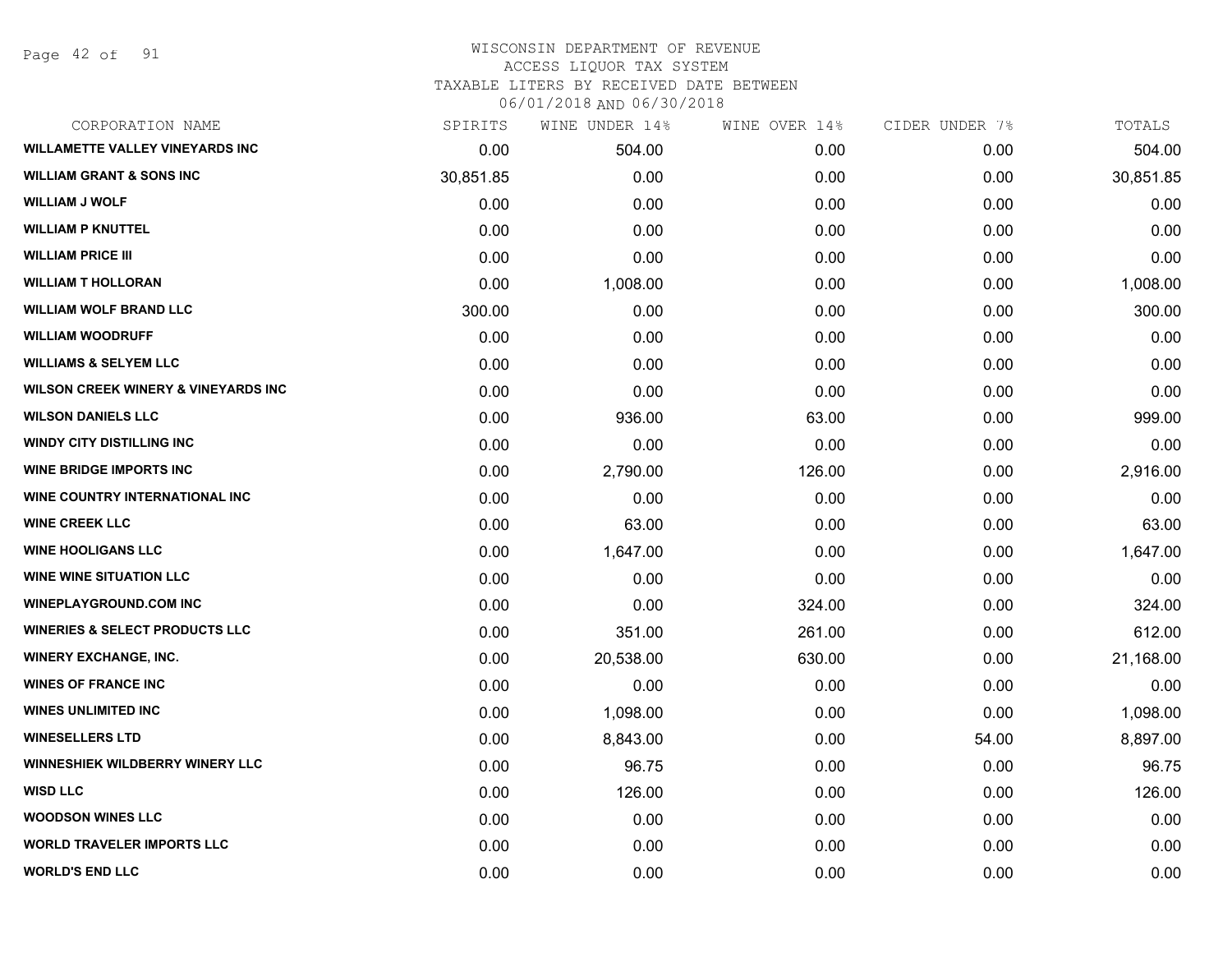Page 43 of 91

| CORPORATION NAME             | SPIRITS      | UNDER 14%<br>WINE | WINE OVER 14% | CIDER UNDER 7% | TOTALS        |
|------------------------------|--------------|-------------------|---------------|----------------|---------------|
| <b>WORLDWIDE CELLARS INC</b> | 0.00         | 1,233.00          | 81.00         | 0.00           | 1,314.00      |
| <b>WYOMING WHISKEY INC</b>   | 0.00         | 0.00              | 0.00          | 0.00           | 0.00          |
| YAEGAKI CORPORATION OF USA   | 0.00         | 792.00            | 183.60        | 0.00           | 975.60        |
| YELLOW ROSE DISTILLING LLC   | 0.00         | 0.00              | 0.00          | 0.00           | 0.00          |
| YORKVILLE CELLARS INC        | 0.00         | 0.00              | 0.00          | 0.00           | 0.00          |
| YOUNTVILLE WINE IMPORTS LLC  | 0.00         | 0.00              | 0.00          | 0.00           | 0.00          |
| <b>ZACH HOLLINGSWORTH</b>    | 0.00         | 0.00              | 0.00          | 0.00           | 0.00          |
| <b>ZD WINES LLC</b>          | 0.00         | 0.00              | 0.00          | 0.00           | 0.00          |
| <b>ZEILER SPIRITS LLC</b>    | 252.00       | 0.00              | 0.00          | 0.00           | 252.00        |
| <b>ZONIN USA INC</b>         | 0.00         | 7,307.30          | 0.00          | 0.00           | 7,307.30      |
| TOTAL LITERS FOR 6/30/2018   | 5,192,022.63 | 4,221,393.47      | 248,148.87    | 365,054.04     | 10,026,619.01 |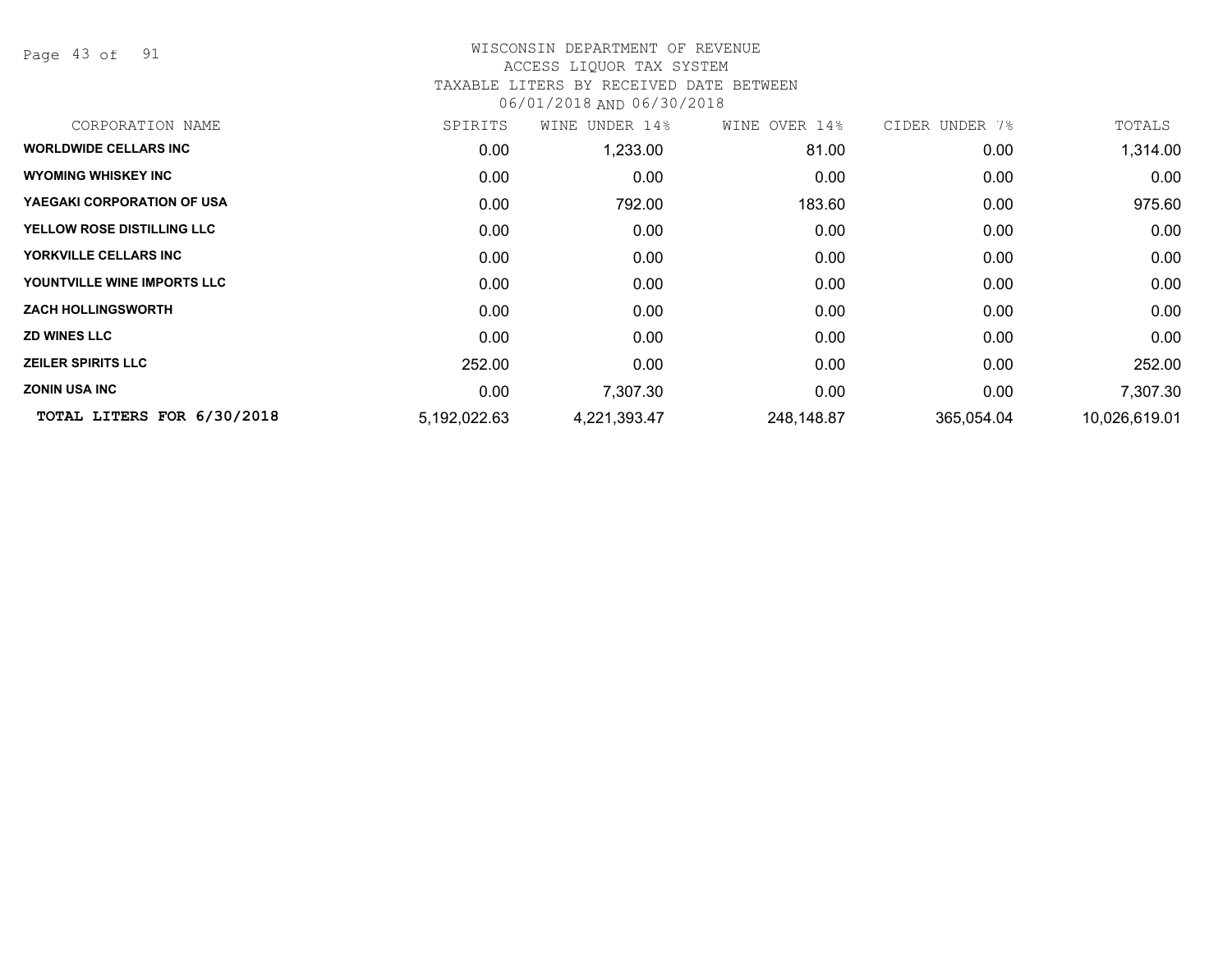Page 44 of 91

# WISCONSIN DEPARTMENT OF REVENUE ACCESS LIQUOR TAX SYSTEM TAXABLE LITERS BY RECEIVED DATE BETWEEN 06/01/2018 AND 06/30/2018

CORPORATION NAME SPIRITS WINE UNDER 14% WINE OVER 14% CIDER UNDER 7% TOTALS

**IN STATE WHOLESALER (W)**

| ALLSTATE LIQUOR & WINE COMPANY, INC.          | 0.00       | 0.00      | 0.00     | 0.00 | 0.00       |
|-----------------------------------------------|------------|-----------|----------|------|------------|
| <b>AMPHORAE, LLC</b>                          | 0.00       | 0.00      | 0.00     | 0.00 | 0.00       |
| <b>AVA WINE &amp; SPIRITS LLC</b>             | 0.00       | 4,898.25  | 0.00     | 0.00 | 4,898.25   |
| <b>BADGER DISTRIBUTING OF MILWAUKEE LLC</b>   | 0.00       | 0.00      | 0.00     | 0.00 | 0.00       |
| <b>BADGER LIQUOR CO. INC.</b>                 | 147,953.10 | 73,629.18 | 0.00     | 0.00 | 221,582.28 |
| <b>BADGER STATE WINERY COOPERATIVE</b>        | 0.00       | 0.00      | 0.00     | 0.00 | 0.00       |
| <b>BADGER WINE &amp; SPIRITS LLC</b>          | 0.00       | 0.00      | 0.00     | 0.00 | 0.00       |
| <b>BEECHWOOD DISTRIBUTORS, INC.</b>           | 0.00       | 0.00      | 0.00     | 0.00 | 0.00       |
| BEER CAPITOL DISTRIBUTING LLC                 | 0.00       | 0.00      | 0.00     | 0.00 | 0.00       |
| <b>BILL'S DISTRIBUTING, LTD.</b>              | 0.00       | 0.00      | 0.00     | 0.00 | 0.00       |
| <b>BRANT T NEHMER</b>                         | 0.00       | 0.00      | 0.00     | 0.00 | 0.00       |
| <b>BREAKTHRU BEVERAGE GROUP LLC</b>           | 0.00       | 0.00      | 0.00     | 0.00 | 0.00       |
| <b>BREAKTHRU BEVERAGE GROUP LLC</b>           | 35,910.01  | 31,988.27 | 2,205.02 | 0.00 | 70,103.30  |
| <b>BREAKTHRU BEVERAGE WISCONSIN NORTH LLC</b> | 0.00       | 0.00      | 0.00     | 0.00 | 0.00       |
| <b>C.J.W., INC.</b>                           | 0.00       | 0.00      | 0.00     | 0.00 | 0.00       |
| <b>CAPITOL-HUSTING COMPANY, INC.</b>          | 22,540.50  | 56,290.75 | 8,598.00 | 0.00 | 87,429.25  |
| <b>CATHRINE BENNETT</b>                       | 0.00       | 0.00      | 0.00     | 0.00 | 0.00       |
| DE PERE LIQUOR CO LLC                         | 0.00       | 0.00      | 0.00     | 0.00 | 0.00       |
| <b>DEAN DISTRIBUTING, INC.</b>                | 0.00       | 0.00      | 0.00     | 0.00 | 0.00       |
| <b>DEAN DISTRIBUTING, INC.</b>                | 0.00       | 0.00      | 0.00     | 0.00 | 0.00       |
| <b>DEWITT CHURCH GOODS, INC.</b>              | 0.00       | 0.00      | 0.00     | 0.00 | 0.00       |
| <b>FABIANO BROTHERS - WISCONSIN LLC</b>       | 0.00       | 0.00      | 0.00     | 0.00 | 0.00       |
| <b>FAUSTO FIORAVANTI</b>                      | 0.00       | 0.00      | 0.00     | 0.00 | 0.00       |
| FLANIGAN DISTRIBUTING OF DOOR COUNTY, INC.    | 0.00       | 0.00      | 0.00     | 0.00 | 0.00       |
| <b>FOUR SEASONS BEER DISTRIBUTORS INC.</b>    | 0.00       | 0.00      | 0.00     | 0.00 | 0.00       |
| FRANK BEER DISTRIBUTORS, INC.                 | 0.00       | 0.00      | 0.00     | 0.00 | 0.00       |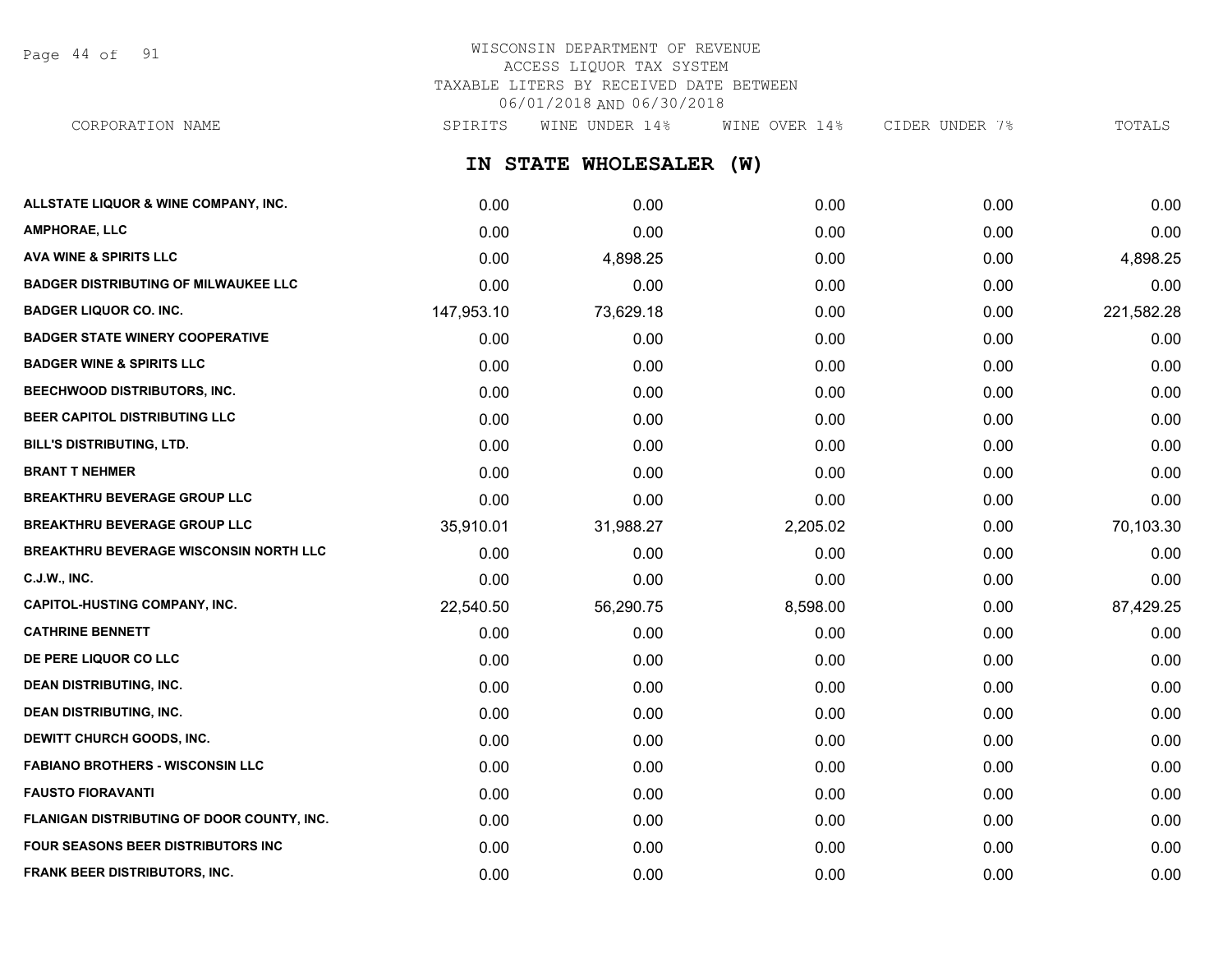Page 45 of 91

| CORPORATION NAME                                 | SPIRITS   | WINE UNDER 14% | WINE OVER 14% | CIDER UNDER 7% | TOTALS      |
|--------------------------------------------------|-----------|----------------|---------------|----------------|-------------|
| <b>FRANK J MIRENDA SR</b>                        | 0.00      | 0.00           | 0.00          | 0.00           | 0.00        |
| FRANK LIQUOR COMPANY, INC.                       | 46,463.60 | 0.00           | 0.00          | 0.00           | 46,463.60   |
| FRANK LIQUORS OF LA CROSSE, INC.                 | 0.00      | 0.00           | 0.00          | 0.00           | 0.00        |
| <b>GASPARD INC</b>                               | 0.00      | 0.00           | 0.00          | 0.00           | 0.00        |
| <b>GENERAL BEER DISTRIBUTORS CO.</b>             | 0.00      | 0.00           | 0.00          | 0.00           | 0.00        |
| <b>GENERAL BEER DISTRIBUTORS CO. - MILWAUKEE</b> | 0.00      | 0.00           | 0.00          | 0.00           | 0.00        |
| <b>GENERAL BEER-NORTHEAST INC</b>                | 0.00      | 0.00           | 0.00          | 0.00           | 0.00        |
| <b>GENERAL BEER-NORTHEAST INC</b>                | 0.00      | 0.00           | 0.00          | 0.00           | 0.00        |
| <b>GENERAL BEER-NORTHWEST, INC.</b>              | 0.00      | 0.00           | 0.00          | 0.00           | 0.00        |
| <b>GENERAL BEER-NORTHWEST, INC.</b>              | 0.00      | 0.00           | 0.00          | 0.00           | 0.00        |
| <b>GENERAL BEVERAGE SALES CO.</b>                | 0.00      | 48,971.47      | 4,221.00      | 0.00           | 53,192.47   |
| <b>GENERAL BEVERAGE SALES CO. -- OSHKOSH</b>     | 0.00      | 22,673.21      | 0.00          | 0.00           | 22,673.21   |
| <b>GENERAL BEVERAGE SALES CO.-MILWAUKEE</b>      | 0.00      | 67,468.46      | 126.00        | 0.00           | 67,594.46   |
| <b>GIUSEPPE GAGLIANELLO</b>                      | 0.00      | 0.00           | 0.00          | 0.00           | 0.00        |
| <b>GLORIA R RAGSDALE</b>                         | 0.00      | 0.00           | 0.00          | 0.00           | 0.00        |
| <b>HENDRICKS BEVERAGE, INC.</b>                  | 0.00      | 0.00           | 0.00          | 0.00           | 0.00        |
| <b>IRL, INCORPORATED</b>                         | 0.00      | 0.00           | 0.00          | 0.00           | 0.00        |
| <b>JACQUES VIEAU, INC.</b>                       | 0.00      | 0.00           | 0.00          | 0.00           | 0.00        |
| JANDRAIN RELIGIOUS SUPPLY, INC.                  | 0.00      | 0.00           | 0.00          | 0.00           | 0.00        |
| <b>JANSEN INTERNATIONAL LLC</b>                  | 0.00      | 0.00           | 0.00          | 0.00           | 0.00        |
| <b>JAW PROPERTIES LLC</b>                        | 0.00      | 0.00           | 0.00          | 0.00           | 0.00        |
| <b>JOHN J COLLETTI</b>                           | $-126.00$ | $-1,548.00$    | $-31.50$      | 0.00           | $-1,705.50$ |
| JOHNSON BROTHERS OF WISCONSIN INC                | 0.00      | 16,932.75      | $-142.47$     | 0.00           | 16,790.28   |
| <b>JONATHAN H STOLP</b>                          | 0.00      | 0.00           | 0.00          | 0.00           | 0.00        |
| <b>JONATHON LODUCA</b>                           | 0.00      | 0.00           | 0.00          | 0.00           | 0.00        |
| <b>JOSEPH A TRYGAR</b>                           | 0.00      | 0.00           | 0.00          | 0.00           | 0.00        |
| <b>JOYVINE LLC</b>                               | 0.00      | 0.00           | 0.00          | 0.00           | 0.00        |
| <b>KAY BEER DISTRIBUTING, INC.</b>               | 0.00      | 0.00           | 0.00          | 0.00           | 0.00        |
|                                                  |           |                |               |                |             |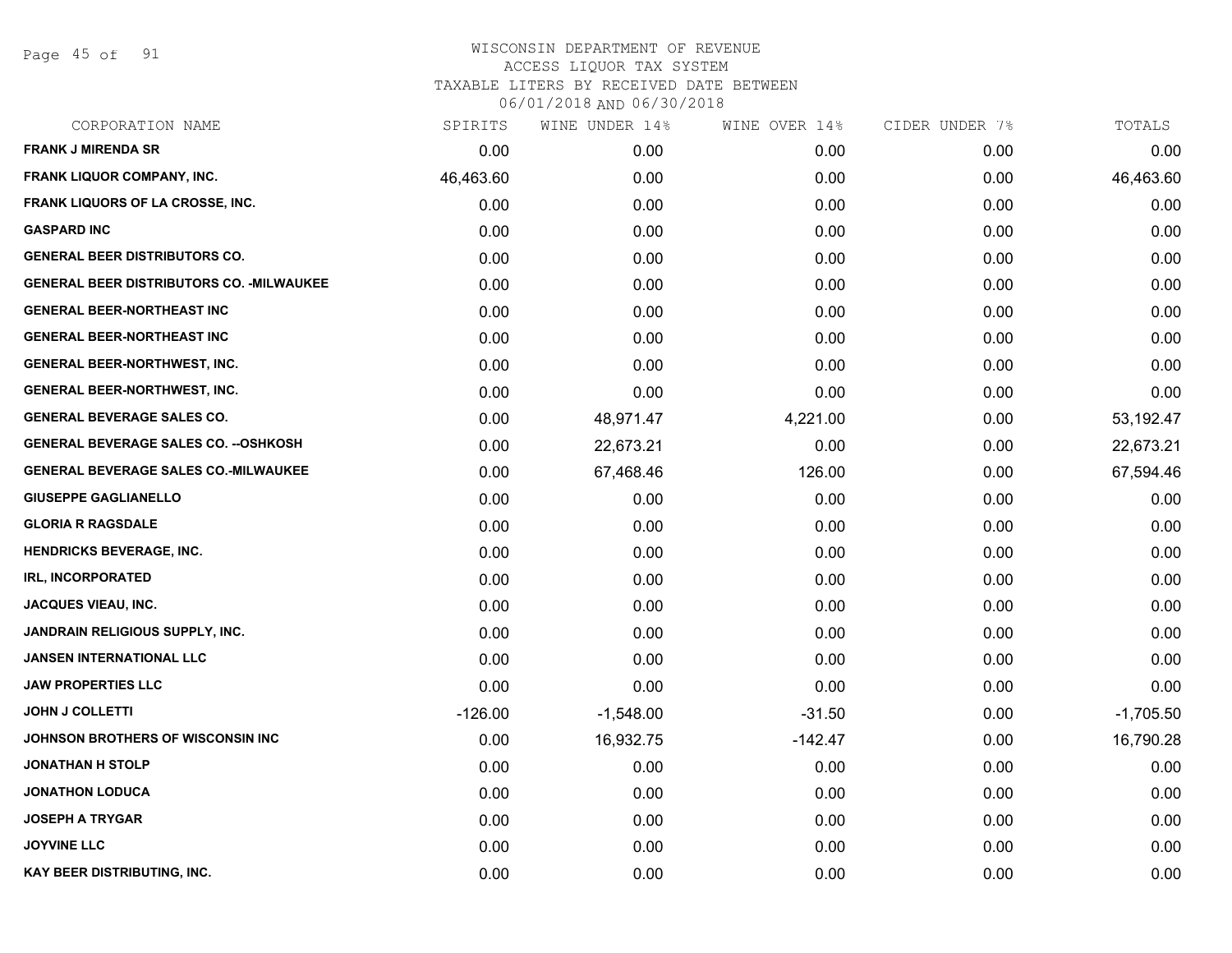Page 46 of 91

# WISCONSIN DEPARTMENT OF REVENUE ACCESS LIQUOR TAX SYSTEM TAXABLE LITERS BY RECEIVED DATE BETWEEN

| CORPORATION NAME                         | SPIRITS   | WINE UNDER 14% | WINE OVER 14% | CIDER UNDER 7% | TOTALS      |
|------------------------------------------|-----------|----------------|---------------|----------------|-------------|
| LA CROSSE BEVERAGE LLC                   | 0.00      | 0.00           | 0.00          | 0.00           | 0.00        |
| <b>LARRY'S DISTRIBUTING CO., INC.</b>    | 0.00      | 0.00           | 0.00          | 0.00           | 0.00        |
| LEE BEVERAGE OF WISCONSIN LLC            | 0.00      | 0.00           | 0.00          | 0.00           | 0.00        |
| LEE BEVERAGE OF WISCONSIN LLC            | 0.00      | 0.00           | 0.00          | 0.00           | 0.00        |
| LEE BEVERAGE-CIDERS WINES & SPIRITS LLC  | 0.00      | 0.00           | 0.00          | 0.00           | 0.00        |
| <b>L'EFT BANK WINE COMPANY LIMITED</b>   | 1,534.50  | 77,748.50      | 2,394.00      | 0.00           | 81,677.00   |
| LETRAH INTERNATIONAL CORPORATION         | 0.00      | 0.00           | 0.00          | 0.00           | 0.00        |
| LO DUCA BROS., INC.                      | 0.00      | $-2,124.00$    | 0.00          | 0.00           | $-2,124.00$ |
| <b>LORI SCOTT</b>                        | 0.00      | 0.00           | 0.00          | 0.00           | 0.00        |
| <b>LOS ALTOS AGAVE DISTRIBUTOR INC</b>   | 2,250.00  | 0.00           | 600.00        | 0.00           | 2,850.00    |
| <b>LOVINO LLC</b>                        | 0.00      | 0.00           | 0.00          | 0.00           | 0.00        |
| <b>LYNDA MALMBERG</b>                    | 0.00      | 0.00           | 0.00          | 0.00           | 0.00        |
| <b>M SHIRAZ LLC</b>                      | 0.00      | 0.00           | 0.00          | 0.00           | 0.00        |
| <b>MARCO BRUZZI</b>                      | 0.00      | 0.00           | 0.00          | 0.00           | 0.00        |
| <b>MICCA HUTCHINS</b>                    | 0.00      | 0.00           | 0.00          | 0.00           | 0.00        |
| <b>MICHAEL G ANSAY</b>                   | 0.00      | 0.00           | 0.00          | 0.00           | 0.00        |
| <b>MIDWEST SALES &amp; SERVICE, INC.</b> | 0.00      | 0.00           | 0.00          | 0.00           | 0.00        |
| <b>NOELKE DISTRIBUTORS, INC.</b>         | 0.00      | 0.00           | 0.00          | 0.00           | 0.00        |
| <b>NORTHWEST BEVERAGES, INC.</b>         | 0.00      | 0.00           | 0.00          | 0.00           | 0.00        |
| <b>NOUVEAU VENTURES LLC</b>              | $-179.18$ | 1,350.00       | 90.00         | 0.00           | 1,260.82    |
| OTT SCHWEITZER DISTRIBUTORSHIP, INC.     | 0.00      | 0.00           | 0.00          | 0.00           | 0.00        |
| PARK RIDGE DISTRIBUTING, INC.            | 0.00      | 0.00           | 0.00          | 0.00           | 0.00        |
| PEHLER DISTRIBUTING, INC.                | 0.00      | 0.00           | 0.00          | 0.00           | 0.00        |
| PHILLIPS DISTRIBUTING CORPORATION        | 0.00      | 0.00           | 0.00          | 0.00           | 0.00        |
| PHILLIPS WINE COMPANY                    | 0.00      | 7,744.50       | 0.00          | 0.00           | 7,744.50    |
| PHILLY'S PREMIUM BEVERAGES LLC           | 0.00      | 0.00           | 0.00          | 0.00           | 0.00        |
| <b>PURE WINE WISCONSIN INC</b>           | 0.00      | 0.00           | 0.00          | 0.00           | 0.00        |
| PURPLE FEET WINES, LLC                   | 0.00      | 0.00           | 0.00          | 0.00           | 0.00        |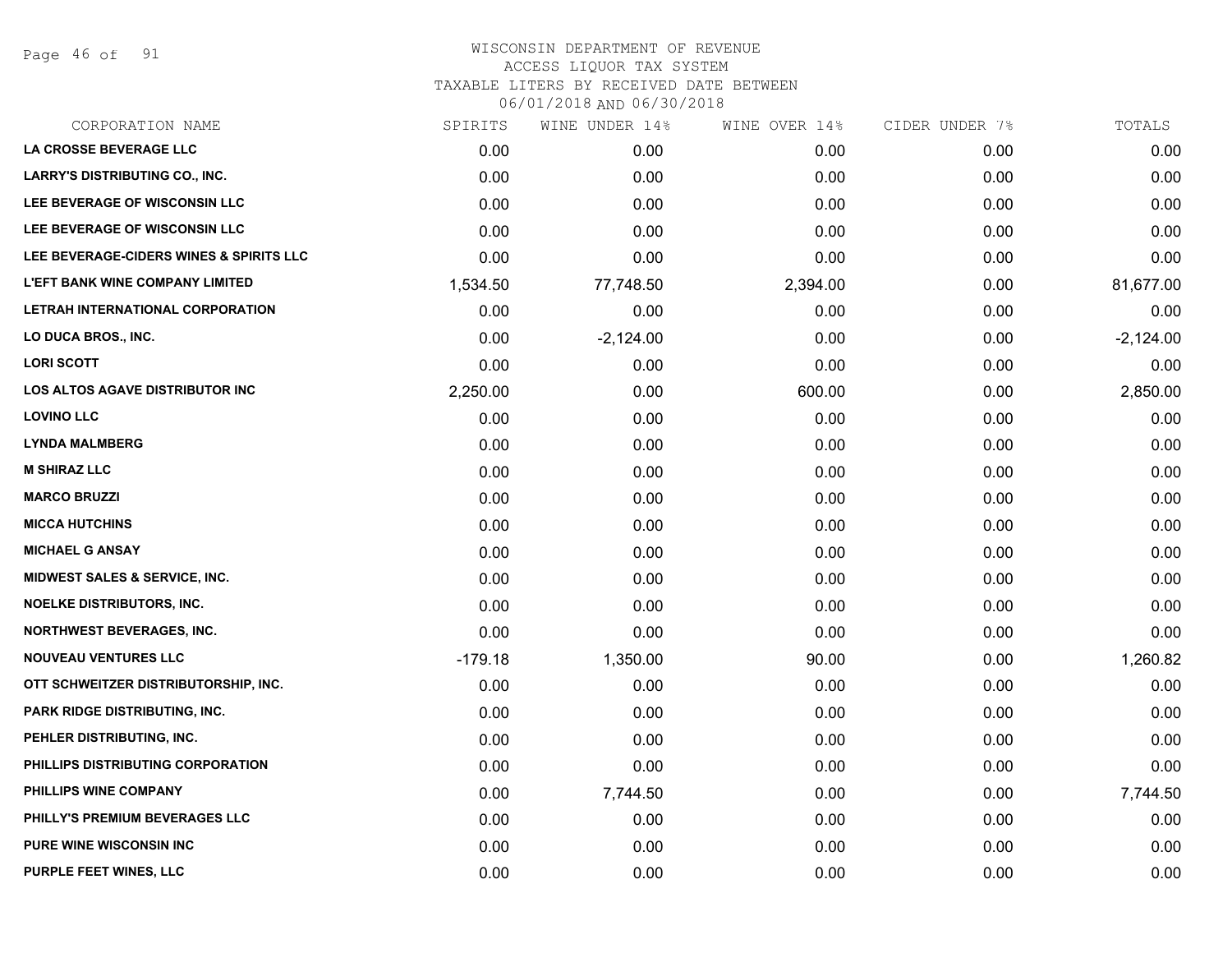Page 47 of 91

| CORPORATION NAME                        | SPIRITS    | WINE UNDER 14% | WINE OVER 14% | CIDER UNDER 7% | TOTALS     |
|-----------------------------------------|------------|----------------|---------------|----------------|------------|
| <b>PVD ENTERPRISES LLC</b>              | $-2.50$    | 0.00           | 0.00          | 0.00           | $-2.50$    |
| RATAS WHOLESALE LIQUOR COMPANY          | 0.00       | 0.00           | 0.00          | 0.00           | 0.00       |
| S. & S. DISTRIBUTING, INC.              | 0.00       | 0.00           | 0.00          | 0.00           | 0.00       |
| S. & S. DISTRIBUTING, INC.              | 0.00       | 0.00           | 0.00          | 0.00           | 0.00       |
| <b>SALIM M SHAMMO</b>                   | 0.00       | 0.00           | 0.00          | 0.00           | 0.00       |
| SARATOGA LIQUOR CO., INC.               | 0.00       | 11,500.00      | 0.00          | 0.00           | 11,500.00  |
| SMALL LOT WINE WI, INC.                 | 0.00       | 0.00           | 0.00          | 0.00           | 0.00       |
| <b>SP3 LLC</b>                          | 0.00       | 0.00           | 0.00          | 0.00           | 0.00       |
| <b>SQUARE ROOT LLC</b>                  | 0.00       | 0.00           | 0.00          | 0.00           | 0.00       |
| <b>SUPERIOR BEVERAGES LLC</b>           | 0.00       | 0.00           | 0.00          | $-17.03$       | $-17.03$   |
| <b>THOMAS PROBST</b>                    | 0.00       | 8.25           | 0.00          | 0.00           | 8.25       |
| <b>TIMOTHY REILLY SR</b>                | 0.00       | 0.00           | 0.00          | 0.00           | 0.00       |
| TJ INTERNATIONAL LTD                    | 0.00       | 0.00           | 0.00          | 0.00           | 0.00       |
| TRANSNATIONAL ENTERPRISES, INCORPORATED | 0.00       | 0.00           | 0.00          | 0.00           | 0.00       |
| TRIANGLE DISTRIBUTING COMPANY, INC.     | 0.00       | 0.00           | 0.00          | 0.00           | 0.00       |
| TRI-MART COMPANY LLC                    | 0.00       | 0.00           | 0.00          | 0.00           | 0.00       |
| <b>VINO VERITAS, LTD.</b>               | 0.00       | 675.00         | 313.50        | 0.00           | 988.50     |
| <b>WDI LLC</b>                          | 0.00       | 0.00           | 0.00          | 0.00           | 0.00       |
| <b>WDI LLC</b>                          | 0.00       | 0.00           | 0.00          | 0.00           | 0.00       |
| <b>WISCONSIN DISTRIBUTORS EAST LLC</b>  | 0.00       | 0.00           | 0.00          | 0.00           | 0.00       |
| <b>WISCONSIN DISTRIBUTORS NORTH LLC</b> | 0.00       | 0.00           | 0.00          | 0.00           | 0.00       |
| <b>WISCONSIN DISTRIBUTORS SOUTH LLC</b> | 0.00       | 0.00           | 0.00          | 0.00           | 0.00       |
| <b>WISCONSIN WINERY CO-OP</b>           | 0.00       | 0.00           | 0.00          | 0.00           | 0.00       |
| <b>WOODFIELD DISTRIBUTION LLC</b>       | 0.00       | 0.00           | 0.00          | 0.00           | 0.00       |
| ZASTROW THE BEER MAN, INC.              | 0.00       | 0.00           | 0.00          | 0.00           | 0.00       |
| TOTAL LITERS FOR 6/30/2018              | 256,344.03 | 418,206.59     | 18,373.55     | $-17.03$       | 692,907.14 |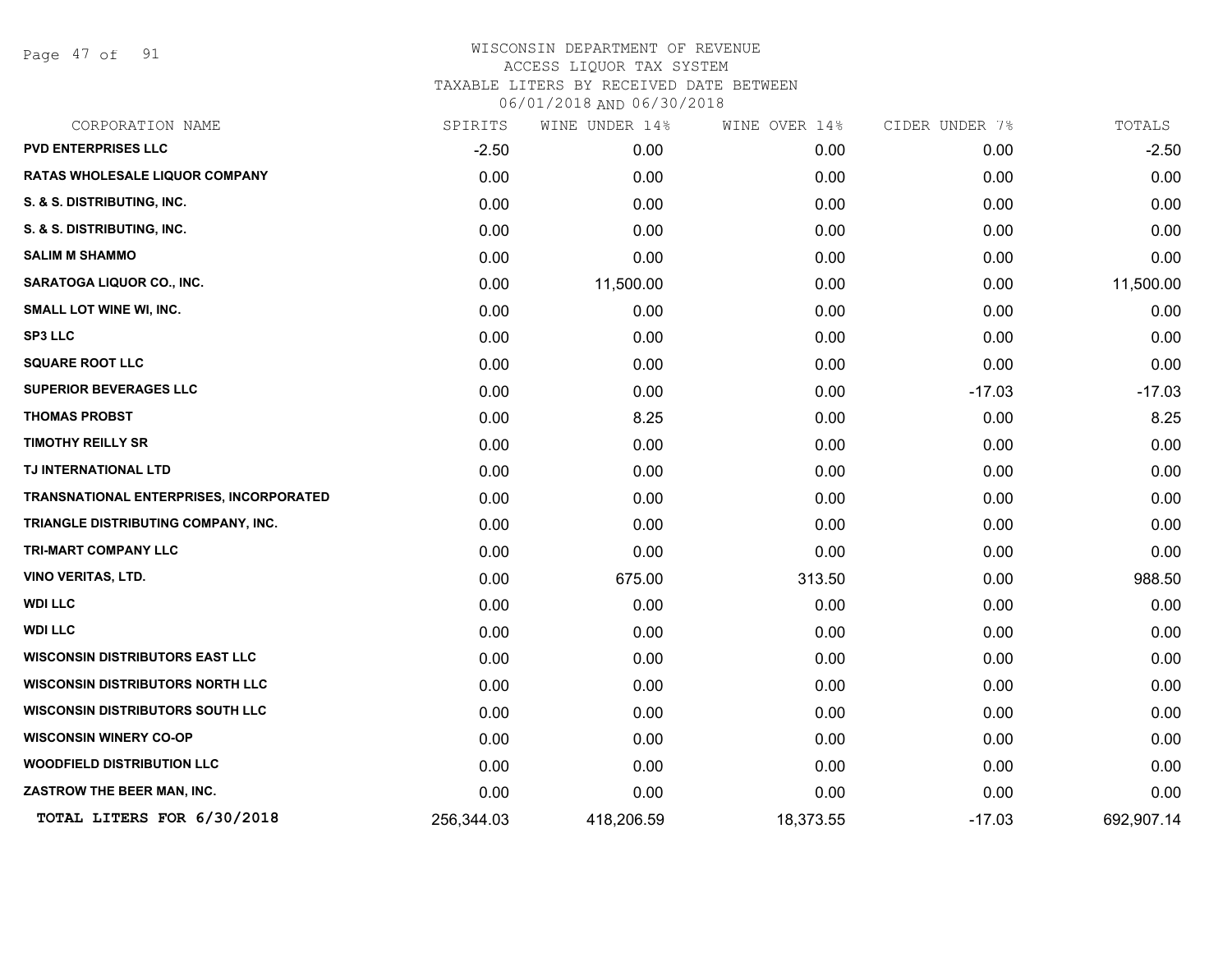Page 48 of 91

# WISCONSIN DEPARTMENT OF REVENUE ACCESS LIQUOR TAX SYSTEM TAXABLE LITERS BY RECEIVED DATE BETWEEN 06/01/2018 AND 06/30/2018

CORPORATION NAME SPIRITS WINE UNDER 14% WINE OVER 14% CIDER UNDER 7% TOTALS

**IN STATE MANUFACTURER (WM)**

| 45TH PARALLEL SPIRITS, LLC                | 0.00     | 0.00 | 0.00 | 0.00 | 0.00     |
|-------------------------------------------|----------|------|------|------|----------|
| <b>ACE ETHANOL, LLC</b>                   | 0.00     | 0.00 | 0.00 | 0.00 | 0.00     |
| <b>AEPPELTREOW INC</b>                    | 108.00   | 0.00 | 0.00 | 0.00 | 108.00   |
| <b>ANGRY SPIRITS DISTILLING LLC</b>       | 0.00     | 0.00 | 0.00 | 0.00 | 0.00     |
| <b>B &amp; E DISTILLERY INC.</b>          | 0.00     | 0.00 | 0.00 | 0.00 | 0.00     |
| <b>BRIAN SAMMONS</b>                      | 755.00   | 0.00 | 0.00 | 0.00 | 755.00   |
| <b>C &amp; N CORPORATION</b>              | 0.00     | 0.00 | 0.00 | 0.00 | 0.00     |
| <b>CENTRAL STANDARD LLC</b>               | 1,030.74 | 0.00 | 0.00 | 0.00 | 1,030.74 |
| CHIPPEWA RIVER DISTILLERY AND BREWERY LLC | 47.73    | 0.00 | 0.00 | 0.00 | 47.73    |
| <b>CLOVER MEADOW LLC</b>                  | 0.00     | 0.00 | 0.00 | 0.00 | 0.00     |
| <b>COPPER CROW DISTILLERY LLC</b>         | 117.01   | 0.00 | 0.00 | 0.00 | 117.01   |
| <b>DANCING GOAT DISTILLERY, LLC</b>       | 0.00     | 0.00 | 0.00 | 0.00 | 0.00     |
| DEATH'S DOOR DISTILLERY LLC               | 5,917.49 | 0.00 | 0.00 | 0.00 | 5,917.49 |
| <b>DENNIS E ERB</b>                       | 0.00     | 0.00 | 0.00 | 0.00 | 0.00     |
| <b>DISTILLERY PARTNERS, LLC</b>           | 0.00     | 0.00 | 0.00 | 0.00 | 0.00     |
| DRIFTLESS GLEN DISTILLERY LLC             | 3,080.54 | 0.00 | 0.00 | 0.00 | 3,080.54 |
| <b>EMCO CHEMICAL DISTRIBUTORS, INC.</b>   | 0.00     | 0.00 | 0.00 | 0.00 | 0.00     |
| <b>GLOBAL UNIVERSAL SRL</b>               | 0.00     | 0.00 | 0.00 | 0.00 | 0.00     |
| <b>GRANT J VAN DRIEST</b>                 | 227.12   | 0.00 | 0.00 | 0.00 | 227.12   |
| <b>GREAT LAKES DISTILLERY LLC</b>         | 1,263.75 | 0.00 | 0.00 | 0.00 | 1,263.75 |
| HENDRICKS FAMILY DISTILLERY LLC           | 847.85   | 0.00 | 0.00 | 0.00 | 847.85   |
| <b>HICKORY VIEW DISTILLERY LLC</b>        | 0.00     | 0.00 | 0.00 | 0.00 | 0.00     |
| <b>ISAAC SHOWAKI</b>                      | 0.00     | 0.00 | 0.00 | 0.00 | 0.00     |
| <b>JAMES PLOETZ</b>                       | 0.00     | 0.00 | 0.00 | 0.00 | 0.00     |
| <b>JKLM DISTILLING PARTNERS LLC</b>       | 0.00     | 0.00 | 0.00 | 0.00 | 0.00     |
| <b>JOSEPH RETZER III</b>                  | 0.00     | 0.00 | 0.00 | 0.00 | 0.00     |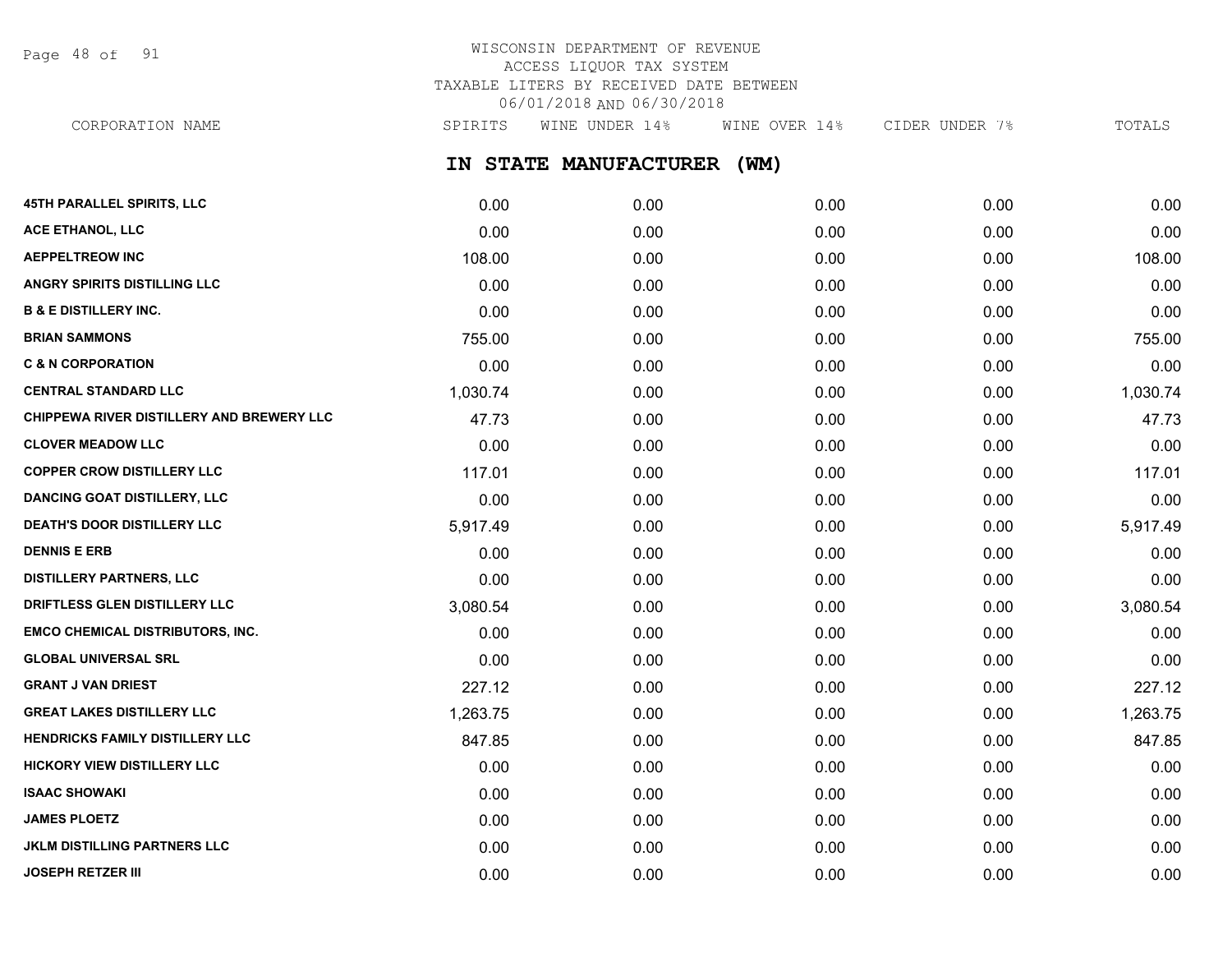Page 49 of 91

#### WISCONSIN DEPARTMENT OF REVENUE ACCESS LIQUOR TAX SYSTEM

### TAXABLE LITERS BY RECEIVED DATE BETWEEN

| CORPORATION NAME                             | SPIRITS   | UNDER 14%<br>WINE | WINE OVER 14% | CIDER UNDER 7% | TOTALS    |
|----------------------------------------------|-----------|-------------------|---------------|----------------|-----------|
| <b>MATTHEW RICK</b>                          | 421.88    | 2,555.98          | 221.26        | 0.00           | 3,199.12  |
| <b>MEISENBURG BREWING AND DISTILLING LLC</b> | 0.00      | 0.00              | 0.00          | 0.00           | 0.00      |
| <b>MILLERCOORS LLC</b>                       | 0.00      | 0.00              | 0.00          | 66,049.55      | 66,049.55 |
| <b>NATHAN G GREENAWALT</b>                   | 333.00    | 117.35            | 0.00          | 0.00           | 450.35    |
| <b>NORTHERN WATERS DISTILLERY LLC</b>        | 424.87    | 0.00              | 0.00          | 0.00           | 424.87    |
| PERLICK DISTILLERY, LLC                      | 684.06    | 0.00              | 0.00          | 0.00           | 684.06    |
| <b>RIVER BEND VINEYARD &amp; WINERY LLC</b>  | 219.74    | 0.00              | 0.00          | 0.00           | 219.74    |
| <b>SENSIENT FLAVORS LLC</b>                  | 0.00      | 0.00              | 0.00          | 0.00           | 0.00      |
| <b>ST CROIX SPIRITS LLC</b>                  | 0.00      | 0.00              | 0.00          | 0.00           | 0.00      |
| <b>STATE LINE DISTILLERY, LLC</b>            | 148.50    | 0.00              | 0.00          | 0.00           | 148.50    |
| <b>SUGAR RIVER DISTILLERY INC</b>            | 0.00      | 0.00              | 0.00          | 0.00           | 0.00      |
| THE NORTH WOODS DISTILLERY LLC               | 718.97    | 0.00              | 0.00          | 0.00           | 718.97    |
| <b>TWO TALL GUYS LLC</b>                     | 86.23     | 0.00              | 0.00          | 0.00           | 86.23     |
| WHITE WINTER WINERY INC                      | 0.00      | 0.00              | 0.00          | 0.00           | 0.00      |
| <b>WOLLERSHEIM WINERY, INC.</b>              | 854.97    | 18.02             | 134.99        | 0.00           | 1,007.98  |
| YAHARA BAY DISTILLERS, INC.                  | 2,849.27  | 36.00             | 0.00          | 0.00           | 2,885.27  |
| TOTAL LITERS FOR 6/30/2018                   | 20,136.72 | 2,727.35          | 356.25        | 66,049.55      | 89,269.87 |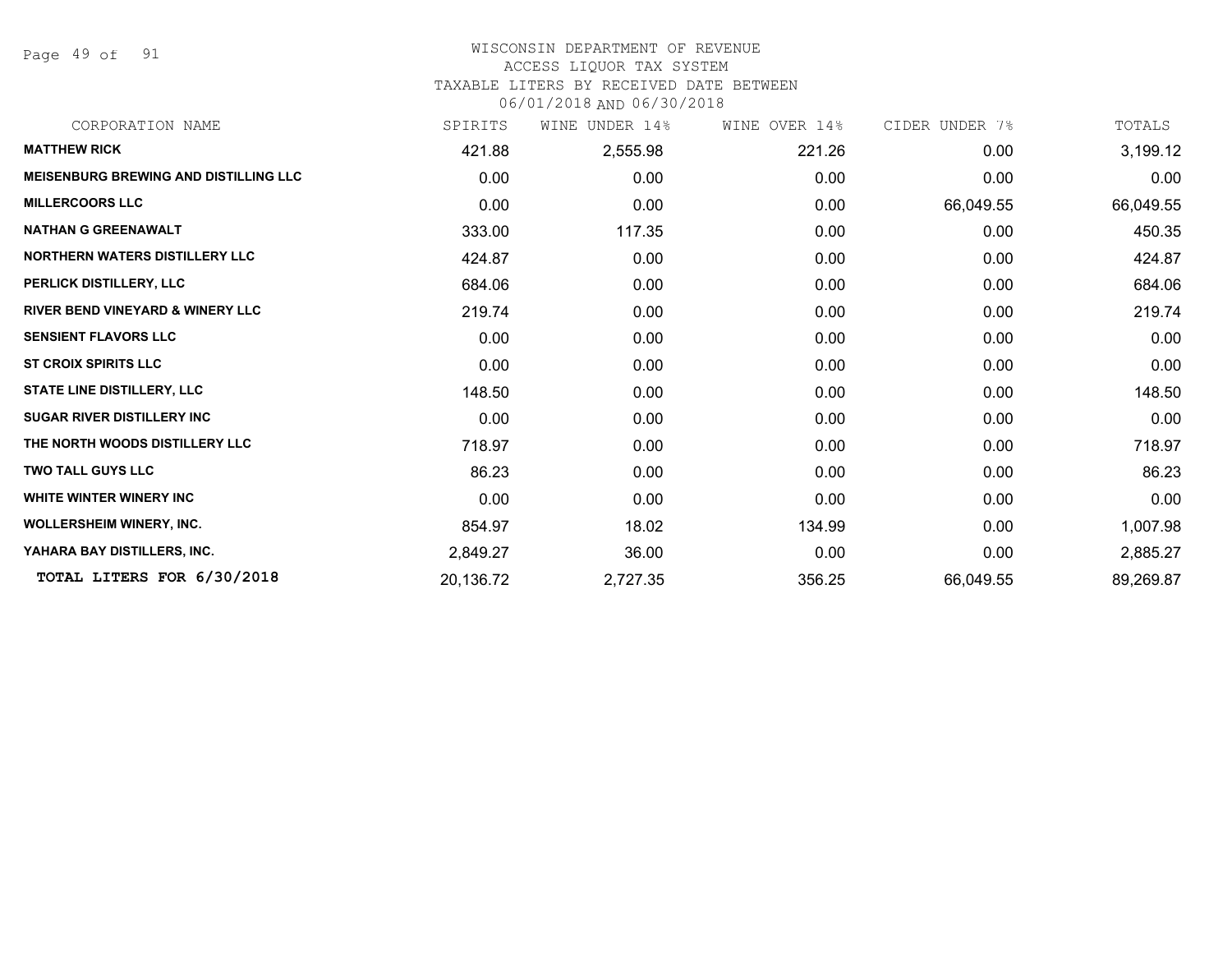Page 50 of 91

# WISCONSIN DEPARTMENT OF REVENUE ACCESS LIQUOR TAX SYSTEM TAXABLE LITERS BY RECEIVED DATE BETWEEN 06/01/2018 AND 06/30/2018

CORPORATION NAME SPIRITS WINE UNDER 14% WINE OVER 14% CIDER UNDER 7% TOTALS

**IN STATE RECTIFIER (WR)**

| <b>45TH PARALLEL SPIRITS, LLC</b>            | 4,039.25      | 0.00         | 0.00 | 0.00 | 4,039.25      |
|----------------------------------------------|---------------|--------------|------|------|---------------|
| <b>ARTYS</b>                                 | 3,706.40      | 0.00         | 0.00 | 0.00 | 3,706.40      |
| <b>CITY BREWING COMPANY, LLC</b>             | $-373,044.60$ | 0.00         | 0.00 | 0.00 | $-373,044.60$ |
| <b>DANCING GOAT DISTILLERY, LLC</b>          | 0.00          | 0.00         | 0.00 | 0.00 | 0.00          |
| <b>DISTILLERY PARTNERS, LLC</b>              | 0.00          | 0.00         | 0.00 | 0.00 | 0.00          |
| <b>GALLOWAY COMPANY</b>                      | 0.00          | 0.00         | 0.00 | 0.00 | 0.00          |
| <b>GLOBAL UNIVERSAL SRL</b>                  | 0.00          | 0.00         | 0.00 | 0.00 | 0.00          |
| <b>GREAT LAKES DISTILLERY LLC</b>            | 3,668.62      | 0.00         | 0.00 | 0.00 | 3,668.62      |
| HENRY FARMS PRAIRIE SPIRITS LLC              | $-270.00$     | 0.00         | 0.00 | 0.00 | $-270.00$     |
| <b>KELLY M YOCOM</b>                         | 0.00          | 0.00         | 0.00 | 0.00 | 0.00          |
| <b>MEISENBURG BREWING AND DISTILLING LLC</b> | 0.00          | 0.00         | 0.00 | 0.00 | 0.00          |
| <b>MIDWEST CUSTOM BOTTLING LLC</b>           | 15,163.81     | $-22,694.93$ | 0.00 | 0.00 | $-7,531.12$   |
| <b>NATHAN G GREENAWALT</b>                   | 0.00          | 0.00         | 0.00 | 0.00 | 0.00          |
| YAHARA BAY DISTILLERS, INC.                  | 0.00          | 0.00         | 0.00 | 0.00 | 0.00          |
| YAHARA BAY DISTILLERS, INC.                  | 0.00          | 0.00         | 0.00 | 0.00 | 0.00          |
| TOTAL LITERS FOR 6/30/2018                   | -346,736.52   | $-22,694.93$ | 0.00 | 0.00 | $-369,431.45$ |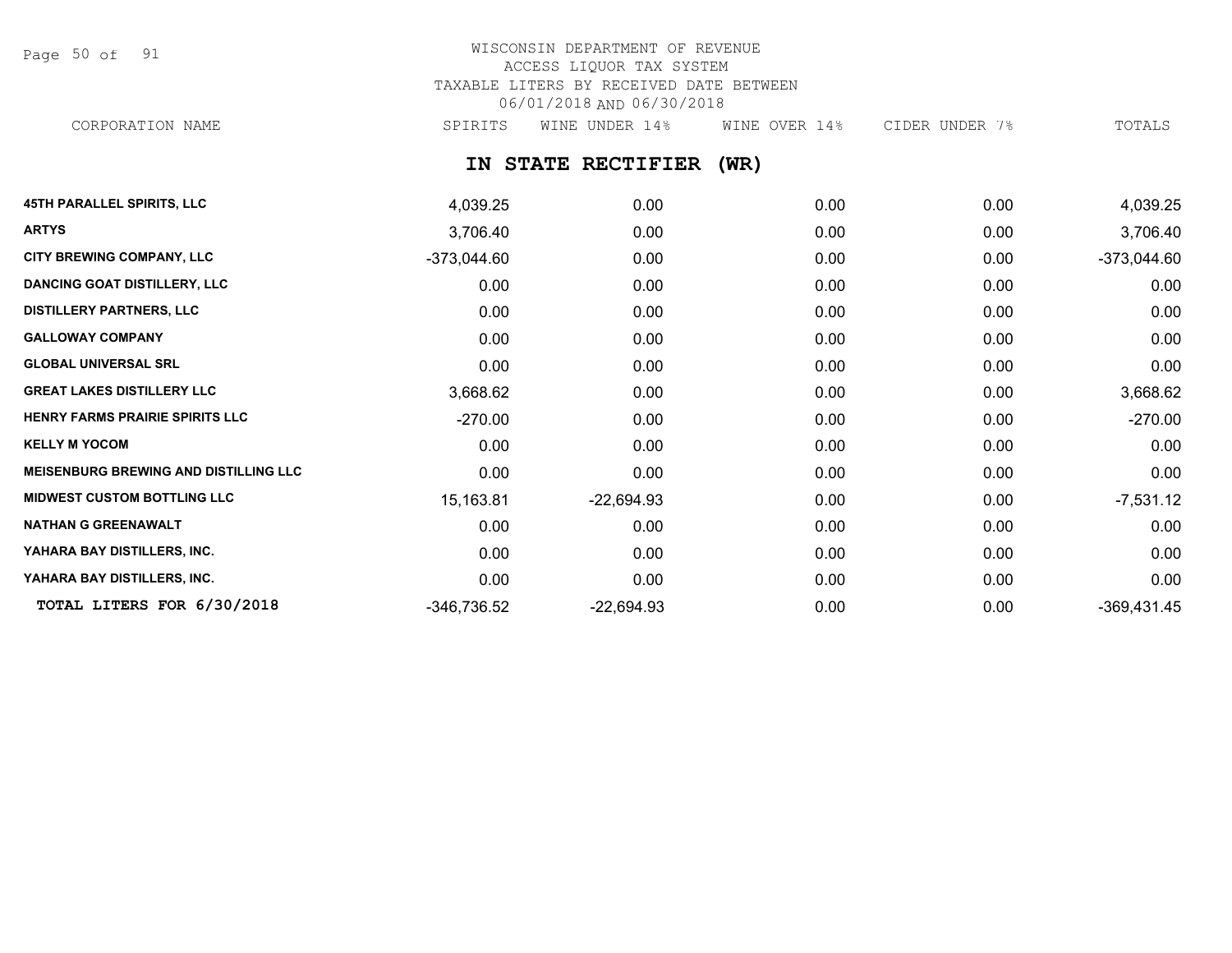Page 51 of 91

# WISCONSIN DEPARTMENT OF REVENUE ACCESS LIQUOR TAX SYSTEM TAXABLE LITERS BY RECEIVED DATE BETWEEN 06/01/2018 AND 06/30/2018

**IN STATE WINERY (WWI)** CORPORATION NAME SPIRITS WINE UNDER 14% WINE OVER 14% CIDER UNDER 7% TOTALS

| <b>AEPPELTREOW INC</b>                            | 0.00 | 145.36    | 9.08   | 771.99 | 926.43    |
|---------------------------------------------------|------|-----------|--------|--------|-----------|
| <b>AMANDA STEFL</b>                               | 0.00 | 387.02    | 0.00   | 0.00   | 387.02    |
| <b>BADGER STATE BREWING COMPANY LLC</b>           | 0.00 | 0.00      | 0.00   | 0.00   | 0.00      |
| <b>BARABOO BLUFF WINERY, LLC</b>                  | 0.00 | 1,887.97  | 0.00   | 0.00   | 1,887.97  |
| <b>BAYFIELD WINERY, LTD.</b>                      | 0.00 | 0.00      | 0.00   | 0.00   | 0.00      |
| <b>BELLEVINEZ LLC</b>                             | 0.00 | 889.57    | 0.00   | 0.00   | 889.57    |
| <b>BLIND HORSE WINERY LLC</b>                     | 0.00 | 0.00      | 0.00   | 0.00   | 0.00      |
| <b>BOTHAM VINEYARDS, INC.</b>                     | 0.00 | 0.00      | 0.00   | 0.00   | 0.00      |
| <b>BRANCHES WINERY LLC</b>                        | 0.00 | 0.00      | 0.00   | 0.00   | 0.00      |
| <b>BRIAN C LOKRANTZ</b>                           | 0.00 | 0.00      | 0.00   | 0.00   | 0.00      |
| <b>BRIGADOON FARM &amp; WINERY LLC</b>            | 0.00 | 991.51    | 0.00   | 0.00   | 991.51    |
| <b>C &amp; N CORPORATION</b>                      | 0.00 | 21,059.28 | 135.00 | 823.47 | 22,017.75 |
| <b>CHATEAU ST CROIX WINERY &amp; VINEYARD LLC</b> | 0.00 | 974.21    | 255.74 | 0.00   | 1,229.95  |
| <b>CHERYL JOHNSON</b>                             | 0.00 | 0.00      | 0.00   | 0.00   | 0.00      |
| <b>CIDER HOUSE OF WISCONSIN LLC</b>               | 0.00 | 0.00      | 0.00   | 0.00   | 0.00      |
| <b>CLAY JAR HOLDINGS LLC</b>                      | 0.00 | 582.57    | 42.96  | 0.00   | 625.53    |
| <b>CLOVER MEADOW LLC</b>                          | 0.00 | 0.00      | 0.00   | 0.00   | 0.00      |
| <b>COLLEEN M BOS</b>                              | 0.00 | 1,441.95  | 0.00   | 0.00   | 1,441.95  |
| <b>CRAIG FLETCHER</b>                             | 0.00 | 0.00      | 0.00   | 0.00   | 0.00      |
| <b>DANIEL J KOEPKE</b>                            | 0.00 | 370.97    | 0.00   | 0.00   | 370.97    |
| <b>DANZINGER VINEYARDS LLC</b>                    | 0.00 | 0.00      | 0.00   | 0.00   | 0.00      |
| <b>DAVID F MAHER</b>                              | 0.00 | 0.00      | 0.00   | 0.00   | 0.00      |
| <b>DEAN L BAUMGARTEN</b>                          | 0.00 | 0.00      | 0.00   | 0.00   | 0.00      |
| <b>DIANA HOBSON</b>                               | 0.00 | 3,202.45  | 0.00   | 0.00   | 3,202.45  |
| <b>DRUMLIN RIDGE WINERY LLC</b>                   | 0.00 | 0.00      | 0.00   | 0.00   | 0.00      |
| <b>EDWARD J RINK</b>                              | 0.00 | 26.99     | 0.00   | 0.00   | 26.99     |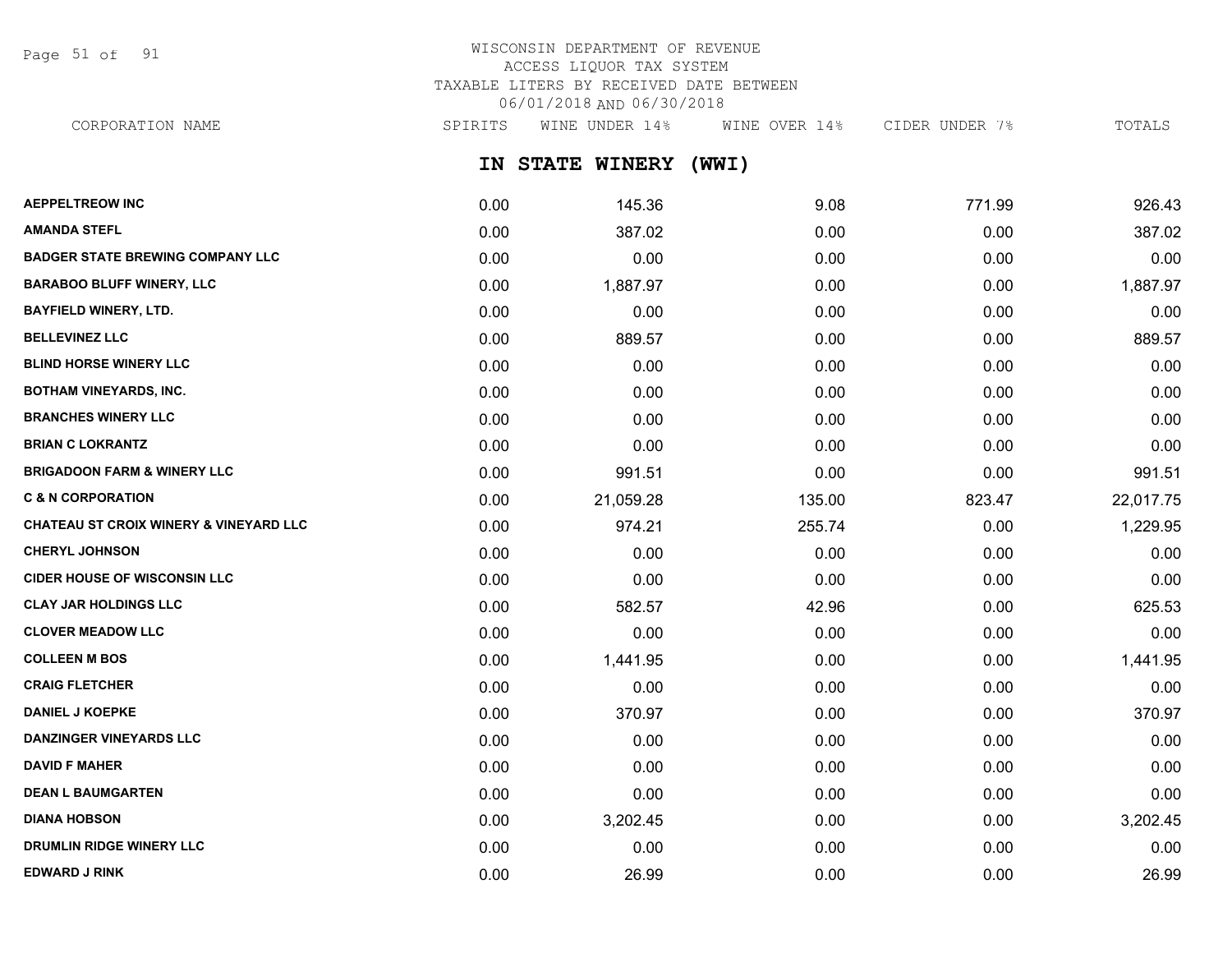Page 52 of 91

# WISCONSIN DEPARTMENT OF REVENUE

### ACCESS LIQUOR TAX SYSTEM

TAXABLE LITERS BY RECEIVED DATE BETWEEN

| CORPORATION NAME                     | SPIRITS | WINE UNDER 14% | WINE OVER 14% | CIDER UNDER 7% | TOTALS    |
|--------------------------------------|---------|----------------|---------------|----------------|-----------|
| <b>ELISABETH W KLEIN</b>             | 0.00    | 1,192.40       | 0.00          | 0.00           | 1,192.40  |
| <b>FAWN CREEK WINERY LLC</b>         | 0.00    | 7,874.97       | 0.00          | 0.00           | 7,874.97  |
| <b>FERMENTING CELLARS LLC</b>        | 0.00    | 501.02         | 17.72         | 0.00           | 518.74    |
| FISHER KING WINERY, LLC              | 0.00    | 378.54         | 0.00          | 0.00           | 378.54    |
| <b>FRESAR INC</b>                    | 0.00    | 73.82          | 0.00          | 0.00           | 73.82     |
| FRUIT OF THE WOODS WINE CELLAR, INC. | 0.00    | 11,868.76      | 0.00          | 0.00           | 11,868.76 |
| <b>HALF KRAKT LLC</b>                | 0.00    | 520.49         | 0.00          | 0.00           | 520.49    |
| <b>HALF MOON HILL LLC</b>            | 0.00    | 66.74          | 0.00          | 66.28          | 133.02    |
| <b>HARALD TOMESCH</b>                | 0.00    | 0.00           | 0.00          | 0.00           | 0.00      |
| <b>HARBOR RIDGE WINERY INC.</b>      | 0.00    | 11,150.12      | 0.00          | 0.00           | 11,150.12 |
| <b>HERDIE BAISDEN</b>                | 0.00    | 0.00           | 0.00          | 0.00           | 0.00      |
| <b>ISLAND ORCHARD CIDER LLC</b>      | 0.00    | 0.00           | 0.00          | 0.00           | 0.00      |
| <b>JACKSON WINE LLC</b>              | 0.00    | 2,366.93       | 141.00        | 0.00           | 2,507.93  |
| <b>JAMES F HAUSER JR</b>             | 0.00    | 0.00           | 0.00          | 0.00           | 0.00      |
| <b>JAMES PLOETZ</b>                  | 0.00    | 670.51         | 12.76         | 0.00           | 683.27    |
| <b>JEFFERY BEMIS</b>                 | 0.00    | 1,612.58       | 0.00          | 0.00           | 1,612.58  |
| <b>JEFFREY L STOEGER</b>             | 0.00    | 386.04         | 789.29        | 0.00           | 1,175.33  |
| <b>JONATHAN DALE</b>                 | 0.00    | 1,227.00       | 0.00          | 0.00           | 1,227.00  |
| <b>JORNY'S END LLC</b>               | 0.00    | 5,402.33       | 0.00          | 0.00           | 5,402.33  |
| <b>JORNY'S END LLC</b>               | 0.00    | 0.00           | 0.00          | 0.00           | 0.00      |
| <b>JOSEPH CALLOW</b>                 | 0.00    | 0.00           | 0.00          | 0.00           | 0.00      |
| <b>JOSEPH CALLOW</b>                 | 0.00    | 0.00           | 0.00          | 0.00           | 0.00      |
| <b>JOSEPH STALLER</b>                | 0.00    | 0.00           | 0.00          | 0.00           | 0.00      |
| <b>JOSEPH WYNIMKO</b>                | 0.00    | 351.36         | 0.00          | 0.00           | 351.36    |
| <b>JULIE A ANDRZEJCZAK</b>           | 0.00    | 0.00           | 0.00          | 0.00           | 0.00      |
| <b>KEVIN BEHNKE</b>                  | 0.00    | 0.00           | 0.00          | 0.00           | 0.00      |
| <b>LAKE NOKOMIS CRANBERRIES INC</b>  | 0.00    | 0.00           | 0.00          | 0.00           | 0.00      |
| <b>LANDTA WINES LLC</b>              | 0.00    | 567.81         | 0.00          | 0.00           | 567.81    |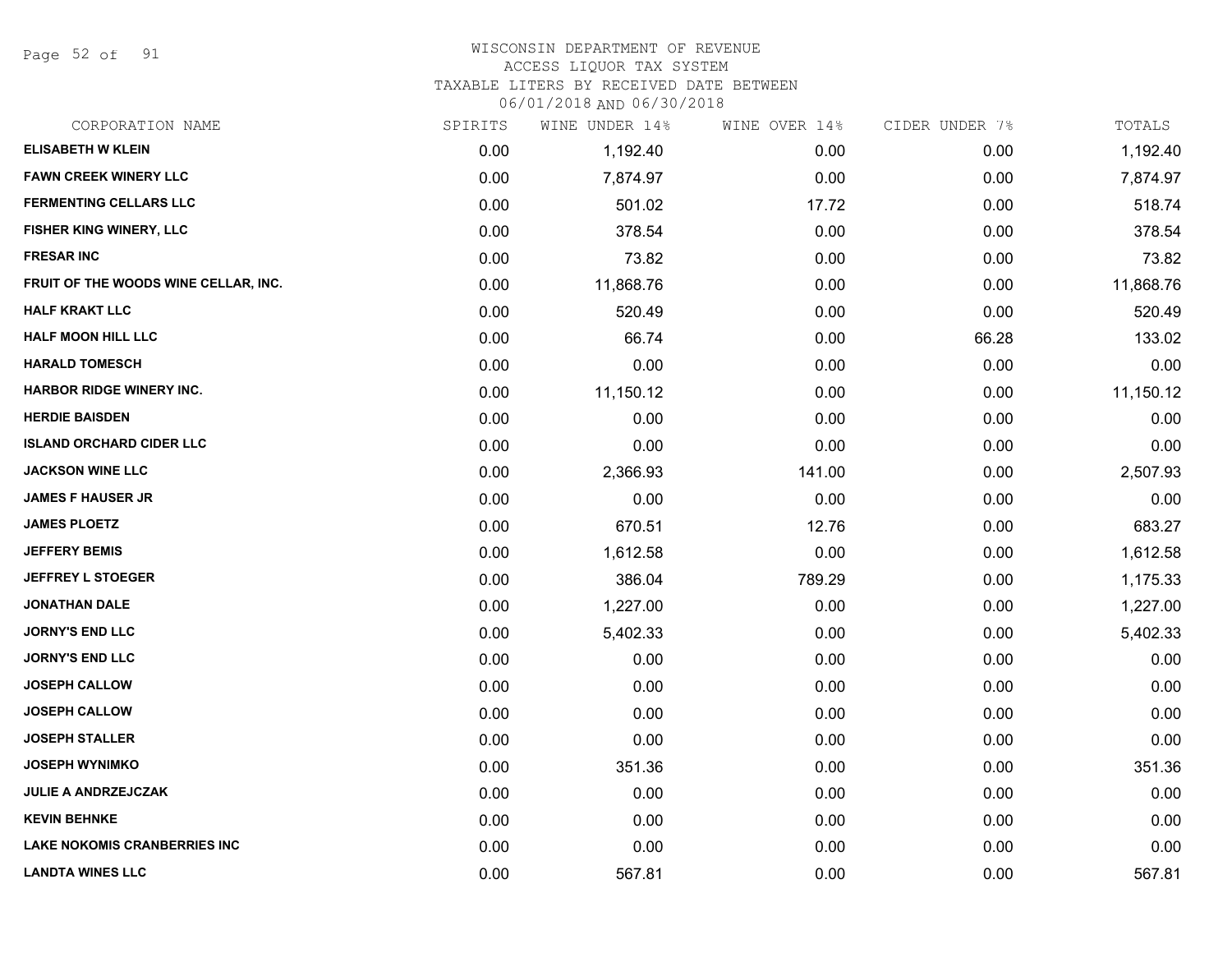Page 53 of 91

#### WISCONSIN DEPARTMENT OF REVENUE ACCESS LIQUOR TAX SYSTEM

TAXABLE LITERS BY RECEIVED DATE BETWEEN

| CORPORATION NAME                               | SPIRITS | WINE UNDER 14% | WINE OVER 14% | CIDER UNDER 7% | TOTALS    |
|------------------------------------------------|---------|----------------|---------------|----------------|-----------|
| <b>LARSON &amp; LARSON</b>                     | 0.00    | 259.75         | 0.00          | 0.00           | 259.75    |
| LAUTENBACH'S ORCHARD COUNTRY INC               | 0.00    | 16,240.32      | 0.00          | 0.00           | 16,240.32 |
| <b>LEDGESTONE ESTATE LLC</b>                   | 0.00    | 0.00           | 0.00          | 0.00           | 0.00      |
| <b>LOST ISLAND WINE LLC</b>                    | 0.00    | 388.50         | 0.00          | 0.00           | 388.50    |
| <b>LUNCH CREEK VINEYARDS LLC</b>               | 0.00    | 1,188.62       | 0.00          | 0.00           | 1,188.62  |
| <b>MARION J WEGLARZ AND MARLYS A BOCK PTRS</b> | 0.00    | 0.00           | 0.00          | 0.00           | 0.00      |
| <b>MARTIN E SELL</b>                           | 0.00    | 47.32          | 0.00          | 0.00           | 47.32     |
| <b>MARY BELLAZZINI</b>                         | 0.00    | 0.00           | 0.00          | 0.00           | 0.00      |
| <b>MATENAER CORPORATION</b>                    | 0.00    | 0.00           | 0.00          | 0.00           | 0.00      |
| <b>MATTHEW RICK</b>                            | 0.00    | 0.00           | 0.00          | 0.00           | 0.00      |
| <b>MCILQUHAM LLC</b>                           | 0.00    | 1,862.98       | 0.00          | 0.00           | 1,862.98  |
| <b>MERSHONIAN CIDERY LLC</b>                   | 0.00    | 234.69         | 0.00          | 2,271.24       | 2,505.93  |
| <b>MOBCRAFT BEER INC</b>                       | 0.00    | 0.00           | 0.00          | 0.00           | 0.00      |
| <b>MUNSON BRIDGE WINERY INC</b>                | 0.00    | 0.00           | 0.00          | 0.00           | 0.00      |
| <b>MUSETTA WINERY, LLC</b>                     | 0.00    | $-31.50$       | $-2.25$       | 0.00           | $-33.75$  |
| NORTHLEAF WINERY, LLC                          | 0.00    | 1,490.24       | 40.50         | 0.00           | 1,530.74  |
| <b>ODILON FORD WINERY INC</b>                  | 0.00    | 0.00           | 0.00          | 0.00           | 0.00      |
| PARALLEL 44 VINEYARD & WINERY, INC.            | 0.00    | 4,400.26       | 225.00        | 0.00           | 4,625.26  |
| PARALLEL 44 VINEYARD & WINERY, INC.            | 0.00    | 5,046.00       | 229.51        | 0.00           | 5,275.51  |
| <b>PATRICK ARNDT</b>                           | 0.00    | 75.71          | 0.00          | 0.00           | 75.71     |
| <b>PAUL D ASPER</b>                            | 0.00    | 0.00           | 0.00          | 0.00           | 0.00      |
| <b>PAUL G BLOMMEL</b>                          | 0.00    | 0.00           | 0.00          | 0.00           | 0.00      |
| <b>PAUL J FRANZEN</b>                          | 0.00    | 0.00           | 782.75        | 0.00           | 782.75    |
| <b>PIEPERTK LLC</b>                            | 0.00    | 2,065.50       | 15.75         | 0.00           | 2,081.25  |
| <b>PRAIRIE HAWK WINERY INC</b>                 | 0.00    | 490.50         | 0.00          | 54.00          | 544.50    |
| <b>RED OAK VINEYARD INC</b>                    | 0.00    | 0.00           | 0.00          | 0.00           | 0.00      |
| RIVER BEND VINEYARD & WINERY LLC               | 0.00    | 6,203.51       | 0.00          | 0.00           | 6,203.51  |
| <b>ROBERT BORUCKI</b>                          | 0.00    | 0.00           | 0.00          | 0.00           | 0.00      |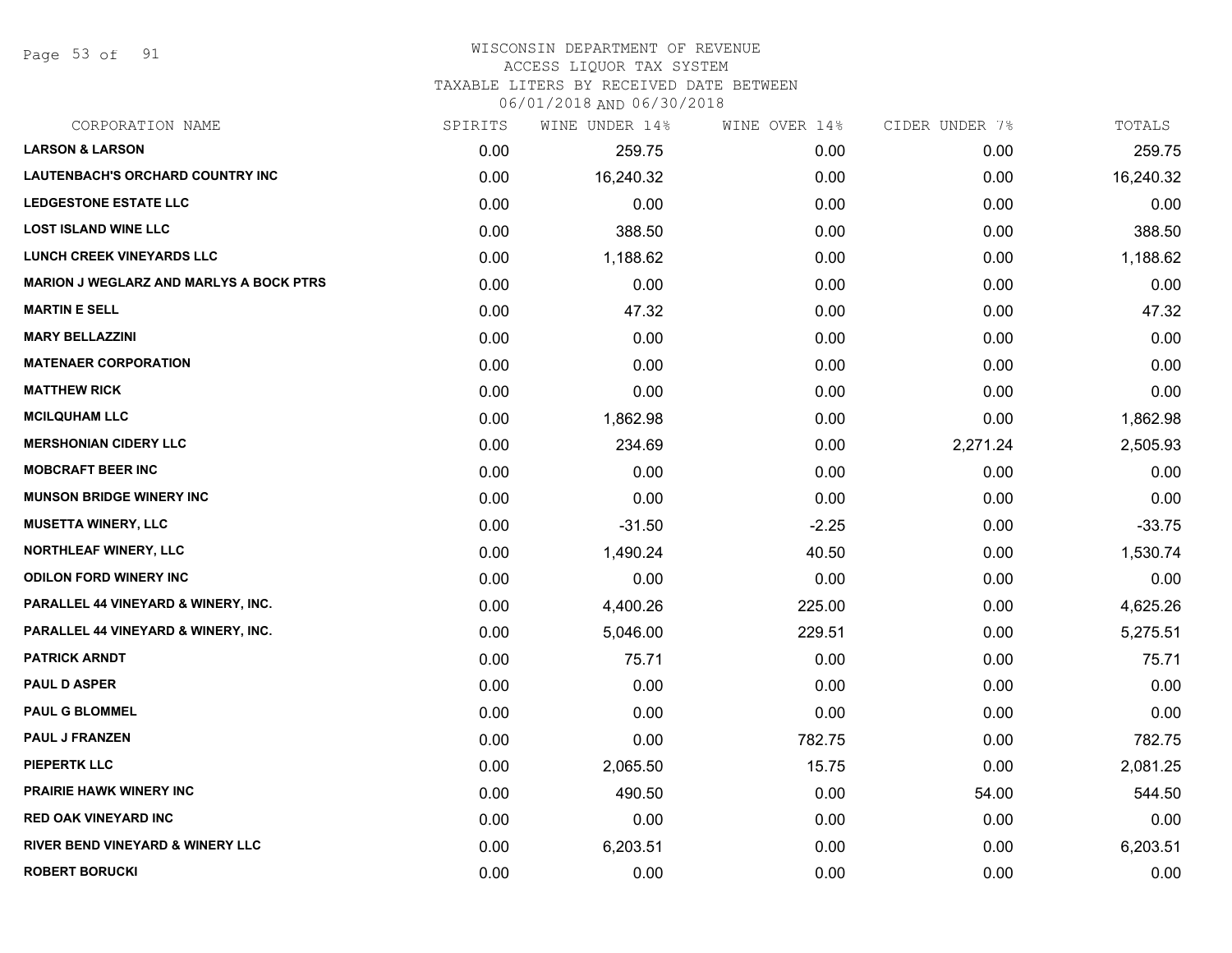#### WISCONSIN DEPARTMENT OF REVENUE ACCESS LIQUOR TAX SYSTEM TAXABLE LITERS BY RECEIVED DATE BETWEEN

| CORPORATION NAME                           | SPIRITS | WINE UNDER 14% | WINE OVER 14% | CIDER UNDER 7% | TOTALS    |
|--------------------------------------------|---------|----------------|---------------|----------------|-----------|
| <b>ROCK N WOOL WINERY LLC</b>              | 0.00    | 0.00           | 0.00          | 0.00           | 0.00      |
| <b>RUSHFORD MEADERY AND WINERY LLC</b>     | 0.00    | 0.00           | 0.00          | 0.00           | 0.00      |
| <b>RYAN PRELLWITZ</b>                      | 0.00    | 2,153.89       | 0.00          | 0.00           | 2,153.89  |
| SANDSTONE RIDGE VINEYARD & WINERY LLC      | 0.00    | 180.00         | 0.00          | 0.00           | 180.00    |
| <b>SEVEN HAWKS VINEYARDS LLC</b>           | 0.00    | 0.00           | $-0.49$       | 0.00           | $-0.49$   |
| <b>SEVEN HAWKS VINEYARDS LLC</b>           | 0.00    | 93.76          | 0.49          | 0.00           | 94.25     |
| <b>SHARON L PINGEL</b>                     | 0.00    | 19.22          | 0.00          | 0.00           | 19.22     |
| <b>SHERRY HARDIE</b>                       | 0.00    | 510.75         | 0.00          | 0.00           | 510.75    |
| <b>SIMON CREEK VINEYARD LLC</b>            | 0.00    | 2,162.22       | 299.05        | 0.00           | 2,461.27  |
| SINNIPEE VALLEY VINEYARD LLC               | 0.00    | 333.00         | 0.00          | 0.00           | 333.00    |
| <b>SPB LLC</b>                             | 0.00    | 0.00           | 0.00          | 36,652.62      | 36,652.62 |
| SPIRITS OF NORWAY VINEYARD LLC             | 0.00    | 116.25         | 0.00          | 0.00           | 116.25    |
| SPRECHER BREWING COMPANY, INC.             | 0.00    | 0.00           | 0.00          | 32.18          | 32.18     |
| <b>SPURGEON VINEYARDS &amp; WINERY LLC</b> | 0.00    | 2,830.47       | 45.05         | 0.00           | 2,875.52  |
| <b>STEPHEN M KENNEDY</b>                   | 0.00    | 104.80         | 0.00          | 0.00           | 104.80    |
| <b>STEVEN DEBAKER</b>                      | 0.00    | 134.99         | 22.49         | 0.00           | 157.48    |
| STEVEN M & JUDITH A JACOBSON LLC           | 0.00    | 497.33         | 0.00          | 0.00           | 497.33    |
| <b>STILLMANK BREWING COMPANY</b>           | 0.00    | 0.00           | 0.00          | 0.00           | 0.00      |
| <b>STONES THROW WINERY INC</b>             | 0.00    | 0.00           | 1,567.16      | 0.00           | 1,567.16  |
| <b>SUNSET POINT WINERY LLC</b>             | 0.00    | 597.44         | 0.00          | 0.00           | 597.44    |
| <b>TENBA RIDGE WINERY LLC</b>              | 0.00    | 235.19         | 0.00          | 0.00           | 235.19    |
| THE RUM TREE, INC.                         | 0.00    | 0.00           | 0.00          | 0.00           | 0.00      |
| THE WINE VINEYARD LLC                      | 0.00    | 0.00           | 0.00          | 0.00           | 0.00      |
| THE WOODLAND TRAIL BEVERAGE COMPANY, INC.  | 0.00    | 165.04         | 0.00          | 0.00           | 165.04    |
| <b>TIMOTHY D GUILD</b>                     | 0.00    | 0.00           | 0.00          | 0.00           | 0.00      |
| <b>TODD KUEHL</b>                          | 0.00    | 10,175.16      | 0.00          | 0.00           | 10,175.16 |
| TOMMYS TOO HIGH WINES LLC                  | 0.00    | 405.04         | 0.00          | 0.00           | 405.04    |
| <b>TROY LANDWEHR</b>                       | 0.00    | 590.25         | 59.25         | 0.00           | 649.50    |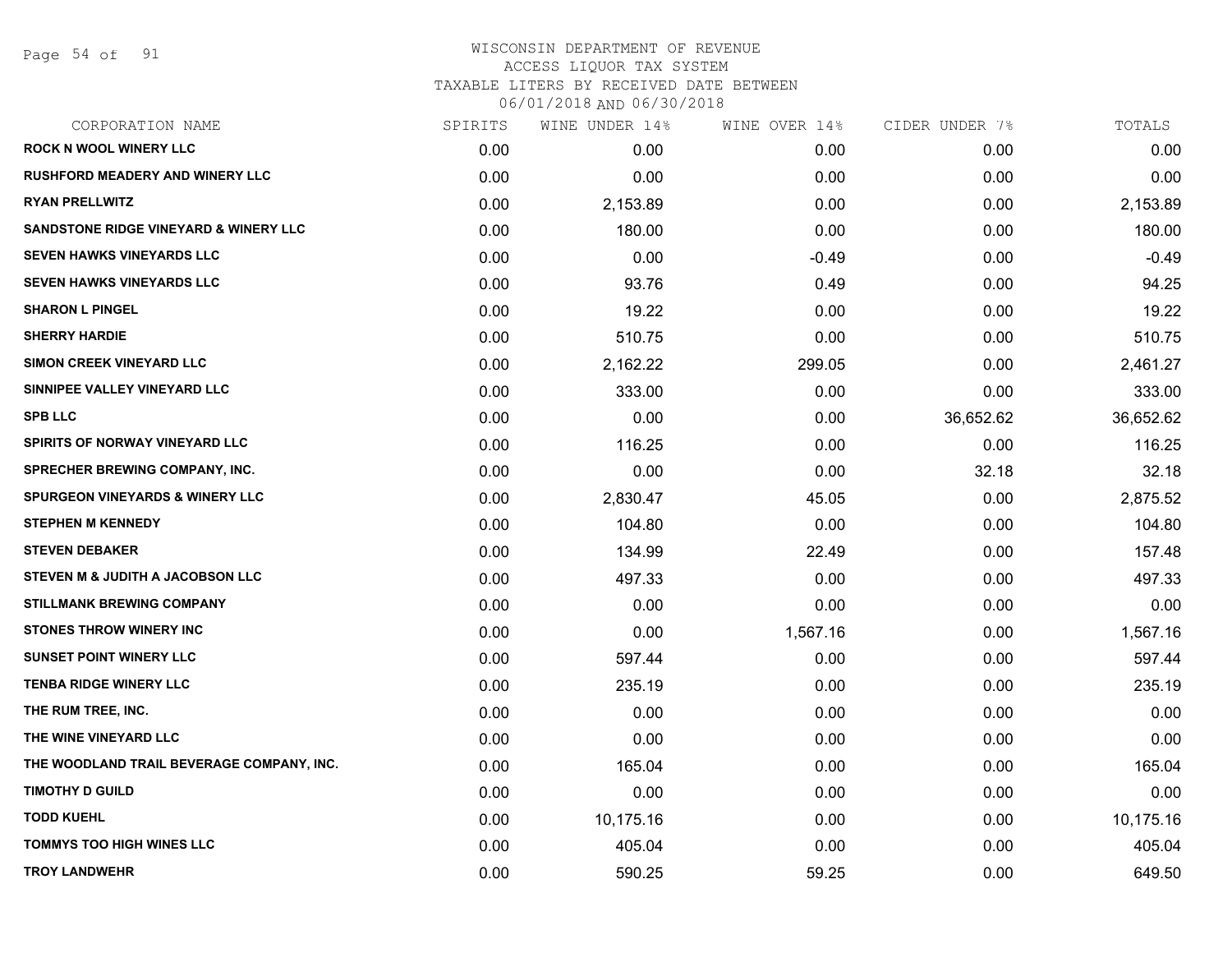Page 55 of 91

#### WISCONSIN DEPARTMENT OF REVENUE ACCESS LIQUOR TAX SYSTEM

TAXABLE LITERS BY RECEIVED DATE BETWEEN

| CORPORATION NAME                                   | SPIRITS | WINE UNDER 14% | WINE OVER 14% | CIDER UNDER 7% | TOTALS     |
|----------------------------------------------------|---------|----------------|---------------|----------------|------------|
| <b>TWO BROTHERS WINES LLC</b>                      | 0.00    | 1,526.99       | 0.00          | 0.00           | 1,526.99   |
| <b>UPSTREAM CIDER LLC</b>                          | 0.00    | 0.00           | 0.00          | 0.00           | 0.00       |
| VAN WYCHEN WINES INC.                              | 0.00    | 0.00           | 0.00          | 0.00           | 0.00       |
| <b>VERNON VINEYARDS LTD</b>                        | 0.00    | 886.92         | 0.00          | 0.00           | 886.92     |
| <b>VETRO WINERY LLC</b>                            | 0.00    | 0.00           | 0.00          | 0.00           | 0.00       |
| <b>VINES TO CELLAR, INC.</b>                       | 0.00    | 471.74         | 0.00          | 0.00           | 471.74     |
| <b>VON KLAUS WINERY LLC</b>                        | 0.00    | 0.00           | 0.00          | 0.00           | 0.00       |
| VON STIEHL WINERY LTD.                             | 0.00    | 0.00           | 0.00          | 0.00           | 0.00       |
| VON STIEHL WINERY LTD.                             | 0.00    | 5,210.98       | 397.09        | 2,438.93       | 8,047.00   |
| <b>VON STIEHL WINERY LTD.</b>                      | 0.00    | 0.00           | 0.00          | 0.00           | 0.00       |
| <b>WEST PRAIRIE WINERY LLC</b>                     | 0.00    | 29.34          | 0.00          | 0.00           | 29.34      |
| <b>WHISPERING BLUFFS VINEYARD &amp; WINERY LTD</b> | 0.00    | 618.00         | 19.50         | 0.00           | 637.50     |
| <b>WHISPERING WINDS WINERY LLC</b>                 | 0.00    | 179.81         | 0.00          | 0.00           | 179.81     |
| <b>WHITE BEAR SPIRITS LLC</b>                      | 0.00    | 32.49          | 0.00          | 0.00           | 32.49      |
| WHITE WINTER WINERY INC                            | 0.00    | 43.37          | 325.17        | 179.94         | 548.48     |
| <b>WILLIAM F BLUHM</b>                             | 0.00    | 4,978.06       | 53.22         | 0.00           | 5,031.28   |
| <b>WINEMAKER'S DAUGHTER LLC</b>                    | 0.00    | 567.81         | 0.00          | 0.00           | 567.81     |
| <b>WINESITTER BREWHOUSE LLC</b>                    | 0.00    | 0.00           | 0.00          | 0.00           | 0.00       |
| <b>WOLLERSHEIM WINERY, INC.</b>                    | 0.00    | 6,770.92       | 914.40        | 0.00           | 7,685.32   |
| <b>WOLLERSHEIM WINERY, INC.</b>                    | 0.00    | 54,054.07      | 1,301.09      | 0.00           | 55,355.16  |
| TOTAL LITERS FOR 6/30/2018                         | 0.00    | 214,808.97     | 7,698.28      | 43,290.65      | 265,797.90 |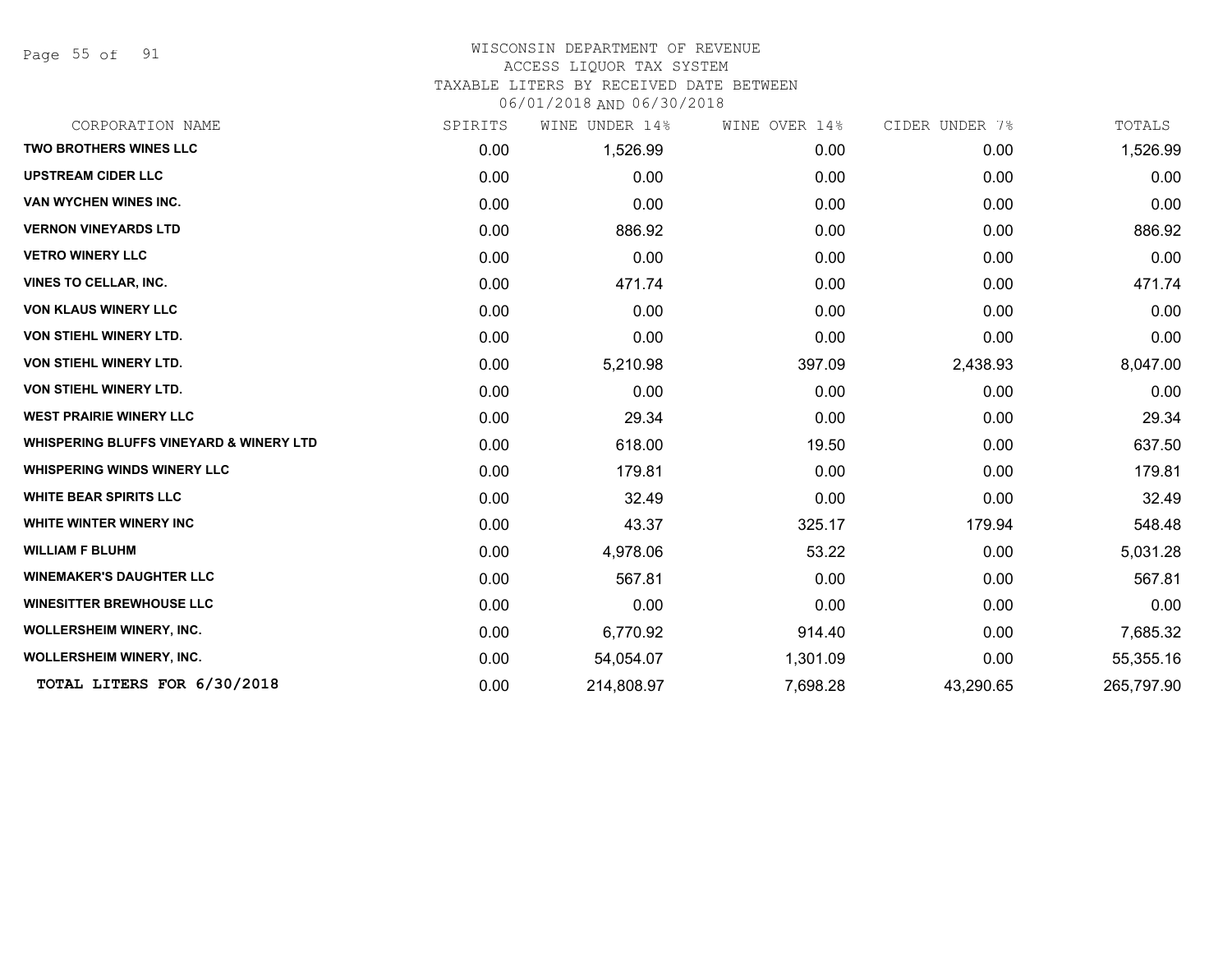Page 56 of 91

# WISCONSIN DEPARTMENT OF REVENUE ACCESS LIQUOR TAX SYSTEM TAXABLE LITERS BY RECEIVED DATE BETWEEN 06/01/2018 AND 06/30/2018

**WINE DIRECT SHIPPER (WDS) 1-800 WINESHOP.COM INC** 0.00 0.00 0.00 0.00 0.00 **2HAWK, LLC** 0.00 0.00 0.00 0.00 0.00 **7 & 8 LLC** 0.00 0.00 0.00 0.00 0.00 **A DONKEY AND GOAT LLC** 0.00 0.00 0.00 0.00 0.00 **A TO Z WINEWORKS LLC** 0.00 0.00 0.00 0.00 0.00 **A W DIRECT LLC** 0.00 0.00 0.00 0.00 0.00 **ABACELA VINEYARDS & WINERY INC** 0.00 0.00 0.00 0.00 0.00 **ABEJA LLC** 0.00 0.00 0.00 0.00 0.00 **ABREU VINEYARDS INC** 0.00 0.00 0.00 0.00 0.00 **AC VIN CO LLC** 0.00 0.00 0.00 0.00 0.00 **ACCOLADE WINES NORTH AMERICA INC** 0.00 0.00 0.00 0.00 0.00 **ACORN ALEGRIA WINERY** 0.00 4.50 4.50 0.00 9.00 **ADAMS WINERY LLC** 0.00 0.00 0.00 0.00 0.00 **ADELAIDA CELLARS INC** 0.00 0.00 0.00 0.00 0.00 **ADELSHEIM VINEYARD LLC** 0.00 0.00 0.00 0.00 0.00 **ADLER DEUTSCH VINEYARD LLC** 0.00 0.00 0.00 0.00 0.00 **AGATE RIDGE VINEYARD LLC** 0.00 0.00 0.00 0.00 0.00 CORPORATION NAME SPIRITS WINE UNDER 14% WINE OVER 14% CIDER UNDER 7% TOTALS

**AH WINES INC** 0.00 0.00 0.00 0.00 0.00 **AKA WINES LLC** 0.00 0.00 0.00 0.00 0.00 **ALEJANDRO BULGHERONI ESTATE LLC** 0.00 0.00 0.00 0.00 0.00 **ALEXANDER P OXMAN** 0.00 0.00 0.00 0.00 0.00 **ALEXANDRIA NICOLE CELLARS LLC** 0.00 0.00 0.00 0.00 0.00 **ALOFT WINES LLC** 0.00 0.00 0.00 0.00 0.00 **ALPHA & OMEGA WINERY LLC**  $\begin{array}{ccc} 0.00 & 0.00 & 0.00 & 0.00 & 0.00 & 0.00 \end{array}$ **ALTAMURA WINERY INC** 0.00 0.00 0.00 0.00 0.00 **ALVAREZ VINEYARDS LLC** 0.00 0.00 0.00 0.00 0.00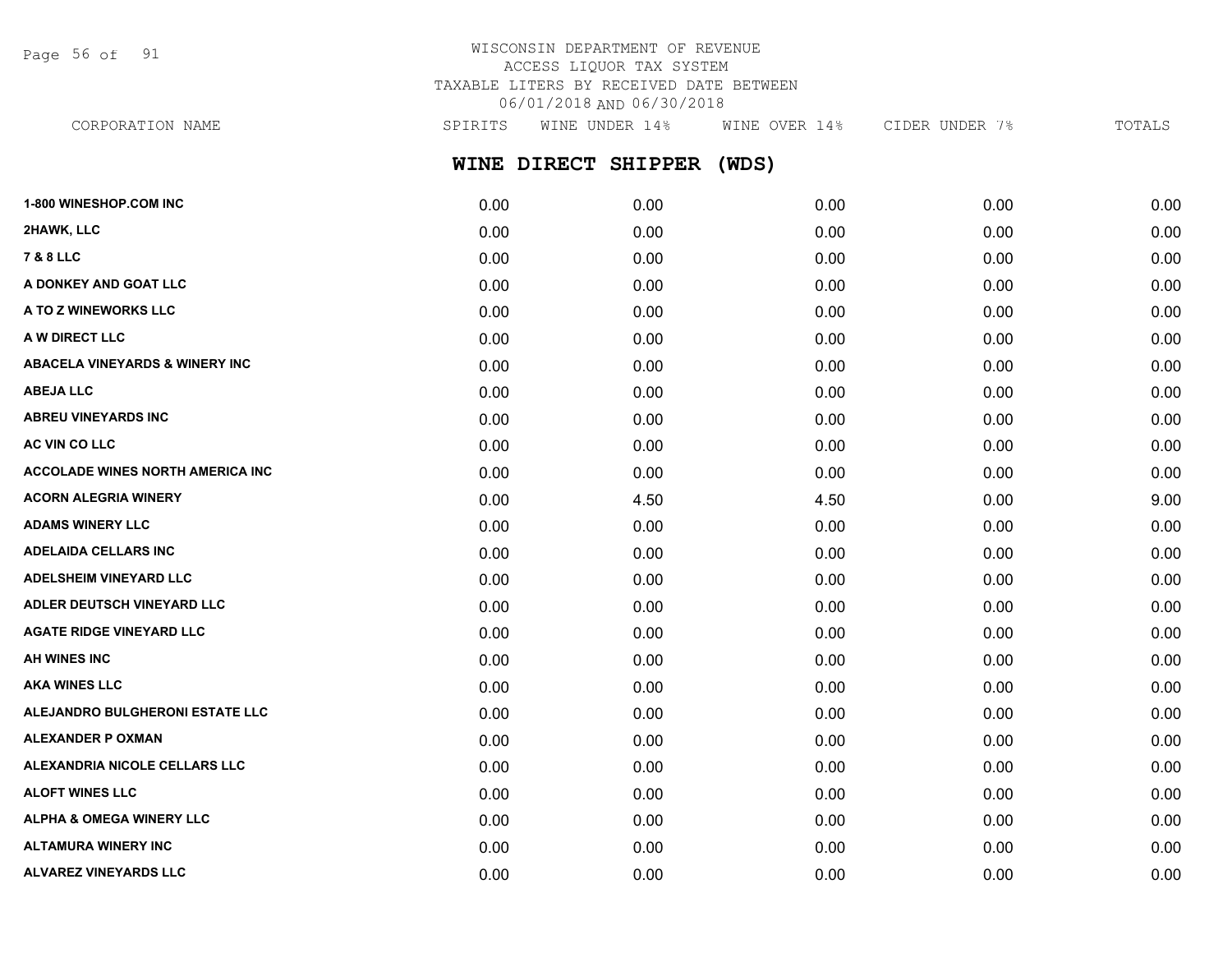Page 57 of 91

| CORPORATION NAME                            | SPIRITS | WINE UNDER 14% | WINE OVER 14% | CIDER UNDER 7% | TOTALS |
|---------------------------------------------|---------|----------------|---------------|----------------|--------|
| <b>AMANDA STEFL</b>                         | 0.00    | 0.00           | 0.00          | 0.00           | 0.00   |
| <b>AMAPOLA CREEK VINEYARDS &amp; WINERY</b> | 0.00    | 0.00           | 0.00          | 0.00           | 0.00   |
| <b>AMAVI CELLARS LLC</b>                    | 0.00    | 0.00           | 0.00          | 0.00           | 0.00   |
| <b>AMERICAN VINTNERS LLC</b>                | 0.00    | 0.00           | 0.00          | 0.00           | 0.00   |
| <b>AMERICAN WINE TRADE INC</b>              | 0.00    | 0.00           | 0.00          | 0.00           | 0.00   |
| <b>AMICI CELLARS INC</b>                    | 0.00    | 0.00           | 0.00          | 0.00           | 0.00   |
| <b>AMIZETTA VINEYARDS WINERY LLC</b>        | 0.00    | 0.00           | 0.00          | 0.00           | 0.00   |
| <b>AMPELOS CELLARS INC</b>                  | 0.00    | 0.00           | 0.00          | 0.00           | 0.00   |
| <b>AMUSE BOUCHE LLC</b>                     | 0.00    | 0.00           | 0.00          | 0.00           | 0.00   |
| <b>ANCIENT PEAK INC</b>                     | 0.00    | 0.00           | 0.00          | 0.00           | 0.00   |
| <b>ANDERSONS CONN VALLEY WINERY INC</b>     | 0.00    | 0.00           | 0.00          | 0.00           | 0.00   |
| <b>ANDREW J CARINI</b>                      | 0.00    | 0.00           | 0.00          | 0.00           | 0.00   |
| <b>ANIMOLP</b>                              | 0.00    | 0.00           | 0.00          | 0.00           | 0.00   |
| <b>ANOMALY VINEYARDS LLC</b>                | 0.00    | 0.00           | 0.00          | 0.00           | 0.00   |
| <b>ANTHILL FARMS LLC</b>                    | 0.00    | 0.00           | 0.00          | 0.00           | 0.00   |
| <b>ANTHONY M TRUCHARD</b>                   | 0.00    | 0.00           | 0.00          | 0.00           | 0.00   |
| <b>ANTHONY ROAD WINE CO INC</b>             | 0.00    | 0.00           | 0.00          | 0.00           | 0.00   |
| <b>APPELLATION TRADING COMPANY LLC</b>      | 0.00    | 0.00           | 0.00          | 0.00           | 0.00   |
| <b>AQUA PUMPKIN INC</b>                     | 0.00    | 0.00           | 0.00          | 0.00           | 0.00   |
| <b>ARCHANGEL INVESTMENTS LLC</b>            | 0.00    | 0.00           | 0.00          | 0.00           | 0.00   |
| <b>ARETE WINES LLC</b>                      | 0.00    | 0.00           | 0.00          | 0.00           | 0.00   |
| <b>ARIETTA INC</b>                          | 0.00    | 0.00           | 0.00          | 0.00           | 0.00   |
| <b>ARISTA WINES LLC</b>                     | 0.00    | 0.00           | 0.00          | 0.00           | 0.00   |
| ARIZONA STRONGHOLD VINEYARDS LLC            | 0.00    | 0.00           | 0.00          | 0.00           | 0.00   |
| <b>ARKENSTONE VINEYARDS LLC</b>             | 0.00    | 0.00           | 0.00          | 0.00           | 0.00   |
| <b>ARMIDA WINERY INC</b>                    | 0.00    | 0.00           | 0.00          | 0.00           | 0.00   |
| <b>ARMSTRONG VINEYARDS INC</b>              | 0.00    | 0.00           | 0.00          | 0.00           | 0.00   |
| <b>ARRINGTON VINEYARDS LLC</b>              | 0.00    | 0.00           | 0.00          | 0.00           | 0.00   |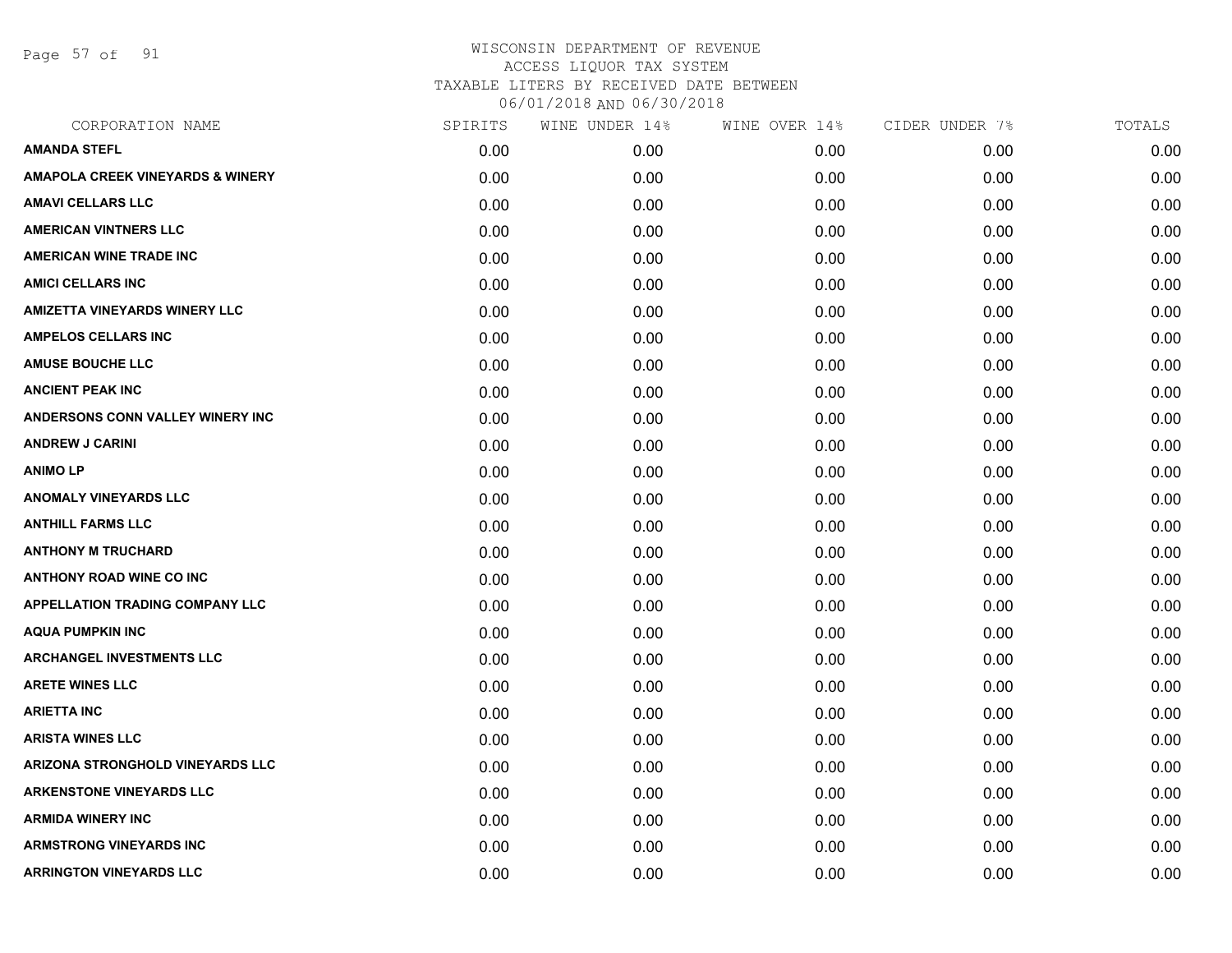Page 58 of 91

| CORPORATION NAME                       | SPIRITS | WINE UNDER 14% | WINE OVER 14% | CIDER UNDER 7% | TOTALS |
|----------------------------------------|---------|----------------|---------------|----------------|--------|
| <b>ARTISTE MANAGEMENT CO LLC</b>       | 0.00    | 0.00           | 0.00          | 0.00           | 0.00   |
| AU BON CLIMAT LLC                      | 0.00    | 0.00           | 0.00          | 0.00           | 0.00   |
| <b>AUBERT WINEGROWING INC</b>          | 0.00    | 0.00           | 0.00          | 0.00           | 0.00   |
| <b>AUGUST BRIGGS JR INC</b>            | 0.00    | 0.00           | 0.00          | 0.00           | 0.00   |
| <b>AUSTIN NICHOLS &amp; CO INC</b>     | 0.00    | 0.00           | 0.00          | 0.00           | 0.00   |
| <b>AVV WINERY CO LLC</b>               | 0.00    | 0.00           | 0.00          | 0.00           | 0.00   |
| <b>B &amp; B ORGANICS, LLC</b>         | 0.00    | 0.00           | 0.00          | 0.00           | 0.00   |
| <b>B WISE VINEYARDS LLC</b>            | 0.00    | 0.00           | 0.00          | 0.00           | 0.00   |
| <b>BADGER MOUNTAIN INC</b>             | 0.00    | 0.00           | 0.00          | 0.00           | 0.00   |
| <b>BALBOA WINERY LLC</b>               | 0.00    | 0.00           | 0.00          | 0.00           | 0.00   |
| <b>BALLENTINE VINEYARDS INC</b>        | 0.00    | 0.00           | 0.00          | 0.00           | 0.00   |
| <b>BALTIMORE BEND VINEYARD LLC</b>     | 0.00    | 0.00           | 0.00          | 0.00           | 0.00   |
| <b>BANSHEE WINES LLC</b>               | 0.00    | 0.00           | 0.00          | 0.00           | 0.00   |
| <b>BARABOO BLUFF WINERY, LLC</b>       | 0.00    | 0.00           | 0.00          | 0.00           | 0.00   |
| <b>BARGETTOS SANTA CRUZ WINERY INC</b> | 0.00    | 0.00           | 0.00          | 0.00           | 0.00   |
| <b>BARNARD GRIFFIN INC</b>             | 0.00    | 0.00           | 0.00          | 0.00           | 0.00   |
| <b>BARNETT VINEYARDS LP</b>            | 0.00    | 0.00           | 0.00          | 0.00           | 0.00   |
| <b>BATTLE FAMILY VINEYARDS LLC</b>     | 0.00    | 0.00           | 0.00          | 0.00           | 0.00   |
| <b>BAW INC</b>                         | 0.00    | 0.00           | 0.00          | 0.00           | 0.00   |
| <b>BAYFIELD WINERY, LTD.</b>           | 0.00    | 0.00           | 0.00          | 0.00           | 0.00   |
| <b>BEAUX FRERES LLC</b>                | 0.00    | 0.00           | 0.00          | 0.00           | 0.00   |
| <b>BECKER FARMS INC</b>                | 0.00    | 0.00           | 0.00          | 0.00           | 0.00   |
| <b>BEDELL NORTH FORK LLC</b>           | 0.00    | 0.00           | 0.00          | 0.00           | 0.00   |
| <b>BEHRENS AND DRINKWARD</b>           | 0.00    | 0.00           | 0.00          | 0.00           | 0.00   |
| <b>BEL VINO LLC</b>                    | 0.00    | 0.00           | 0.00          | 0.00           | 0.00   |
| <b>BELLEVINEZ LLC</b>                  | 0.00    | 0.00           | 0.00          | 0.00           | 0.00   |
| <b>BENESSERE VINEYARDS LTD</b>         | 0.00    | 0.00           | 0.00          | 0.00           | 0.00   |
| <b>BENNETT LANE WINERY LLC</b>         | 0.00    | 0.00           | 0.00          | 0.00           | 0.00   |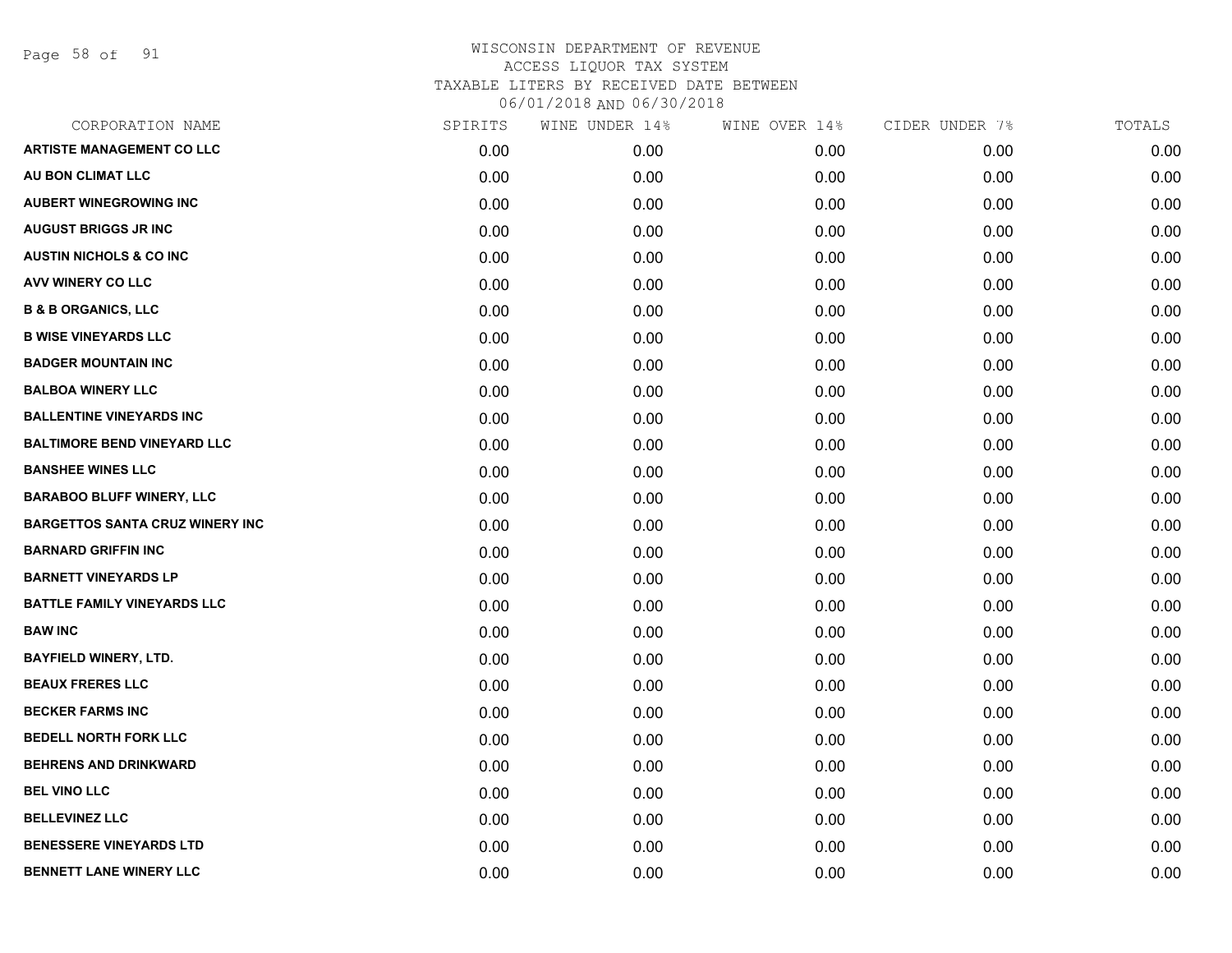Page 59 of 91

| CORPORATION NAME                              | SPIRITS | WINE UNDER 14% | WINE OVER 14% | CIDER UNDER 7% | TOTALS |
|-----------------------------------------------|---------|----------------|---------------|----------------|--------|
| <b>BENOVIA WINERY LLC</b>                     | 0.00    | 0.00           | 0.00          | 0.00           | 0.00   |
| <b>BENT CREEK WINERY LLC</b>                  | 0.00    | 0.00           | 0.00          | 0.00           | 0.00   |
| <b>BENTON-LANE LLC</b>                        | 0.00    | 0.00           | 0.00          | 0.00           | 0.00   |
| <b>BERGSTROM WINES LLC</b>                    | 0.00    | 0.00           | 0.00          | 0.00           | 0.00   |
| <b>BERNARDUS LLC</b>                          | 0.00    | 0.00           | 0.00          | 0.00           | 0.00   |
| BETHEL HEIGHTS VINEYARD INC                   | 0.00    | 0.00           | 0.00          | 0.00           | 0.00   |
| BETTER BRANDS INTERNATIONAL                   | 0.00    | 0.00           | 0.00          | 0.00           | 0.00   |
| <b>BETZ CELLARS LLC</b>                       | 0.00    | 0.00           | 0.00          | 0.00           | 0.00   |
| <b>BIG BASIN VINEYARDS LLC</b>                | 0.00    | 0.00           | 0.00          | 0.00           | 0.00   |
| <b>BIG TABLE FARM, INC</b>                    | 0.00    | 0.00           | 0.00          | 0.00           | 0.00   |
| <b>BILTMORE ESTATE WINE COMPANY</b>           | 0.00    | 0.00           | 0.00          | 0.00           | 0.00   |
| <b>BLACK CAT VINEYARD LLC</b>                 | 0.00    | 0.00           | 0.00          | 0.00           | 0.00   |
| <b>BLACK MESA WINERY LLC</b>                  | 0.00    | 0.00           | 0.00          | 0.00           | 0.00   |
| <b>BLACKBIRD VINEYARDS LLC</b>                | 0.00    | 0.00           | 0.00          | 0.00           | 0.00   |
| <b>BLANKIET ESTATE LLC</b>                    | 0.00    | 0.00           | 0.00          | 0.00           | 0.00   |
| <b>BLIND HORSE WINERY LLC</b>                 | 0.00    | 0.00           | 0.00          | 0.00           | 0.00   |
| <b>BLUE MOUNTAIN CIDER COMPANY LLC</b>        | 0.00    | 0.00           | 0.00          | 0.00           | 0.00   |
| <b>BLUE SKY VINTNERS LLC</b>                  | 0.00    | 0.00           | 0.00          | 0.00           | 0.00   |
| <b>BNA WINE GROUP LLC</b>                     | 0.00    | 0.00           | 0.00          | 0.00           | 0.00   |
| <b>BOARS VIEW LLC</b>                         | 0.00    | 0.00           | 0.00          | 0.00           | 0.00   |
| <b>BOEGER WINERY INC</b>                      | 0.00    | 0.00           | 0.00          | 0.00           | 0.00   |
| <b>BOGLE VINEYARDS INC</b>                    | 0.00    | 0.00           | 0.00          | 0.00           | 0.00   |
| <b>BONNY DOON WINERY INC</b>                  | 0.00    | 0.00           | 0.00          | 0.00           | 0.00   |
| <b>BOOKWALTER WINERY LLC</b>                  | 0.00    | 0.00           | 0.00          | 0.00           | 0.00   |
| <b>BOTHAM VINEYARDS, INC.</b>                 | 0.00    | 0.00           | 0.00          | 0.00           | 0.00   |
| <b>BOUCHAINE VINEYARDS INC</b>                | 0.00    | 0.00           | 0.00          | 0.00           | 0.00   |
| <b>BOWERS HARBOR VINEYARDS AND WINERY INC</b> | 0.00    | 0.00           | 0.00          | 0.00           | 0.00   |
| <b>BRANCHES WINERY LLC</b>                    | 0.00    | 0.00           | 0.00          | 0.00           | 0.00   |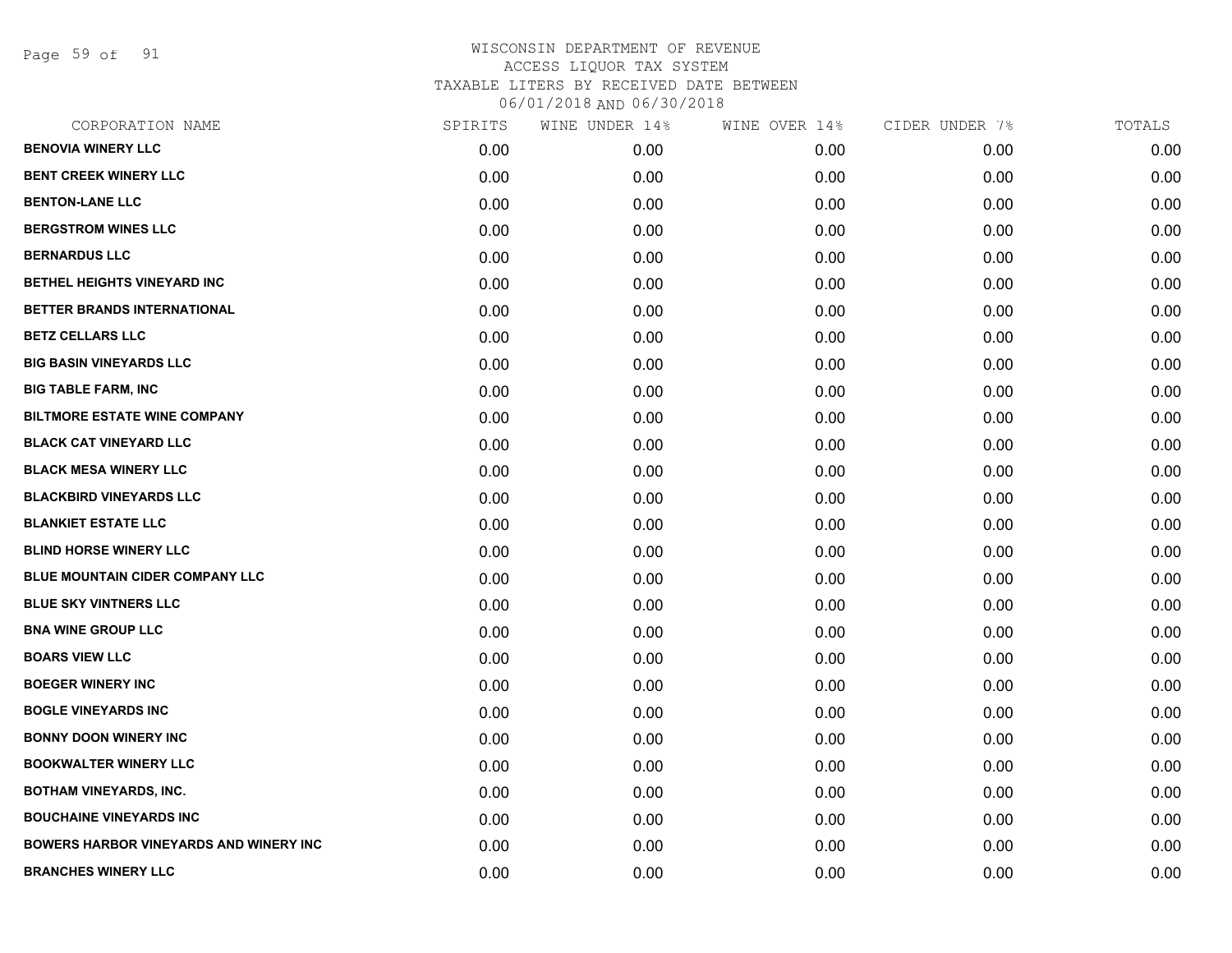Page 60 of 91

| CORPORATION NAME                             | SPIRITS | WINE UNDER 14% | WINE OVER 14% | CIDER UNDER 7% | TOTALS |
|----------------------------------------------|---------|----------------|---------------|----------------|--------|
| <b>BRASSFIELD ESTATE WINERY LLC</b>          | 0.00    | 0.00           | 0.00          | 0.00           | 0.00   |
| <b>BRESSLER VINEYARDS LLC</b>                | 0.00    | 0.00           | 0.00          | 0.00           | 0.00   |
| <b>BRET LOPEZ</b>                            | 0.00    | 0.00           | 0.00          | 0.00           | 0.00   |
| <b>BRIAN CARTER CELLARS LLC</b>              | 0.00    | 0.00           | 0.00          | 0.00           | 0.00   |
| <b>BRIAN M HEATH</b>                         | 0.00    | 0.00           | 0.00          | 0.00           | 0.00   |
| <b>BRIGADOON FARM &amp; WINERY LLC</b>       | 0.00    | 0.00           | 0.00          | 0.00           | 0.00   |
| <b>BRIGHT CELLARS INC</b>                    | 0.00    | 0.00           | 0.00          | 0.00           | 0.00   |
| <b>BRONCO WINE COMPANY</b>                   | 0.00    | 0.00           | 0.00          | 0.00           | 0.00   |
| BROWN COUNTY WINE COMPANY, INC.              | 0.00    | 0.00           | 0.00          | 0.00           | 0.00   |
| <b>BROWN ESTATE VINEYARDS LLC</b>            | 0.00    | 0.00           | 0.00          | 0.00           | 0.00   |
| <b>BRUTOCAO CELLARS LP</b>                   | 0.00    | 0.00           | 0.00          | 0.00           | 0.00   |
| <b>BRYANT VINEYARDS INC</b>                  | 0.00    | 0.00           | 0.00          | 0.00           | 0.00   |
| <b>BUCKLER FAMILY VINEYARDS LLC</b>          | 0.00    | 0.00           | 0.00          | 0.00           | 0.00   |
| <b>BULLY HILL VINEYARDS INC</b>              | 0.00    | 0.00           | 0.00          | 0.00           | 0.00   |
| <b>BURGESS CELLARS INC</b>                   | 0.00    | 0.00           | 0.00          | 0.00           | 0.00   |
| <b>BURRELL SCHOOL VINEYARDS INC</b>          | 0.00    | 0.00           | 0.00          | 0.00           | 0.00   |
| <b>BUTTONWOOD FARM WINERY INC</b>            | 0.00    | 0.00           | 0.00          | 0.00           | 0.00   |
| <b>C &amp; C WINE SERVICES INC</b>           | 0.00    | 0.00           | 0.00          | 0.00           | 0.00   |
| <b>C &amp; N CORPORATION</b>                 | 0.00    | 0.00           | 0.00          | 0.00           | 0.00   |
| <b>C G DI ARIE VINEYARD &amp; WINERY LLC</b> | 0.00    | 0.00           | 0.00          | 0.00           | 0.00   |
| <b>C MONDAVI &amp; SONS</b>                  | 0.00    | 0.00           | 0.00          | 0.00           | 0.00   |
| <b>CADA LLC</b>                              | 0.00    | 0.00           | 0.00          | 0.00           | 0.00   |
| <b>CAIN CELLARS INC</b>                      | 0.00    | 0.00           | 0.00          | 0.00           | 0.00   |
| <b>CAKEBREAD CELLARS</b>                     | 0.00    | 0.00           | 0.00          | 0.00           | 0.00   |
| <b>CALCAREOUS VINEYARD LLC</b>               | 0.00    | 0.00           | 0.00          | 0.00           | 0.00   |
| <b>CALDWELL WINERY LLC</b>                   | 0.00    | 0.00           | 0.00          | 0.00           | 0.00   |
| <b>CALERA WINE COMPANY LP</b>                | 0.00    | 0.00           | 0.00          | 0.00           | 0.00   |
| <b>CALLAWAY TEMECULA LP</b>                  | 0.00    | 0.00           | 0.00          | 0.00           | 0.00   |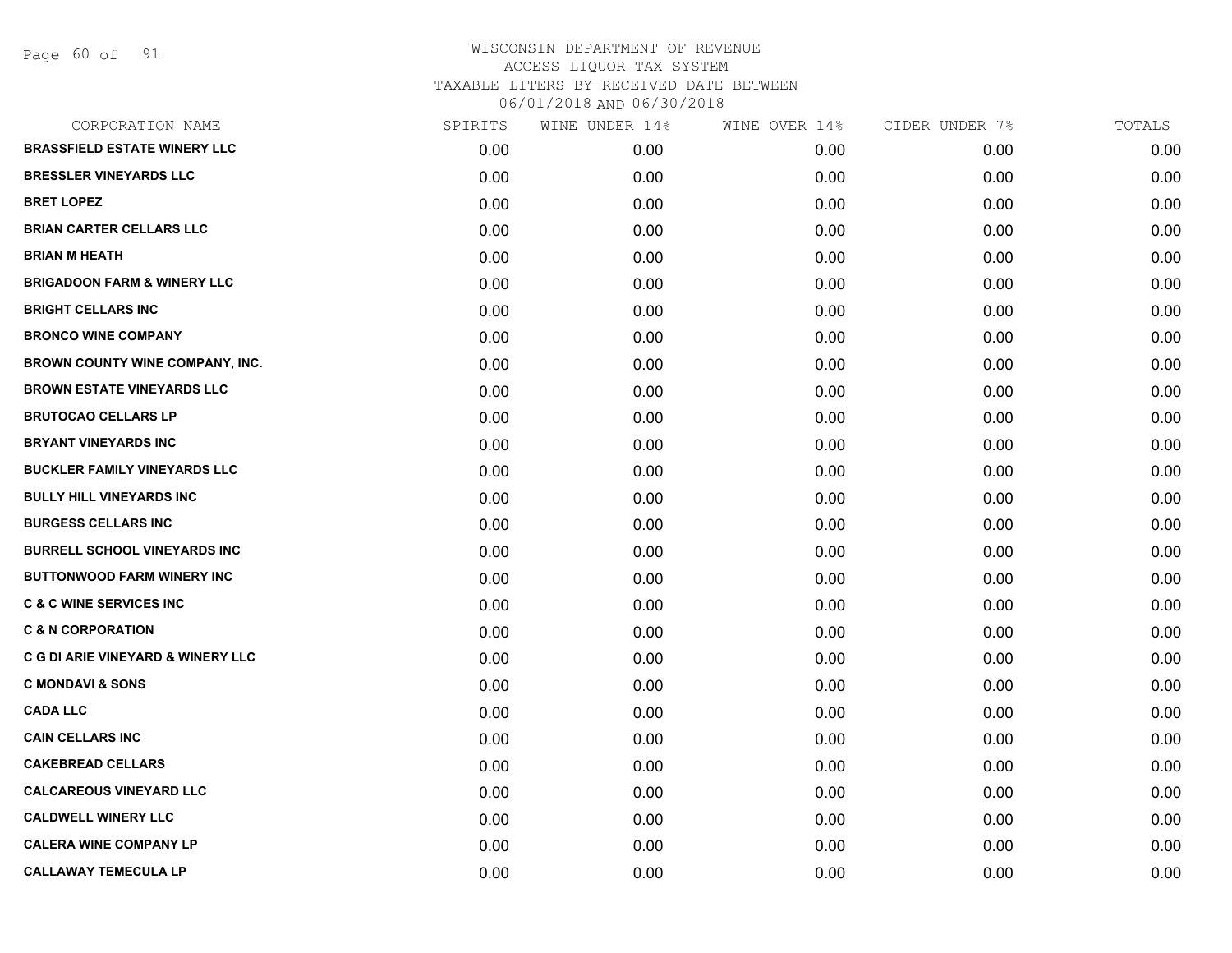Page 61 of 91

| CORPORATION NAME                                  | SPIRITS | WINE UNDER 14% | WINE OVER 14% | CIDER UNDER 7% | TOTALS |
|---------------------------------------------------|---------|----------------|---------------|----------------|--------|
| <b>CANA'S FEAST WINERY LLC</b>                    | 0.00    | 0.00           | 0.00          | 0.00           | 0.00   |
| <b>CARACCIOLI CELLARS INC</b>                     | 0.00    | 0.00           | 0.00          | 0.00           | 0.00   |
| <b>CARL THOMA</b>                                 | 0.00    | 0.00           | 0.00          | 0.00           | 0.00   |
| <b>CARLISLE WINERY &amp; VINEYARDS LLC</b>        | 0.00    | 0.00           | 0.00          | 0.00           | 0.00   |
| <b>CARLOS CREEK WINERY INC</b>                    | 0.00    | 0.00           | 0.00          | 0.00           | 0.00   |
| <b>CARLSON VINEYARDS INC</b>                      | 0.00    | 0.00           | 0.00          | 0.00           | 0.00   |
| <b>CARNEROS WINE COMPANY INC</b>                  | 0.00    | 0.00           | 0.00          | 0.00           | 0.00   |
| <b>CASTORO CELLARS</b>                            | 0.00    | 0.00           | 0.00          | 0.00           | 0.00   |
| <b>CATHERINE ELIZABETH INC</b>                    | 0.00    | 0.00           | 0.00          | 0.00           | 0.00   |
| <b>CAYMUS VINEYARDS INC</b>                       | 0.00    | 0.00           | 0.00          | 0.00           | 0.00   |
| <b>CECIL A ZERBA</b>                              | 0.00    | 0.00           | 0.00          | 0.00           | 0.00   |
| <b>CEDAR KNOLL VINEYARDS INC</b>                  | 0.00    | 0.00           | 0.00          | 0.00           | 0.00   |
| <b>CEJA VINEYARDS INC</b>                         | 0.00    | 0.00           | 0.00          | 0.00           | 0.00   |
| <b>CELLAR RAT CELLARS LLC</b>                     | 0.00    | 0.00           | 0.00          | 0.00           | 0.00   |
| <b>CHACEWATER LLC</b>                             | 0.00    | 1.52           | 19.52         | 0.00           | 21.04  |
| <b>CHAPPELLET WINERY INC</b>                      | 0.00    | 0.00           | 0.00          | 0.00           | 0.00   |
| <b>CHARLES &amp; MARTHA BARRA</b>                 | 0.00    | 0.00           | 0.00          | 0.00           | 0.00   |
| <b>CHARLES REININGER LLC</b>                      | 0.00    | 0.00           | 0.00          | 0.00           | 0.00   |
| <b>CHATEAU BIANCA INC</b>                         | 0.00    | 0.00           | 0.00          | 0.00           | 0.00   |
| <b>CHATEAU DIANA LLC</b>                          | 0.00    | 0.00           | 0.00          | 0.00           | 0.00   |
| <b>CHATEAU GRAND TRAVERSE LTD</b>                 | 0.00    | 0.00           | 0.00          | 0.00           | 0.00   |
| <b>CHATEAU MARGENE INC</b>                        | 0.00    | 0.00           | 0.00          | 0.00           | 0.00   |
| <b>CHATEAU MORRISETTE INC</b>                     | 0.00    | 0.00           | 0.00          | 0.00           | 0.00   |
| <b>CHATEAU OPERATIONS, LTD.</b>                   | 0.00    | 0.00           | 0.00          | 0.00           | 0.00   |
| <b>CHATEAU POTELLE HOLDINGS LLC</b>               | 0.00    | 0.00           | 0.00          | 0.00           | 0.00   |
| <b>CHATEAU ST CROIX WINERY &amp; VINEYARD LLC</b> | 0.00    | 0.00           | 0.00          | 0.00           | 0.00   |
| <b>CHERRY HILL LLC</b>                            | 0.00    | 0.00           | 0.00          | 0.00           | 0.00   |
| CHIARELLO FAMILY VINEYARDS LLC                    | 0.00    | 0.00           | 0.00          | 0.00           | 0.00   |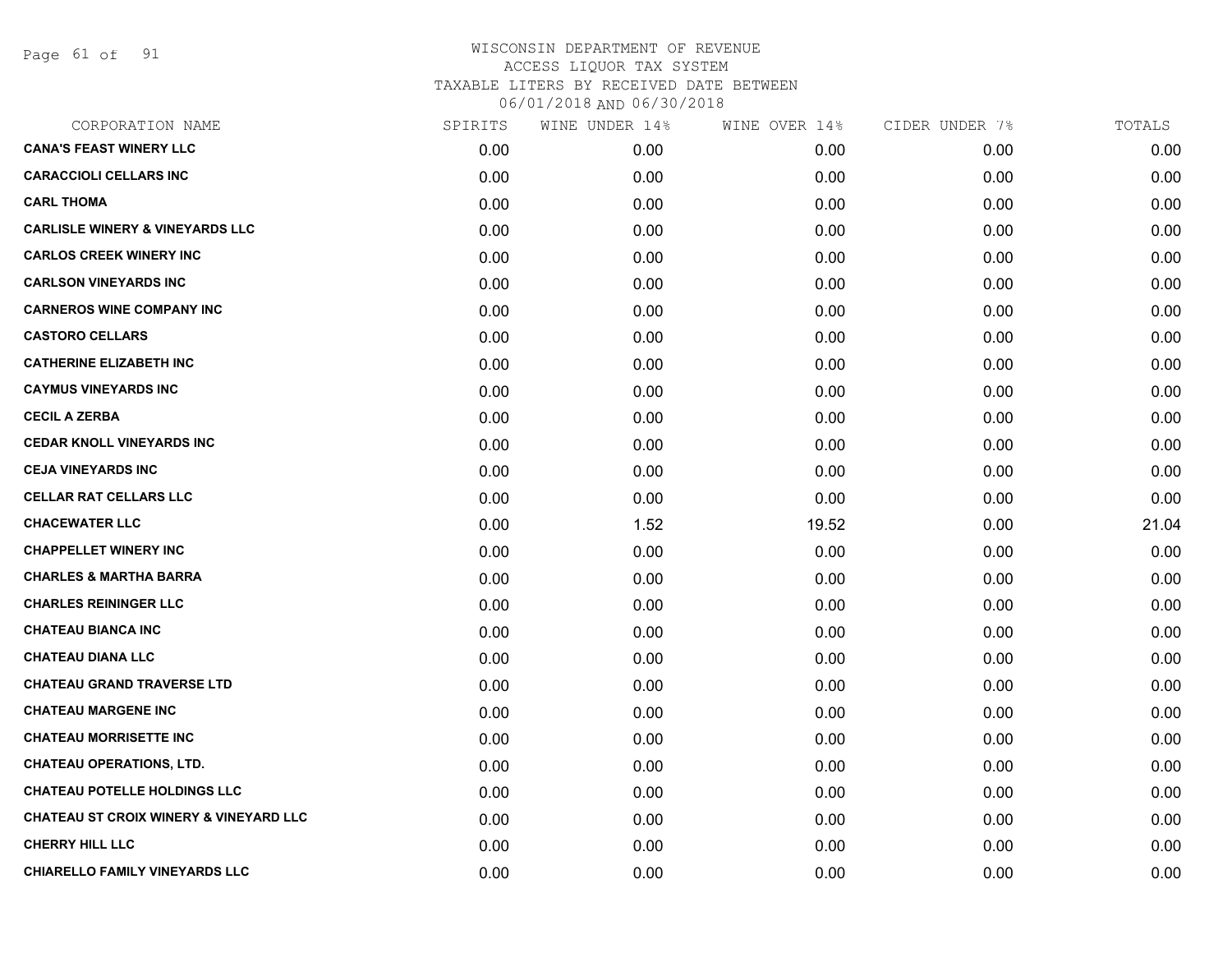Page 62 of 91

| CORPORATION NAME                                | SPIRITS | WINE UNDER 14% | WINE OVER 14% | CIDER UNDER 7% | TOTALS |
|-------------------------------------------------|---------|----------------|---------------|----------------|--------|
| <b>CHIMNEY ROCK WINERY LLC</b>                  | 0.00    | 0.00           | 0.00          | 0.00           | 0.00   |
| <b>CHRISTOPHE BARON</b>                         | 0.00    | 0.00           | 0.00          | 0.00           | 0.00   |
| <b>CHRISTOPHER FIGGINS</b>                      | 0.00    | 0.00           | 0.00          | 0.00           | 0.00   |
| <b>CIDER HOUSE OF WISCONSIN LLC</b>             | 0.00    | 0.00           | 0.00          | 0.00           | 0.00   |
| <b>CINNABAR WINERY LLC</b>                      | 0.00    | 0.00           | 0.00          | 0.00           | 0.00   |
| CITY VINTNERS SAN FRANCISCO WINERY LLC          | 0.00    | 0.00           | 0.00          | 0.00           | 0.00   |
| <b>CLAY JAR HOLDINGS LLC</b>                    | 0.00    | 0.00           | 0.00          | 0.00           | 0.00   |
| <b>CLEARWATER CANYON CELLARS LLC</b>            | 0.00    | 0.00           | 0.00          | 0.00           | 0.00   |
| <b>CLIF BAR FAMILY WINERY &amp; FARM LLC</b>    | 0.00    | 0.00           | 0.00          | 0.00           | 0.00   |
| <b>CLINE CELLARS INC</b>                        | 0.00    | 0.00           | 0.00          | 0.00           | 0.00   |
| <b>CLOS DU VAL WINE CO LTD</b>                  | 0.00    | 0.00           | 0.00          | 0.00           | 0.00   |
| <b>CLOS LACHANCE WINES LLC</b>                  | 0.00    | 0.00           | 0.00          | 0.00           | 0.00   |
| <b>COCKERELL WINE CONSULTING LLC</b>            | 0.00    | 0.00           | 0.00          | 0.00           | 0.00   |
| <b>CODORNIU NAPA INC</b>                        | 0.00    | 0.00           | 0.00          | 0.00           | 0.00   |
| <b>COELHO WINERY INC</b>                        | 0.00    | 0.00           | 0.00          | 0.00           | 0.00   |
| <b>COL SOLARE, LLP</b>                          | 0.00    | 0.00           | 0.00          | 0.00           | 0.00   |
| <b>COLGIN PARTNERS LLC</b>                      | 0.00    | 0.00           | 0.00          | 0.00           | 0.00   |
| <b>COLLEEN M BOS</b>                            | 0.00    | 0.00           | 0.00          | 0.00           | 0.00   |
| <b>COLUMBIA RIVER WINERY INC</b>                | 0.00    | 0.00           | 0.00          | 0.00           | 0.00   |
| <b>CONSTELLATION BRANDS U.S. OPERATIONS INC</b> | 0.00    | 0.00           | 0.00          | 0.00           | 0.00   |
| <b>CONUNDRUM WINERY LLC</b>                     | 0.00    | 0.00           | 0.00          | 0.00           | 0.00   |
| <b>CONWAY VINEYARDS INC</b>                     | 0.00    | 0.00           | 0.00          | 0.00           | 0.00   |
| <b>COOL HAND VINEYARDS LLC</b>                  | 0.00    | 0.00           | 0.00          | 0.00           | 0.00   |
| <b>COPPER CANE LLC</b>                          | 0.00    | 0.00           | 0.00          | 0.00           | 0.00   |
| <b>CORISON WINERY INC</b>                       | 0.00    | 0.00           | 0.00          | 0.00           | 0.00   |
| <b>CORNERSTONE CELLARS LLC</b>                  | 0.00    | 0.00           | 0.00          | 0.00           | 0.00   |
| <b>CORY J MICHAL</b>                            | 0.00    | 0.00           | 0.00          | 0.00           | 0.00   |
| <b>COURAGEOUS INC</b>                           | 0.00    | 0.00           | 0.00          | 0.00           | 0.00   |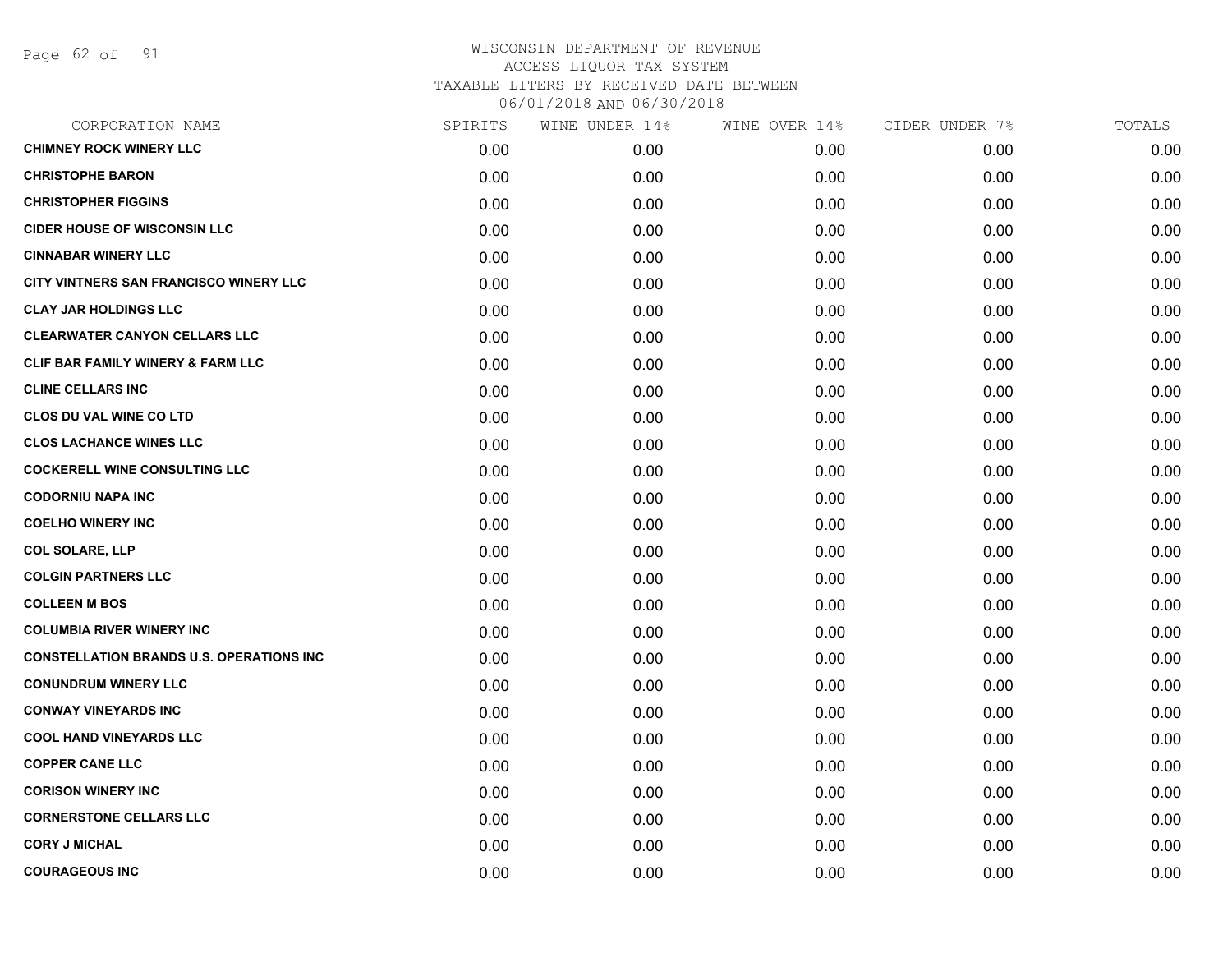Page 63 of 91

| CORPORATION NAME                       | SPIRITS | WINE UNDER 14% | WINE OVER 14% | CIDER UNDER 7% | TOTALS |
|----------------------------------------|---------|----------------|---------------|----------------|--------|
| <b>CRAIG FLETCHER</b>                  | 0.00    | 0.00           | 0.00          | 0.00           | 0.00   |
| <b>CRAIG S HANDLY</b>                  | 0.00    | 0.00           | 0.00          | 0.00           | 0.00   |
| <b>CREATIVE WINE CONCEPTS INC</b>      | 0.00    | 0.00           | 0.00          | 0.00           | 0.00   |
| <b>CREW WINE COMPANY LLC</b>           | 0.00    | 0.00           | 0.00          | 0.00           | 0.00   |
| <b>CRIMSON WINE GROUP LTD</b>          | 0.00    | 0.00           | 0.00          | 0.00           | 0.00   |
| <b>CRISTOM VINEYARDS INC</b>           | 0.00    | 0.00           | 0.00          | 0.00           | 0.00   |
| <b>CROCKER &amp; STARR WINE CO LLC</b> | 0.00    | 0.00           | 0.00          | 0.00           | 0.00   |
| <b>CROWN POINT WINERY LLC</b>          | 0.00    | 0.00           | 0.00          | 0.00           | 0.00   |
| <b>CULTIVATE WINES LLC</b>             | 0.00    | 0.00           | 0.00          | 0.00           | 0.00   |
| <b>CUNAT PREMIUM VINEYARDS LLC</b>     | 0.00    | 0.00           | 0.00          | 0.00           | 0.00   |
| <b>CUSHMAN WINERY CORPORATION</b>      | 0.00    | 0.00           | 0.00          | 0.00           | 0.00   |
| <b>CUVAISON INC</b>                    | 0.00    | 0.00           | 0.00          | 0.00           | 0.00   |
| <b>CWC WINERY LLC</b>                  | 0.00    | 0.00           | 0.00          | 0.00           | 0.00   |
| <b>D &amp; J F CELLARS INC</b>         | 0.00    | 0.00           | 0.00          | 0.00           | 0.00   |
| <b>D MYERS LLC</b>                     | 0.00    | 0.00           | 0.00          | 0.00           | 0.00   |
| <b>DANA ESTATES INC</b>                | 0.00    | 0.00           | 0.00          | 0.00           | 0.00   |
| <b>DANICA PATRICK</b>                  | 0.00    | 0.00           | 0.00          | 0.00           | 0.00   |
| <b>DANIEL J KOEPKE</b>                 | 0.00    | 0.00           | 0.00          | 0.00           | 0.00   |
| DANZA DEL SOL WINERY INC               | 0.00    | 0.00           | 0.00          | 0.00           | 0.00   |
| <b>DANZINGER VINEYARDS LLC</b>         | 0.00    | 0.00           | 0.00          | 0.00           | 0.00   |
| <b>DAOU VINEYARDS LLC</b>              | 0.00    | 0.00           | 0.00          | 0.00           | 0.00   |
| <b>DARIOUSH KHALEDI WINERY LLC</b>     | 0.00    | 0.00           | 0.00          | 0.00           | 0.00   |
| <b>DAVID BRUCE WINERY INC</b>          | 0.00    | 0.00           | 0.00          | 0.00           | 0.00   |
| <b>DAVID COFFARO</b>                   | 0.00    | 0.00           | 0.00          | 0.00           | 0.00   |
| <b>DAVID J MATTHEWS</b>                | 0.00    | 0.00           | 0.00          | 0.00           | 0.00   |
| <b>DAVID JAMES LLC</b>                 | 0.00    | 0.00           | 0.00          | 0.00           | 0.00   |
| <b>DAVIDS PINOT VINEYARDS INC</b>      | 0.00    | 0.00           | 0.00          | 0.00           | 0.00   |
| <b>DAVIS ESTATES LLC</b>               | 0.00    | 0.00           | 0.00          | 0.00           | 0.00   |
|                                        |         |                |               |                |        |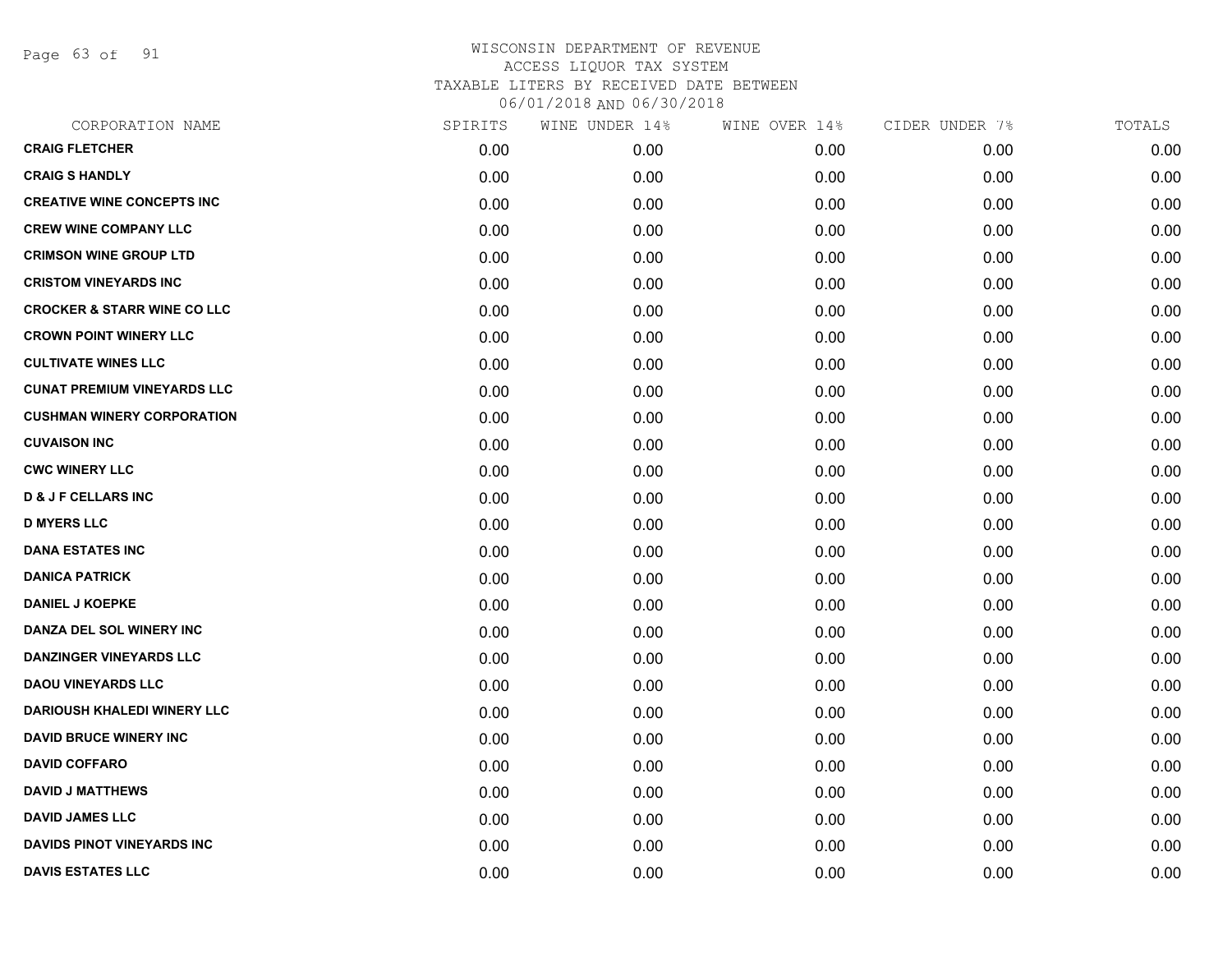Page 64 of 91

| CORPORATION NAME                                                         | SPIRITS | WINE UNDER 14% | WINE OVER 14% | CIDER UNDER 7% | TOTALS |
|--------------------------------------------------------------------------|---------|----------------|---------------|----------------|--------|
| DE LA MONTANYA WINERY INC                                                | 0.00    | 0.00           | 0.00          | 0.00           | 0.00   |
| DEERFIELD RANCH WINERY LLC                                               | 0.00    | 0.00           | 0.00          | 0.00           | 0.00   |
| <b>DEL DOTTO VINEYARDS INC</b>                                           | 0.00    | 0.00           | 0.00          | 0.00           | 0.00   |
| <b>DELICATO VINEYARDS INC</b>                                            | 0.00    | 0.00           | 0.00          | 0.00           | 0.00   |
| <b>DELILLE CELLARS LLC</b>                                               | 0.00    | 0.00           | 0.00          | 0.00           | 0.00   |
| <b>DENNER WINERY INC</b>                                                 | 0.00    | 0.00           | 0.00          | 0.00           | 0.00   |
| <b>DENNIS R ONEIL</b>                                                    | 0.00    | 0.00           | 0.00          | 0.00           | 0.00   |
| DH GUSTAFSON FAMILY VINEYARDS LLC                                        | 0.00    | 0.00           | 0.00          | 0.00           | 0.00   |
| <b>DIAMOND MOUNTAIN VINEYARD</b>                                         | 0.00    | 0.00           | 0.00          | 0.00           | 0.00   |
| <b>DIANA HOBSON</b>                                                      | 0.00    | 0.00           | 0.00          | 0.00           | 0.00   |
| <b>DOMAINE CARNEROS LTD</b>                                              | 0.00    | 0.00           | 0.00          | 0.00           | 0.00   |
| <b>DOMAINE CHANDON INC</b>                                               | 0.00    | 0.00           | 0.00          | 0.00           | 0.00   |
| DOMAINE DE MARIA SOTER LLC                                               | 0.00    | 0.00           | 0.00          | 0.00           | 0.00   |
| <b>DOMAINE DROUHIN OREGON LLC</b>                                        | 0.00    | 0.00           | 0.00          | 0.00           | 0.00   |
| <b>DOMAINE MB LLC</b>                                                    | 0.00    | 0.00           | 0.00          | 0.00           | 0.00   |
| <b>DOMAINE SERENE VINEYARDS &amp; WINERY INC</b>                         | 0.00    | 0.00           | 0.00          | 0.00           | 0.00   |
| <b>DOMINICK CHIRICHILLO</b>                                              | 0.00    | 0.00           | 0.00          | 0.00           | 0.00   |
| <b>DON SEBASTIANI &amp; SONS INTERNATIONAL WINE</b><br><b>NEGOCIANTS</b> | 0.00    | 0.00           | 0.00          | 0.00           | 0.00   |
| <b>DONALD PHILLIPS HILL JR</b>                                           | 0.00    | 0.00           | 0.00          | 0.00           | 0.00   |
| <b>DONATI FAMILY VINEYARD INC</b>                                        | 0.00    | 0.00           | 0.00          | 0.00           | 0.00   |
| DONELAN FAMILY WINE CELLARS LLC                                          | 0.00    | 0.00           | 0.00          | 0.00           | 0.00   |
| <b>DOUBLE CANYON VINEYARDS LLC</b>                                       | 0.00    | 0.00           | 0.00          | 0.00           | 0.00   |
| <b>DRAKE MAKES WINE, INC.</b>                                            | 0.00    | 0.00           | 0.00          | 0.00           | 0.00   |
| <b>DRUMLIN RIDGE WINERY LLC</b>                                          | 0.00    | 0.00           | 0.00          | 0.00           | 0.00   |
| DRY CREEK VINEYARD INC                                                   | 0.00    | 0.00           | 0.00          | 0.00           | 0.00   |
| <b>DSC INVESTORS INC</b>                                                 | 0.00    | 0.00           | 0.00          | 0.00           | 0.00   |
| <b>DUCKHORN WINE COMPANY</b>                                             | 0.00    | 0.00           | 0.00          | 0.00           | 0.00   |
|                                                                          |         |                |               |                |        |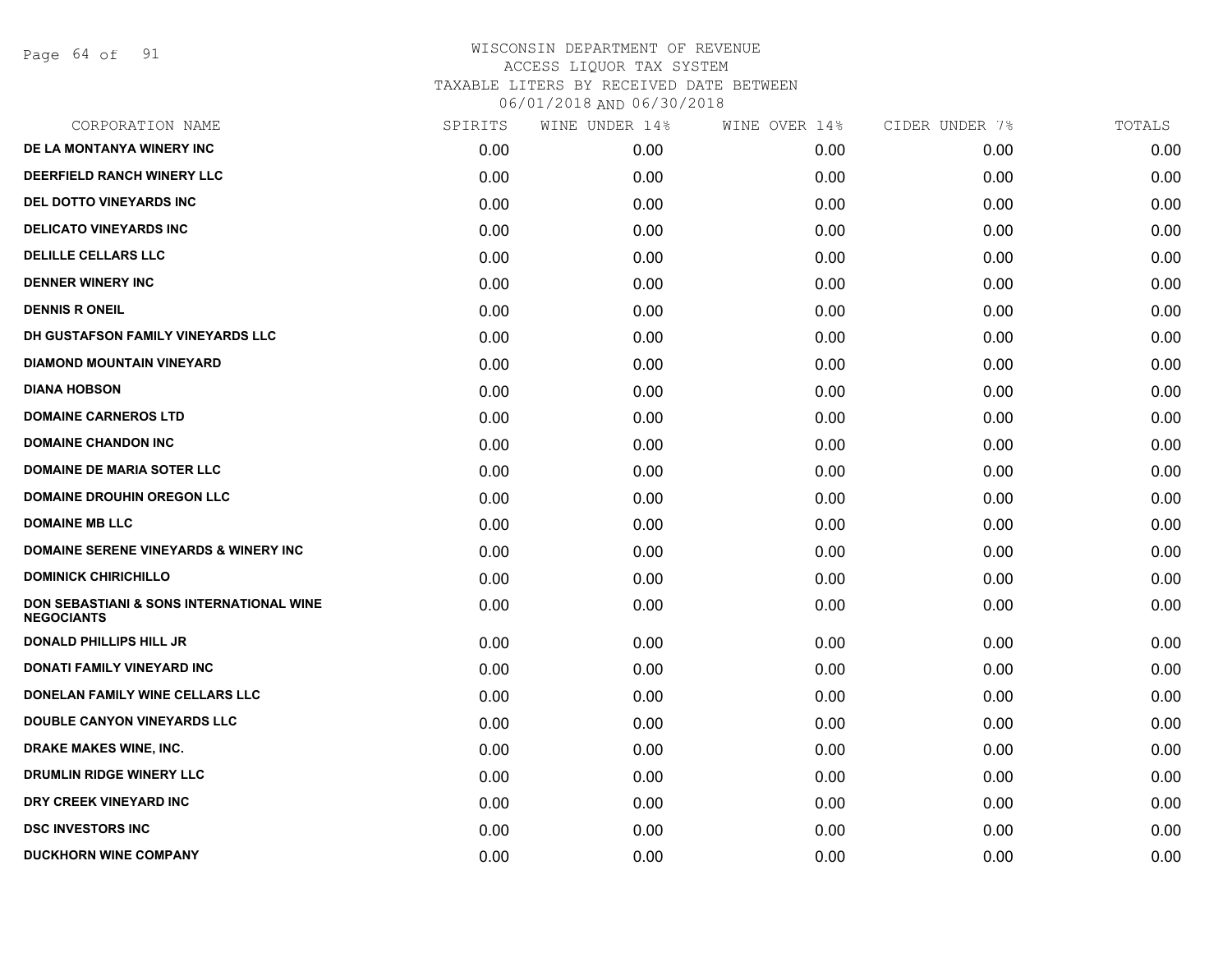Page 65 of 91

| CORPORATION NAME                   | SPIRITS | WINE UNDER 14% | WINE OVER 14% | CIDER UNDER 7% | TOTALS |
|------------------------------------|---------|----------------|---------------|----------------|--------|
| <b>DUMOL WINERY LLC</b>            | 0.00    | 0.00           | 0.00          | 0.00           | 0.00   |
| <b>DUNHAM CELLARS LLC</b>          | 0.00    | 0.00           | 0.00          | 0.00           | 0.00   |
| <b>DUNN VINEYARDS LLC</b>          | 0.00    | 0.00           | 0.00          | 0.00           | 0.00   |
| <b>DUPLIN WINE CELLARS INC</b>     | 0.00    | 0.00           | 0.00          | 0.00           | 0.00   |
| DUTTON GOLDFIELD WINERY LLC        | 0.00    | 0.00           | 0.00          | 0.00           | 0.00   |
| <b>E &amp; J GALLO WINERY</b>      | 0.00    | 0.00           | 0.00          | 0.00           | 0.00   |
| <b>E STRING CELLARS LLC</b>        | 0.00    | 0.00           | 0.00          | 0.00           | 0.00   |
| <b>EAGLES LANDING WINERY LLC</b>   | 0.00    | 0.00           | 0.00          | 0.00           | 0.00   |
| <b>EARL E BROWN &amp; SONS INC</b> | 0.00    | 0.00           | 0.00          | 0.00           | 0.00   |
| <b>EBERLE WINERY LP</b>            | 0.00    | 0.00           | 0.00          | 0.00           | 0.00   |
| EDEN ICE CIDER COMPANY INC.        | 0.00    | 0.00           | 0.00          | 0.00           | 0.00   |
| <b>EDWARD J RINK</b>               | 0.00    | 0.00           | 0.00          | 0.00           | 0.00   |
| EHREN JORDAN WINE CELLARS LLC      | 0.00    | 0.00           | 0.00          | 0.00           | 0.00   |
| <b>EILEEN BRYS</b>                 | 0.00    | 0.00           | 0.00          | 0.00           | 0.00   |
| <b>ELEGANCE PROPERTIES LLC</b>     | 0.00    | 0.00           | 0.00          | 0.00           | 0.00   |
| <b>ELISABETH W KLEIN</b>           | 0.00    | 0.00           | 0.00          | 0.00           | 0.00   |
| ELK COVE VINEYARDS INC             | 0.00    | 0.00           | 0.00          | 0.00           | 0.00   |
| <b>ELV-OREGON LLC</b>              | 0.00    | 0.00           | 0.00          | 0.00           | 0.00   |
| <b>ELYSE WINERY LLC</b>            | 0.00    | 0.00           | 0.00          | 0.00           | 0.00   |
| <b>EMILIO GUGLIELMO WINERY INC</b> | 0.00    | 0.00           | 0.00          | 0.00           | 0.00   |
| ERIC TRUMP WINE MANUFACTURING LLC  | 0.00    | 0.00           | 0.00          | 0.00           | 0.00   |
| <b>ERNEST VINEYARDS LLC</b>        | 0.00    | 0.00           | 0.00          | 0.00           | 0.00   |
| <b>ESCALERA-BOULET LLC</b>         | 0.00    | 0.00           | 0.00          | 0.00           | 0.00   |
| <b>F KORBEL &amp; BROS INC</b>     | 0.00    | 0.00           | 0.00          | 0.00           | 0.00   |
| <b>FANTESCA LLC</b>                | 0.00    | 0.00           | 0.00          | 0.00           | 0.00   |
| <b>FAT BOYS INC</b>                | 0.00    | 0.00           | 0.00          | 0.00           | 0.00   |
| <b>FAWN CREEK WINERY LLC</b>       | 0.00    | 0.00           | 0.00          | 0.00           | 0.00   |
| <b>FAZELI VINEYARDS, LLC</b>       | 0.00    | 0.00           | 0.00          | 0.00           | 0.00   |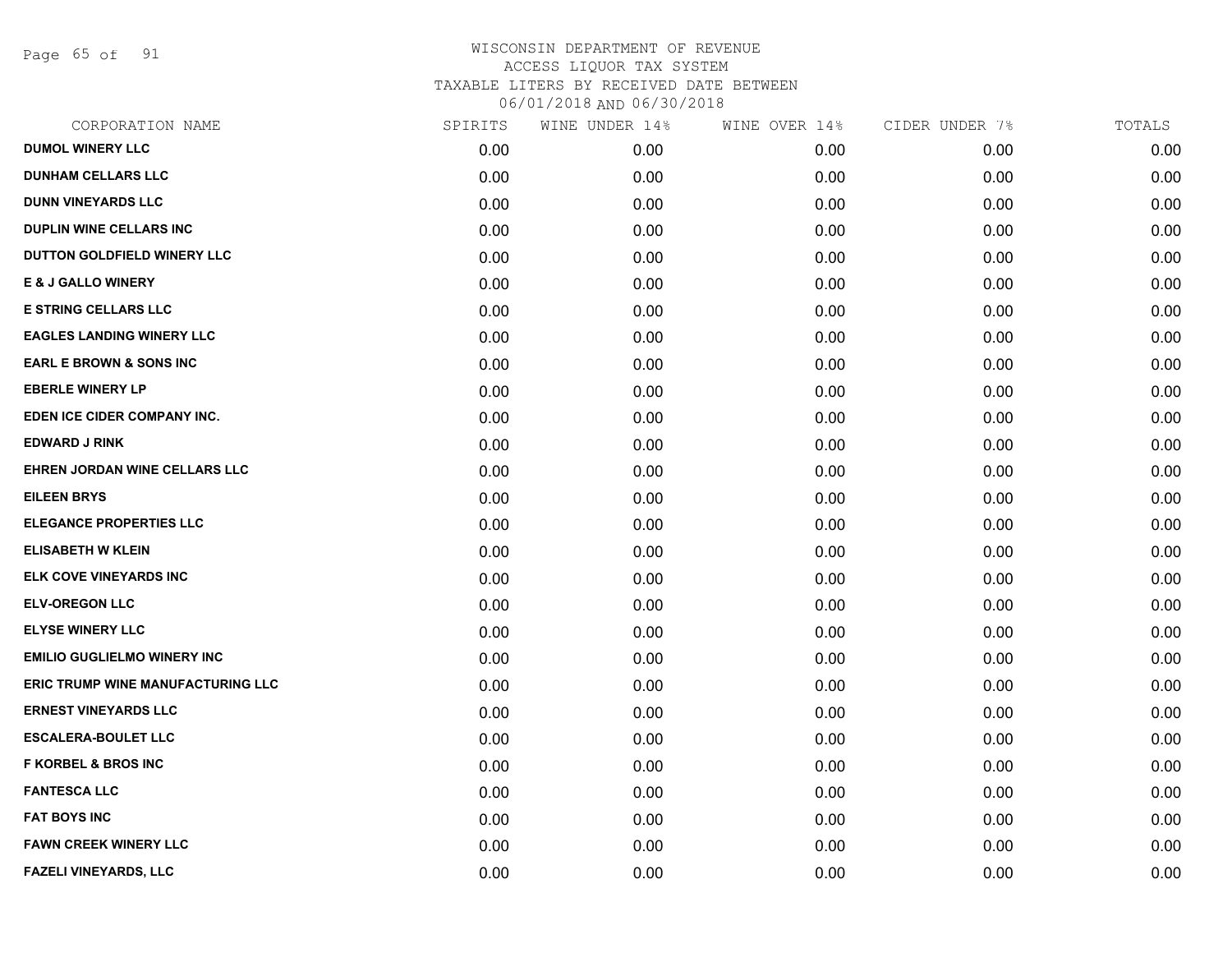Page 66 of 91

| CORPORATION NAME                                 | SPIRITS | WINE UNDER 14% | WINE OVER 14% | CIDER UNDER 7% | TOTALS |
|--------------------------------------------------|---------|----------------|---------------|----------------|--------|
| <b>FENESTRA WINERY INC</b>                       | 0.00    | 0.00           | 0.00          | 0.00           | 0.00   |
| FENN VALLEY VINEYARDS, INC.                      | 0.00    | 0.00           | 0.00          | 0.00           | 0.00   |
| <b>FERMENTING CELLARS LLC</b>                    | 0.00    | 0.00           | 0.00          | 0.00           | 0.00   |
| <b>FERRARI CARANO VINEYARDS &amp; WINERY LLC</b> | 0.00    | 0.00           | 0.00          | 0.00           | 0.00   |
| <b>FETZER VINEYARDS</b>                          | 0.00    | 0.00           | 0.00          | 0.00           | 0.00   |
| FICKLIN VINEYARDS INC                            | 0.00    | 0.00           | 0.00          | 0.00           | 0.00   |
| <b>FIDDLEHEAD CELLARS LP</b>                     | 0.00    | 0.00           | 0.00          | 0.00           | 0.00   |
| <b>FIDELITAS WINES LLC</b>                       | 0.00    | 0.00           | 0.00          | 0.00           | 0.00   |
| FIESTA VINEYARD & WINERY LLC                     | 0.00    | 0.00           | 0.00          | 0.00           | 0.00   |
| <b>FINKELSTEIN VINEYARDS INC</b>                 | 0.00    | 0.00           | 0.00          | 0.00           | 0.00   |
| <b>FIRESTEED CORPORATION</b>                     | 0.00    | 0.00           | 0.00          | 0.00           | 0.00   |
| FISHER KING WINERY, LLC                          | 0.00    | 0.00           | 0.00          | 0.00           | 0.00   |
| <b>FISHER VINEYARDS</b>                          | 0.00    | 0.00           | 0.00          | 0.00           | 0.00   |
| <b>FITVINE LLC</b>                               | 0.00    | 0.00           | 0.00          | 0.00           | 0.00   |
| <b>FIVE VINES LLC</b>                            | 0.00    | 0.00           | 0.00          | 0.00           | 0.00   |
| <b>FLORA SPRINGS WINE COMPANY</b>                | 0.00    | 0.00           | 0.00          | 0.00           | 0.00   |
| FLOWERS VINEYARD AND WINERY, LLC                 | 0.00    | 0.00           | 0.00          | 0.00           | 0.00   |
| <b>FLYING B VINEYARD LP</b>                      | 0.00    | 0.00           | 0.00          | 0.00           | 0.00   |
| <b>FN CELLARS LLC</b>                            | 0.00    | 0.00           | 0.00          | 0.00           | 0.00   |
| FOLEY ESTATES VINEYARD & WINERY LLC              | 0.00    | 0.00           | 0.00          | 0.00           | 0.00   |
| <b>FOLEY FAMILY WINES INC</b>                    | 0.00    | 0.00           | 0.00          | 0.00           | 0.00   |
| <b>FOLEY FAMILY WINES INC</b>                    | 0.00    | 0.00           | 0.00          | 0.00           | 0.00   |
| FOLIO WINE COMPANY LLC                           | 0.00    | 0.00           | 0.00          | 0.00           | 0.00   |
| <b>FONTANELLA WINES LLC</b>                      | 0.00    | 0.00           | 0.00          | 0.00           | 0.00   |
| FORT ROSS VINEYARD & WINERY LLC                  | 0.00    | 0.00           | 0.00          | 0.00           | 0.00   |
| <b>FOXEN VINEYARD INC</b>                        | 0.00    | 0.00           | 0.00          | 0.00           | 0.00   |
| <b>FRANCIS COPPOLA WINERY LLC</b>                | 0.00    | 0.00           | 0.00          | 0.00           | 0.00   |
| <b>FRANCISCAN VINEYARDS INC</b>                  | 0.00    | 0.00           | 0.00          | 0.00           | 0.00   |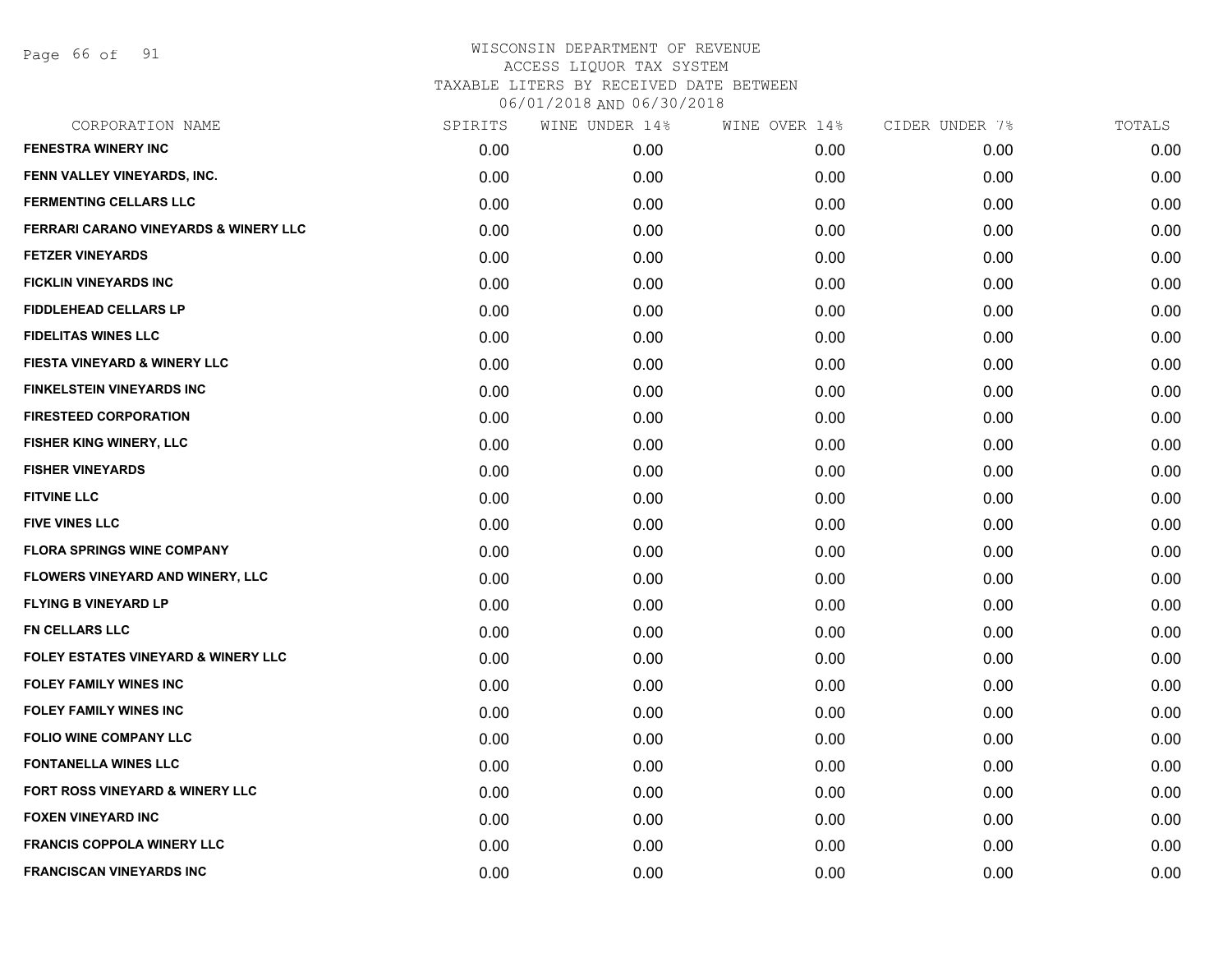Page 67 of 91

| CORPORATION NAME                                    | SPIRITS | WINE UNDER 14% | WINE OVER 14% | CIDER UNDER 7% | TOTALS |
|-----------------------------------------------------|---------|----------------|---------------|----------------|--------|
| <b>FRANK FAMILY VINEYARDS LLC</b>                   | 0.00    | 0.00           | 0.00          | 0.00           | 0.00   |
| <b>FRED C SCHERRER</b>                              | 0.00    | 0.00           | 0.00          | 0.00           | 0.00   |
| <b>FREIXENET SONOMA CAVES INC</b>                   | 0.00    | 0.00           | 0.00          | 0.00           | 0.00   |
| <b>FREY VINEYARDS LTD</b>                           | 0.00    | 0.00           | 0.00          | 0.00           | 0.00   |
| <b>FROGS LEAP WINERY</b>                            | 0.00    | 0.00           | 0.00          | 0.00           | 0.00   |
| <b>FROGTOWN CELLARS LLP</b>                         | 0.00    | 0.00           | 0.00          | 0.00           | 0.00   |
| FRUIT OF THE WOODS WINE CELLAR, INC.                | 0.00    | 0.00           | 0.00          | 0.00           | 0.00   |
| <b>FULCRUM WINES LLC</b>                            | 0.00    | 0.00           | 0.00          | 0.00           | 0.00   |
| <b>FULKERSON WINE CELLARS LLC</b>                   | 0.00    | 0.00           | 0.00          | 0.00           | 0.00   |
| <b>FULLERTON WINES, INC</b>                         | 0.00    | 0.00           | 0.00          | 0.00           | 0.00   |
| <b>FURTHERMORE LLC</b>                              | 0.00    | 0.00           | 0.00          | 0.00           | 0.00   |
| <b>G GRAHAM WINES INC</b>                           | 0.00    | 0.00           | 0.00          | 0.00           | 0.00   |
| <b>GALENA CELLARS INC</b>                           | 0.00    | 0.00           | 0.00          | 0.00           | 0.00   |
| <b>GALLICA WINES LLC</b>                            | 0.00    | 0.00           | 0.00          | 0.00           | 0.00   |
| <b>GAMBLE FAMILY VINEYARDS LLC</b>                  | 0.00    | 0.00           | 0.00          | 0.00           | 0.00   |
| <b>GARGIULO VINEYARD LLC</b>                        | 0.00    | 0.00           | 0.00          | 0.00           | 0.00   |
| <b>GARROD TRUST</b>                                 | 0.00    | 0.00           | 0.00          | 0.00           | 0.00   |
| <b>GARVIN HEIGHTS VINEYARDS, LLC</b>                | 0.00    | 0.00           | 0.00          | 0.00           | 0.00   |
| <b>GEARY MARKET INVESTMENT COMPANY LTD</b>          | 0.00    | 0.00           | 0.00          | 0.00           | 0.00   |
| <b>GEMSTONE VINEYARDS LLC</b>                       | 0.00    | 0.00           | 0.00          | 0.00           | 0.00   |
| <b>GENERATIONS OF SONOMA LLC</b>                    | 0.00    | 0.00           | 0.00          | 0.00           | 0.00   |
| <b>GENESEO PARTNERS LP</b>                          | 0.00    | 0.00           | 0.00          | 0.00           | 0.00   |
| <b>GEORGE O HENDRY</b>                              | 0.00    | 0.00           | 0.00          | 0.00           | 0.00   |
| <b>GERBER, GERBER &amp; GERBER DISCLAIMER TRUST</b> | 0.00    | 0.00           | 0.00          | 0.00           | 0.00   |
| <b>GERHARD REISACHER</b>                            | 0.00    | 0.00           | 0.00          | 0.00           | 0.00   |
| <b>GF WINES LLC</b>                                 | 0.00    | 0.00           | 0.00          | 0.00           | 0.00   |
| <b>GHOST HILL CELLARS LLC</b>                       | 0.00    | 0.00           | 0.00          | 0.00           | 0.00   |
| <b>GIFT SERVICES INC</b>                            | 0.00    | 0.00           | 0.00          | 0.00           | 0.00   |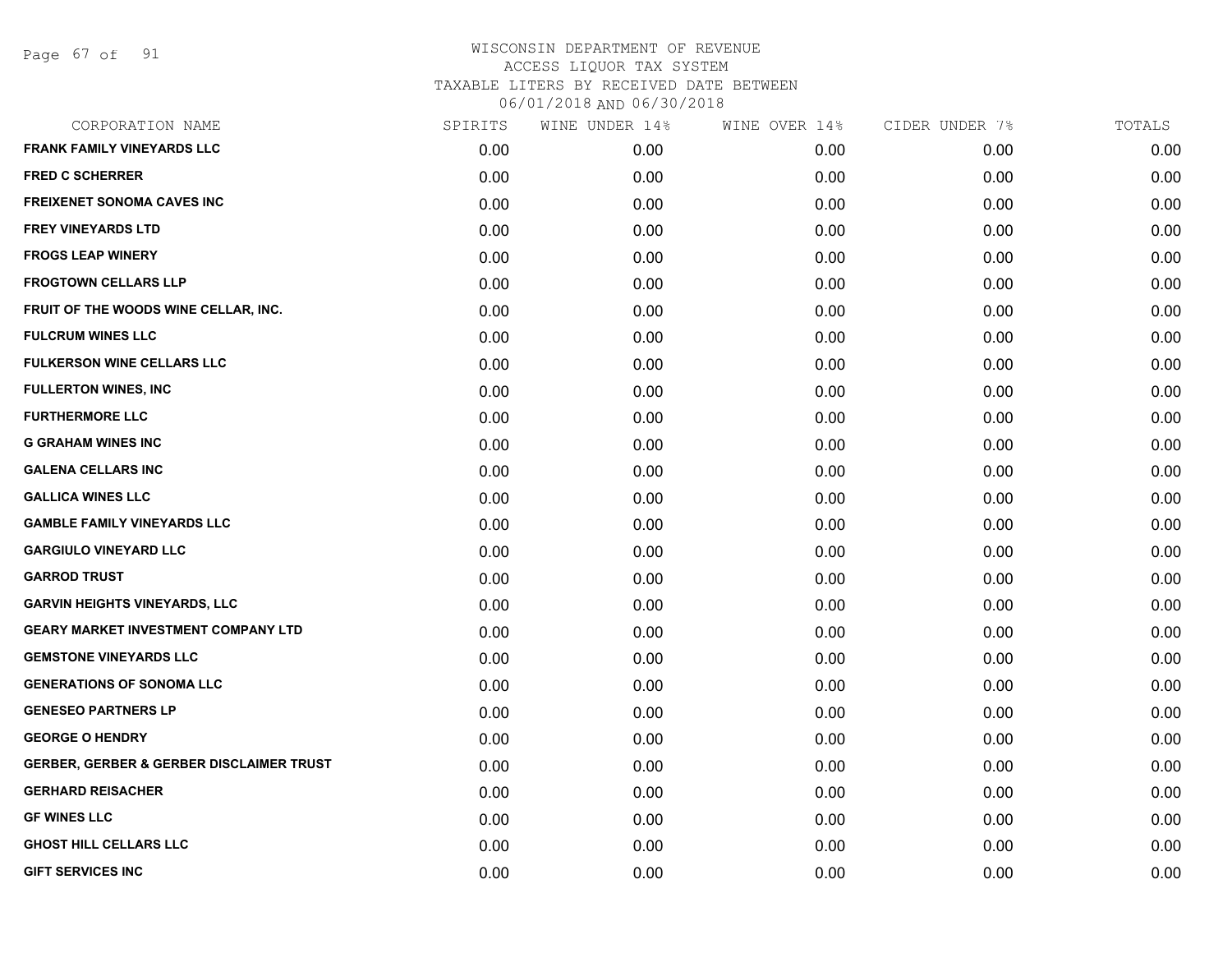Page 68 of 91

| CORPORATION NAME                        | SPIRITS | WINE UNDER 14% | WINE OVER 14% | CIDER UNDER 7% | TOTALS |
|-----------------------------------------|---------|----------------|---------------|----------------|--------|
| <b>GLOBAL UNIVERSAL SRL</b>             | 0.00    | 0.00           | 0.00          | 0.00           | 0.00   |
| <b>GOLDIN INVESTMENT II INC</b>         | 0.00    | 0.00           | 0.00          | 0.00           | 0.00   |
| <b>GOLDRIDGEPINOT.COM LLC</b>           | 0.00    | 0.00           | 0.00          | 0.00           | 0.00   |
| <b>GOOD FOUNDATIONS INC</b>             | 0.00    | 0.00           | 0.00          | 0.00           | 0.00   |
| <b>GOOSE RIDGE LLC</b>                  | 0.00    | 0.00           | 0.00          | 0.00           | 0.00   |
| <b>GRAPE VISIONS LLC</b>                | 0.00    | 0.00           | 0.00          | 0.00           | 0.00   |
| <b>GRAPESEED WINE FUND LLC</b>          | 0.00    | 0.00           | 0.00          | 0.00           | 0.00   |
| <b>GRASSINI FAMILY VINEYARDS LLC</b>    | 0.00    | 0.00           | 0.00          | 0.00           | 0.00   |
| <b>GREEN FAMILY WINERY LLC</b>          | 0.00    | 0.00           | 0.00          | 0.00           | 0.00   |
| <b>GREG SANDERS</b>                     | 0.00    | 0.00           | 0.00          | 0.00           | 0.00   |
| <b>GRGICH HILLS CELLAR</b>              | 0.00    | 0.00           | 0.00          | 0.00           | 0.00   |
| <b>GRIEB OPTIMAL WINECRAFTING LLC</b>   | 0.00    | 0.00           | 0.00          | 0.00           | 0.00   |
| <b>GROTH VINEYARDS &amp; WINERY LLC</b> | 0.00    | 0.00           | 0.00          | 0.00           | 0.00   |
| <b>GULLETT &amp; GULLETT</b>            | 0.00    | 0.00           | 0.00          | 0.00           | 0.00   |
| H DE V LLC                              | 0.00    | 0.00           | 0.00          | 0.00           | 0.00   |
| <b>HAFNER VINEYARD LLC</b>              | 0.00    | 0.00           | 0.00          | 0.00           | 0.00   |
| <b>HAGAFEN CELLARS INC</b>              | 0.00    | 0.00           | 0.00          | 0.00           | 0.00   |
| <b>HAHN ESTATE</b>                      | 0.00    | 0.00           | 0.00          | 0.00           | 0.00   |
| <b>HALF KRAKT LLC</b>                   | 0.00    | 0.00           | 0.00          | 0.00           | 0.00   |
| <b>HALF MOON HILL LLC</b>               | 0.00    | 0.00           | 0.00          | 0.00           | 0.00   |
| <b>HALL WINES LLC</b>                   | 0.00    | 0.00           | 0.00          | 0.00           | 0.00   |
| <b>HALTER WINERY LLC</b>                | 0.00    | 0.00           | 0.00          | 0.00           | 0.00   |
| HAMEL FAMILY WINES LLC                  | 0.00    | 0.00           | 0.00          | 0.00           | 0.00   |
| <b>HAMMLER WINE CORP</b>                | 0.00    | 0.00           | 0.00          | 0.00           | 0.00   |
| HANDLEY CELLARS LIMITED PARTNERSHIP     | 0.00    | 0.00           | 0.00          | 0.00           | 0.00   |
| <b>HANNA WINERY INC</b>                 | 0.00    | 0.00           | 0.00          | 0.00           | 0.00   |
| <b>HARALD TOMESCH</b>                   | 0.00    | 0.00           | 0.00          | 0.00           | 0.00   |
| <b>HARBOR RIDGE WINERY INC.</b>         | 0.00    | 0.00           | 0.00          | 0.00           | 0.00   |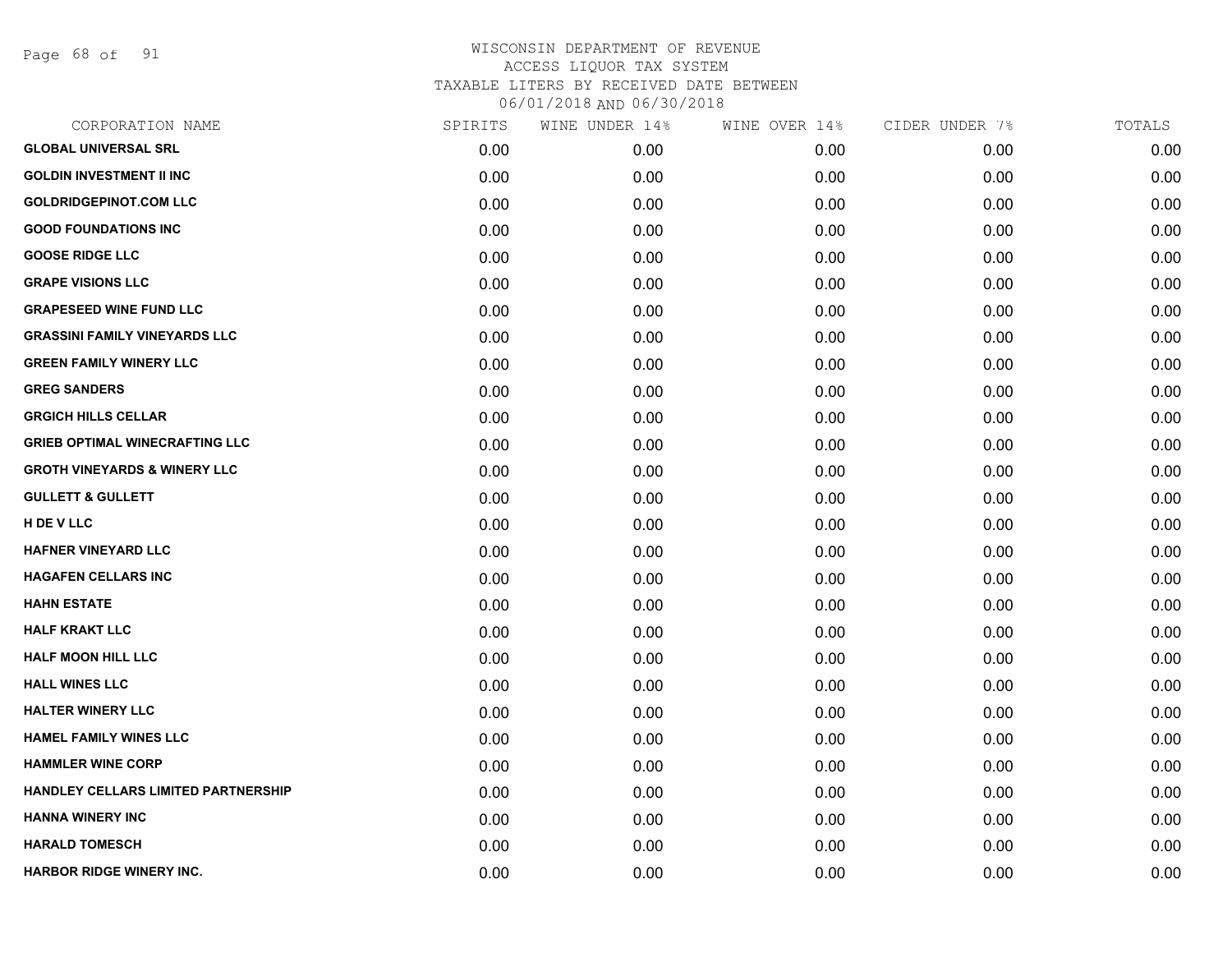Page 69 of 91

| CORPORATION NAME                      | SPIRITS | WINE UNDER 14% | WINE OVER 14% | CIDER UNDER 7% | TOTALS |
|---------------------------------------|---------|----------------|---------------|----------------|--------|
| <b>HARLAN ESTATE WINERY INC</b>       | 0.00    | 0.00           | 0.00          | 0.00           | 0.00   |
| <b>HARMELL CELLARS LLC</b>            | 0.00    | 0.00           | 0.00          | 0.00           | 0.00   |
| <b>HARRIS &amp; HARRIS</b>            | 0.00    | 0.00           | 0.00          | 0.00           | 0.00   |
| <b>HARRY &amp; DAVID HOLDINGS INC</b> | 0.00    | 0.00           | 0.00          | 0.00           | 0.00   |
| HARTWELL VINEYARDS LLC                | 0.00    | 0.00           | 0.00          | 0.00           | 0.00   |
| <b>HAWK AND HORSE VINEYARDS LLC</b>   | 0.00    | 0.00           | 0.00          | 0.00           | 0.00   |
| <b>HAWKES LLC</b>                     | 0.00    | 0.00           | 0.00          | 0.00           | 0.00   |
| <b>HDD LLC</b>                        | 0.00    | 0.00           | 0.00          | 0.00           | 0.00   |
| <b>HEITZ WINE CELLARS</b>             | 0.00    | 0.00           | 0.00          | 0.00           | 0.00   |
| <b>HEMISPHERE WINE COMPANY INC</b>    | 0.00    | 0.00           | 0.00          | 0.00           | 0.00   |
| <b>HEMISPHERES LLC</b>                | 0.00    | 0.00           | 0.00          | 0.00           | 0.00   |
| HERB LAMB VINEYARDS, LLC              | 0.00    | 0.00           | 0.00          | 0.00           | 0.00   |
| <b>HERDIE BAISDEN</b>                 | 0.00    | 0.00           | 0.00          | 0.00           | 0.00   |
| <b>HERON HILL VINEYARDS INC</b>       | 0.00    | 0.00           | 0.00          | 0.00           | 0.00   |
| <b>HERRERA &amp; HERRERA</b>          | 0.00    | 0.00           | 0.00          | 0.00           | 0.00   |
| <b>HESTAN VINEYARDS LLC</b>           | 0.00    | 0.00           | 0.00          | 0.00           | 0.00   |
| <b>HIDDEN RIDGE VINEYARD LLC</b>      | 0.00    | 0.00           | 0.00          | 0.00           | 0.00   |
| <b>HILL ESTATES INC</b>               | 0.00    | 0.00           | 0.00          | 0.00           | 0.00   |
| <b>HIRSCH WINERY LLC</b>              | 0.00    | 0.00           | 0.00          | 0.00           | 0.00   |
| <b>HOFFMAN AND HOFFMAN</b>            | 0.00    | 0.00           | 0.00          | 0.00           | 0.00   |
| HOLLYS HILL VINEYARDS LLC             | 0.00    | 0.00           | 0.00          | 0.00           | 0.00   |
| HONIG VINEYARD AND WINERY LLC         | 0.00    | 0.00           | 0.00          | 0.00           | 0.00   |
| <b>HOPE WINE LLC</b>                  | 0.00    | 0.00           | 0.00          | 0.00           | 0.00   |
| <b>HOUDINI INC</b>                    | 0.00    | 0.00           | 0.00          | 0.00           | 0.00   |
| HOURGLASS WINE COMPANY INC            | 0.00    | 0.00           | 0.00          | 0.00           | 0.00   |
| <b>HUNEEUS VINTNERS LLC</b>           | 0.00    | 0.00           | 0.00          | 0.00           | 0.00   |
| HUNT COUNTRY VINEYARDS LLC            | 0.00    | 0.00           | 0.00          | 0.00           | 0.00   |
| <b>HUSCH VINEYARDS INC</b>            | 0.00    | 0.00           | 0.00          | 0.00           | 0.00   |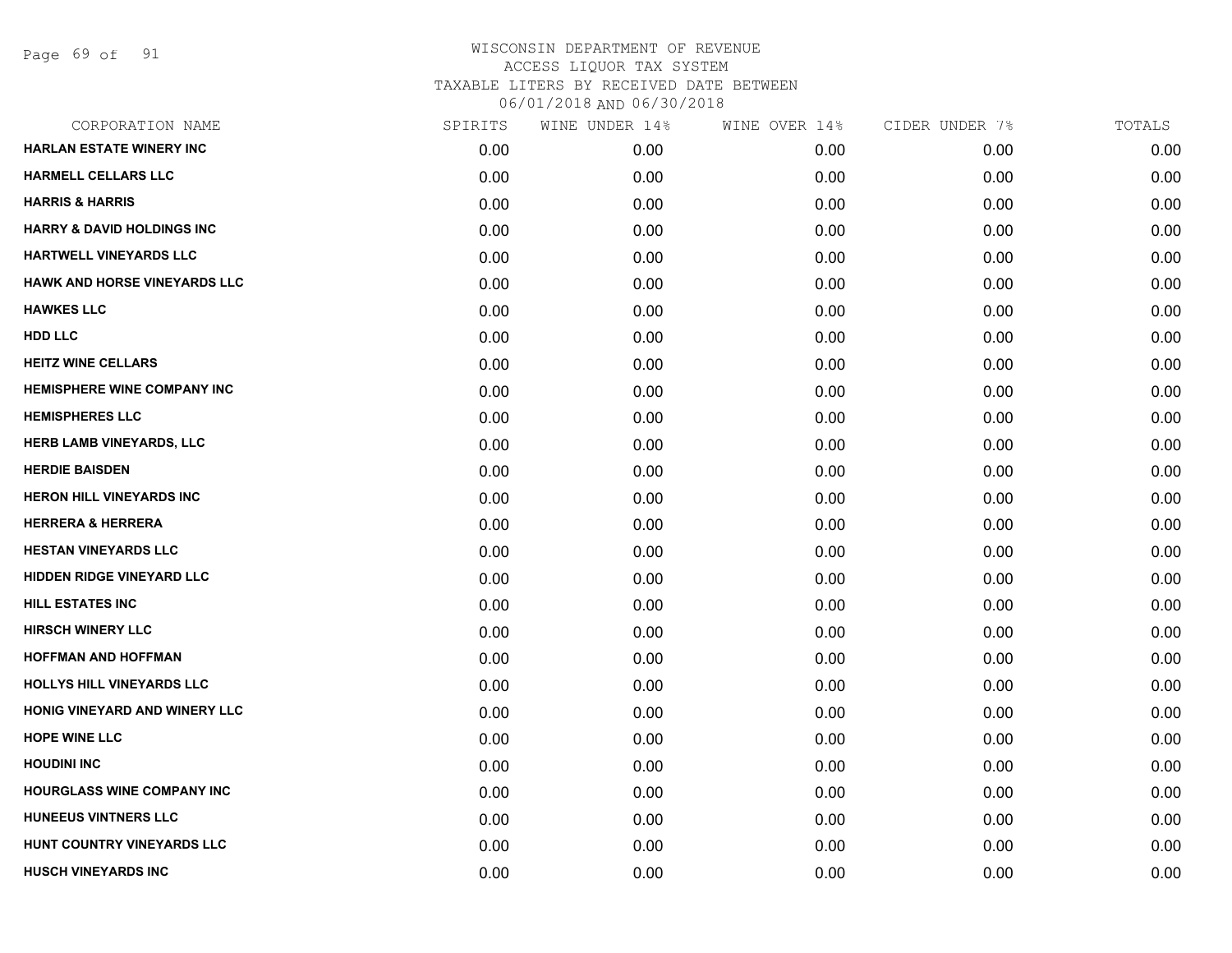Page 70 of 91

| CORPORATION NAME                      | SPIRITS | WINE UNDER 14% | WINE OVER 14% | CIDER UNDER 7% | TOTALS |
|---------------------------------------|---------|----------------|---------------|----------------|--------|
| <b>INCEPTION WINES LLC</b>            | 0.00    | 0.00           | 0.00          | 0.00           | 0.00   |
| <b>INMAN FAMILY WINES LLC</b>         | 0.00    | 0.00           | 0.00          | 0.00           | 0.00   |
| <b>INVESTOR'S OF AMERICA LP</b>       | 0.00    | 0.00           | 0.00          | 0.00           | 0.00   |
| <b>IRON HORSE VINEYARDS LP</b>        | 0.00    | 0.00           | 0.00          | 0.00           | 0.00   |
| <b>ISENHOWER CELLARS LLC</b>          | 0.00    | 0.00           | 0.00          | 0.00           | 0.00   |
| <b>ISLAND ORCHARD CIDER LLC</b>       | 0.00    | 0.00           | 0.00          | 0.00           | 0.00   |
| <b>ISR VINEYARDS ASSOCIATION</b>      | 0.00    | 0.00           | 0.00          | 0.00           | 0.00   |
| <b>J CELLARS INVESTMENTS LLC</b>      | 0.00    | 0.00           | 0.00          | 0.00           | 0.00   |
| <b>J LOHR WINERY CORP</b>             | 0.00    | 0.00           | 0.00          | 0.00           | 0.00   |
| <b>J PEDRONCELLI WINERY</b>           | 0.00    | 0.00           | 0.00          | 0.00           | 0.00   |
| <b>J RICKARDS WINERY LLC</b>          | 0.00    | 0.00           | 0.00          | 0.00           | 0.00   |
| <b>J WILLETT COMPANIES</b>            | 0.00    | 0.00           | 0.00          | 0.00           | 0.00   |
| <b>J.W. THOMAS LLC</b>                | 0.00    | 0.00           | 0.00          | 0.00           | 0.00   |
| <b>J3 WINE PARTNERS LLC</b>           | 0.00    | 0.00           | 0.00          | 0.00           | 0.00   |
| JACK JOHN INVESTMENTS INC             | 0.00    | 0.00           | 0.00          | 0.00           | 0.00   |
| <b>JACKSON FAMILY WINES INC</b>       | 0.00    | 0.00           | 0.00          | 0.00           | 0.00   |
| <b>JACKSON WINE LLC</b>               | 0.00    | 0.00           | 0.00          | 0.00           | 0.00   |
| <b>JACKSON WINERY &amp; VINEYARDS</b> | 0.00    | 0.00           | 0.00          | 0.00           | 0.00   |
| JACUZZI FAMILY VINEYARDS LLC          | 0.00    | 0.00           | 0.00          | 0.00           | 0.00   |
| <b>JAM CELLARS INC</b>                | 0.00    | 0.00           | 0.00          | 0.00           | 0.00   |
| <b>JAMES L LAMBERT</b>                | 0.00    | 0.00           | 0.00          | 0.00           | 0.00   |
| <b>JAMES P PROSSER</b>                | 0.00    | 0.00           | 0.00          | 0.00           | 0.00   |
| <b>JASON STEVE RAY</b>                | 0.00    | 0.00           | 0.00          | 0.00           | 0.00   |
| <b>JB GEORGE LLC</b>                  | 0.00    | 0.00           | 0.00          | 0.00           | 0.00   |
| <b>JC CELLARS INC</b>                 | 0.00    | 0.00           | 0.00          | 0.00           | 0.00   |
| <b>JEFFERY M GORDON</b>               | 0.00    | 0.00           | 0.00          | 0.00           | 0.00   |
| <b>JEFFREY L STOEGER</b>              | 0.00    | 0.00           | 0.00          | 0.00           | 0.00   |
| <b>JENNIFER L JACKSON-HARTFORD</b>    | 0.00    | 0.00           | 0.00          | 0.00           | 0.00   |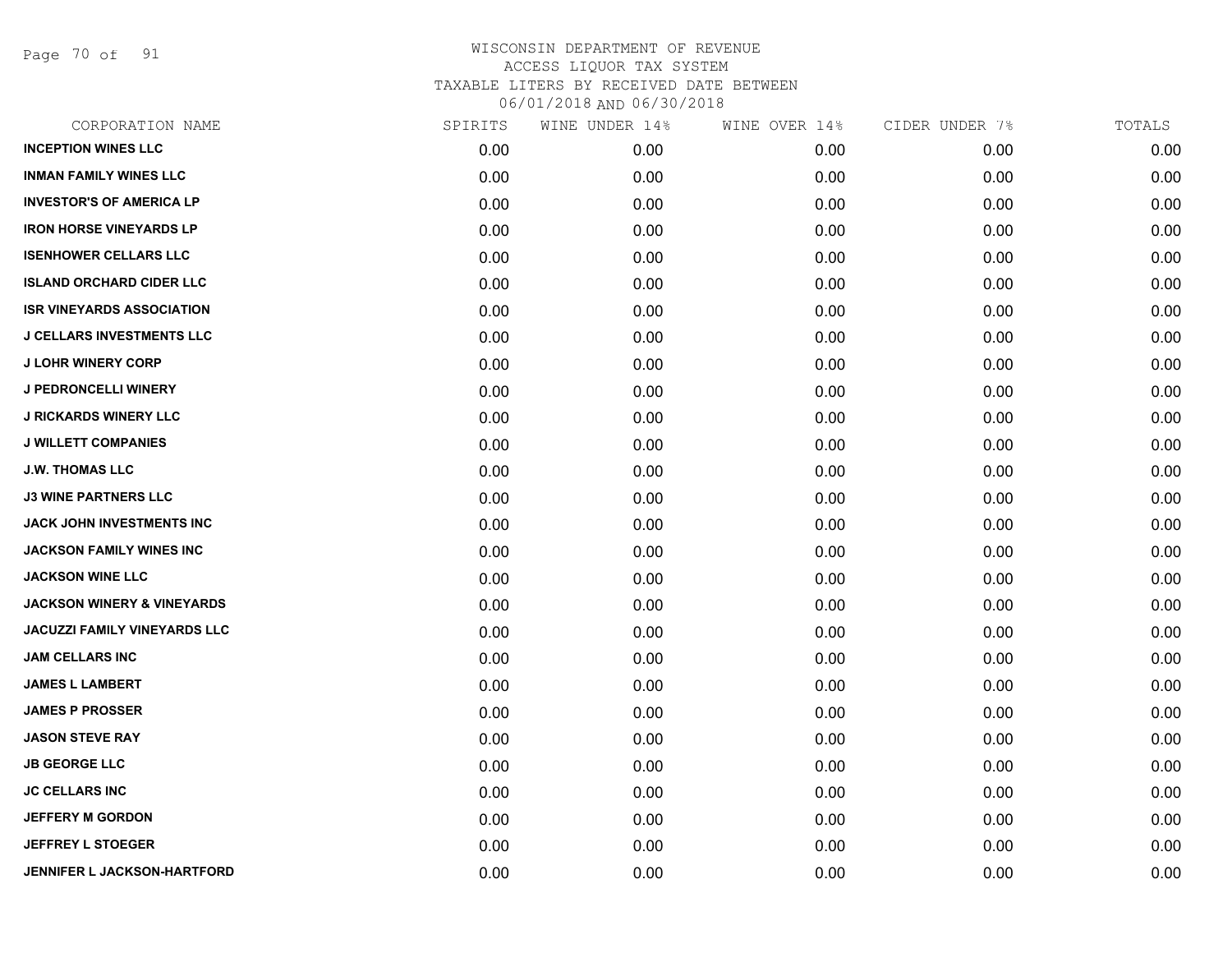Page 71 of 91

| CORPORATION NAME                         | SPIRITS | WINE UNDER 14% | WINE OVER 14% | CIDER UNDER 7% | TOTALS |
|------------------------------------------|---------|----------------|---------------|----------------|--------|
| <b>JESSUP CELLARS HOLDING CO LLC</b>     | 0.00    | 0.00           | 0.00          | 0.00           | 0.00   |
| <b>JM CELLARS COMPANY</b>                | 0.00    | 0.00           | 0.00          | 0.00           | 0.00   |
| <b>J-NH WINE GROUP LLC</b>               | 0.00    | 0.00           | 0.00          | 0.00           | 0.00   |
| JOHN ANTHONY VINEYARDS LLC               | 0.00    | 0.00           | 0.00          | 0.00           | 0.00   |
| <b>JOHN E NICOLOZAKES</b>                | 0.00    | 0.00           | 0.00          | 0.00           | 0.00   |
| <b>JOHN M STEWART</b>                    | 0.00    | 0.00           | 0.00          | 0.00           | 0.00   |
| <b>JONATHAN DALE</b>                     | 0.00    | 0.00           | 0.00          | 0.00           | 0.00   |
| <b>JONES FAMILY WINERY LLC</b>           | 0.00    | 0.00           | 0.00          | 0.00           | 0.00   |
| <b>JORNY'S END LLC</b>                   | 0.00    | 0.00           | 0.00          | 0.00           | 0.00   |
| <b>JOSEPH ALEXANDER VILLICANA II</b>     | 0.00    | 0.00           | 0.00          | 0.00           | 0.00   |
| <b>JOSEPH CALLOW</b>                     | 0.00    | 0.00           | 0.00          | 0.00           | 0.00   |
| <b>JOSEPH CALLOW</b>                     | 0.00    | 0.00           | 0.00          | 0.00           | 0.00   |
| JOSEPH PHELPS VINEYARDS LLC              | 0.00    | 0.00           | 0.00          | 0.00           | 0.00   |
| <b>JOSEPH STALLER</b>                    | 0.00    | 0.00           | 0.00          | 0.00           | 0.00   |
| <b>JOSEPH WYNIMKO</b>                    | 0.00    | 0.00           | 0.00          | 0.00           | 0.00   |
| <b>JOYCE VINEYARDS LLC</b>               | 0.00    | 0.00           | 0.00          | 0.00           | 0.00   |
| <b>JRV LLC</b>                           | 0.00    | 0.00           | 0.00          | 0.00           | 0.00   |
| JUDD FAMILY VINEYARDS LP                 | 0.00    | 0.00           | 0.00          | 0.00           | 0.00   |
| JULIE A ANDRZEJCZAK                      | 0.00    | 0.00           | 0.00          | 0.00           | 0.00   |
| <b>JUSTIN VINEYARDS &amp; WINERY LLC</b> | 0.00    | 0.00           | 0.00          | 0.00           | 0.00   |
| <b>JVW CORPORATION</b>                   | 0.00    | 0.00           | 0.00          | 0.00           | 0.00   |
| <b>K VINTNERS LLC</b>                    | 0.00    | 0.00           | 0.00          | 0.00           | 0.00   |
| <b>KACHINA CELLARS LLC</b>               | 0.00    | 0.00           | 0.00          | 0.00           | 0.00   |
| <b>KAMEN WINES LLC</b>                   | 0.00    | 0.00           | 0.00          | 0.00           | 0.00   |
| <b>KANGARU ENTERPRISES LLC</b>           | 0.00    | 0.00           | 0.00          | 0.00           | 0.00   |
| <b>KB WINES LLC</b>                      | 0.00    | 0.00           | 0.00          | 0.00           | 0.00   |
| <b>KEEVER VINEYARDS LLC</b>              | 0.00    | 0.00           | 0.00          | 0.00           | 0.00   |
| <b>KEN BROWN WINES LLC</b>               | 0.00    | 0.00           | 0.00          | 0.00           | 0.00   |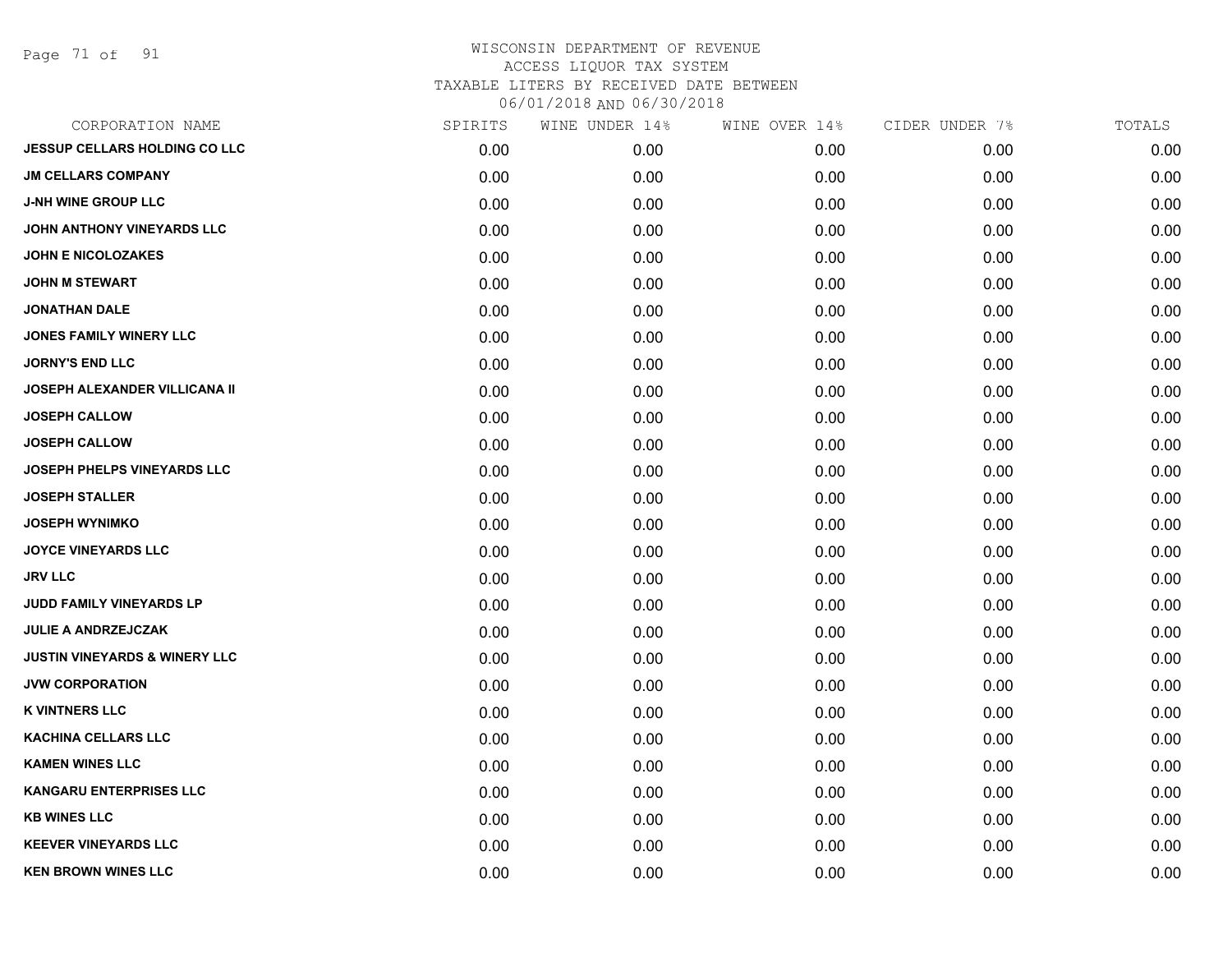Page 72 of 91

| CORPORATION NAME                             | SPIRITS | WINE UNDER 14% | WINE OVER 14% | CIDER UNDER 7% | TOTALS |
|----------------------------------------------|---------|----------------|---------------|----------------|--------|
| <b>KENEFICK RANCHES WINERY LLC</b>           | 0.00    | 0.00           | 0.00          | 0.00           | 0.00   |
| <b>KENT HUMPHREY</b>                         | 0.00    | 0.00           | 0.00          | 0.00           | 0.00   |
| KENWARD FAMILY VINEYARDS, LLC                | 0.00    | 0.00           | 0.00          | 0.00           | 0.00   |
| <b>KENZO ESTATE INC</b>                      | 0.00    | 0.00           | 0.00          | 0.00           | 0.00   |
| <b>KERWIN ESTATE LLC</b>                     | 0.00    | 0.00           | 0.00          | 0.00           | 0.00   |
| <b>KESTREL PROPERTIES LLC</b>                | 0.00    | 0.00           | 0.00          | 0.00           | 0.00   |
| <b>KEVIN BEHNKE</b>                          | 0.00    | 0.00           | 0.00          | 0.00           | 0.00   |
| <b>KING ESTATE WINERY LP</b>                 | 0.00    | 0.00           | 0.00          | 0.00           | 0.00   |
| KISMET WINE, INC.                            | 0.00    | 0.00           | 0.00          | 0.00           | 0.00   |
| KISTLER VINEYARDS, LLC                       | 0.00    | 0.00           | 0.00          | 0.00           | 0.00   |
| <b>KLEIN FOODS INC</b>                       | 0.00    | 0.00           | 0.00          | 0.00           | 0.00   |
| <b>KNIGHTS BRIDGE WINERY LLC</b>             | 0.00    | 0.00           | 0.00          | 0.00           | 0.00   |
| <b>KOEHLER WINERY LLC</b>                    | 0.00    | 0.00           | 0.00          | 0.00           | 0.00   |
| <b>KONSTANTIN D FRANK &amp; SONS</b>         | 0.00    | 0.00           | 0.00          | 0.00           | 0.00   |
| <b>KOPRI INC</b>                             | 0.00    | 0.00           | 0.00          | 0.00           | 0.00   |
| <b>KRUPP BROTHERS LLC</b>                    | 0.00    | 0.00           | 0.00          | 0.00           | 0.00   |
| <b>KSSM LLC</b>                              | 0.00    | 0.00           | 0.00          | 0.00           | 0.00   |
| <b>KT WINECO LLC</b>                         | 0.00    | 0.00           | 0.00          | 0.00           | 0.00   |
| <b>KULETO VILLA LLC</b>                      | 0.00    | 0.00           | 0.00          | 0.00           | 0.00   |
| <b>KUNDE ENTERPRISES INC</b>                 | 0.00    | 0.00           | 0.00          | 0.00           | 0.00   |
| <b>LC WINE</b>                               | 0.00    | 0.00           | 0.00          | 0.00           | 0.00   |
| L FOPPIANO WINE CO INC                       | 0.00    | 0.00           | 0.00          | 0.00           | 0.00   |
| <b>L18 WINES LLC</b>                         | 0.00    | 0.00           | 0.00          | 0.00           | 0.00   |
| <b>LADERA WINERY LLC</b>                     | 0.00    | 0.00           | 0.00          | 0.00           | 0.00   |
| <b>LAETITIA VINEYARD &amp; WINERY INC</b>    | 0.00    | 0.00           | 0.00          | 0.00           | 0.00   |
| <b>LAGUNA OAKS VINEYARD &amp; WINERY INC</b> | 0.00    | 0.00           | 0.00          | 0.00           | 0.00   |
| <b>LAIL VINEYARDS LLC</b>                    | 0.00    | 0.00           | 0.00          | 0.00           | 0.00   |
| <b>LAIRD FAMILY ESTATE LLC</b>               | 0.00    | 0.00           | 0.00          | 0.00           | 0.00   |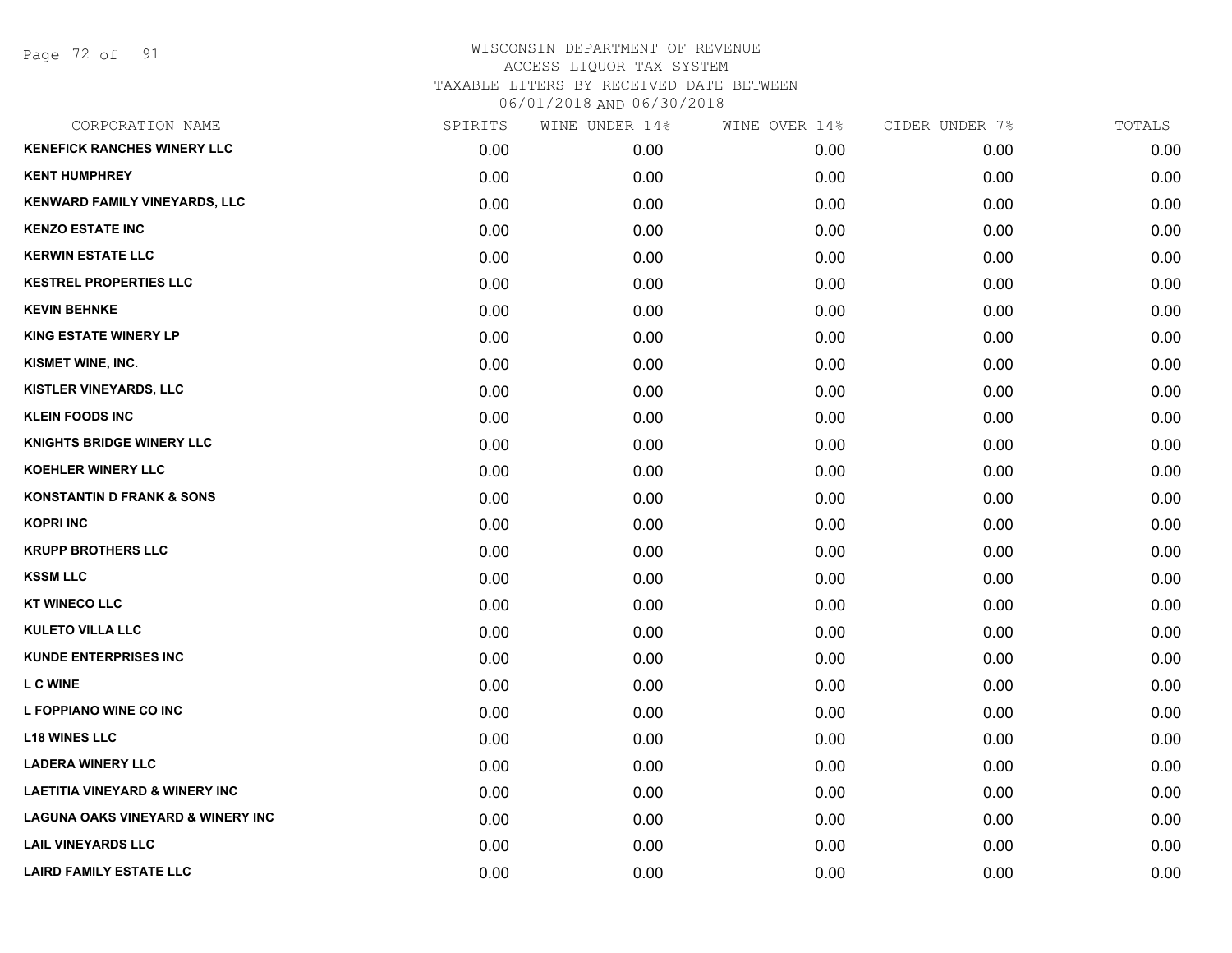| CORPORATION NAME                                  | SPIRITS | WINE UNDER 14% | WINE OVER 14% | CIDER UNDER 7% | TOTALS |
|---------------------------------------------------|---------|----------------|---------------|----------------|--------|
| <b>LAKE NOKOMIS CRANBERRIES INC</b>               | 0.00    | 0.00           | 0.00          | 0.00           | 0.00   |
| <b>LAMBERT BRIDGE WINERY INC</b>                  | 0.00    | 0.00           | 0.00          | 0.00           | 0.00   |
| <b>LANCASTER ESTATE VINEYARD &amp; WINERY LLC</b> | 0.00    | 0.00           | 0.00          | 0.00           | 0.00   |
| <b>LANGE WINERY LLC</b>                           | 0.00    | 0.00           | 0.00          | 0.00           | 0.00   |
| <b>LANGETWINS WINE CO INC</b>                     | 0.00    | 0.00           | 0.00          | 0.00           | 0.00   |
| <b>LANGTRY VINEYARD &amp; WINERY, LLC</b>         | 0.00    | 0.00           | 0.00          | 0.00           | 0.00   |
| <b>LARKMEAD VINEYARDS INC</b>                     | 0.00    | 0.00           | 0.00          | 0.00           | 0.00   |
| <b>LARSON &amp; LARSON</b>                        | 0.00    | 0.00           | 0.00          | 0.00           | 0.00   |
| <b>LARSON FAMILY WINERY INC</b>                   | 0.00    | 0.00           | 0.00          | 0.00           | 0.00   |
| <b>LASSETER FAMILY WINERY LLC</b>                 | 0.00    | 0.00           | 0.00          | 0.00           | 0.00   |
| <b>LATITUDE BEVERAGE COMPANY</b>                  | 0.00    | 0.00           | 0.00          | 0.00           | 0.00   |
| LAUTENBACH'S ORCHARD COUNTRY INC                  | 0.00    | 0.00           | 0.00          | 0.00           | 0.00   |
| <b>LAVA SPRINGS INC</b>                           | 0.00    | 0.00           | 0.00          | 0.00           | 0.00   |
| <b>LAW ESTATE WINES</b>                           | 0.00    | 0.00           | 0.00          | 0.00           | 0.00   |
| <b>LAWER FAMILY WINERY INC</b>                    | 0.00    | 0.00           | 0.00          | 0.00           | 0.00   |
| LE CEP II INC                                     | 0.00    | 0.00           | 0.00          | 0.00           | 0.00   |
| <b>LEAL VINEYARDS INC</b>                         | 0.00    | 0.00           | 0.00          | 0.00           | 0.00   |
| LEFT COAST CELLARS LLC                            | 0.00    | 0.00           | 0.00          | 0.00           | 0.00   |
| <b>LEMELSON WINERY LLC</b>                        | 0.00    | 0.00           | 0.00          | 0.00           | 0.00   |
| <b>LEONARDINI FAMILY WINERY LLC</b>               | 0.00    | 0.00           | 0.00          | 0.00           | 0.00   |
| <b>LEONESSE CELLARS LLC</b>                       | 0.00    | 0.00           | 0.00          | 0.00           | 0.00   |
| <b>LEONETTI CELLAR LLC</b>                        | 0.00    | 0.00           | 0.00          | 0.00           | 0.00   |
| LIFE IS SHORT! LLC                                | 0.00    | 0.00           | 0.00          | 0.00           | 0.00   |
| <b>LIMERICK LANE CELLARS INC</b>                  | 0.00    | 0.00           | 0.00          | 0.00           | 0.00   |
| <b>LION NATHAN USA INC</b>                        | 0.00    | 0.00           | 0.00          | 0.00           | 0.00   |
| <b>LIONS PEAK</b>                                 | 0.00    | 0.00           | 0.00          | 0.00           | 0.00   |
| <b>LLOYD W DAVIS</b>                              | 0.00    | 0.00           | 0.00          | 0.00           | 0.00   |
| <b>LOBO WINES LLC</b>                             | 0.00    | 0.00           | 0.00          | 0.00           | 0.00   |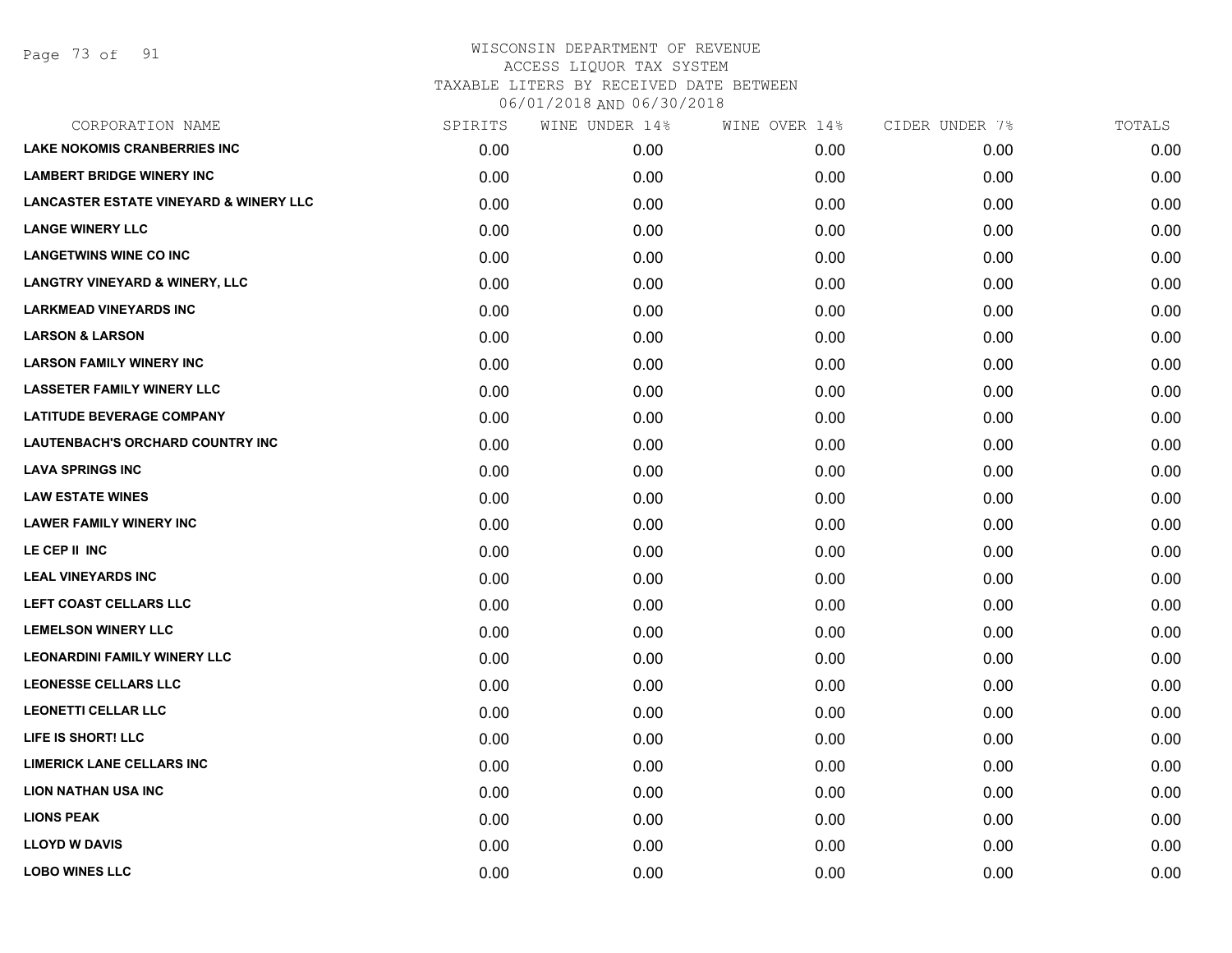Page 74 of 91

| CORPORATION NAME                               | SPIRITS | WINE UNDER 14% | WINE OVER 14% | CIDER UNDER 7% | TOTALS |
|------------------------------------------------|---------|----------------|---------------|----------------|--------|
| <b>LONG MEADOW RANCH WINERY INC</b>            | 0.00    | 0.00           | 0.00          | 0.00           | 0.00   |
| <b>LONG SHADOWS VINTNERS LLC</b>               | 0.00    | 0.00           | 0.00          | 0.00           | 0.00   |
| <b>LONGBOARD VINEYARDS LLC</b>                 | 0.00    | 0.00           | 0.00          | 0.00           | 0.00   |
| <b>LONGORIA &amp; LONGORIA</b>                 | 0.00    | 0.00           | 0.00          | 0.00           | 0.00   |
| <b>LORIMAR WINERY INC</b>                      | 0.00    | 0.00           | 0.00          | 0.00           | 0.00   |
| <b>LOST ISLAND WINE LLC</b>                    | 0.00    | 0.00           | 0.00          | 0.00           | 0.00   |
| <b>LOUIDAR LLC</b>                             | 0.00    | 0.00           | 0.00          | 0.00           | 0.00   |
| <b>LOWDEN SCHOOLHOUSE CORPORATION</b>          | 0.00    | 0.00           | 0.00          | 0.00           | 0.00   |
| <b>LUCAS &amp; LEWELLEN VINEYARDS INC</b>      | 0.00    | 0.00           | 0.00          | 0.00           | 0.00   |
| <b>LUNA VINEYARDS INC</b>                      | 0.00    | 0.00           | 0.00          | 0.00           | 0.00   |
| <b>LYNFRED WINERY INC</b>                      | 0.00    | 0.00           | 0.00          | 0.00           | 0.00   |
| <b>LYNMAR WINERY LLC</b>                       | 0.00    | 0.00           | 0.00          | 0.00           | 0.00   |
| <b>M &amp; J MONDAVI FAMILY LLC</b>            | 0.00    | 0.00           | 0.00          | 0.00           | 0.00   |
| <b>M.A.C. WINES, LLC</b>                       | 0.00    | 0.00           | 0.00          | 0.00           | 0.00   |
| <b>MADRIGAL FAMILY WINERY LLC</b>              | 0.00    | 0.00           | 0.00          | 0.00           | 0.00   |
| <b>MADRONA VINEYARDS LP</b>                    | 0.00    | 0.00           | 0.00          | 0.00           | 0.00   |
| <b>MAKK WINE LLC</b>                           | 0.00    | 0.00           | 0.00          | 0.00           | 0.00   |
| <b>MANO'S INC</b>                              | 0.00    | 0.00           | 0.00          | 0.00           | 0.00   |
| <b>MARGERUM WINE COMPANY INC</b>               | 0.00    | 0.00           | 0.00          | 0.00           | 0.00   |
| <b>MARIETTA CELLARS INC</b>                    | 0.00    | 0.00           | 0.00          | 0.00           | 0.00   |
| <b>MARION J WEGLARZ AND MARLYS A BOCK PTRS</b> | 0.00    | 0.00           | 0.00          | 0.00           | 0.00   |
| <b>MARK HEROLD</b>                             | 0.00    | 0.00           | 0.00          | 0.00           | 0.00   |
| <b>MARKHAM VINEYARDS</b>                       | 0.00    | 0.00           | 0.00          | 0.00           | 0.00   |
| <b>MARTIN E SELL</b>                           | 0.00    | 0.00           | 0.00          | 0.00           | 0.00   |
| <b>MARTIN RAY WINERY INC</b>                   | 0.00    | 0.00           | 0.00          | 0.00           | 0.00   |
| <b>MARTINELLI WINERY INC</b>                   | 0.00    | 0.00           | 0.00          | 0.00           | 0.00   |
| <b>MATHY WINERY LLC</b>                        | 0.00    | 0.00           | 0.00          | 0.00           | 0.00   |
| <b>MATT PREIS</b>                              | 0.00    | 0.00           | 0.00          | 0.00           | 0.00   |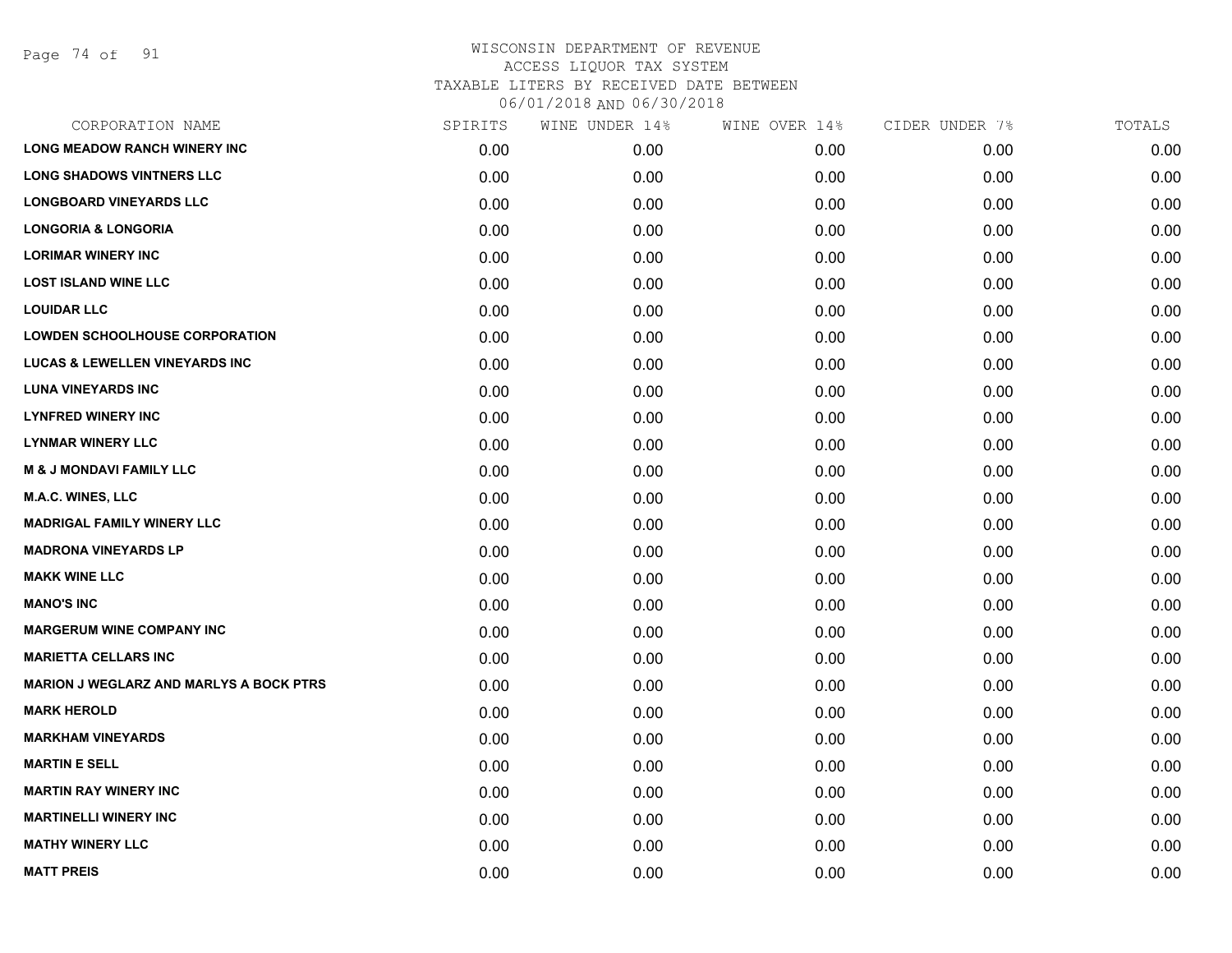Page 75 of 91

| CORPORATION NAME                              | SPIRITS | WINE UNDER 14% | WINE OVER 14% | CIDER UNDER 7% | TOTALS |
|-----------------------------------------------|---------|----------------|---------------|----------------|--------|
| <b>MATTHEW RICK</b>                           | 0.00    | 0.00           | 0.00          | 0.00           | 0.00   |
| <b>MATTHIAS A PIPPIG &amp; JAMIE M KINSER</b> | 0.00    | 0.00           | 0.00          | 0.00           | 0.00   |
| <b>MAUI WINE LTD</b>                          | 0.00    | 0.00           | 0.00          | 0.00           | 0.00   |
| <b>MAURITSON FAMILY WINERY</b>                | 0.00    | 0.00           | 0.00          | 0.00           | 0.00   |
| <b>MAYACAMAS VINEYARDS INC</b>                | 0.00    | 0.00           | 0.00          | 0.00           | 0.00   |
| <b>MAYNARD J KEENAN</b>                       | 0.00    | 0.00           | 0.00          | 0.00           | 0.00   |
| <b>MCILQUHAM LLC</b>                          | 0.00    | 0.00           | 0.00          | 0.00           | 0.00   |
| <b>MCKAHN FAMILY CELLARS, LLC</b>             | 0.00    | 0.00           | 0.00          | 0.00           | 0.00   |
| <b>MCMENAMINS INC</b>                         | 0.00    | 0.00           | 0.00          | 0.00           | 0.00   |
| <b>MCNAB RIDGE WINERY LLC</b>                 | 0.00    | 0.00           | 0.00          | 0.00           | 0.00   |
| <b>MELROSE CELLARS LLC</b>                    | 0.00    | 0.00           | 0.00          | 0.00           | 0.00   |
| <b>MELVILLE VINEYARDS SOUTH LLC</b>           | 0.00    | 0.00           | 0.00          | 0.00           | 0.00   |
| <b>MENDOCINO WINE GROUP LLC</b>               | 0.00    | 0.00           | 0.00          | 0.00           | 0.00   |
| <b>MER ET SOLEIL LLC</b>                      | 0.00    | 0.00           | 0.00          | 0.00           | 0.00   |
| <b>MERCER WINE ESTATES LLC</b>                | 0.00    | 0.00           | 0.00          | 0.00           | 0.00   |
| <b>MEREDITH VINEYARD ESTATE INC</b>           | 0.00    | 0.00           | 0.00          | 0.00           | 0.00   |
| <b>MERRYVALE VINEYARDS LLC</b>                | 0.00    | 0.00           | 0.00          | 0.00           | 0.00   |
| <b>MERSHONIAN CIDERY LLC</b>                  | 0.00    | 0.00           | 0.00          | 0.00           | 0.00   |
| <b>MESSINA HOF WINE CELLARS INC</b>           | 0.00    | 0.00           | 0.00          | 0.00           | 0.00   |
| <b>METAMORPHOSIS WINES LLC</b>                | 0.00    | 0.00           | 0.00          | 0.00           | 0.00   |
| <b>METEOR VINEYARD LLC</b>                    | 0.00    | 0.00           | 0.00          | 0.00           | 0.00   |
| <b>METROPOLITAN WINES LLC</b>                 | 0.00    | 0.00           | 0.00          | 0.00           | 0.00   |
| <b>METTLER WINES LLC</b>                      | 0.00    | 0.00           | 0.00          | 0.00           | 0.00   |
| <b>MEV CORPORATION</b>                        | 0.00    | 0.00           | 0.00          | 0.00           | 0.00   |
| <b>MEYER CELLARS LLC</b>                      | 0.00    | 0.00           | 0.00          | 0.00           | 0.00   |
| <b>MICHEAL DASHE</b>                          | 0.00    | 0.00           | 0.00          | 0.00           | 0.00   |
| <b>MIDDLETON FAMILY WINES LLC</b>             | 0.00    | 0.00           | 0.00          | 0.00           | 0.00   |
| <b>MIDNIGHT CELLARS INC</b>                   | 0.00    | 0.00           | 0.00          | 0.00           | 0.00   |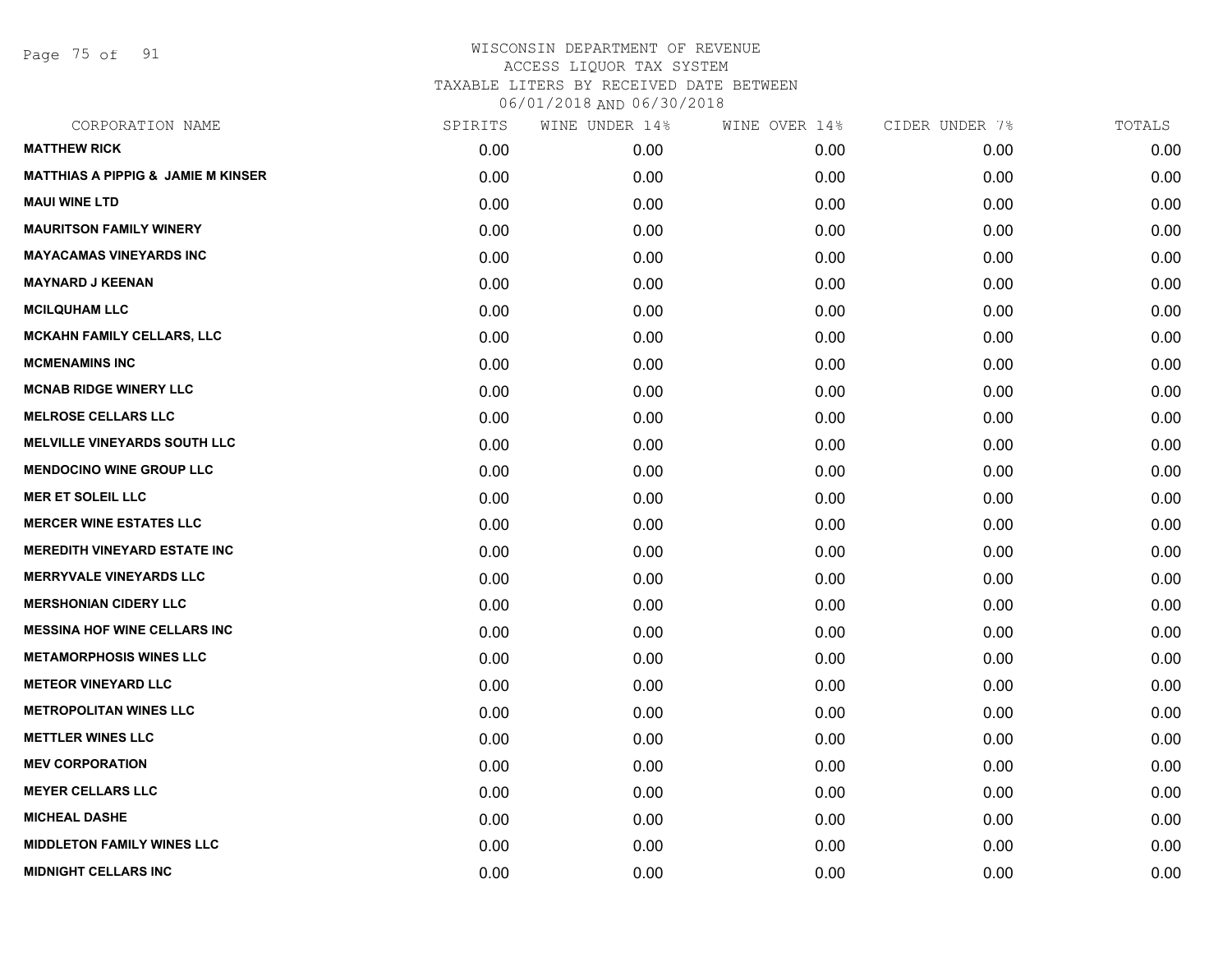Page 76 of 91

| CORPORATION NAME                                  | SPIRITS | WINE UNDER 14% | WINE OVER 14% | CIDER UNDER 7% | TOTALS |
|---------------------------------------------------|---------|----------------|---------------|----------------|--------|
| <b>MILDARA BLASS INC</b>                          | 0.00    | 0.00           | 0.00          | 0.00           | 0.00   |
| <b>MILLBROOK WINERY INC</b>                       | 0.00    | 0.00           | 0.00          | 0.00           | 0.00   |
| <b>MINER FAMILY WINERY LLC</b>                    | 0.00    | 0.00           | 0.00          | 0.00           | 0.00   |
| <b>MINNESOTAS FINEST FERMENTED PRODUCTS</b>       | 0.00    | 0.00           | 0.00          | 0.00           | 0.00   |
| <b>MIRA WINERY LLC</b>                            | 0.00    | 0.00           | 0.00          | 0.00           | 0.00   |
| <b>MIRAMONT ESTATE VINEYARDS &amp; WINERY INC</b> | 0.00    | 0.00           | 0.00          | 0.00           | 0.00   |
| <b>MIRASOL WINE LLC</b>                           | 0.00    | 0.00           | 0.00          | 0.00           | 0.00   |
| <b>MODERN DEVELOPMENT COMPANY</b>                 | 0.00    | 0.00           | 0.00          | 0.00           | 0.00   |
| <b>MOLLYDOOKER INTERNATIONAL LLC</b>              | 0.00    | 0.00           | 0.00          | 0.00           | 0.00   |
| <b>MONTICELLO CELLARS INC</b>                     | 0.00    | 0.00           | 0.00          | 0.00           | 0.00   |
| <b>MONTINORE VINEYARDS LIMITED</b>                | 0.00    | 0.00           | 0.00          | 0.00           | 0.00   |
| MORCHELLA WINE CELLARS LLC                        | 0.00    | 0.00           | 0.00          | 0.00           | 0.00   |
| <b>MOSHIN VINEYARDS INC</b>                       | 0.00    | 0.00           | 0.00          | 0.00           | 0.00   |
| <b>MULLIGAN &amp; MULLIGAN</b>                    | 0.00    | 0.00           | 0.00          | 0.00           | 0.00   |
| <b>MUNCH &amp; FOX</b>                            | 0.00    | 0.00           | 0.00          | 0.00           | 0.00   |
| <b>MUNSON BRIDGE WINERY INC</b>                   | 0.00    | 0.00           | 0.00          | 0.00           | 0.00   |
| <b>MUSETTA WINERY, LLC</b>                        | 0.00    | 0.00           | 0.00          | 0.00           | 0.00   |
| <b>NCWGINC</b>                                    | 0.00    | 0.00           | 0.00          | 0.00           | 0.00   |
| <b>NABOR WINES LLC</b>                            | 0.00    | 0.00           | 0.00          | 0.00           | 0.00   |
| <b>NAKED WINES LLC</b>                            | 0.00    | 0.00           | 0.00          | 0.00           | 0.00   |
| <b>NAKEDWINES.COM INC</b>                         | 0.00    | 0.00           | 0.00          | 0.00           | 0.00   |
| NAPA WINE CELLAR, INC.                            | 0.00    | 0.00           | 0.00          | 0.00           | 0.00   |
| NAPA WINERY GROUP, LLC                            | 0.00    | 0.00           | 0.00          | 0.00           | 0.00   |
| <b>NAVARRE CELLARS LTD</b>                        | 0.00    | 0.00           | 0.00          | 0.00           | 0.00   |
| <b>NAVARRO VINEYARDS, LLC</b>                     | 0.00    | 0.00           | 0.00          | 0.00           | 0.00   |
| <b>NEFF CELLARS LLC</b>                           | 0.00    | 18.00          | 36.00         | 0.00           | 54.00  |
| <b>NEVADA WINE CELLARS INC</b>                    | 0.00    | 0.00           | 0.00          | 0.00           | 0.00   |
| <b>NEW VAVIN INC</b>                              | 0.00    | 0.00           | 0.00          | 0.00           | 0.00   |
|                                                   |         |                |               |                |        |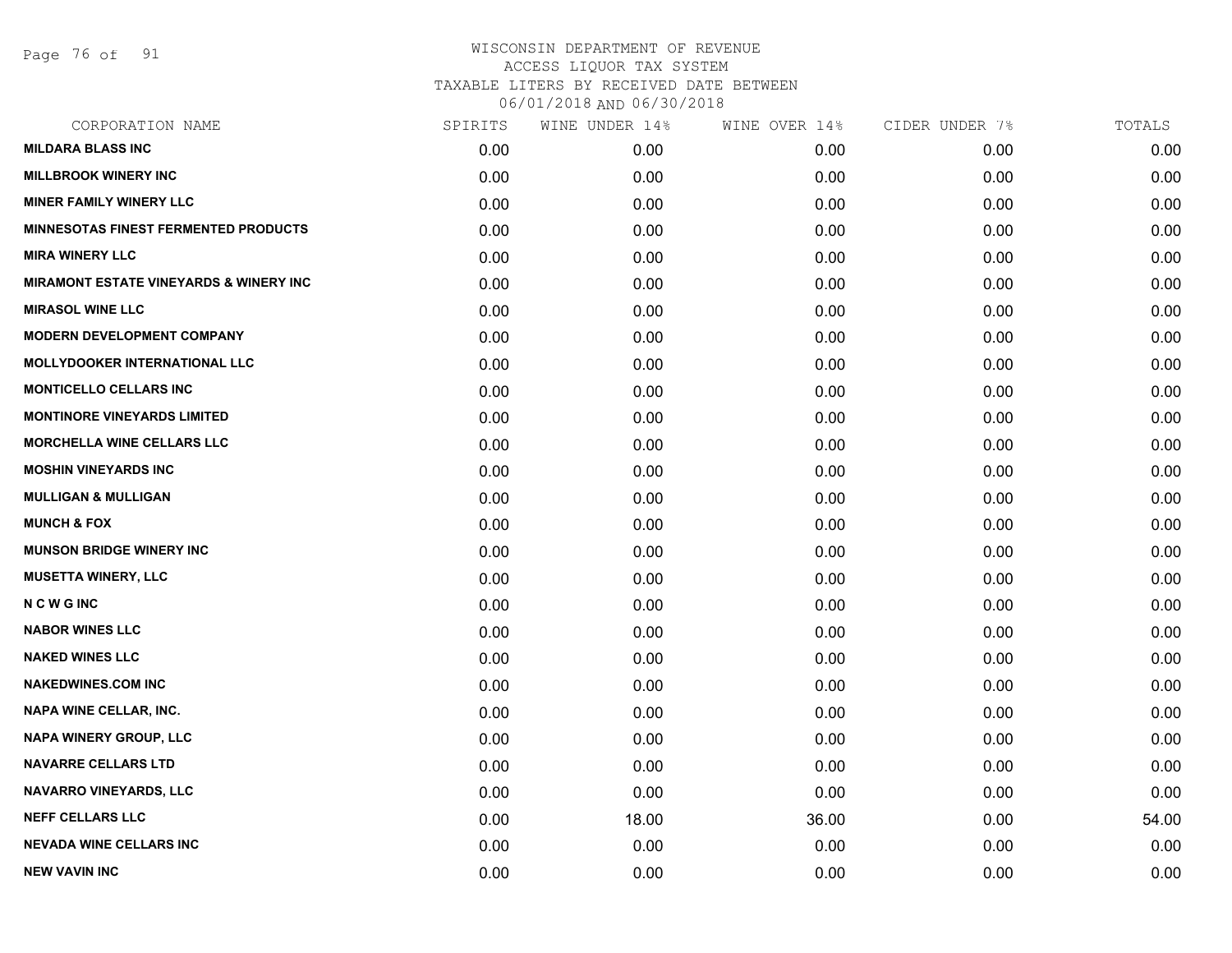Page 77 of 91

| CORPORATION NAME                  | SPIRITS | WINE UNDER 14% | WINE OVER 14% | CIDER UNDER 7% | TOTALS |
|-----------------------------------|---------|----------------|---------------|----------------|--------|
| <b>NEWTON VINEYARD LLC</b>        | 0.00    | 0.00           | 0.00          | 0.00           | 0.00   |
| <b>NICALI, LLC</b>                | 0.00    | 0.00           | 0.00          | 0.00           | 0.00   |
| <b>NICHOLSON RANCH LLC</b>        | 0.00    | 0.00           | 0.00          | 0.00           | 0.00   |
| NIEBAUM-COPPOLA ESTATE WINERY LP  | 0.00    | 0.00           | 0.00          | 0.00           | 0.00   |
| <b>NINER WINE ESTATES LLC</b>     | 0.00    | 0.00           | 0.00          | 0.00           | 0.00   |
| <b>NO. 12 CIDER HOUSE LLC</b>     | 0.00    | 0.00           | 0.00          | 0.00           | 0.00   |
| <b>NORTHLEAF WINERY, LLC</b>      | 0.00    | 0.00           | 0.00          | 0.00           | 0.00   |
| <b>NOVA WINES, INC.</b>           | 0.00    | 0.00           | 0.00          | 0.00           | 0.00   |
| <b>NV AWG LTD</b>                 | 0.00    | 0.00           | 37.87         | 0.00           | 37.87  |
| <b>NW WINE COMPANY LLC</b>        | 0.00    | 0.00           | 0.00          | 0.00           | 0.00   |
| OAK RIDGE WINERY LLC              | 0.00    | 0.00           | 0.00          | 0.00           | 0.00   |
| <b>OAKVILLE HILLS CELLARS INC</b> | 0.00    | 0.00           | 0.00          | 0.00           | 0.00   |
| <b>OAKVILLE RANCH WINERY INC</b>  | 0.00    | 0.00           | 0.00          | 0.00           | 0.00   |
| <b>OAT HILL CORPORATION</b>       | 0.00    | 0.00           | 0.00          | 0.00           | 0.00   |
| OBLOQUY, INC.                     | 0.00    | 0.00           | 0.00          | 0.00           | 0.00   |
| <b>OBRIEN FAMILY VINEYARD LLC</b> | 0.00    | 0.00           | 0.00          | 0.00           | 0.00   |
| <b>ODILON FORD WINERY INC</b>     | 0.00    | 0.00           | 0.00          | 0.00           | 0.00   |
| <b>OGB PARTNERS LLC</b>           | 0.00    | 0.00           | 0.00          | 0.00           | 0.00   |
| OLD VINE WINE PARTNERS LLC        | 0.00    | 0.00           | 0.00          | 0.00           | 0.00   |
| OLIVER WINE COMPANY INC           | 0.00    | 0.00           | 0.00          | 0.00           | 0.00   |
| ON Q WINES, LLC                   | 0.00    | 0.00           | 0.00          | 0.00           | 0.00   |
| O'NEILL BEVERAGES CO LLC          | 0.00    | 0.00           | 0.00          | 0.00           | 0.00   |
| <b>OPAL WEST WINES, LLC</b>       | 0.00    | 0.00           | 0.00          | 0.00           | 0.00   |
| OPOLO WINES LP                    | 0.00    | 0.00           | 0.00          | 0.00           | 0.00   |
| <b>OPUS ONE WINERY LLC</b>        | 0.00    | 0.00           | 0.00          | 0.00           | 0.00   |
| ORCA PROPERTIES LLC               | 0.00    | 0.00           | 0.00          | 0.00           | 0.00   |
| <b>ORFILA VINEYARDS INC</b>       | 0.00    | 0.00           | 0.00          | 0.00           | 0.00   |
| O'SHAUGHNESSY DEL OSO LLC         | 0.00    | 0.00           | 0.00          | 0.00           | 0.00   |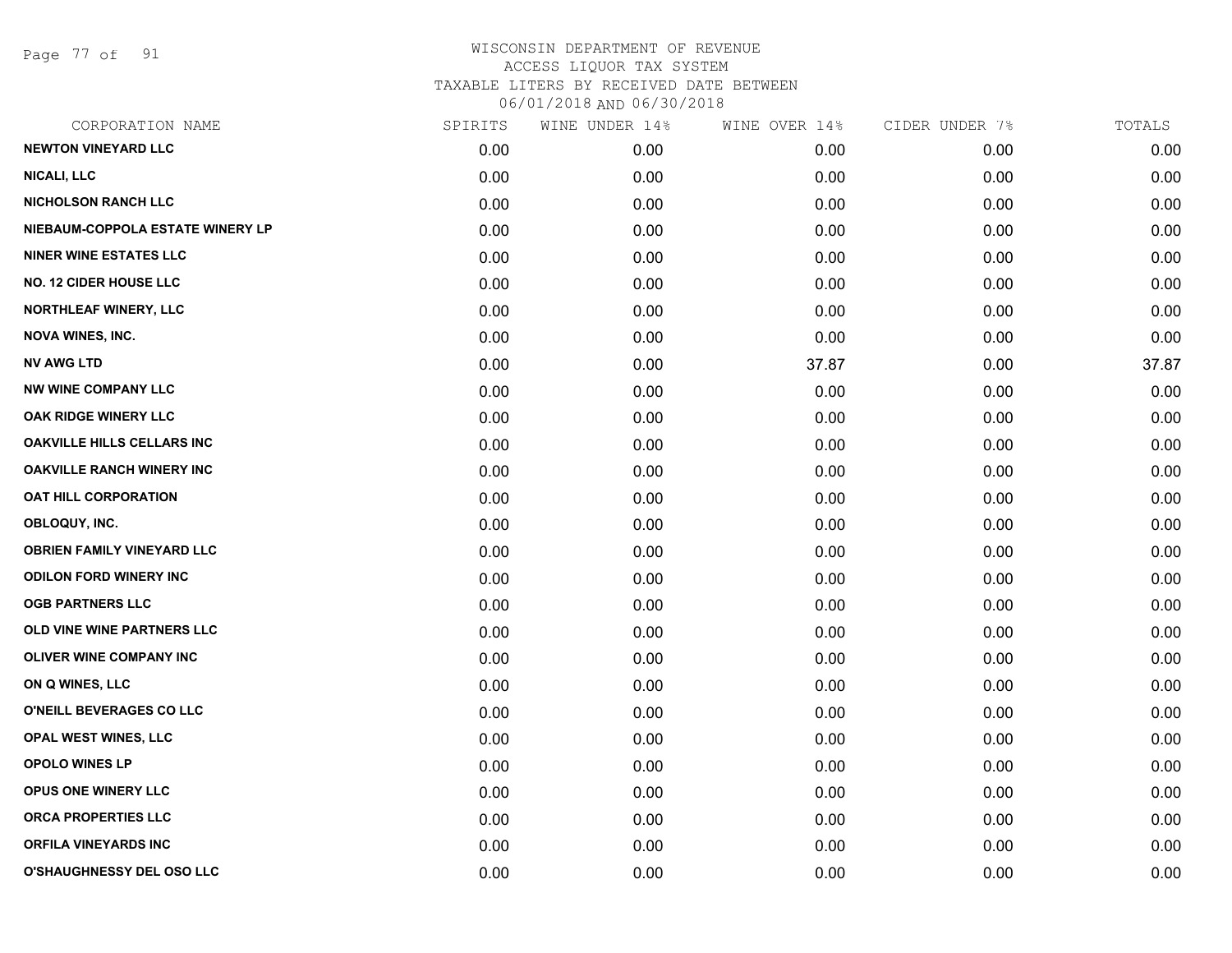Page 78 of 91

| CORPORATION NAME                     | SPIRITS | WINE UNDER 14% | WINE OVER 14% | CIDER UNDER 7% | TOTALS |
|--------------------------------------|---------|----------------|---------------|----------------|--------|
| <b>OWEN ROE LLC</b>                  | 0.00    | 0.00           | 0.00          | 0.00           | 0.00   |
| <b>PAHLMEYER LLC</b>                 | 0.00    | 0.00           | 0.00          | 0.00           | 0.00   |
| PALI WINE COMPANY LP                 | 0.00    | 0.00           | 0.00          | 0.00           | 0.00   |
| PALOMA VINEYARD LLC                  | 0.00    | 0.00           | 0.00          | 0.00           | 0.00   |
| PARAGON VINEYARD CO INC              | 0.00    | 0.00           | 0.00          | 0.00           | 0.00   |
| PARALLEL 44 VINEYARD & WINERY, INC.  | 0.00    | 0.00           | 0.00          | 0.00           | 0.00   |
| <b>PARKER STATION INC</b>            | 0.00    | 0.00           | 0.00          | 0.00           | 0.00   |
| PARSONAGE CELLARS INC                | 0.00    | 0.00           | 0.00          | 0.00           | 0.00   |
| <b>PASSAGGIO WINES LLC</b>           | 0.00    | 0.00           | 0.00          | 0.00           | 0.00   |
| PATEL WINERY LLC                     | 0.00    | 0.00           | 0.00          | 0.00           | 0.00   |
| <b>PATRICIA A HOOVER</b>             | 0.00    | 0.00           | 0.00          | 0.00           | 0.00   |
| <b>PATRICK ARNDT</b>                 | 0.00    | 0.00           | 0.00          | 0.00           | 0.00   |
| <b>PAUL D ASPER</b>                  | 0.00    | 0.00           | 0.00          | 0.00           | 0.00   |
| <b>PAUL G BLOMMEL</b>                | 0.00    | 0.00           | 0.00          | 0.00           | 0.00   |
| PAUL HOBBS WINERY LP                 | 0.00    | 0.00           | 0.00          | 0.00           | 0.00   |
| <b>PAUL J FRANZEN</b>                | 0.00    | 0.00           | 0.00          | 0.00           | 0.00   |
| <b>PAVI WINES LLC</b>                | 0.00    | 0.00           | 0.00          | 0.00           | 0.00   |
| PCJ, INC.                            | 0.00    | 0.00           | 0.00          | 0.00           | 0.00   |
| PEACHY CANYON WINERY                 | 0.00    | 0.00           | 0.00          | 0.00           | 0.00   |
| PEAR VALLEY VINEYARD, INC.           | 0.00    | 0.00           | 0.00          | 0.00           | 0.00   |
| PEAY VINEYARDS LLC                   | 0.00    | 0.00           | 0.00          | 0.00           | 0.00   |
| PEJU FAMILY OPERATING PARTNERSHIP LP | 0.00    | 0.00           | 0.00          | 0.00           | 0.00   |
| PELLEGRINI RANCHES INC               | 0.00    | 0.00           | 0.00          | 0.00           | 0.00   |
| PENROSE HILL, LIMITED                | 0.00    | 0.00           | 0.00          | 0.00           | 0.00   |
| PEPPER BRIDGE WINERY LLC             | 0.00    | 0.00           | 0.00          | 0.00           | 0.00   |
| PERNOD RICARD KENWOOD HOLDING LLC    | 0.00    | 0.00           | 0.00          | 0.00           | 0.00   |
| PERNOD RICARD USA LLC                | 0.00    | 0.00           | 0.00          | 0.00           | 0.00   |
| <b>PERVINO INC</b>                   | 0.00    | 0.00           | 0.00          | 0.00           | 0.00   |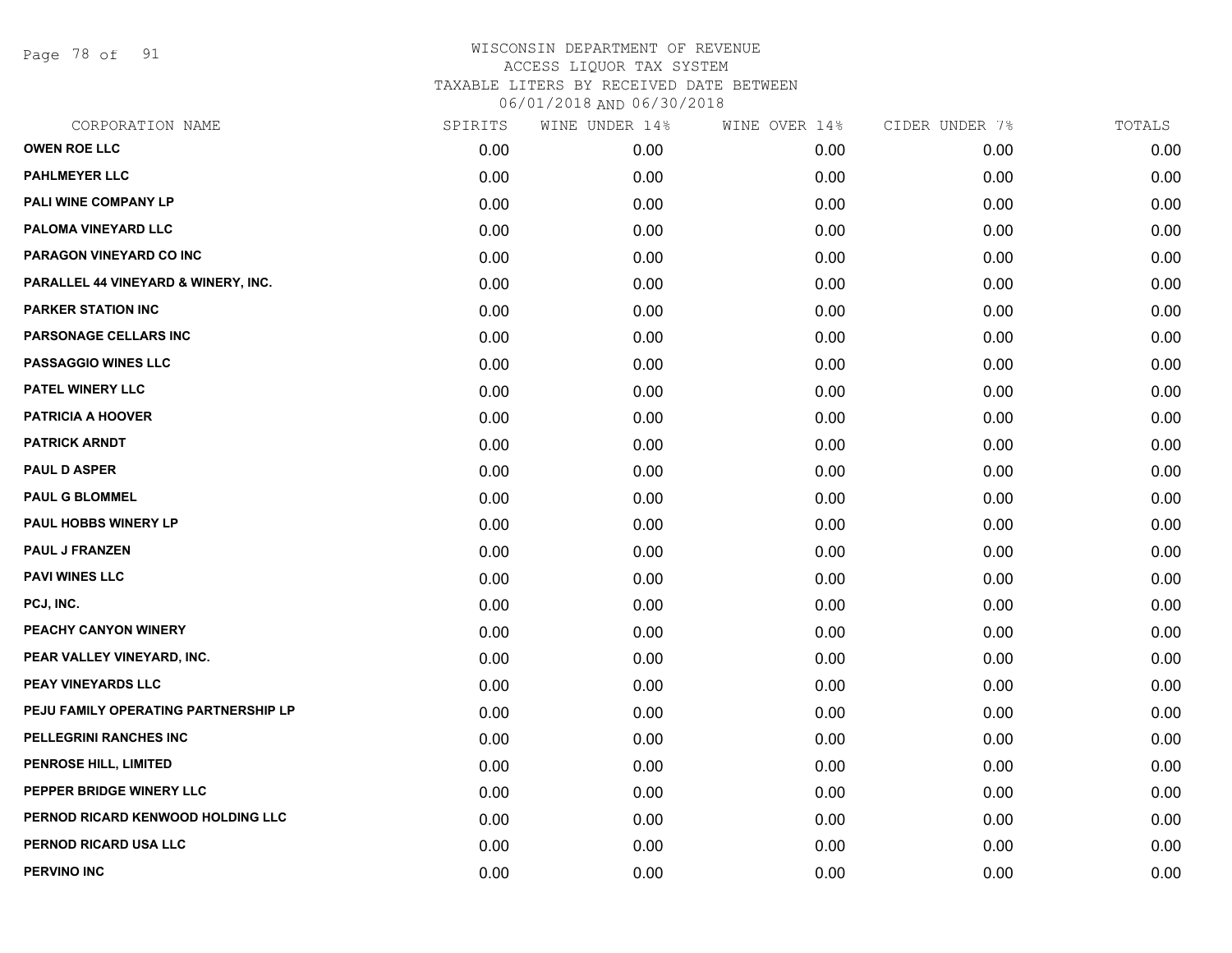Page 79 of 91

| CORPORATION NAME                            | SPIRITS | WINE UNDER 14% | WINE OVER 14% | CIDER UNDER 7% | TOTALS |
|---------------------------------------------|---------|----------------|---------------|----------------|--------|
| PETER FRANUS WINE COMPANY INC               | 0.00    | 0.00           | 0.00          | 0.00           | 0.00   |
| PETER HOEHN                                 | 0.00    | 0.00           | 0.00          | 0.00           | 0.00   |
| PETER MICHAEL WINERY                        | 0.00    | 0.00           | 0.00          | 0.00           | 0.00   |
| PETRONI VINEYARDS LLC                       | 0.00    | 0.00           | 0.00          | 0.00           | 0.00   |
| PHILIP TOGNI VINEYARD LP                    | 0.00    | 0.00           | 0.00          | 0.00           | 0.00   |
| PHILLIPS FARMS LLC                          | 0.00    | 0.00           | 0.00          | 0.00           | 0.00   |
| <b>PIEPERTK LLC</b>                         | 0.00    | 0.00           | 0.00          | 0.00           | 0.00   |
| <b>PINA CELLARS LP</b>                      | 0.00    | 0.00           | 0.00          | 0.00           | 0.00   |
| PINE RIDGE WINERY LLC                       | 0.00    | 0.00           | 0.00          | 0.00           | 0.00   |
| PJK WINERY LLC                              | 0.00    | 0.00           | 0.00          | 0.00           | 0.00   |
| PONZI VINEYARDS, LLC                        | 0.00    | 0.00           | 0.00          | 0.00           | 0.00   |
| POPE VALLEY WINERY LLC                      | 0.00    | 0.00           | 0.00          | 0.00           | 0.00   |
| PORTER FAMILY VINEYARDS LLC                 | 0.00    | 0.00           | 0.00          | 0.00           | 0.00   |
| <b>POTT WINE</b>                            | 0.00    | 0.00           | 0.00          | 0.00           | 0.00   |
| <b>PRAGER WINERY &amp; PORT WORKS, INC.</b> | 0.00    | 0.00           | 0.00          | 0.00           | 0.00   |
| <b>PRAIRIE BERRY LLC</b>                    | 0.00    | 0.00           | 0.00          | 0.00           | 0.00   |
| PRAIRIE HAWK WINERY INC                     | 0.00    | 0.00           | 0.00          | 0.00           | 0.00   |
| <b>PRECEPT BRANDS LLC</b>                   | 0.00    | 0.00           | 0.00          | 0.00           | 0.00   |
| <b>PREMIUM VINTNERS LLC</b>                 | 0.00    | 0.00           | 0.00          | 0.00           | 0.00   |
| PRESQU'ILE WINERY                           | 0.00    | 0.00           | 0.00          | 0.00           | 0.00   |
| PRIDE MOUNTAIN VINEYARDS LLC                | 0.00    | 0.00           | 0.00          | 0.00           | 0.00   |
| <b>PRINCE MICHEL LLC</b>                    | 0.00    | 0.00           | 0.00          | 0.00           | 0.00   |
| <b>PROMONTORY LLC</b>                       | 0.00    | 0.00           | 0.00          | 0.00           | 0.00   |
| <b>PWG LLC</b>                              | 0.00    | 0.00           | 0.00          | 0.00           | 0.00   |
| <b>QUADY SOUTH WINERY LLC</b>               | 0.00    | 0.00           | 0.00          | 0.00           | 0.00   |
| QUILCEDA CREEK VINTNERS INC                 | 0.00    | 0.00           | 0.00          | 0.00           | 0.00   |
| <b>QUPE WINE CELLARS LLC</b>                | 0.00    | 0.00           | 0.00          | 0.00           | 0.00   |
| <b>RADIO-COTEAU WINE CELLARS LLC</b>        | 0.00    | 0.00           | 0.00          | 0.00           | 0.00   |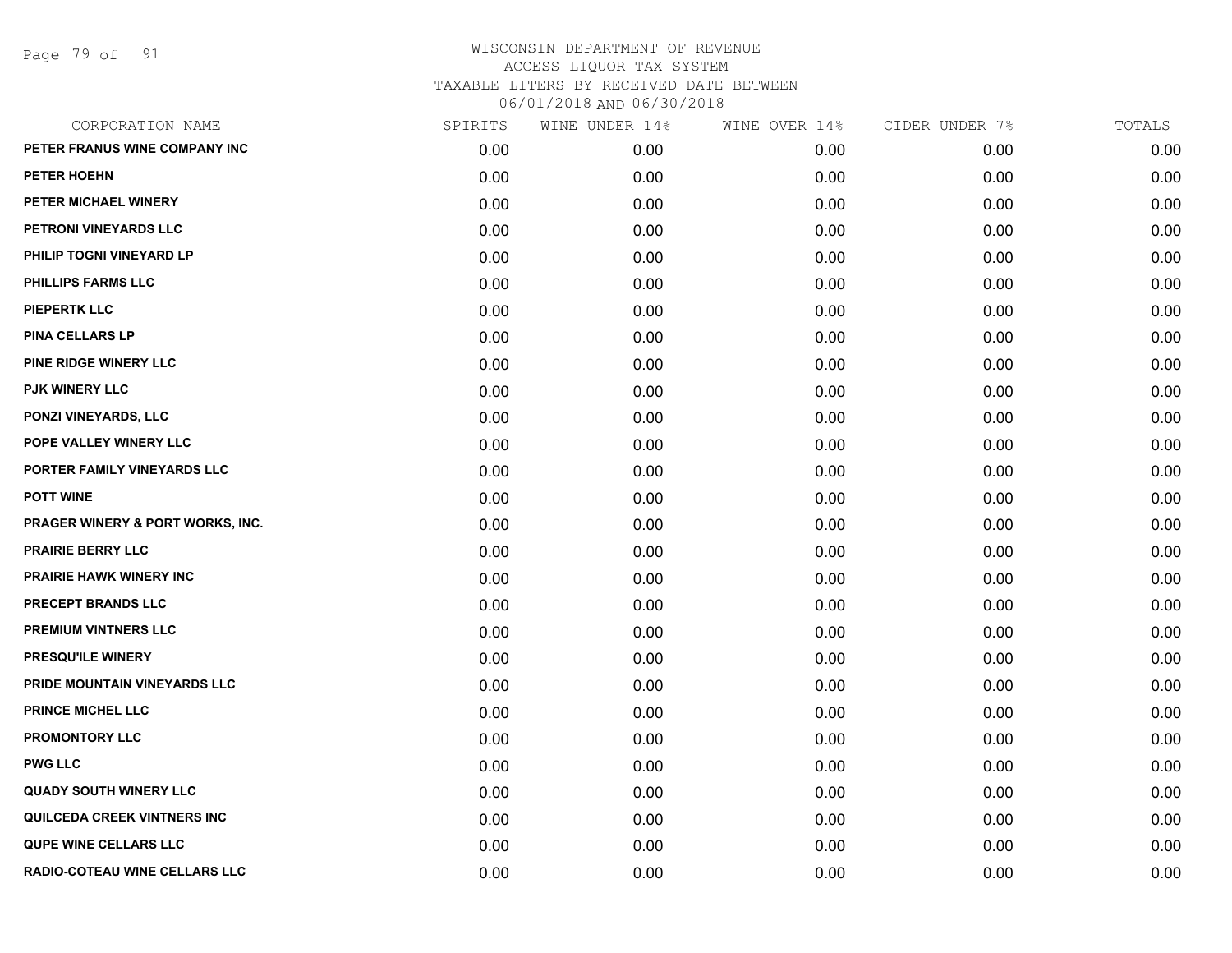Page 80 of 91

| CORPORATION NAME                            | SPIRITS | WINE UNDER 14% | WINE OVER 14% | CIDER UNDER 7% | TOTALS |
|---------------------------------------------|---------|----------------|---------------|----------------|--------|
| <b>RAMAZZOTTI WINES LLC</b>                 | 0.00    | 0.00           | 0.00          | 0.00           | 0.00   |
| <b>RAMEY WINE CELLARS INC</b>               | 0.00    | 0.00           | 0.00          | 0.00           | 0.00   |
| <b>RAPTOR RIDGE WINERY LLC</b>              | 0.00    | 0.00           | 0.00          | 0.00           | 0.00   |
| <b>RASA VINEYARDS, LLC</b>                  | 0.00    | 0.00           | 0.00          | 0.00           | 0.00   |
| <b>RAYMOND SIGNORELLO</b>                   | 0.00    | 0.00           | 0.00          | 0.00           | 0.00   |
| <b>RAYMOND VINEYARD &amp; CELLAR INC</b>    | 0.00    | 0.00           | 0.00          | 0.00           | 0.00   |
| <b>RB WINE ASSOCIATES LLC</b>               | 0.00    | 0.00           | 0.00          | 0.00           | 0.00   |
| <b>RBZ VINEYARDS LLC</b>                    | 0.00    | 0.00           | 0.00          | 0.00           | 0.00   |
| <b>RED CAR WINE COMPANY LLC</b>             | 0.00    | 0.00           | 0.00          | 0.00           | 0.00   |
| <b>RED MARE WINES LLC</b>                   | 0.00    | 0.00           | 0.00          | 0.00           | 0.00   |
| <b>RED OAK VINEYARD INC</b>                 | 0.00    | 0.00           | 0.00          | 0.00           | 0.00   |
| <b>REGUSCI WINERY INC</b>                   | 0.00    | 0.00           | 0.00          | 0.00           | 0.00   |
| <b>REN ACQUISITION INC</b>                  | 0.00    | 0.00           | 0.00          | 0.00           | 0.00   |
| <b>REVANA FAMILY PARTNERS LP</b>            | 0.00    | 0.00           | 0.00          | 0.00           | 0.00   |
| <b>REVANA FAMILY PARTNERS LP</b>            | 0.00    | 0.00           | 0.00          | 0.00           | 0.00   |
| <b>REVELRY VINTNERS LLC</b>                 | 0.00    | 0.00           | 0.00          | 0.00           | 0.00   |
| <b>REYNOLDS CREATIVE PRODUCTS INC</b>       | 0.00    | 0.00           | 0.00          | 0.00           | 0.00   |
| <b>RHYS VINEYARDS LLC</b>                   | 0.00    | 0.00           | 0.00          | 0.00           | 0.00   |
| <b>RICHARD E LIBBY</b>                      | 0.00    | 0.00           | 0.00          | 0.00           | 0.00   |
| <b>RICHARD FORTUNE</b>                      | 0.00    | 0.00           | 0.00          | 0.00           | 0.00   |
| <b>RIDGE VINEYARDS INC</b>                  | 0.00    | 0.00           | 0.00          | 0.00           | 0.00   |
| <b>RIGHT BEE LLC</b>                        | 0.00    | 0.00           | 0.00          | 0.00           | 0.00   |
| <b>RIGHT SIDE LLC</b>                       | 0.00    | 0.00           | 0.00          | 0.00           | 0.00   |
| <b>RIVER BEND VINEYARD &amp; WINERY LLC</b> | 0.00    | 0.00           | 0.00          | 0.00           | 0.00   |
| <b>RIVER VALLEY VINEYARD INC</b>            | 0.00    | 0.00           | 0.00          | 0.00           | 0.00   |
| <b>RIVER VIEW WINERY LLC</b>                | 0.00    | 0.00           | 0.00          | 0.00           | 0.00   |
| <b>RIVERBENCH LLC</b>                       | 0.00    | 0.00           | 0.00          | 0.00           | 0.00   |
| <b>ROBERT CRAIG WINERY LP</b>               | 0.00    | 0.00           | 0.00          | 0.00           | 0.00   |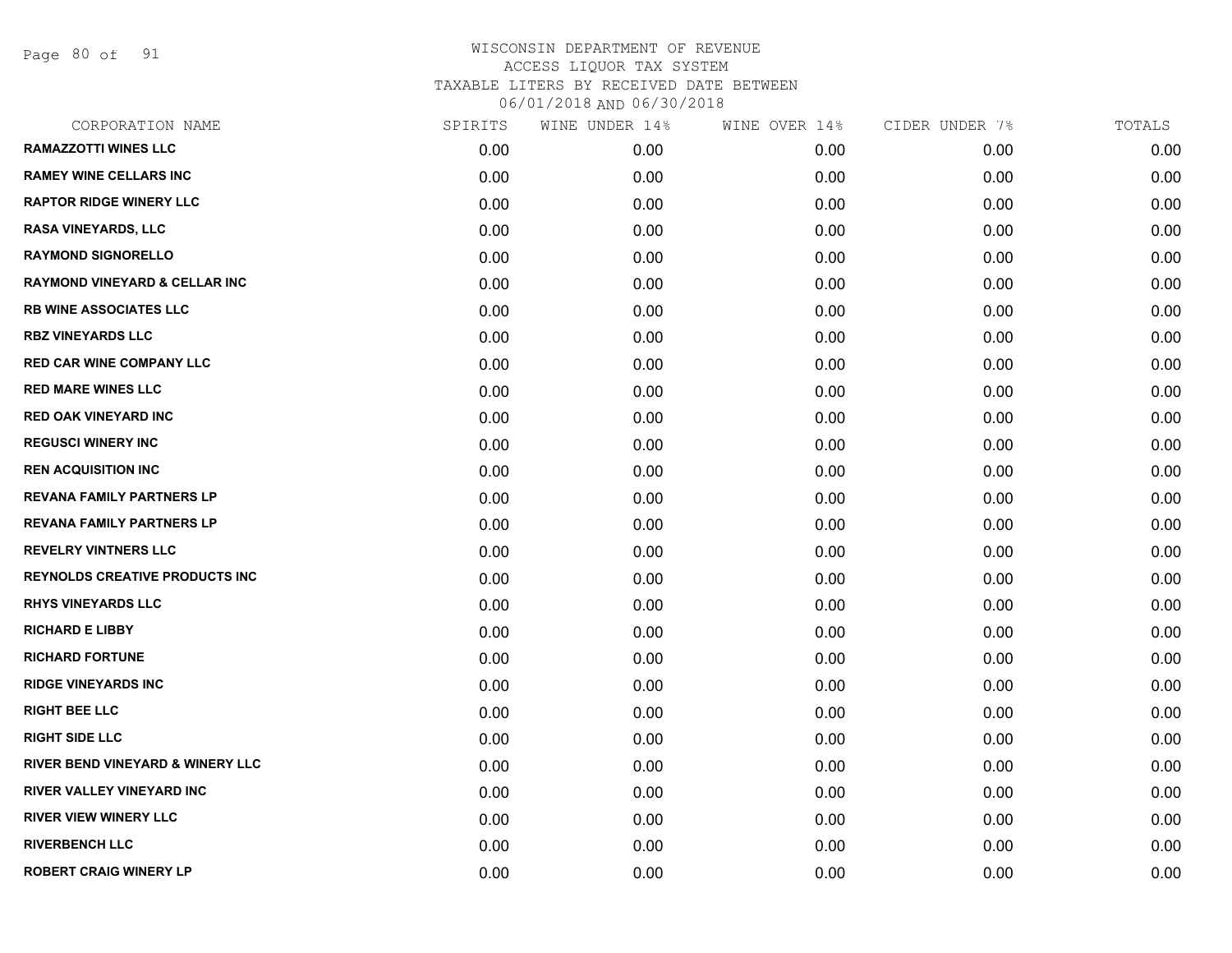Page 81 of 91

| CORPORATION NAME                       | SPIRITS | WINE UNDER 14% | WINE OVER 14% | CIDER UNDER 7% | TOTALS |
|----------------------------------------|---------|----------------|---------------|----------------|--------|
| <b>ROBERT FOLEY LLC</b>                | 0.00    | 0.00           | 0.00          | 0.00           | 0.00   |
| <b>ROBERT J BRAKESMAN</b>              | 0.00    | 0.00           | 0.00          | 0.00           | 0.00   |
| <b>ROBERT MUELLER CELLARS</b>          | 0.00    | 0.00           | 46.50         | 0.00           | 46.50  |
| <b>ROBERT YOUNG ESTATE WINERY LLC</b>  | 0.00    | 0.00           | 0.00          | 0.00           | 0.00   |
| <b>ROCCA FAMILY VINEYARDS INC</b>      | 0.00    | 0.00           | 0.00          | 0.00           | 0.00   |
| <b>ROCHE WINERY LLC</b>                | 0.00    | 0.00           | 0.00          | 0.00           | 0.00   |
| <b>ROCK N WOOL WINERY LLC</b>          | 0.00    | 0.00           | 0.00          | 0.00           | 0.00   |
| <b>ROCK WALL WINE COMPANY INC</b>      | 0.00    | 0.00           | 0.00          | 0.00           | 0.00   |
| <b>ROEDERER ESTATE INC</b>             | 0.00    | 0.00           | 0.00          | 0.00           | 0.00   |
| <b>ROMBAUER VINEYARDS INC</b>          | 0.00    | 0.00           | 0.00          | 0.00           | 0.00   |
| <b>RONALD L FENOLIO</b>                | 0.00    | 0.00           | 0.00          | 0.00           | 0.00   |
| <b>RONALD T RUBIN</b>                  | 0.00    | 0.00           | 0.00          | 0.00           | 0.00   |
| <b>ROUND POND ESTATE LLC</b>           | 0.00    | 0.00           | 0.00          | 0.00           | 0.00   |
| <b>ROWLEY ESTATES LLC</b>              | 0.00    | 0.00           | 0.00          | 0.00           | 0.00   |
| <b>RRJ REAL PROPERTIES LLC</b>         | 0.00    | 0.00           | 0.00          | 0.00           | 0.00   |
| <b>RSB VINEYARDS LLC</b>               | 0.00    | 0.00           | 0.00          | 0.00           | 0.00   |
| <b>RUDD WINES INC</b>                  | 0.00    | 0.00           | 0.00          | 0.00           | 0.00   |
| <b>RUDIUS WINES, LLC</b>               | 0.00    | 0.00           | 0.00          | 0.00           | 0.00   |
| <b>RUSHFORD MEADERY AND WINERY LLC</b> | 0.00    | 0.00           | 0.00          | 0.00           | 0.00   |
| <b>RUTHERFORD HILL WINERY LLC</b>      | 0.00    | 0.00           | 0.00          | 0.00           | 0.00   |
| <b>RYAN PRELLWITZ</b>                  | 0.00    | 0.00           | 0.00          | 0.00           | 0.00   |
| <b>SAINTSBURY LLC</b>                  | 0.00    | 0.00           | 0.00          | 0.00           | 0.00   |
| <b>SAMUEL P BAXTER</b>                 | 0.00    | 0.00           | 0.00          | 0.00           | 0.00   |
| <b>SANDHI VINTNERS LLC</b>             | 0.00    | 0.00           | 0.00          | 0.00           | 0.00   |
| <b>SANFORD WINERY COMPANY LP</b>       | 0.00    | 0.00           | 0.00          | 0.00           | 0.00   |
| <b>SANTA CROCE LLC</b>                 | 0.00    | 0.00           | 0.00          | 0.00           | 0.00   |
| <b>SARACINA VINEYARDS LLC</b>          | 0.00    | 0.00           | 0.00          | 0.00           | 0.00   |
| <b>SAUCELITO CANYON LP</b>             | 0.00    | 0.00           | 0.00          | 0.00           | 0.00   |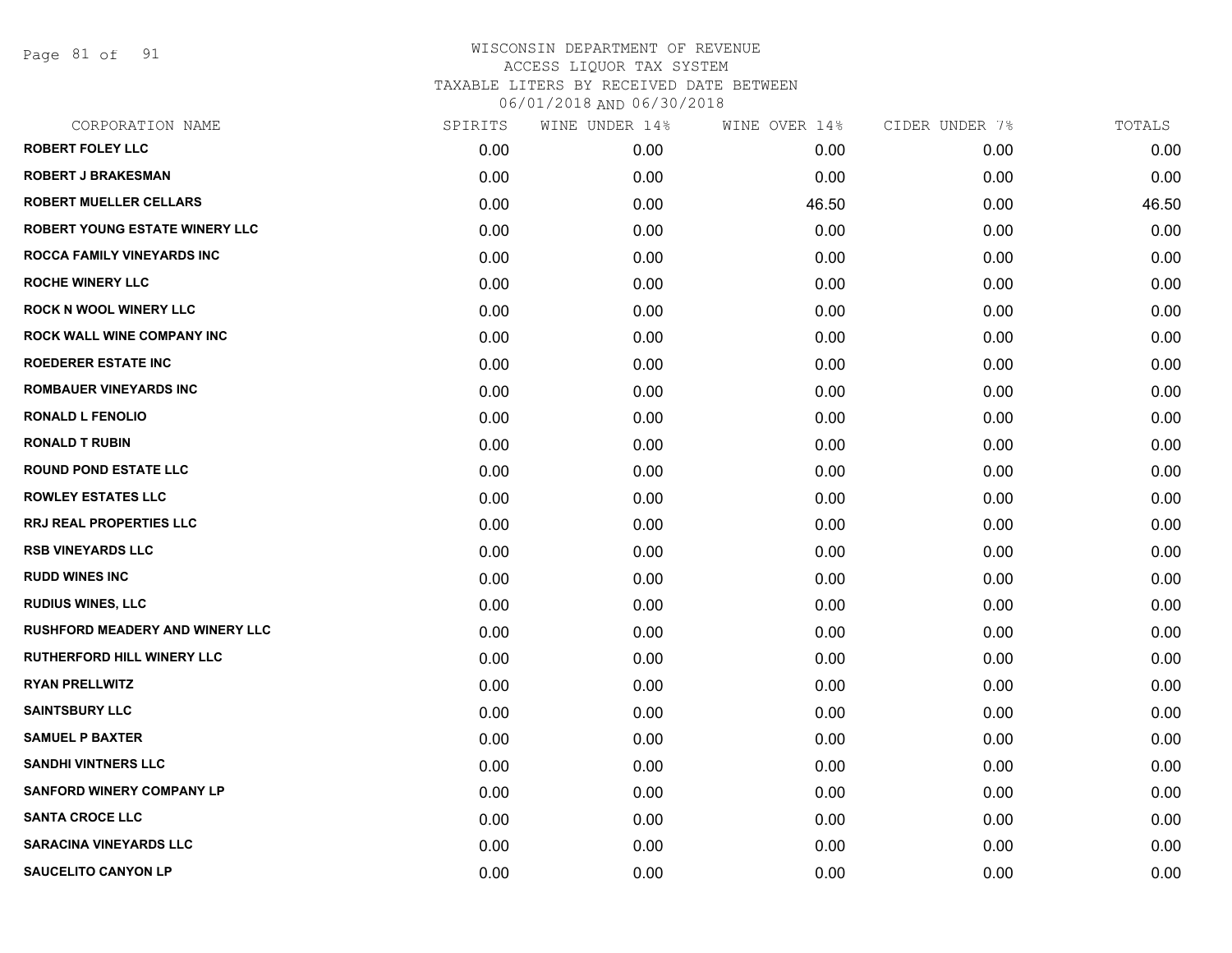Page 82 of 91

| CORPORATION NAME                              | SPIRITS | WINE UNDER 14% | WINE OVER 14% | CIDER UNDER 7% | TOTALS |
|-----------------------------------------------|---------|----------------|---------------|----------------|--------|
| SAVANNAH CHANELLE VINEYARDS INC               | 0.00    | 0.00           | 0.00          | 0.00           | 0.00   |
| <b>SAVIAH ROSE WINERY LLC</b>                 | 0.00    | 0.00           | 0.00          | 0.00           | 0.00   |
| <b>SAXUM VINEYARDS INC</b>                    | 0.00    | 0.00           | 0.00          | 0.00           | 0.00   |
| <b>SBRAGIA FAMILY VINEYARDS LLC</b>           | 0.00    | 0.00           | 0.00          | 0.00           | 0.00   |
| <b>SCHEID VINEYARDS CALIFORNIA INC</b>        | 0.00    | 0.00           | 0.00          | 0.00           | 0.00   |
| <b>SCHRADER CELLARS LLC</b>                   | 0.00    | 0.00           | 0.00          | 0.00           | 0.00   |
| <b>SCHRAMSBERG VINEYARDS CO INC</b>           | 0.00    | 0.00           | 0.00          | 0.00           | 0.00   |
| <b>SCHUG WINERY LLC</b>                       | 0.00    | 0.00           | 0.00          | 0.00           | 0.00   |
| <b>SCHWEIGER VINEYARDS INC</b>                | 0.00    | 0.00           | 0.00          | 0.00           | 0.00   |
| <b>SCREAMING EAGLE LLC</b>                    | 0.00    | 0.00           | 0.00          | 0.00           | 0.00   |
| <b>SEAVER VINEYARDS LLC</b>                   | 0.00    | 0.00           | 0.00          | 0.00           | 0.00   |
| <b>SEAVEY VINEYARD LP</b>                     | 0.00    | 0.00           | 0.00          | 0.00           | 0.00   |
| <b>SEBASTOPOL VINEYARDS &amp; WINERY CORP</b> | 0.00    | 0.00           | 0.00          | 0.00           | 0.00   |
| <b>SELBY ENTERPRISES INC</b>                  | 0.00    | 0.00           | 0.00          | 0.00           | 0.00   |
| <b>SEQUOIA GROVE VINEYARDS LP</b>             | 0.00    | 0.00           | 0.00          | 0.00           | 0.00   |
| <b>SEVEN STONES WINERY LLC</b>                | 0.00    | 0.00           | 0.00          | 0.00           | 0.00   |
| <b>SHADY LADIES LLC</b>                       | 0.00    | 0.00           | 0.00          | 0.00           | 0.00   |
| <b>SHAFER VINEYARDS INC</b>                   | 0.00    | 0.00           | 0.00          | 0.00           | 0.00   |
| <b>SHANNON RIDGE INC</b>                      | 0.00    | 0.00           | 0.00          | 0.00           | 0.00   |
| <b>SHARON L PINGEL</b>                        | 0.00    | 0.00           | 0.00          | 0.00           | 0.00   |
| SHELTON-MACKENZIE WINE COMPANY                | 0.00    | 0.00           | 0.00          | 0.00           | 0.00   |
| <b>SHERRY HARDIE</b>                          | 0.00    | 0.00           | 0.00          | 0.00           | 0.00   |
| SHERWIN FAMILY VINEYARDS LLC                  | 0.00    | 0.00           | 0.00          | 0.00           | 0.00   |
| <b>SIERRA SUNRISE VINEYARDS</b>               | 0.00    | 0.00           | 0.00          | 0.00           | 0.00   |
| SILVER OAK WINE CELLARS LLC                   | 0.00    | 0.00           | 0.00          | 0.00           | 0.00   |
| SILVER TRIDENT WINERY LLC                     | 0.00    | 0.00           | 0.00          | 0.00           | 0.00   |
| <b>SINE QUA NON INC</b>                       | 0.00    | 0.00           | 0.00          | 0.00           | 0.00   |
| SINNIPEE VALLEY VINEYARD LLC                  | 0.00    | 0.00           | 0.00          | 0.00           | 0.00   |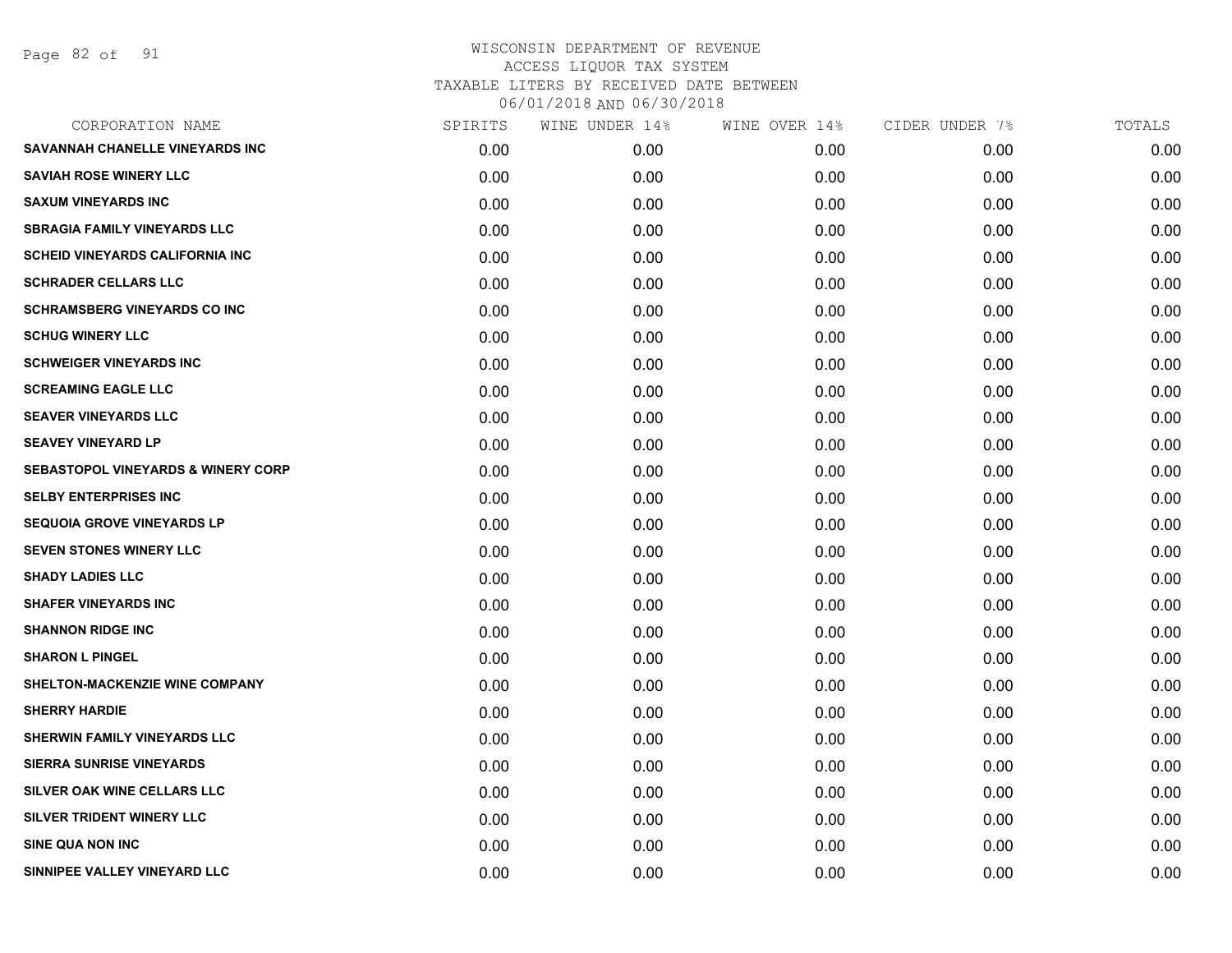Page 83 of 91

| CORPORATION NAME                           | SPIRITS | WINE UNDER 14% | WINE OVER 14% | CIDER UNDER 7% | TOTALS |
|--------------------------------------------|---------|----------------|---------------|----------------|--------|
| <b>SINSKEY VINEYARDS INC</b>               | 0.00    | 0.00           | 0.00          | 0.00           | 0.00   |
| <b>SISYPHUS LLC</b>                        | 0.00    | 0.00           | 0.00          | 0.00           | 0.00   |
| <b>SIX SIGMA WINERY LLC</b>                | 0.00    | 0.00           | 0.00          | 0.00           | 0.00   |
| <b>SKYWALKER VINEYARDS, LLC</b>            | 0.00    | 0.00           | 0.00          | 0.00           | 0.00   |
| <b>SMALL VINES WINES INC</b>               | 0.00    | 0.00           | 0.00          | 0.00           | 0.00   |
| <b>SMITH &amp; SMITH</b>                   | 0.00    | 0.00           | 0.00          | 0.00           | 0.00   |
| SMITH ANDERSON ENTERPRISES INC             | 0.00    | 0.00           | 0.00          | 0.00           | 0.00   |
| <b>SOKOL BLOSSER LTD</b>                   | 0.00    | 0.00           | 0.00          | 0.00           | 0.00   |
| <b>SOMERSTON WINE COMPANY, LLC</b>         | 0.00    | 0.00           | 0.00          | 0.00           | 0.00   |
| SONOMA-CUTRER VINEYARDS INC                | 0.00    | 0.00           | 0.00          | 0.00           | 0.00   |
| SOUTH COAST WINERY INC                     | 0.00    | 0.00           | 0.00          | 0.00           | 0.00   |
| <b>SP GROSSNICKLE LLC</b>                  | 0.00    | 0.00           | 0.00          | 0.00           | 0.00   |
| <b>SPANOS BERBERIAN WINERY LLC</b>         | 0.00    | 0.00           | 0.00          | 0.00           | 0.00   |
| <b>SPARKLING OREGON LLC</b>                | 0.00    | 0.00           | 0.00          | 0.00           | 0.00   |
| SPIRITS OF NORWAY VINEYARD LLC             | 0.00    | 0.00           | 0.00          | 0.00           | 0.00   |
| <b>SPOTTSWOODE WINERY INC</b>              | 0.00    | 0.00           | 0.00          | 0.00           | 0.00   |
| SPRECHER BREWING COMPANY, INC.             | 0.00    | 0.00           | 0.00          | 0.00           | 0.00   |
| <b>SPRING MOUNTAIN VINEYARD INC</b>        | 0.00    | 0.00           | 0.00          | 0.00           | 0.00   |
| <b>SPURGEON VINEYARDS &amp; WINERY LLC</b> | 0.00    | 0.00           | 0.00          | 0.00           | 0.00   |
| <b>SQUIX LLC</b>                           | 0.00    | 0.00           | 0.00          | 0.00           | 0.00   |
| <b>ST HELENA ESTATE LLC</b>                | 0.00    | 0.00           | 0.00          | 0.00           | 0.00   |
| <b>ST JAMES WINERY INC</b>                 | 0.00    | 0.00           | 0.00          | 0.00           | 0.00   |
| ST JULIAN WINE COMPANY INC                 | 0.00    | 0.00           | 0.00          | 0.00           | 0.00   |
| <b>ST SUPERY INC</b>                       | 0.00    | 0.00           | 0.00          | 0.00           | 0.00   |
| ST. FRANCIS WINERY & VINEYARD L.P.         | 0.00    | 0.00           | 0.00          | 0.00           | 0.00   |
| STAGLIN FAMILY VINEYARD LLC                | 0.00    | 0.00           | 0.00          | 0.00           | 0.00   |
| <b>STAG'S LEAP WINE CELLARS LLC</b>        | 0.00    | 0.00           | 0.00          | 0.00           | 0.00   |
| <b>STANDING JOURNEY LLC</b>                | 0.00    | 0.00           | 0.00          | 0.00           | 0.00   |
|                                            |         |                |               |                |        |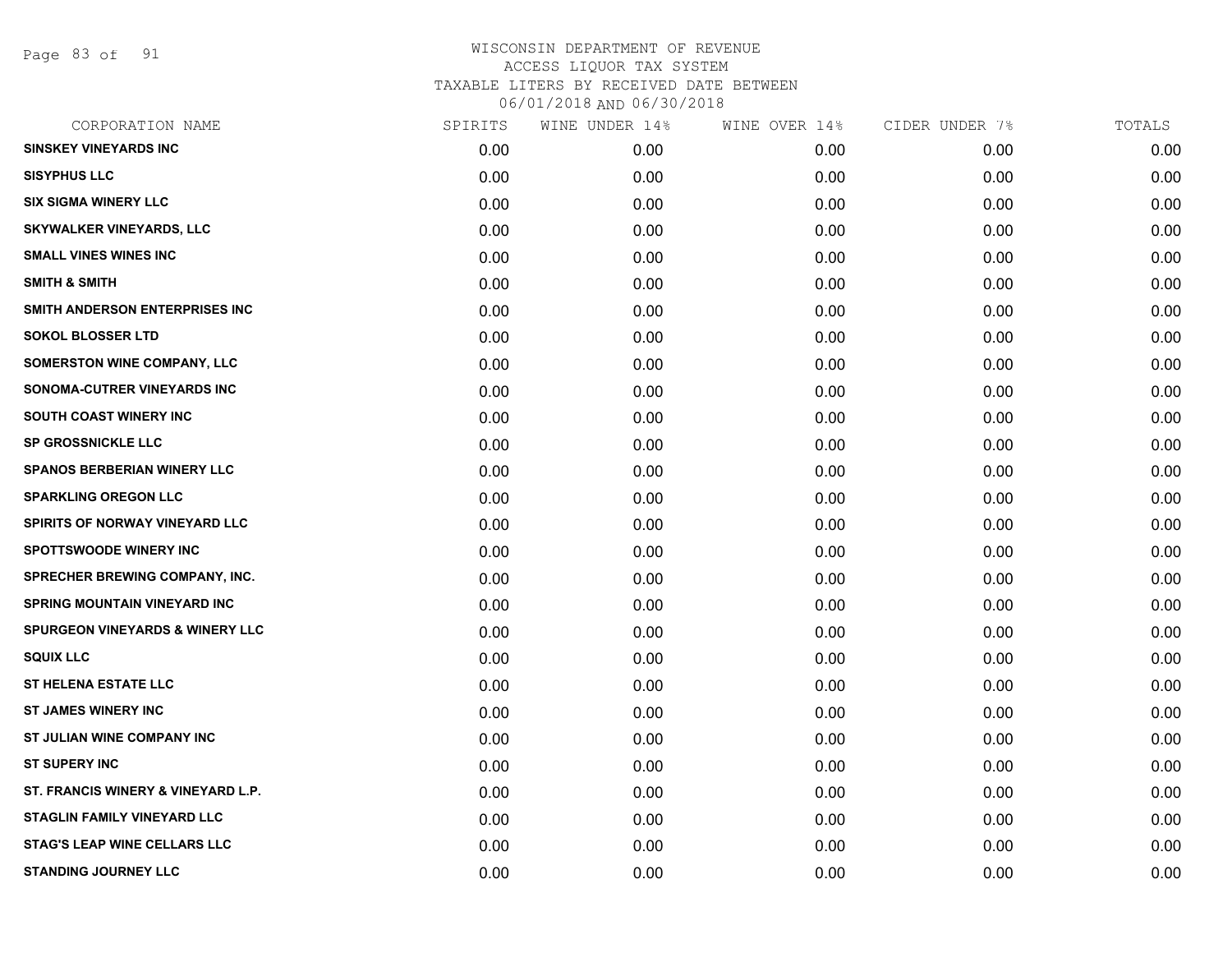Page 84 of 91

| CORPORATION NAME                            | SPIRITS | WINE UNDER 14% | WINE OVER 14% | CIDER UNDER 7% | TOTALS |
|---------------------------------------------|---------|----------------|---------------|----------------|--------|
| STE MICHELLE WINE ESTATES LTD               | 0.00    | 0.00           | 0.00          | 0.00           | 0.00   |
| <b>STEPHAN VINEYARD INC</b>                 | 0.00    | 0.00           | 0.00          | 0.00           | 0.00   |
| <b>STEPHEN M KENNEDY</b>                    | 0.00    | 0.00           | 0.00          | 0.00           | 0.00   |
| <b>STEPHEN M REUSTLE</b>                    | 0.00    | 0.00           | 0.00          | 0.00           | 0.00   |
| STEPHEN W. PARRY AND SUSAN F. PARRY         | 0.00    | 0.00           | 0.00          | 0.00           | 0.00   |
| <b>STEVEN DEBAKER</b>                       | 0.00    | 0.00           | 0.00          | 0.00           | 0.00   |
| <b>STEVEN KENT LLC</b>                      | 0.00    | 0.00           | 0.00          | 0.00           | 0.00   |
| <b>STEVEN M &amp; JUDITH A JACOBSON LLC</b> | 0.00    | 0.00           | 0.00          | 0.00           | 0.00   |
| <b>STEVEN N LEDSON</b>                      | 0.00    | 0.00           | 0.00          | 0.00           | 0.00   |
| <b>STOLLER VINEYARDS INC</b>                | 0.00    | 0.00           | 0.00          | 0.00           | 0.00   |
| <b>STOLPMAN VINEYARDS LLC</b>               | 0.00    | 0.00           | 0.00          | 0.00           | 0.00   |
| <b>STONE EDGE WINERY LLC</b>                | 0.00    | 0.00           | 0.00          | 0.00           | 0.00   |
| <b>STONE HILL WINE CO INC</b>               | 0.00    | 0.00           | 0.00          | 0.00           | 0.00   |
| <b>STONECUSHION INC</b>                     | 0.00    | 0.00           | 0.00          | 0.00           | 0.00   |
| <b>STONEHAUS WINERY, INC.</b>               | 0.00    | 0.00           | 0.00          | 0.00           | 0.00   |
| STONES THROW WINERY INC                     | 0.00    | 0.00           | 0.00          | 0.00           | 0.00   |
| <b>STONY HILL VINEYARD INC</b>              | 0.00    | 24.75          | 0.00          | 0.00           | 24.75  |
| STORYBOOK MOUNTAIN WINERY INC               | 0.00    | 0.00           | 0.00          | 0.00           | 0.00   |
| SULLIVAN VINEYARDS CORPORATION              | 0.00    | 0.00           | 0.00          | 0.00           | 0.00   |
| SULPHUR SPRINGS WINERY LLC                  | 0.00    | 0.00           | 0.00          | 0.00           | 0.00   |
| <b>SUMMERS WINERY LLC</b>                   | 0.00    | 0.00           | 0.00          | 0.00           | 0.00   |
| <b>SUMMERWOOD WINERY &amp; INN INC</b>      | 0.00    | 0.00           | 0.00          | 0.00           | 0.00   |
| <b>SUNSET POINT WINERY LLC</b>              | 0.00    | 0.00           | 0.00          | 0.00           | 0.00   |
| <b>SUNSTONE VINEYARDS &amp; WINERY INC</b>  | 0.00    | 0.00           | 0.00          | 0.00           | 0.00   |
| <b>SUSAN M BOSWELL</b>                      | 0.00    | 0.00           | 0.00          | 0.00           | 0.00   |
| <b>SUTTER HOME WINERY INC</b>               | 0.00    | 0.00           | 0.00          | 0.00           | 0.00   |
| <b>SWEAZEY WINERY INVESTMENT LLC</b>        | 0.00    | 0.00           | 0.00          | 0.00           | 0.00   |
| <b>SWEET CHEEKS VINEYARDS INC</b>           | 0.00    | 0.00           | 0.00          | 0.00           | 0.00   |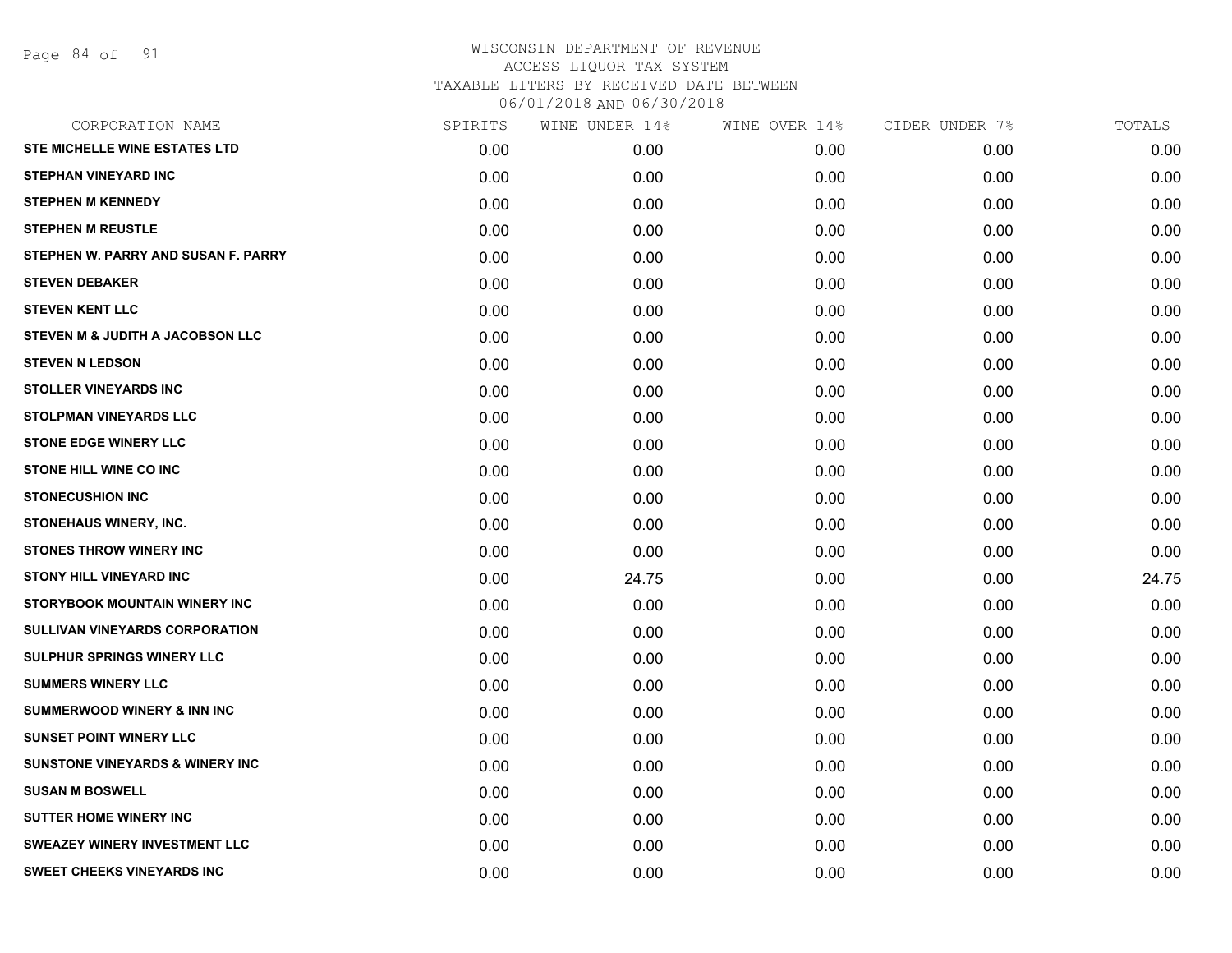Page 85 of 91

| CORPORATION NAME                  | SPIRITS | WINE UNDER 14% | WINE OVER 14% | CIDER UNDER 7% | TOTALS |
|-----------------------------------|---------|----------------|---------------|----------------|--------|
| <b>TABLAS CREEK VINEYARD LP</b>   | 0.00    | 0.00           | 0.00          | 0.00           | 0.00   |
| <b>TAFT STREET INC</b>            | 0.00    | 0.00           | 0.00          | 0.00           | 0.00   |
| <b>TAKARA SAKE USA INC</b>        | 0.00    | 0.00           | 0.00          | 0.00           | 0.00   |
| <b>TALLEY VINEYARDS INC</b>       | 0.00    | 0.00           | 0.00          | 0.00           | 0.00   |
| <b>TAMBER BEY VINEYARDS LLC</b>   | 0.00    | 0.00           | 0.00          | 0.00           | 0.00   |
| <b>TANDEM WINES LLC</b>           | 0.00    | 0.00           | 0.00          | 0.00           | 0.00   |
| <b>TARA BELLA WINERY LLC</b>      | 0.00    | 0.00           | 0.00          | 0.00           | 0.00   |
| <b>TEALE CREEK ASSOCIATES</b>     | 0.00    | 0.00           | 0.00          | 0.00           | 0.00   |
| <b>TENBA RIDGE WINERY LLC</b>     | 0.00    | 0.00           | 0.00          | 0.00           | 0.00   |
| <b>TERRA VINUM LLC</b>            | 0.00    | 0.00           | 0.00          | 0.00           | 0.00   |
| <b>TERRAVANT WINE COMPANY LLC</b> | 0.00    | 0.00           | 0.00          | 0.00           | 0.00   |
| <b>TESTAROSSA VINEYARDS LLC</b>   | 0.00    | 0.00           | 0.00          | 0.00           | 0.00   |
| THE BIALE ESTATE                  | 0.00    | 0.00           | 0.00          | 0.00           | 0.00   |
| THE BRANDER VINEYARD              | 0.00    | 0.00           | 0.00          | 0.00           | 0.00   |
| THE CELLAR LLC                    | 0.00    | 0.00           | 0.00          | 0.00           | 0.00   |
| THE HESS COLLECTION WINERY        | 0.00    | 0.00           | 0.00          | 0.00           | 0.00   |
| THE HOGUE CELLARS LTD             | 0.00    | 0.00           | 0.00          | 0.00           | 0.00   |
| THE INFINITE MONKEY THEOREM INC   | 0.00    | 0.00           | 0.00          | 0.00           | 0.00   |
| THE LITTORAI WINES                | 0.00    | 9.00           | 0.00          | 0.00           | 9.00   |
| THE MASCOT WINE, LLC              | 0.00    | 0.00           | 0.00          | 0.00           | 0.00   |
| THE MEEKER VINEYARD               | 0.00    | 0.00           | 0.00          | 0.00           | 0.00   |
| THE MORLET SELECTION INC          | 0.00    | 0.00           | 0.00          | 0.00           | 0.00   |
| THE MORNE WINE COMPANY            | 0.00    | 0.00           | 0.00          | 0.00           | 0.00   |
| THE RUM TREE, INC.                | 0.00    | 0.00           | 0.00          | 0.00           | 0.00   |
| THE SHORES OF FAIRHAVEN INC       | 0.00    | 0.00           | 0.00          | 0.00           | 0.00   |
| THE SILVERADO VINEYARDS           | 0.00    | 0.00           | 0.00          | 0.00           | 0.00   |
| THE VINEYARD LLC                  | 0.00    | 0.00           | 0.00          | 0.00           | 0.00   |
| THE WILLIAMSBURG WINERY LTD       | 0.00    | 0.00           | 0.00          | 0.00           | 0.00   |
|                                   |         |                |               |                |        |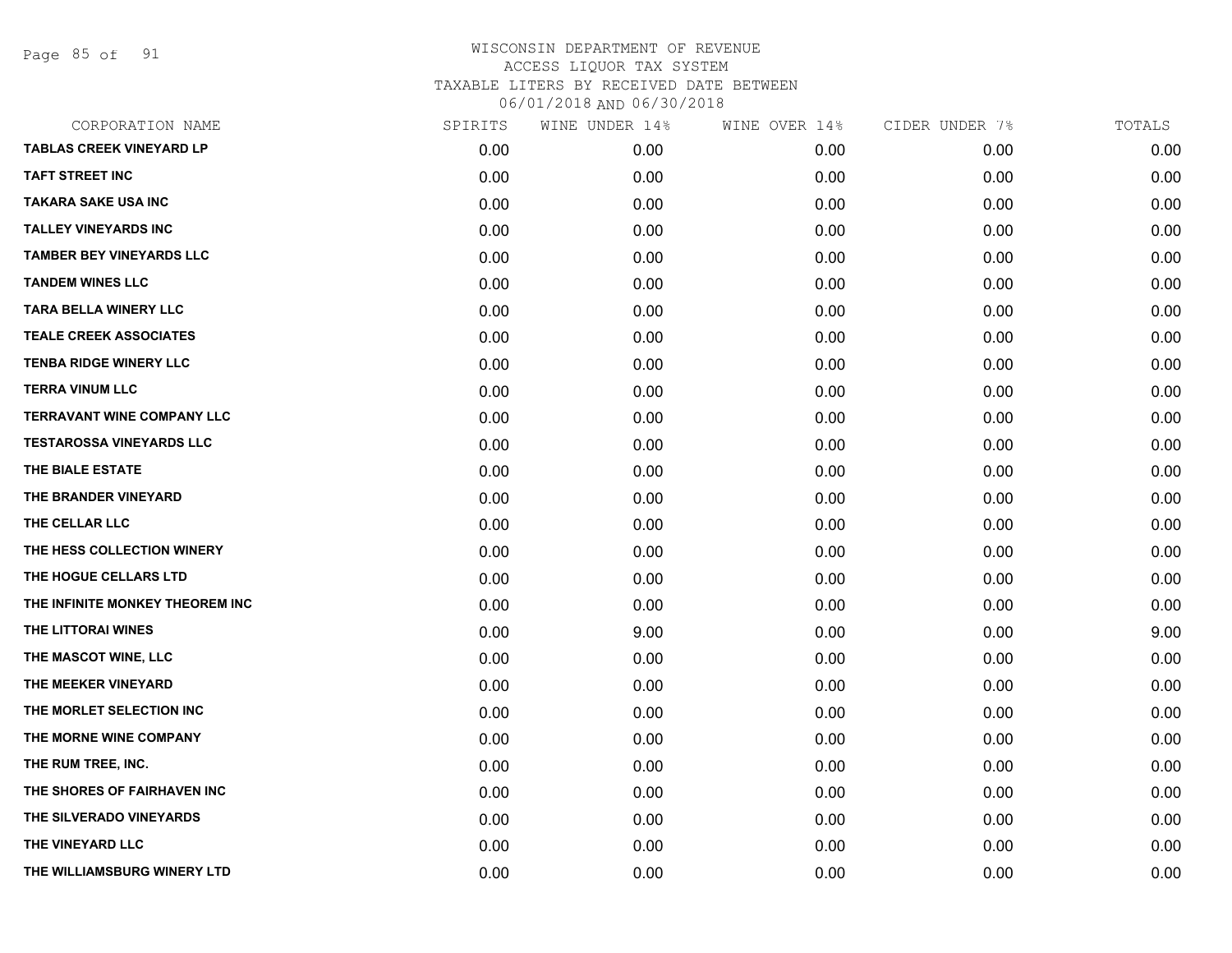Page 86 of 91

# WISCONSIN DEPARTMENT OF REVENUE ACCESS LIQUOR TAX SYSTEM TAXABLE LITERS BY RECEIVED DATE BETWEEN

06/01/2018 AND 06/30/2018

| CORPORATION NAME                              | SPIRITS | WINE UNDER 14% | WINE OVER 14% | CIDER UNDER 7% | TOTALS |
|-----------------------------------------------|---------|----------------|---------------|----------------|--------|
| THE WINE GROUP INC                            | 0.00    | 0.00           | 0.00          | 0.00           | 0.00   |
| THE WINE VINEYARD LLC                         | 0.00    | 0.00           | 0.00          | 0.00           | 0.00   |
| THE WOODLAND TRAIL BEVERAGE COMPANY, INC.     | 0.00    | 0.00           | 0.00          | 0.00           | 0.00   |
| THIS REALM LLC                                | 0.00    | 0.00           | 0.00          | 0.00           | 0.00   |
| <b>THOMAS C HOFFMAN</b>                       | 0.00    | 0.00           | 0.00          | 0.00           | 0.00   |
| THOMAS FOGARTY WINERY LLC                     | 0.00    | 0.00           | 0.00          | 0.00           | 0.00   |
| THOMAS L BECKMEN & JUDITH F BECKMEN           | 0.00    | 0.00           | 0.00          | 0.00           | 0.00   |
| <b>THURMAN J RODGERS</b>                      | 0.00    | 0.00           | 0.00          | 0.00           | 0.00   |
| TI BEVERAGE GROUP LTD                         | 0.00    | 0.00           | 0.00          | 0.00           | 0.00   |
| TIM BLUE WINES LLC                            | 0.00    | 0.00           | 0.00          | 0.00           | 0.00   |
| TMR WINE COMPANY LLC                          | 0.00    | 0.00           | 0.00          | 0.00           | 0.00   |
| TOAD HOLLOW VINEYARDS INC                     | 0.00    | 0.00           | 0.00          | 0.00           | 0.00   |
| <b>TOBIN JAMES CELLARS</b>                    | 0.00    | 0.00           | 0.00          | 0.00           | 0.00   |
| <b>TOLLIVER RANCH BRANDS LLC</b>              | 0.00    | 0.00           | 0.00          | 0.00           | 0.00   |
| <b>TOM MEADOWCROFT</b>                        | 0.00    | 0.00           | 0.00          | 0.00           | 0.00   |
| <b>TOMMYS TOO HIGH WINES LLC</b>              | 0.00    | 0.00           | 0.00          | 0.00           | 0.00   |
| TOUR DE FORCE WINE COMPANY LLC                | 0.00    | 0.00           | 0.00          | 0.00           | 0.00   |
| <b>TREANA WINERY LLC</b>                      | 0.00    | 0.00           | 0.00          | 0.00           | 0.00   |
| <b>TREASURY WINE ESTATES AMERICAS COMPANY</b> | 0.00    | 0.00           | 0.00          | 0.00           | 0.00   |
| <b>TREFETHEN VINEYARDS WINERY INC</b>         | 0.00    | 0.00           | 0.00          | 0.00           | 0.00   |
| <b>TRENTADUE WINERY LLC</b>                   | 0.00    | 0.00           | 0.00          | 0.00           | 0.00   |
| <b>TRESPASS VINEYARDS INC.</b>                | 0.00    | 0.00           | 0.00          | 0.00           | 0.00   |
| <b>TRINITAS CELLARS LLC</b>                   | 0.00    | 0.00           | 0.00          | 0.00           | 0.00   |
| <b>TRINITY VALLEY VINEYARDS LLC</b>           | 0.00    | 0.00           | 0.00          | 0.00           | 0.00   |
| <b>TRIONE VINEYARDS LLC</b>                   | 0.00    | 0.00           | 0.00          | 0.00           | 0.00   |
| <b>TROY LANDWEHR</b>                          | 0.00    | 0.00           | 0.00          | 0.00           | 0.00   |
| <b>TSG LLC</b>                                | 0.00    | 0.00           | 0.00          | 0.00           | 0.00   |
| <b>TURKOVICH FAMILY WINES LLC</b>             | 0.00    | 0.00           | 0.00          | 0.00           | 0.00   |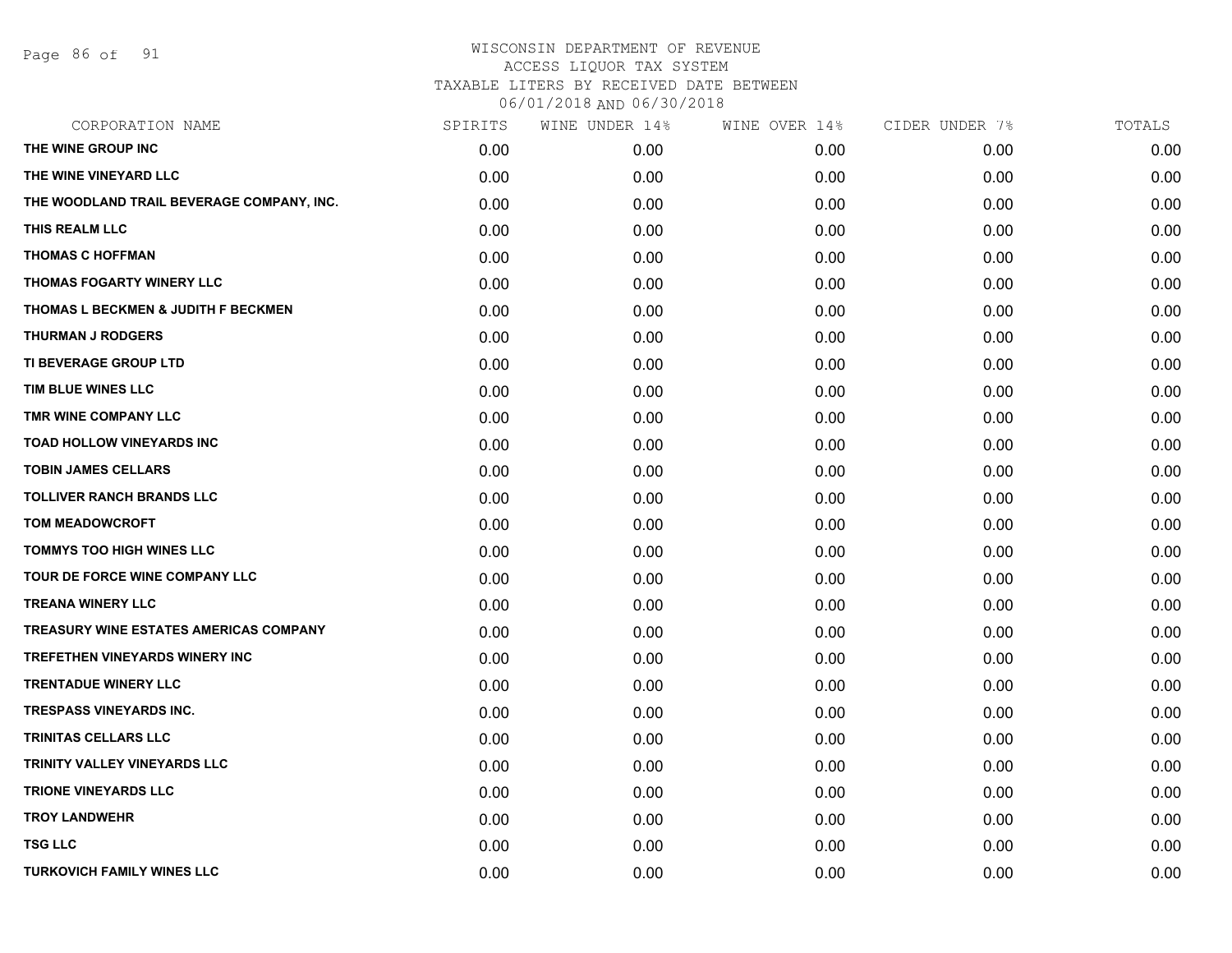Page 87 of 91

| CORPORATION NAME                 | SPIRITS | WINE UNDER 14% | WINE OVER 14% | CIDER UNDER 7% | TOTALS |
|----------------------------------|---------|----------------|---------------|----------------|--------|
| <b>TURLEY WINE CELLARS INC</b>   | 0.00    | 0.00           | 0.00          | 0.00           | 0.00   |
| <b>TURNBULL WINE CELLARS</b>     | 0.00    | 0.00           | 0.00          | 0.00           | 0.00   |
| <b>TWIN PEAKS WINERY INC</b>     | 0.00    | 0.00           | 0.00          | 0.00           | 0.00   |
| <b>TWIN RIDGE ESTATES LLC</b>    | 0.00    | 0.00           | 0.00          | 0.00           | 0.00   |
| <b>TWISTED OAK WINERY LLC</b>    | 0.00    | 0.00           | 0.00          | 0.00           | 0.00   |
| <b>TWO LADS LLC</b>              | 0.00    | 0.00           | 0.00          | 0.00           | 0.00   |
| TY R CATON                       | 0.00    | 0.00           | 0.00          | 0.00           | 0.00   |
| UNTI WINE CO LLC                 | 0.00    | 0.00           | 0.00          | 0.00           | 0.00   |
| <b>URBAN CELLARS LLC</b>         | 0.00    | 0.00           | 0.00          | 0.00           | 0.00   |
| V&CLLC                           | 0.00    | 0.00           | 0.00          | 0.00           | 0.00   |
| <b>V SATTUI WINERY INC</b>       | 0.00    | 0.00           | 0.00          | 0.00           | 0.00   |
| <b>V2 WINE GROUP LLC</b>         | 0.00    | 0.00           | 0.00          | 0.00           | 0.00   |
| VAN RUITEN FAMILY WINERY LLC     | 0.00    | 0.00           | 0.00          | 0.00           | 0.00   |
| VAN WYCHEN WINES INC.            | 0.00    | 0.00           | 0.00          | 0.00           | 0.00   |
| <b>VERMEIL WINE GROUP LLC</b>    | 0.00    | 0.00           | 0.00          | 0.00           | 0.00   |
| <b>VERNON VINEYARDS LTD</b>      | 0.00    | 0.00           | 0.00          | 0.00           | 0.00   |
| <b>VETRO WINERY LLC</b>          | 0.00    | 0.00           | 0.00          | 0.00           | 0.00   |
| <b>VICINI ENTERPRISES LLC</b>    | 0.00    | 0.00           | 0.00          | 0.00           | 0.00   |
| <b>VIGNETTE WINERY LLC</b>       | 0.00    | 0.00           | 0.00          | 0.00           | 0.00   |
| <b>VILLA AMOROSA INC</b>         | 0.00    | 0.00           | 0.00          | 0.00           | 0.00   |
| <b>VILLA ENCINAL PARTNERS LP</b> | 0.00    | 0.00           | 0.00          | 0.00           | 0.00   |
| <b>VILLA SAN JULIETTE INC</b>    | 0.00    | 0.00           | 0.00          | 0.00           | 0.00   |
| <b>VILLA TOSCANO INC</b>         | 0.00    | 0.00           | 0.00          | 0.00           | 0.00   |
| VIN DE ZO LLC                    | 0.00    | 0.00           | 0.00          | 0.00           | 0.00   |
| <b>VINA ROBLES INC</b>           | 0.00    | 0.00           | 0.00          | 0.00           | 0.00   |
| <b>VINCENT ARROYO WINERY INC</b> | 0.00    | 0.00           | 0.00          | 0.00           | 0.00   |
| <b>VINE &amp; SUN LLC</b>        | 0.00    | 0.00           | 0.00          | 0.00           | 0.00   |
| <b>VINE CLIFF WINERY INC</b>     | 0.00    | 0.00           | 0.00          | 0.00           | 0.00   |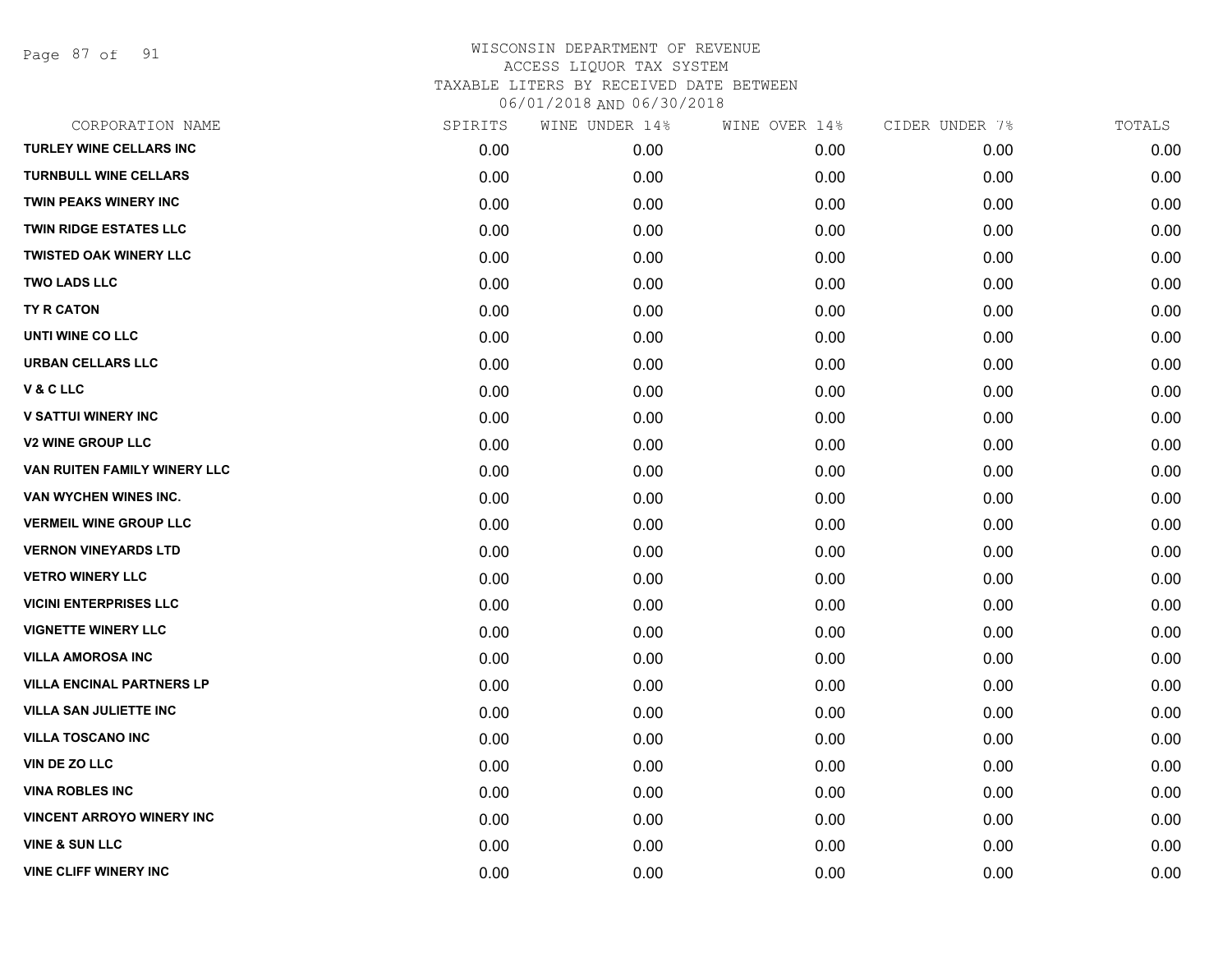Page 88 of 91

| CORPORATION NAME                        | SPIRITS | WINE UNDER 14% | WINE OVER 14% | CIDER UNDER 7% | TOTALS |
|-----------------------------------------|---------|----------------|---------------|----------------|--------|
| <b>VINEBURG LLC</b>                     | 0.00    | 0.00           | 0.00          | 0.00           | 0.00   |
| <b>VINES TO CELLAR, INC.</b>            | 0.00    | 0.00           | 0.00          | 0.00           | 0.00   |
| <b>VINESSE LLC</b>                      | 0.00    | 0.00           | 0.00          | 0.00           | 0.00   |
| <b>VINEYARD 29 LLC</b>                  | 0.00    | 0.00           | 0.00          | 0.00           | 0.00   |
| <b>VIN-GO, LLC</b>                      | 0.00    | 0.00           | 0.00          | 0.00           | 0.00   |
| <b>VINTAGE WINE ESTATES, INC.</b>       | 0.00    | 0.00           | 0.00          | 0.00           | 0.00   |
| <b>VINTAGE WINE ESTATES, INC.</b>       | 0.00    | 0.00           | 0.00          | 0.00           | 0.00   |
| <b>VINTAGE WINE ESTATES, INC.</b>       | 0.00    | 0.00           | 0.00          | 0.00           | 0.00   |
| <b>VINTAGE WINE ESTATES, INC.</b>       | 0.00    | 0.00           | 0.00          | 0.00           | 0.00   |
| <b>VINTAGE WINE ESTATES, INC.</b>       | 0.00    | 0.00           | 0.00          | 0.00           | 0.00   |
| <b>VINTAGE WINE ESTATES, INC.</b>       | 0.00    | 0.00           | 0.00          | 0.00           | 0.00   |
| <b>VINTAGE WINE ESTATES, INC.</b>       | 0.00    | 0.00           | 0.00          | 0.00           | 0.00   |
| <b>VINTAGE WINE ESTATES, INC.</b>       | 0.00    | 0.00           | 0.00          | 0.00           | 0.00   |
| <b>VINUM CELLARS INC</b>                | 0.00    | 0.00           | 0.00          | 0.00           | 0.00   |
| VON STIEHL WINERY LTD.                  | 0.00    | 0.00           | 0.00          | 0.00           | 0.00   |
| <b>W G BEST WEINKELLEREI INC</b>        | 0.00    | 0.00           | 0.00          | 0.00           | 0.00   |
| <b>W J DEUTSCH &amp; SONS LTD</b>       | 0.00    | 0.00           | 0.00          | 0.00           | 0.00   |
| <b>WAITS-MAST FAMILY CELLARS LLC</b>    | 0.00    | 0.00           | 0.00          | 0.00           | 0.00   |
| <b>WASHINGTON VINTNERS LLC</b>          | 0.00    | 0.00           | 0.00          | 0.00           | 0.00   |
| <b>WEIBEL INCORPORATED</b>              | 0.00    | 0.00           | 0.00          | 0.00           | 0.00   |
| <b>WENTE BROS</b>                       | 0.00    | 0.00           | 0.00          | 0.00           | 0.00   |
| <b>WEST COAST WINE PARTNERS LLC</b>     | 0.00    | 0.00           | 0.00          | 0.00           | 0.00   |
| <b>WEST PRAIRIE WINERY LLC</b>          | 0.00    | 0.00           | 0.00          | 0.00           | 0.00   |
| <b>WESTFALL WINERY LLC</b>              | 0.00    | 0.00           | 0.00          | 0.00           | 0.00   |
| <b>WESTPORT WINERY LLC</b>              | 0.00    | 0.00           | 0.00          | 0.00           | 0.00   |
| <b>WHEELER WINERY INC</b>               | 0.00    | 0.00           | 0.00          | 0.00           | 0.00   |
| <b>WHETSTONE WINE CELLARS LLC</b>       | 0.00    | 0.00           | 0.00          | 0.00           | 0.00   |
| WHISPERING BLUFFS VINEYARD & WINERY LTD | 0.00    | 0.00           | 0.00          | 0.00           | 0.00   |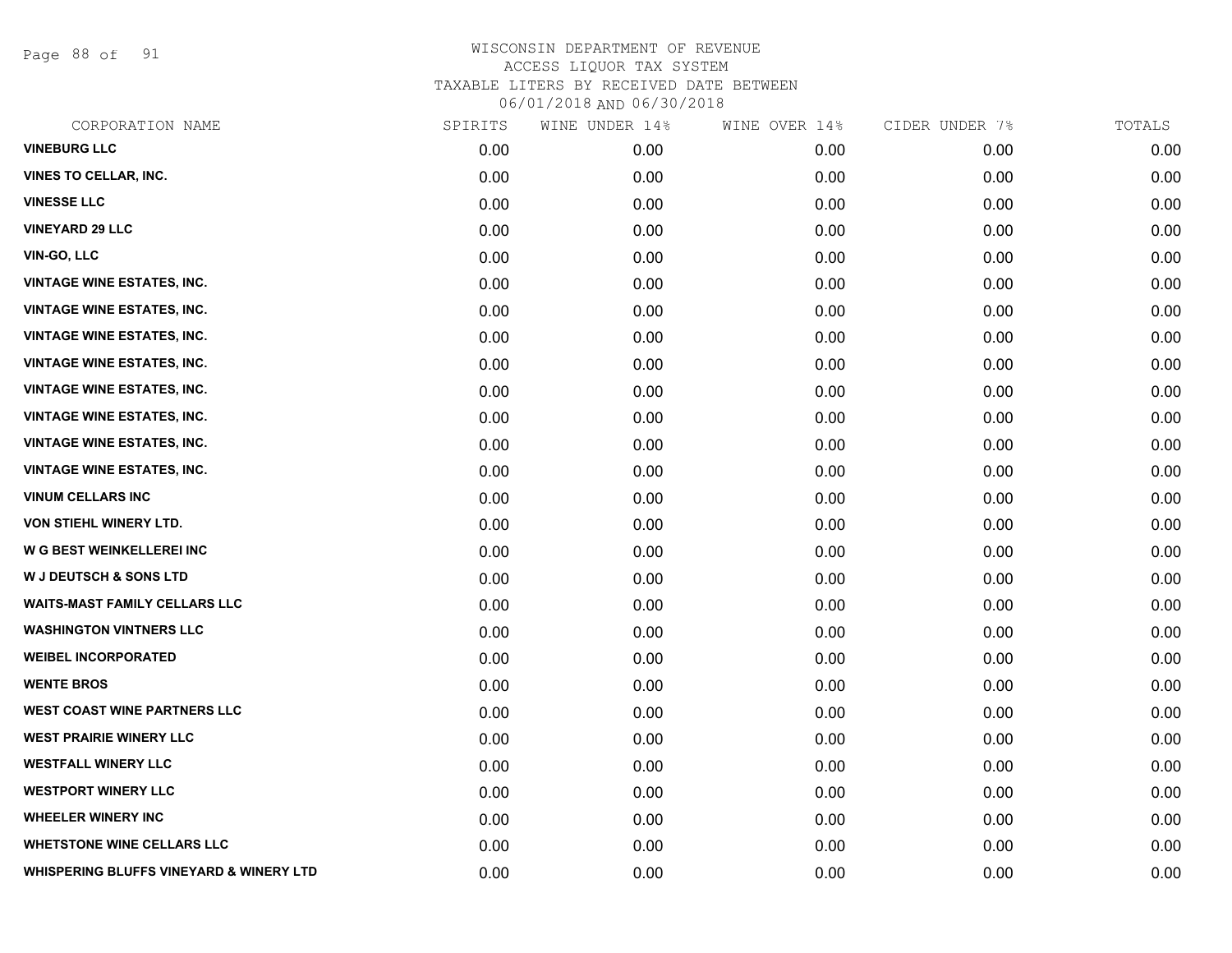| CORPORATION NAME                               | SPIRITS | WINE UNDER 14% | WINE OVER 14% | CIDER UNDER 7% | TOTALS |
|------------------------------------------------|---------|----------------|---------------|----------------|--------|
| <b>WHISPERING WINDS WINERY LLC</b>             | 0.00    | 0.00           | 0.00          | 0.00           | 0.00   |
| <b>WHITE BEAR SPIRITS LLC</b>                  | 0.00    | 0.00           | 0.00          | 0.00           | 0.00   |
| <b>WHITE OAK VINEYARDS &amp; WINERY LLC</b>    | 0.00    | 0.00           | 0.00          | 0.00           | 0.00   |
| WHITE WINTER WINERY INC                        | 0.00    | 0.00           | 0.00          | 0.00           | 0.00   |
| <b>WIENS CELLARS LLC</b>                       | 0.00    | 0.00           | 0.00          | 0.00           | 0.00   |
| <b>WILDEROTTER WINERY LLC</b>                  | 0.00    | 0.00           | 0.00          | 0.00           | 0.00   |
| <b>WILLAMETTE VALLEY VINEYARDS INC</b>         | 0.00    | 0.00           | 0.00          | 0.00           | 0.00   |
| <b>WILLIAM F BLUHM</b>                         | 0.00    | 0.00           | 0.00          | 0.00           | 0.00   |
| <b>WILLIAM MOSBY</b>                           | 0.00    | 0.00           | 0.00          | 0.00           | 0.00   |
| <b>WILLIAMS &amp; SELYEM LLC</b>               | 0.00    | 0.00           | 0.00          | 0.00           | 0.00   |
| <b>WILRONA LLC</b>                             | 0.00    | 0.00           | 0.00          | 0.00           | 0.00   |
| <b>WILSON CREEK WINERY &amp; VINEYARDS INC</b> | 0.00    | 0.00           | 0.00          | 0.00           | 0.00   |
| <b>WIND GAP WINES LLC</b>                      | 0.00    | 0.00           | 0.00          | 0.00           | 0.00   |
| <b>WINDERLEA WINE COMPANY LLC</b>              | 0.00    | 0.00           | 0.00          | 0.00           | 0.00   |
| <b>WINDWARD VINEYARD LLC</b>                   | 0.00    | 0.00           | 0.00          | 0.00           | 0.00   |
| <b>WINE BY JOE LLC</b>                         | 0.00    | 0.00           | 0.00          | 0.00           | 0.00   |
| WINE OF THE MONTH CLUB, INC.                   | 0.00    | 0.00           | 0.00          | 0.00           | 0.00   |
| <b>WINE ROAD VINTNERS LLC</b>                  | 0.00    | 0.00           | 0.00          | 0.00           | 0.00   |
| <b>WINE.COM OF TEXAS LLC</b>                   | 0.00    | 0.00           | 0.00          | 0.00           | 0.00   |
| <b>WINEGREETING.COM INC</b>                    | 0.00    | 0.00           | 0.00          | 0.00           | 0.00   |
| <b>WINERY AT BLACK STAR FARMS LLC</b>          | 0.00    | 0.00           | 0.00          | 0.00           | 0.00   |
| <b>WINERY EXCHANGE, INC.</b>                   | 0.00    | 0.00           | 0.00          | 0.00           | 0.00   |
| <b>WINERY FULFILLMENT SERVICES LLC</b>         | 0.00    | 0.00           | 0.00          | 0.00           | 0.00   |
| <b>WINESITTER BREWHOUSE LLC</b>                | 0.00    | 0.00           | 0.00          | 0.00           | 0.00   |
| WINNESHIEK WILDBERRY WINERY LLC                | 0.00    | 0.00           | 0.00          | 0.00           | 0.00   |
| <b>WINSIDE USA INC</b>                         | 0.00    | 0.00           | 0.00          | 0.00           | 0.00   |
| <b>WOLFF VINEYARD LLC</b>                      | 0.00    | 0.00           | 0.00          | 0.00           | 0.00   |
| WOLLERSHEIM WINERY, INC.                       | 0.00    | 0.00           | 0.00          | 0.00           | 0.00   |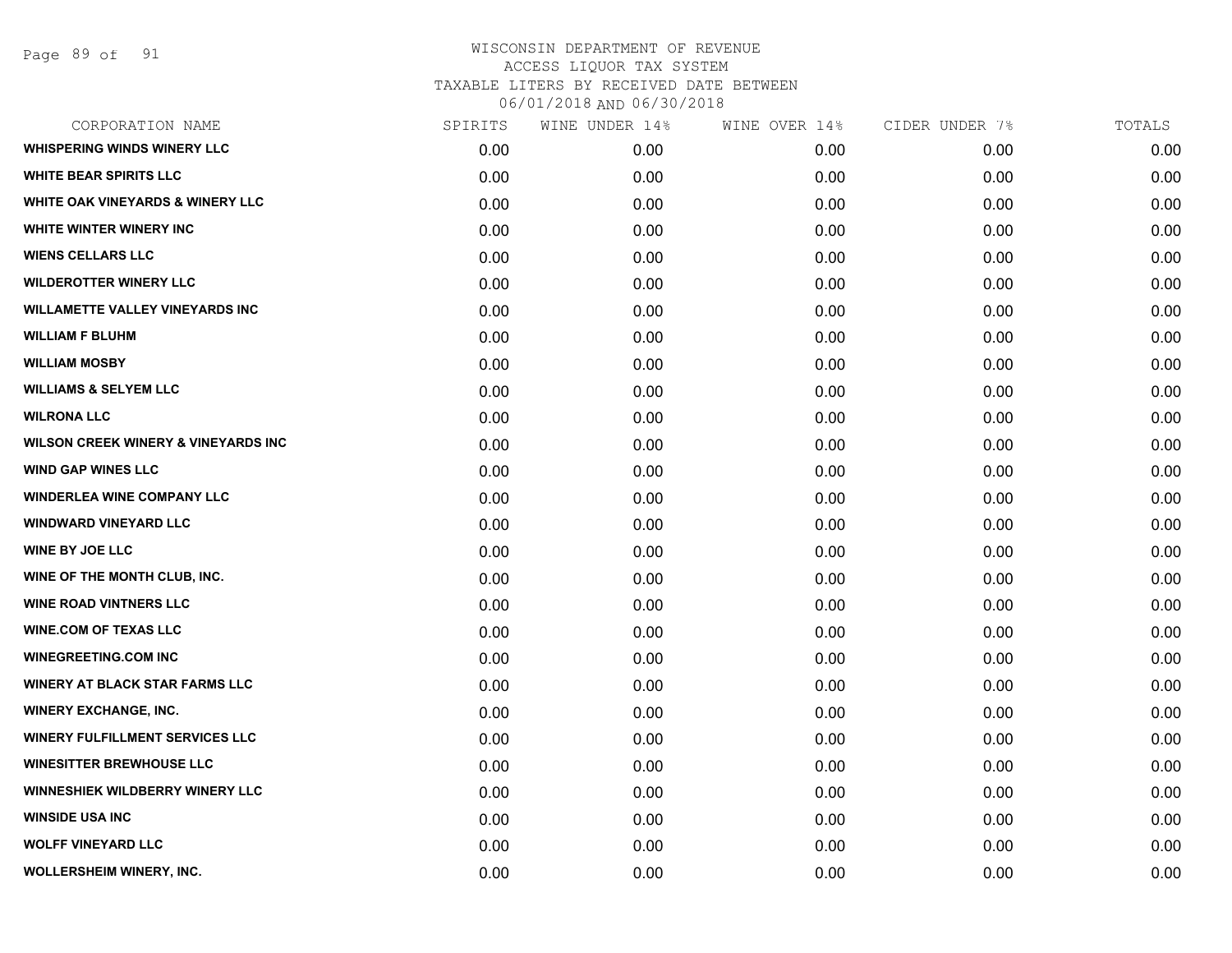Page 90 of 91

| CORPORATION NAME                  | SPIRITS | WINE UNDER 14% | WINE OVER 14% | CIDER UNDER 7% | TOTALS |
|-----------------------------------|---------|----------------|---------------|----------------|--------|
| <b>WOLLERSHEIM WINERY, INC.</b>   | 0.00    | 0.00           | 0.00          | 0.00           | 0.00   |
| <b>WOODSON WINES LLC</b>          | 0.00    | 0.00           | 0.00          | 0.00           | 0.00   |
| <b>WOODWARD CANYON WINERY INC</b> | 0.00    | 0.00           | 0.00          | 0.00           | 0.00   |
| <b>WORLD'S END LLC</b>            | 0.00    | 0.00           | 0.00          | 0.00           | 0.00   |
| <b>WRH PARTNERS LLC</b>           | 0.00    | 0.00           | 0.00          | 0.00           | 0.00   |
| YORKVILLE CELLARS INC             | 0.00    | 0.00           | 0.00          | 0.00           | 0.00   |
| <b>ZD WINES LLC</b>               | 0.00    | 0.00           | 0.00          | 0.00           | 0.00   |
| <b>ZERO LINK MARKETS INC</b>      | 0.00    | 0.00           | 0.00          | 0.00           | 0.00   |
| TOTAL LITERS FOR 6/30/2018        | 0.00    | 57.77          | 144.39        | 0.00           | 202.16 |